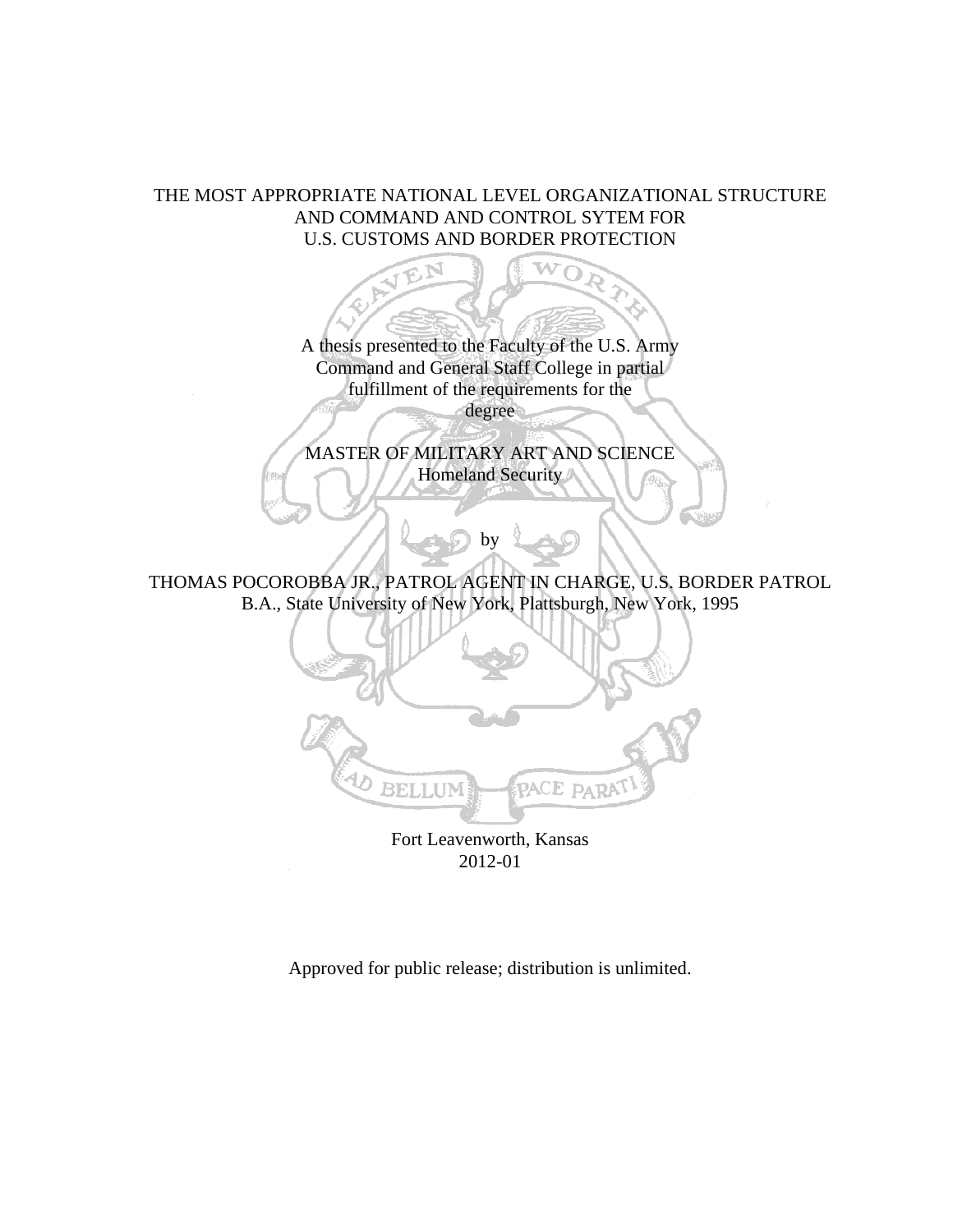|                                                                                                                                                                                                                                                                                                                                                                                                                                                                                                                                                                                                                                                                                                                                                                                                                                                                                                                                                                   | <b>REPORT DOCUMENTATION PAGE</b> | Form Approved     |                                                           |            |                                                                                                           |  |  |
|-------------------------------------------------------------------------------------------------------------------------------------------------------------------------------------------------------------------------------------------------------------------------------------------------------------------------------------------------------------------------------------------------------------------------------------------------------------------------------------------------------------------------------------------------------------------------------------------------------------------------------------------------------------------------------------------------------------------------------------------------------------------------------------------------------------------------------------------------------------------------------------------------------------------------------------------------------------------|----------------------------------|-------------------|-----------------------------------------------------------|------------|-----------------------------------------------------------------------------------------------------------|--|--|
|                                                                                                                                                                                                                                                                                                                                                                                                                                                                                                                                                                                                                                                                                                                                                                                                                                                                                                                                                                   |                                  | OMB No. 0704-0188 |                                                           |            |                                                                                                           |  |  |
| Public reporting burden for this collection of information is estimated to average 1 hour per response, including the time for reviewing instructions, searching existing data<br>sources, gathering and maintaining the data needed, and completing and reviewing this collection of information. Send comments regarding this burden estimate or any other<br>aspect of this collection of information, including suggestions for reducing this burden to Department of Defense, Washington Headquarters Services, Directorate for<br>Information Operations and Reports (0704-0188), 1215 Jefferson Davis Highway, Suite 1204, Arlington, VA 22202-4302. Respondents should be aware that notwithstanding<br>any other provision of law, no person shall be subject to any penalty for failing to comply with a collection of information if it does not display a currently valid OMB control<br>number. PLEASE DO NOT RETURN YOUR FORM TO THE ABOVE ADDRESS. |                                  |                   |                                                           |            |                                                                                                           |  |  |
|                                                                                                                                                                                                                                                                                                                                                                                                                                                                                                                                                                                                                                                                                                                                                                                                                                                                                                                                                                   | 1. REPORT DATE (DD-MM-YYYY)      |                   | 2. REPORT TYPE                                            |            | 3. DATES COVERED (From - To)                                                                              |  |  |
| 08-06-2012                                                                                                                                                                                                                                                                                                                                                                                                                                                                                                                                                                                                                                                                                                                                                                                                                                                                                                                                                        |                                  |                   | Master's Thesis                                           |            | AUG 2011 - JUN 2012                                                                                       |  |  |
| <b>4. TITLE AND SUBTITLE</b>                                                                                                                                                                                                                                                                                                                                                                                                                                                                                                                                                                                                                                                                                                                                                                                                                                                                                                                                      |                                  |                   |                                                           |            | <b>5a. CONTRACT NUMBER</b>                                                                                |  |  |
| The Most Appropriate National Level Organizational Structure<br>and Command and Control System for U.S. Customs And Border                                                                                                                                                                                                                                                                                                                                                                                                                                                                                                                                                                                                                                                                                                                                                                                                                                        |                                  |                   |                                                           |            | <b>5b. GRANT NUMBER</b>                                                                                   |  |  |
| Protection                                                                                                                                                                                                                                                                                                                                                                                                                                                                                                                                                                                                                                                                                                                                                                                                                                                                                                                                                        |                                  |                   |                                                           |            | 5c. PROGRAM ELEMENT NUMBER                                                                                |  |  |
| 6. AUTHOR(S)                                                                                                                                                                                                                                                                                                                                                                                                                                                                                                                                                                                                                                                                                                                                                                                                                                                                                                                                                      |                                  |                   |                                                           |            | <b>5d. PROJECT NUMBER</b>                                                                                 |  |  |
| Thomas Pocorobba Jr.                                                                                                                                                                                                                                                                                                                                                                                                                                                                                                                                                                                                                                                                                                                                                                                                                                                                                                                                              |                                  |                   |                                                           |            | <b>5e. TASK NUMBER</b>                                                                                    |  |  |
|                                                                                                                                                                                                                                                                                                                                                                                                                                                                                                                                                                                                                                                                                                                                                                                                                                                                                                                                                                   |                                  |                   |                                                           |            | <b>5f. WORK UNIT NUMBER</b>                                                                               |  |  |
| 7. PERFORMING ORGANIZATION NAME(S) AND ADDRESS(ES)<br>U.S. Army Command and General Staff College<br><b>ATTN: ATZL-SWD-GD</b><br>Fort Leavenworth, KS 66027-2301                                                                                                                                                                                                                                                                                                                                                                                                                                                                                                                                                                                                                                                                                                                                                                                                  |                                  |                   |                                                           |            | 8. PERFORMING ORG REPORT<br><b>NUMBER</b>                                                                 |  |  |
|                                                                                                                                                                                                                                                                                                                                                                                                                                                                                                                                                                                                                                                                                                                                                                                                                                                                                                                                                                   |                                  |                   |                                                           |            |                                                                                                           |  |  |
|                                                                                                                                                                                                                                                                                                                                                                                                                                                                                                                                                                                                                                                                                                                                                                                                                                                                                                                                                                   |                                  |                   | 9. SPONSORING / MONITORING AGENCY NAME(S) AND ADDRESS(ES) |            | <b>10. SPONSOR/MONITOR'S</b><br><b>ACRONYM(S)</b>                                                         |  |  |
|                                                                                                                                                                                                                                                                                                                                                                                                                                                                                                                                                                                                                                                                                                                                                                                                                                                                                                                                                                   |                                  |                   |                                                           |            | <b>11. SPONSOR/MONITOR'S REPORT</b><br><b>NUMBER(S)</b>                                                   |  |  |
| <b>12. DISTRIBUTION / AVAILABILITY STATEMENT</b><br>Approved for Public Release; Distribution is Unlimited                                                                                                                                                                                                                                                                                                                                                                                                                                                                                                                                                                                                                                                                                                                                                                                                                                                        |                                  |                   |                                                           |            |                                                                                                           |  |  |
|                                                                                                                                                                                                                                                                                                                                                                                                                                                                                                                                                                                                                                                                                                                                                                                                                                                                                                                                                                   | <b>13. SUPPLEMENTARY NOTES</b>   |                   |                                                           |            |                                                                                                           |  |  |
| <b>14. ABSTRACT</b>                                                                                                                                                                                                                                                                                                                                                                                                                                                                                                                                                                                                                                                                                                                                                                                                                                                                                                                                               |                                  |                   |                                                           |            |                                                                                                           |  |  |
|                                                                                                                                                                                                                                                                                                                                                                                                                                                                                                                                                                                                                                                                                                                                                                                                                                                                                                                                                                   |                                  |                   |                                                           |            | The establishment of CBP on March 1, 2003 created the world's largest law enforcement agency encompassing |  |  |
| several large, complex and diverse organizations from three separate Departments of the United States                                                                                                                                                                                                                                                                                                                                                                                                                                                                                                                                                                                                                                                                                                                                                                                                                                                             |                                  |                   |                                                           |            |                                                                                                           |  |  |
| Government. Since its formation, CBP's national level headquarters has lacked an applicable organizational<br>structure and an effective command and control (C2) system with its field offices to effectively and efficiently                                                                                                                                                                                                                                                                                                                                                                                                                                                                                                                                                                                                                                                                                                                                    |                                  |                   |                                                           |            |                                                                                                           |  |  |
|                                                                                                                                                                                                                                                                                                                                                                                                                                                                                                                                                                                                                                                                                                                                                                                                                                                                                                                                                                   |                                  |                   |                                                           |            | accomplish its mission of securing our Nation's borders and facilitating legitimate trade and travel.     |  |  |
| This paper examines CBP's current national level organizational and C2 problems and identifies its appropriate                                                                                                                                                                                                                                                                                                                                                                                                                                                                                                                                                                                                                                                                                                                                                                                                                                                    |                                  |                   |                                                           |            |                                                                                                           |  |  |
| organizational design and C2 system. In order to determine the appropriate design and C2 system, a qualitative                                                                                                                                                                                                                                                                                                                                                                                                                                                                                                                                                                                                                                                                                                                                                                                                                                                    |                                  |                   |                                                           |            |                                                                                                           |  |  |
| study was conducted using a narrative approach assisted by documentation review and content analysis of official                                                                                                                                                                                                                                                                                                                                                                                                                                                                                                                                                                                                                                                                                                                                                                                                                                                  |                                  |                   |                                                           |            |                                                                                                           |  |  |
| United States Army manuals, Joint Publications, and existing reference material and websites pertaining to                                                                                                                                                                                                                                                                                                                                                                                                                                                                                                                                                                                                                                                                                                                                                                                                                                                        |                                  |                   |                                                           |            |                                                                                                           |  |  |
| organizational structure and organizational theory. By reorganizing its national level headquarters using a multi-                                                                                                                                                                                                                                                                                                                                                                                                                                                                                                                                                                                                                                                                                                                                                                                                                                                |                                  |                   |                                                           |            |                                                                                                           |  |  |
| divisional structure and adopting a "centralized command and de-centralized execution" C2 system, CBP will have                                                                                                                                                                                                                                                                                                                                                                                                                                                                                                                                                                                                                                                                                                                                                                                                                                                   |                                  |                   |                                                           |            |                                                                                                           |  |  |
| greater efficacy and achieve a greater unity of effort among its components.                                                                                                                                                                                                                                                                                                                                                                                                                                                                                                                                                                                                                                                                                                                                                                                                                                                                                      |                                  |                   |                                                           |            |                                                                                                           |  |  |
| <b>15. SUBJECT TERMS</b>                                                                                                                                                                                                                                                                                                                                                                                                                                                                                                                                                                                                                                                                                                                                                                                                                                                                                                                                          |                                  |                   |                                                           |            |                                                                                                           |  |  |
| U.S. Customs and Border Protection, Organizational Design and structure, C2 relationships                                                                                                                                                                                                                                                                                                                                                                                                                                                                                                                                                                                                                                                                                                                                                                                                                                                                         |                                  |                   |                                                           |            |                                                                                                           |  |  |
| <b>16. SECURITY CLASSIFICATION OF:</b>                                                                                                                                                                                                                                                                                                                                                                                                                                                                                                                                                                                                                                                                                                                                                                                                                                                                                                                            |                                  |                   | <b>17. LIMITATION</b>                                     | 18. NUMBER | 19a. NAME OF RESPONSIBLE PERSON                                                                           |  |  |
|                                                                                                                                                                                                                                                                                                                                                                                                                                                                                                                                                                                                                                                                                                                                                                                                                                                                                                                                                                   |                                  |                   | OF ABSTRACT                                               | OF PAGES   |                                                                                                           |  |  |
| a. REPORT                                                                                                                                                                                                                                                                                                                                                                                                                                                                                                                                                                                                                                                                                                                                                                                                                                                                                                                                                         | <b>b. ABSTRACT</b>               | c. THIS PAGE      |                                                           |            | 19b. PHONE NUMBER (include area code)                                                                     |  |  |
| (U)                                                                                                                                                                                                                                                                                                                                                                                                                                                                                                                                                                                                                                                                                                                                                                                                                                                                                                                                                               | (U)                              | (U)               | (U)                                                       | 93         |                                                                                                           |  |  |

**Standard Form 298 (Rev. 8-98) Prescribed by ANSI Std. Z39.18**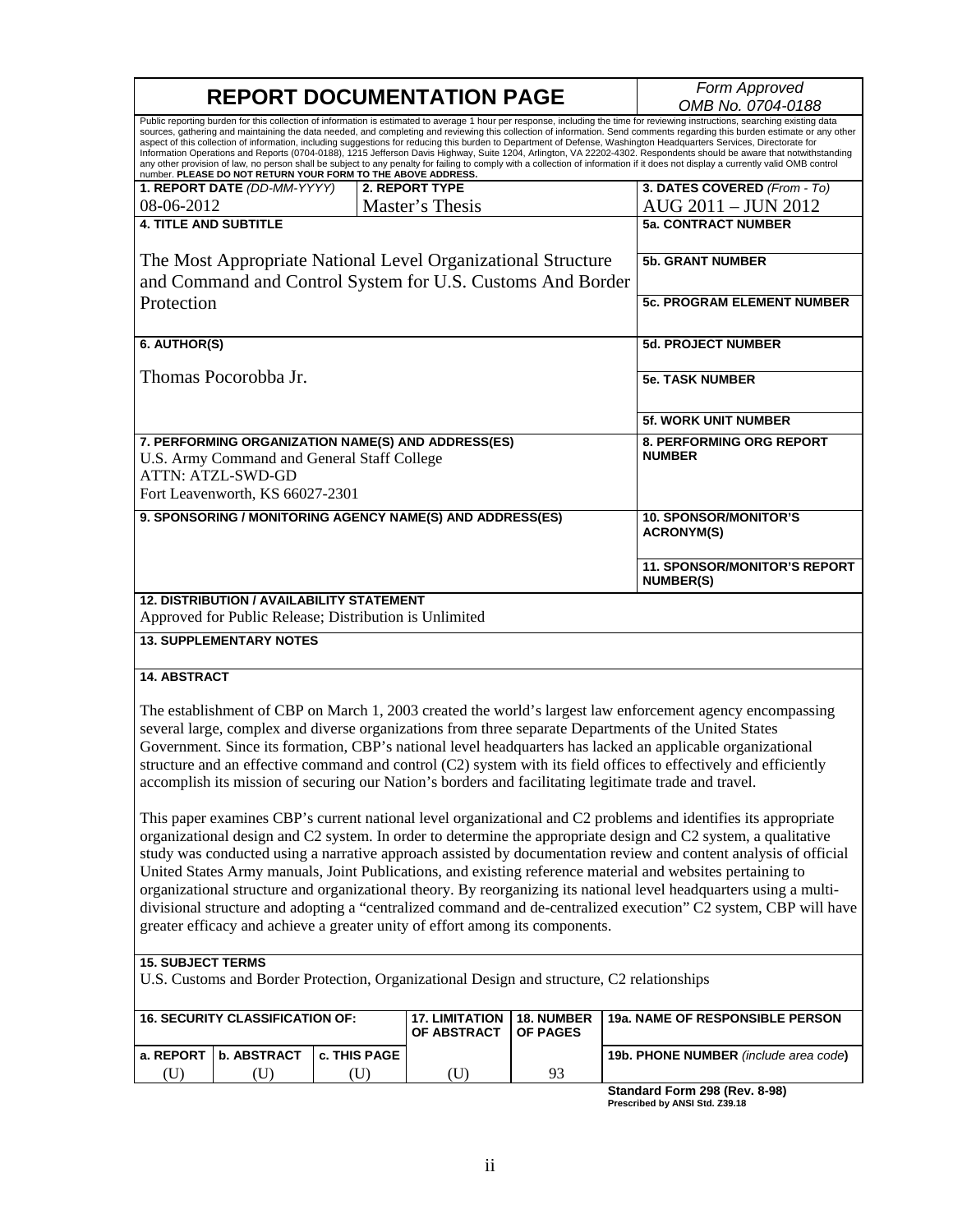## MASTER OF MILITARY ART AND SCIENCE

# THESIS APPROVAL PAGE

<span id="page-2-0"></span>Name of Candidate: Thomas Pocorobba Jr.

Thesis Title: The Most Appropriate National Level Organizational Structure and Command and Control System for U.S. Customs and Border Protection

Approved by:

, Thesis Committee Chair Robert C. Garven, M.A.

, Member Terry L. Beckenbaugh, Ph.D.

, Member

Billy D. Miller, Jr, M.A.

Accepted this 8th day of June 2012 by:

, Director, Graduate Degree Programs

Robert F. Baumann, Ph.D.

The opinions and conclusions expressed herein are those of the student author and do not necessarily represent the views of the U.S. Army Command and General Staff College or any other governmental agency. (References to this study should include the foregoing statement.)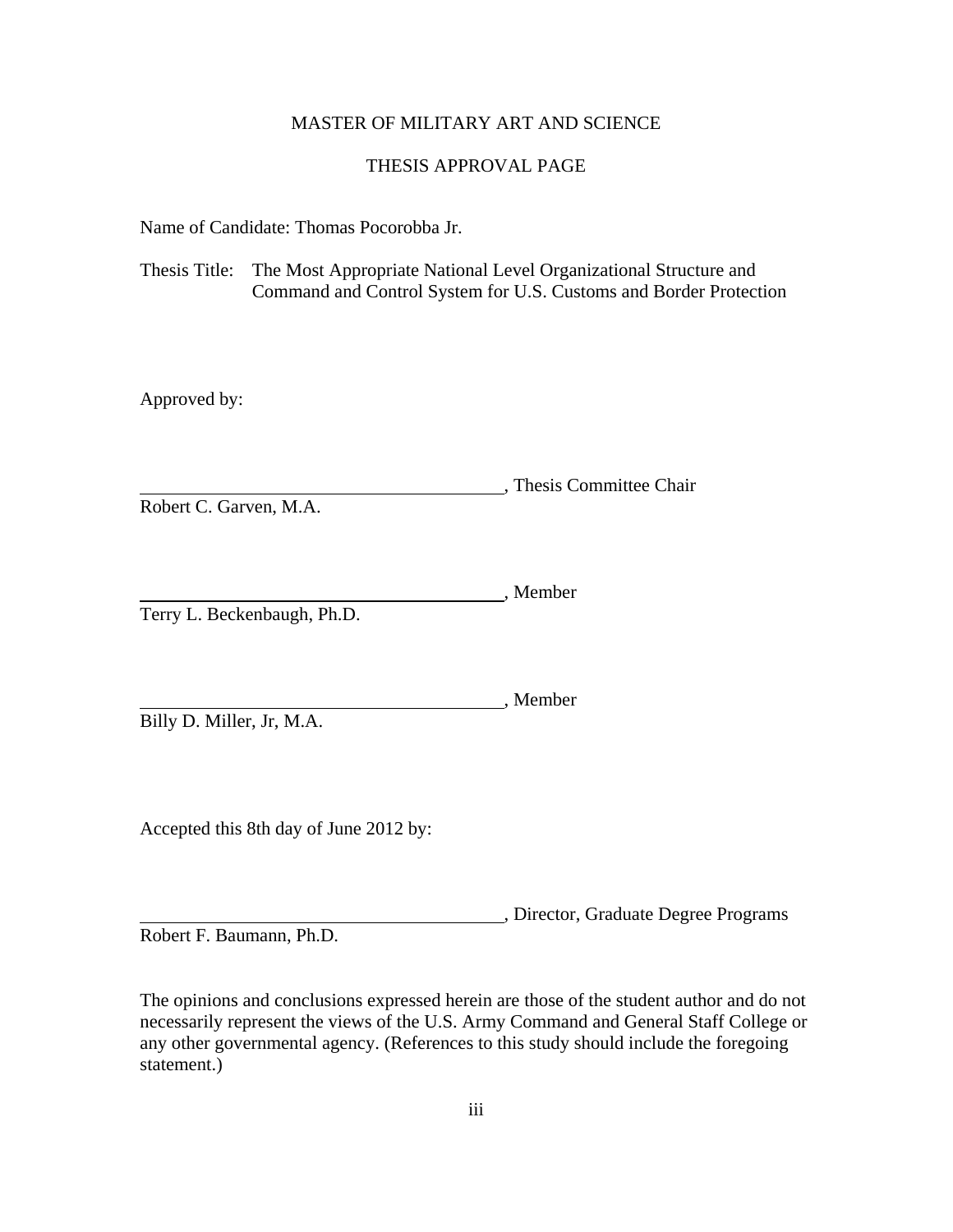## ABSTRACT

# <span id="page-3-0"></span>THE MOST APPROPRIATE NATIONAL LEVEL ORGANIZATIONAL STRUCTURE AND COMMAND AND CONTROL SYSTEM FOR U.S. CUSTOMS AND BORDER PROTECTION, by Thomas Pocorobba Jr., 93 pages

The establishment of CBP on March 1, 2003 created the world's largest law enforcement agency encompassing several large, complex and diverse organizations from three separate departments of the United States Government. Since its formation, CBP's national level headquarters has lacked an applicable organizational structure and an effective command and control (C2) system with its field offices to effectively and efficiently accomplish its mission of securing our Nation's borders and facilitating legitimate trade and travel.

This paper examines CBP's current national level organizational and C2 problems and identifies its appropriate organizational design and C2 system. In order to determine the appropriate design and C2 system, a qualitative study was conducted using a narrative approach assisted by documentation review and content analysis of official United States Army manuals, Joint Publications, and existing reference material and websites pertaining to organizational structure and organizational theory. By reorganizing its national level headquarters using a multi-divisional structure and adopting a "centralized command and de-centralized execution" C2 system, CBP will have greater efficacy and achieve a greater unity of effort among its components.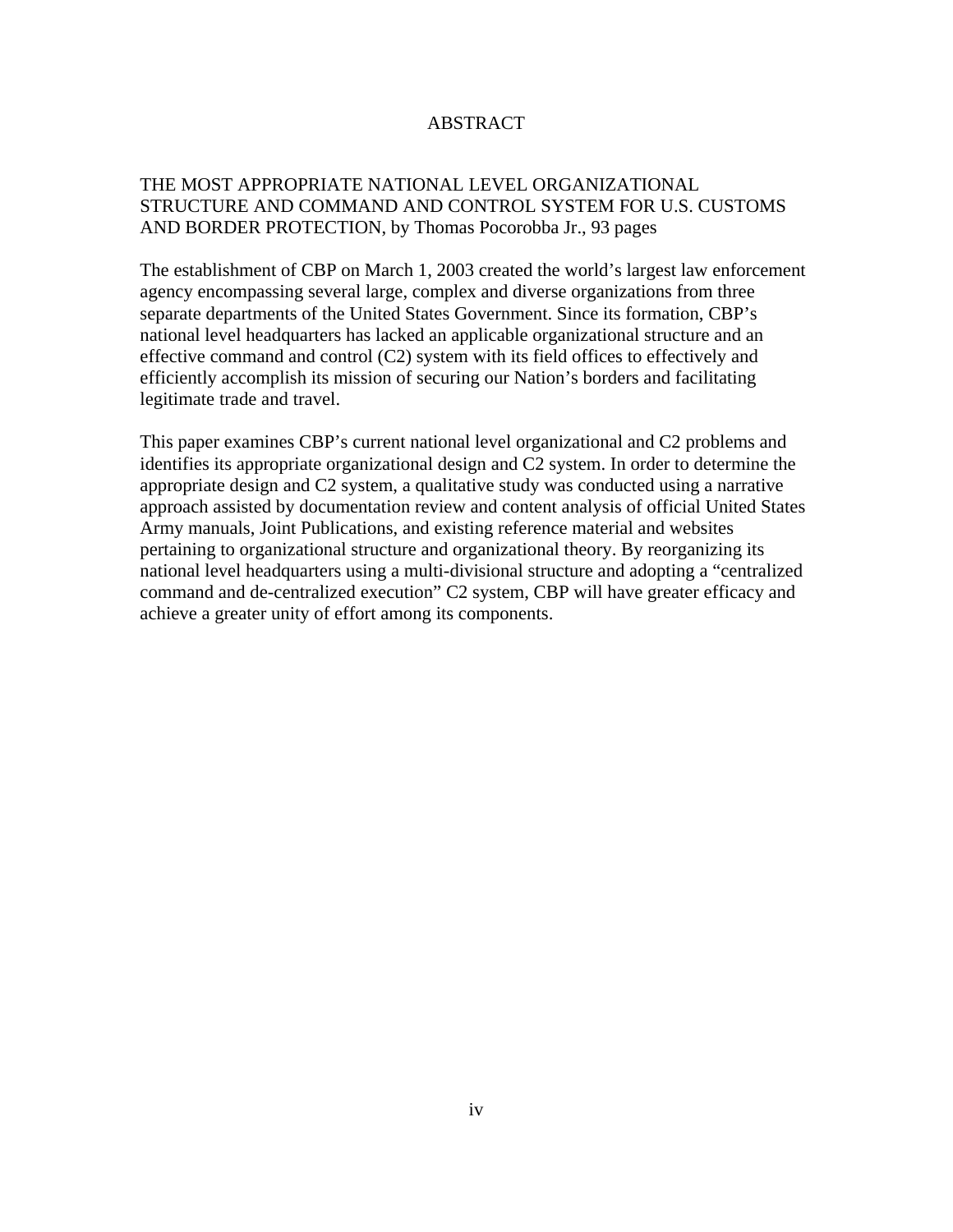### ACKNOWLEDGMENTS

<span id="page-4-0"></span>I would like to thank my wife Morgan for her abounding love, support, and patience throughout this process. Without her support, this thesis could not have been made possible.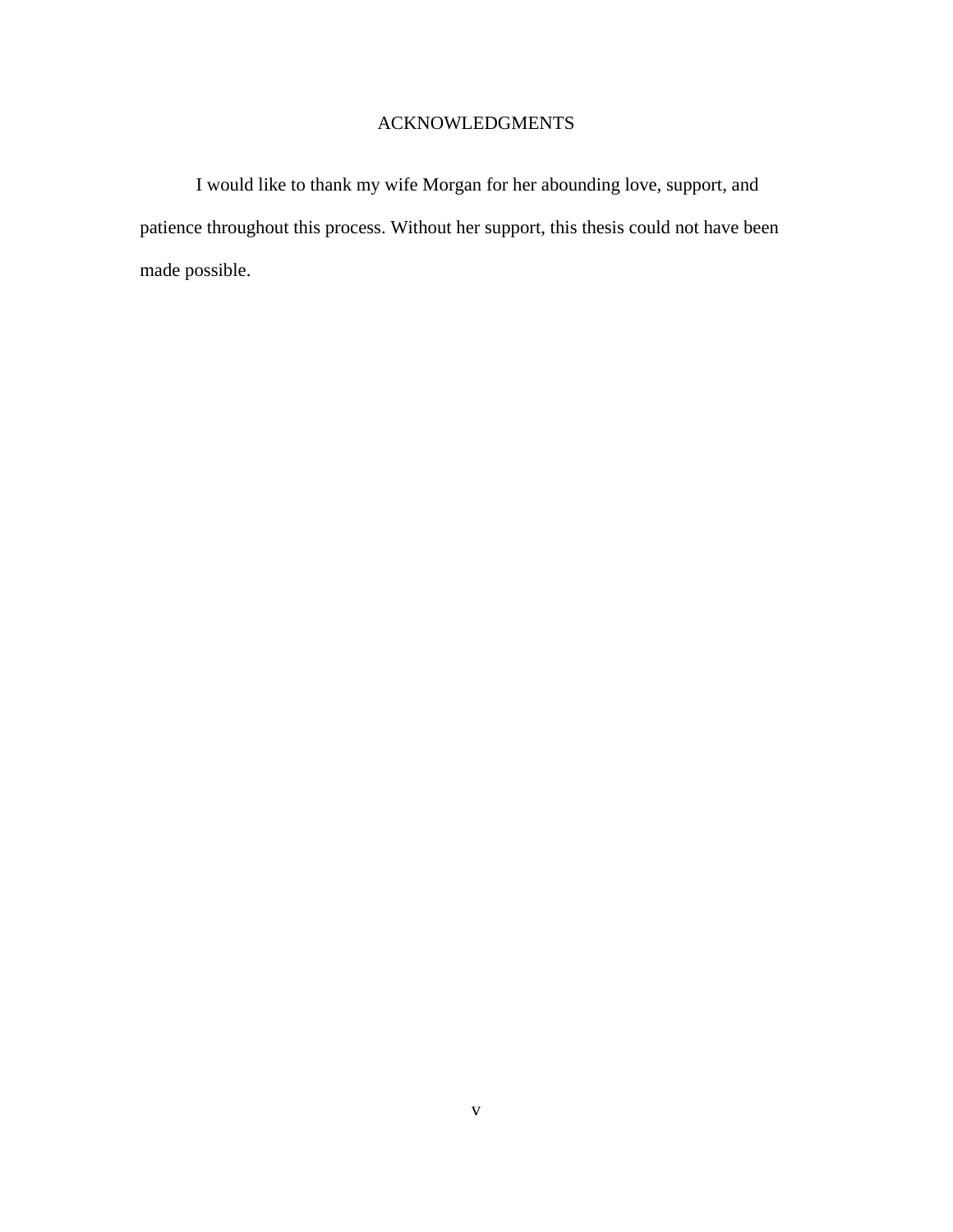# TABLE OF CONTENTS

|                                                              | Page |
|--------------------------------------------------------------|------|
| MASTER OF MILITARY ART AND SCIENCE THESIS APPROVAL PAGE  iii |      |
|                                                              |      |
|                                                              |      |
|                                                              |      |
|                                                              |      |
|                                                              |      |
|                                                              |      |
|                                                              |      |
|                                                              |      |
|                                                              |      |
|                                                              |      |
|                                                              |      |
|                                                              |      |
|                                                              |      |
|                                                              |      |
|                                                              |      |
|                                                              |      |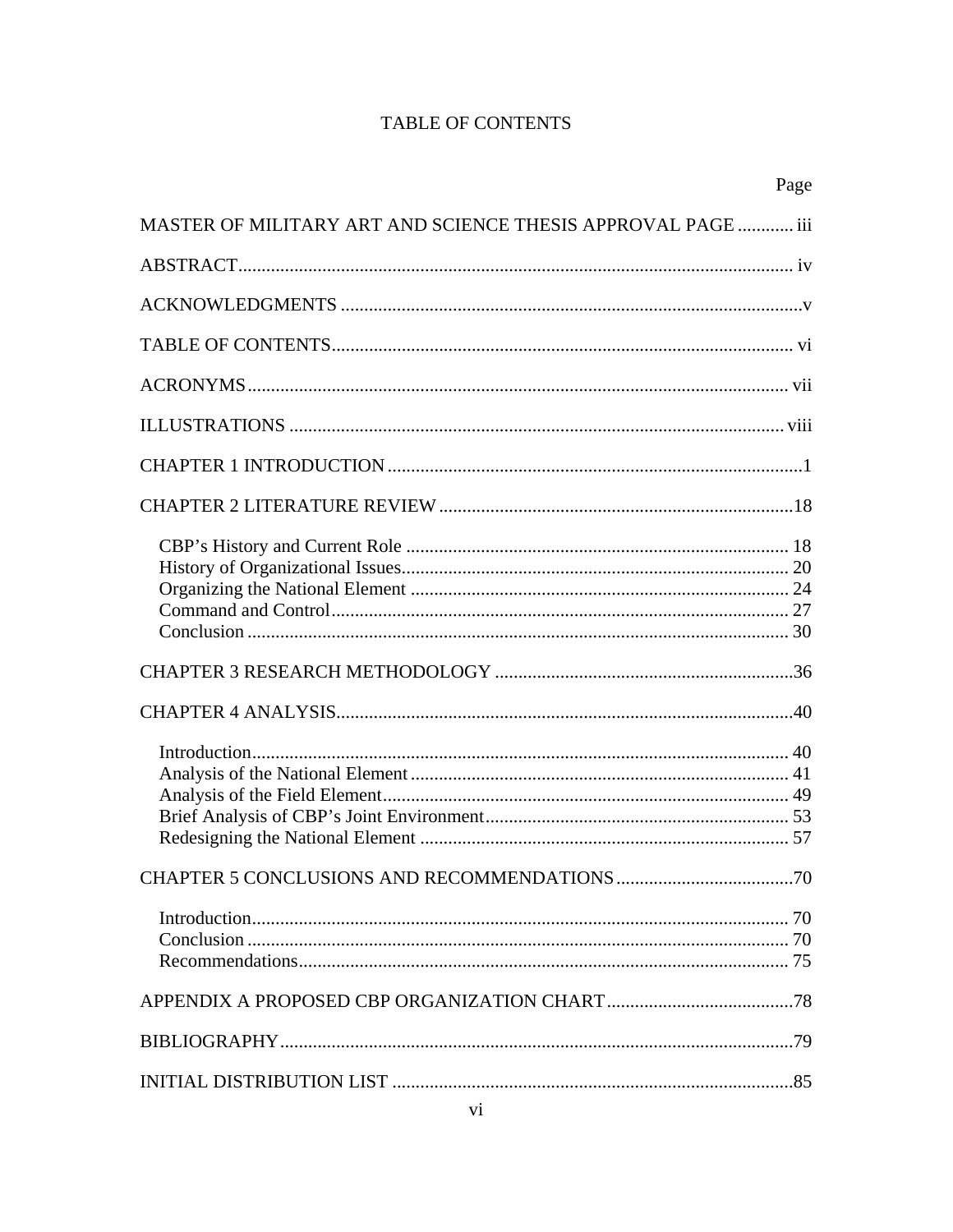# ACRONYMS

<span id="page-6-0"></span>

| C <sub>2</sub> | <b>Command and Control</b>                    |  |  |
|----------------|-----------------------------------------------|--|--|
| <b>CBP</b>     | <b>Customs and Border Protection</b>          |  |  |
| <b>DHS</b>     | Department of Homeland Security               |  |  |
| <b>FM</b>      | Field Manual                                  |  |  |
| <b>GAO</b>     | <b>General Accounting Office</b>              |  |  |
| <b>INS</b>     | <b>Immigration and Naturalization Service</b> |  |  |
| <b>JFC</b>     | Joint Field Command                           |  |  |
| JP             | Joint Publication                             |  |  |
| <b>OAM</b>     | Office of Air and Marine                      |  |  |
| <b>OFO</b>     | <b>Office of Field Operations</b>             |  |  |
| <b>OT</b>      | Office of International Trade                 |  |  |
| U.S.           | <b>United States</b>                          |  |  |
| <b>USBP</b>    | <b>United States Border Patrol</b>            |  |  |
| <b>USCS</b>    | <b>United States Customs Service</b>          |  |  |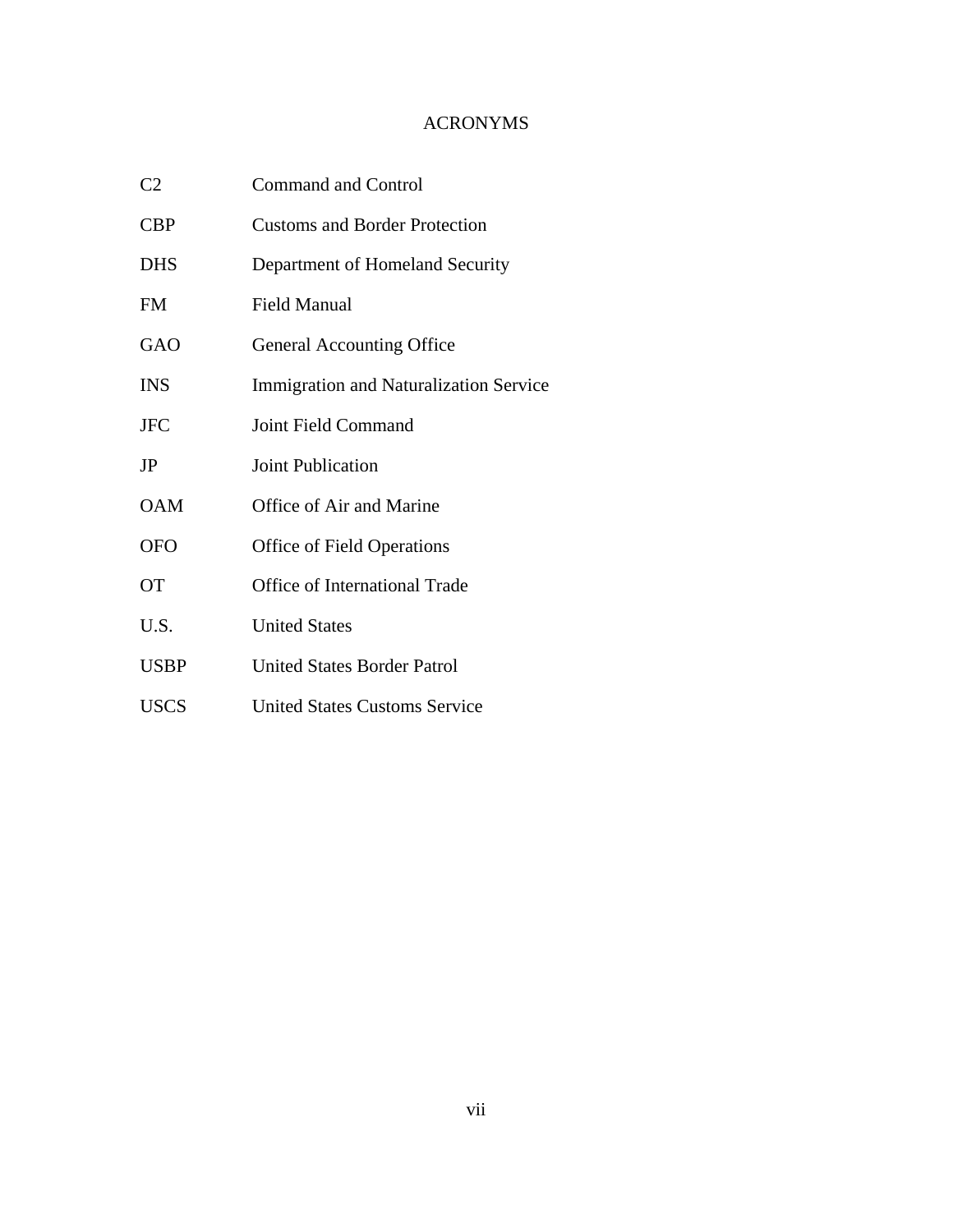# ILLUSTRATIONS

<span id="page-7-0"></span>

| Page |
|------|
|      |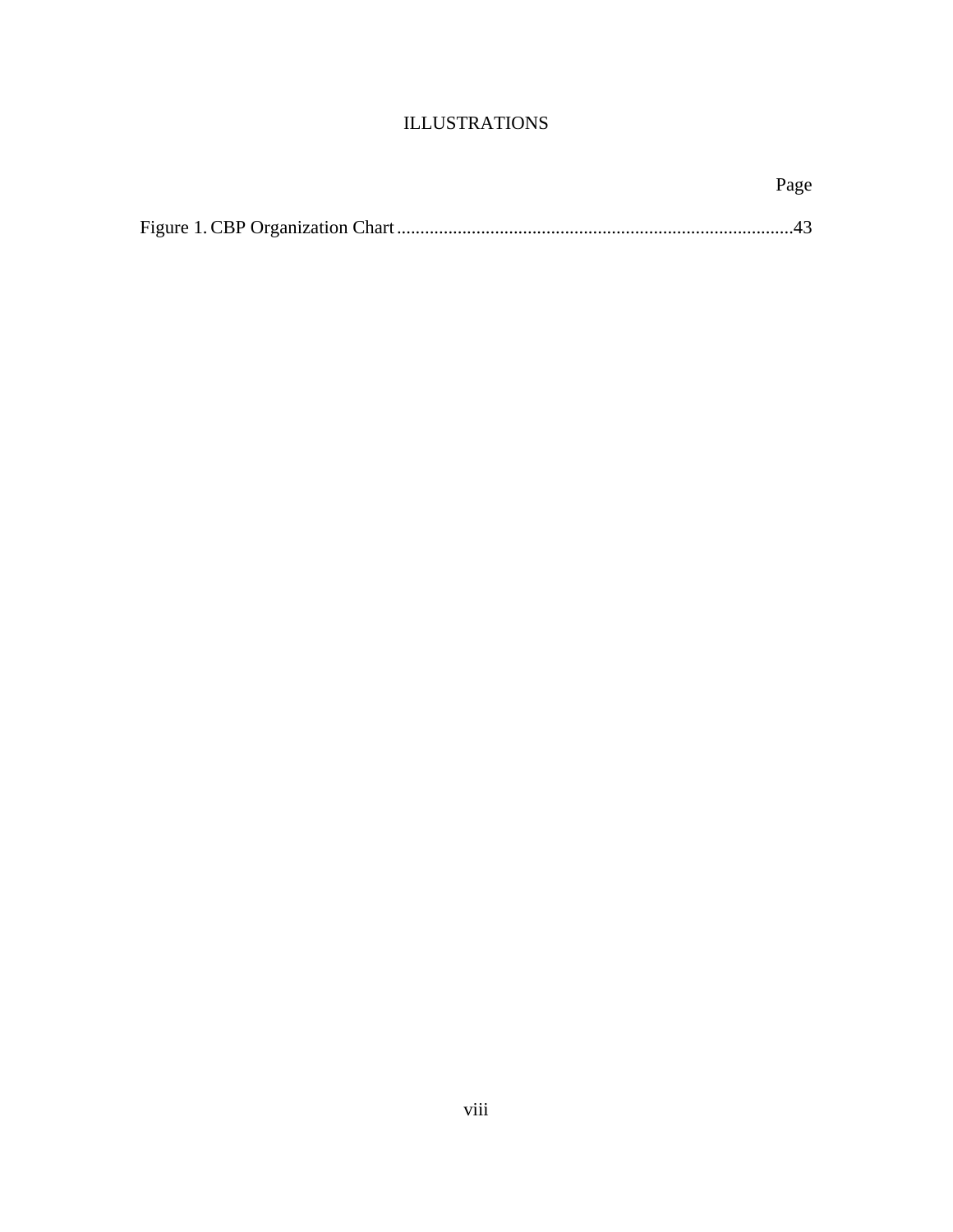#### CHAPTER 1

## INTRODUCTION

<span id="page-8-0"></span>The terrorist attacks of September 11, 2001 not only changed the American psyche with regard to travel and security, but it was the catalyst for the most sweeping reforms in the federal government in over a half century.<sup>1</sup> The Department of Homeland Security (DHS) was created through the integration of all or part of 22 different Federal departments and agencies with a nexus to homeland security.<sup>2</sup> As a result of this largescale reorganization, the division of labor, organizational design, command and control (C2) relationships and decision-making abilities of the affected agencies were radically altered, causing a tremendous amount of consternation, inefficiency, and resentment among the employees. One of the main components of DHS most affected by this reorganization is United States (U.S.) Customs and Border Protection (CBP).

Nearly nine years after its formation, CBP still lacks an effective and appropriate national-level organizational structure and overall C2 system. This thesis focuses on answering the following question: what is the appropriate national level organizational structure and C2 system for CBP? Finding the appropriate national-level organizational structure and C2 system will create greater efficacy and efficiency within the organization and better enable mission accomplishment.

"The structure of an organization can be defined simply as the sum total of the ways in which its labor is divided into distinct tasks and then its coordination is achieved among these tasks."<sup>3</sup> To properly determine the ideal organizational structure and C2 system for CBP, we must first understand the organization's roles and responsibilities,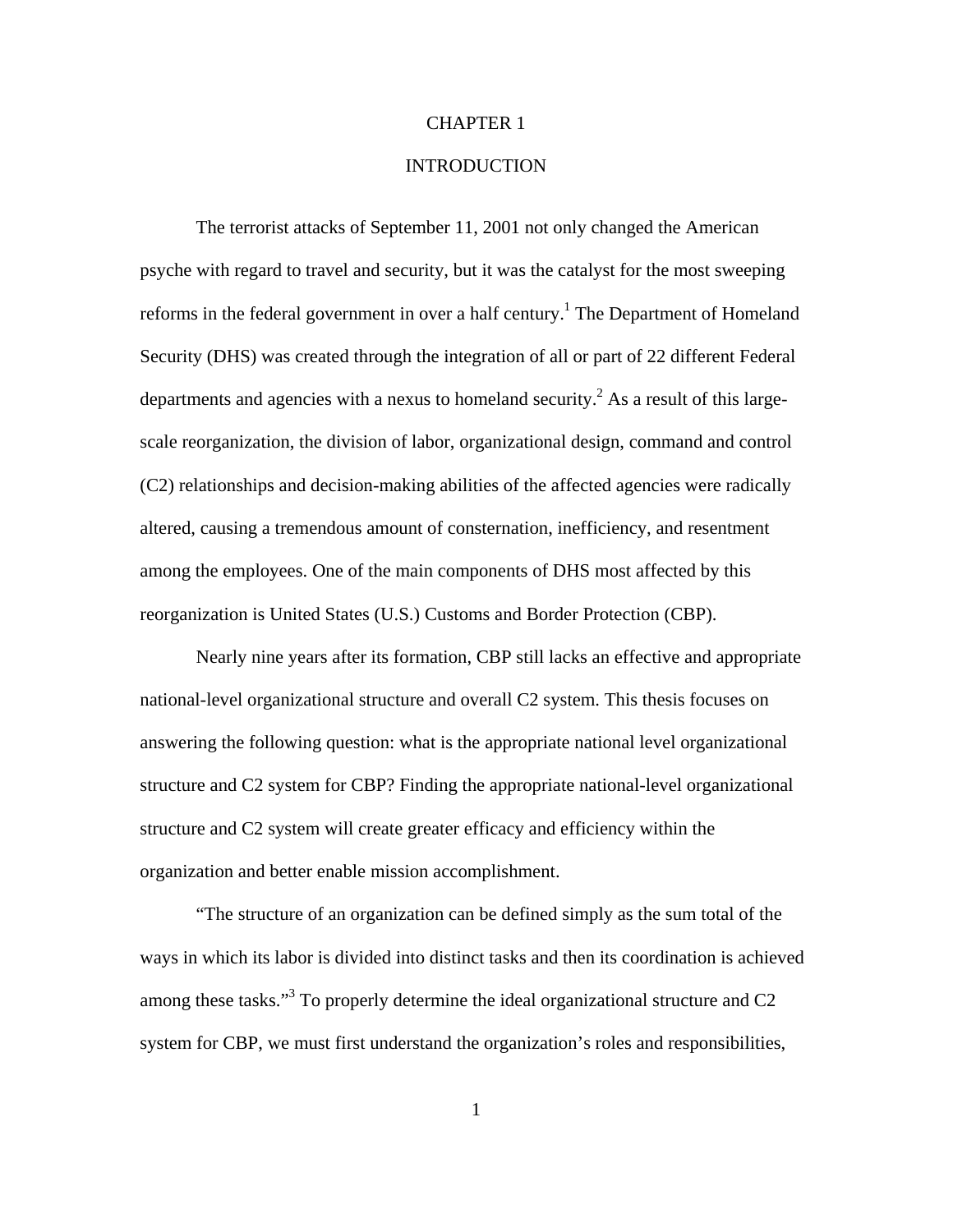where CBP sits within the overall Homeland Security enterprise and what problems exist within the current organizational structure and C2 system.

"The White House leads the overall homeland security policy direction and coordination. The Secretary of Homeland Security leads the Federal agency as defined by statute charged with homeland security and provides the agency with strategic direction and leadership, ensuring consistency with the President's vision for national security.<sup>4</sup> To assist the Secretary of Homeland Security with carrying out the Homeland Security mission, DHS is task-organized into numerous components; one of them being CBP. The executive leadership of CBP is directly responsible to the Secretary of Homeland Security for the performance its organization's assigned missions and for the preparedness of its personnel.

The White House, along with the Secretary of Homeland Security, the Secretary of Defense, the Chairman of the Joint Chiefs of Staff and the commanders of combatant commands are responsible for the national security strategic direction and are considered the strategic echelon within the overall national security construct.<sup>5</sup> The executive leadership and headquarters staff of DHS' agencies, which include CBP's executive leadership and its headquarters staff, are the operational echelon. "Activities at this level link tactics and strategy by establishing operational objectives needed to accomplish the strategic objectives, sequencing events to achieve the operational objectives, initiating actions, and applying resources to bring about and sustain these events."6

The field components (offices within an agency whose primary location and mission execution are outside the national-level headquarters) of each DHS Agency comprise the tactical level echelon. The execution of tasks, operations, and enforcement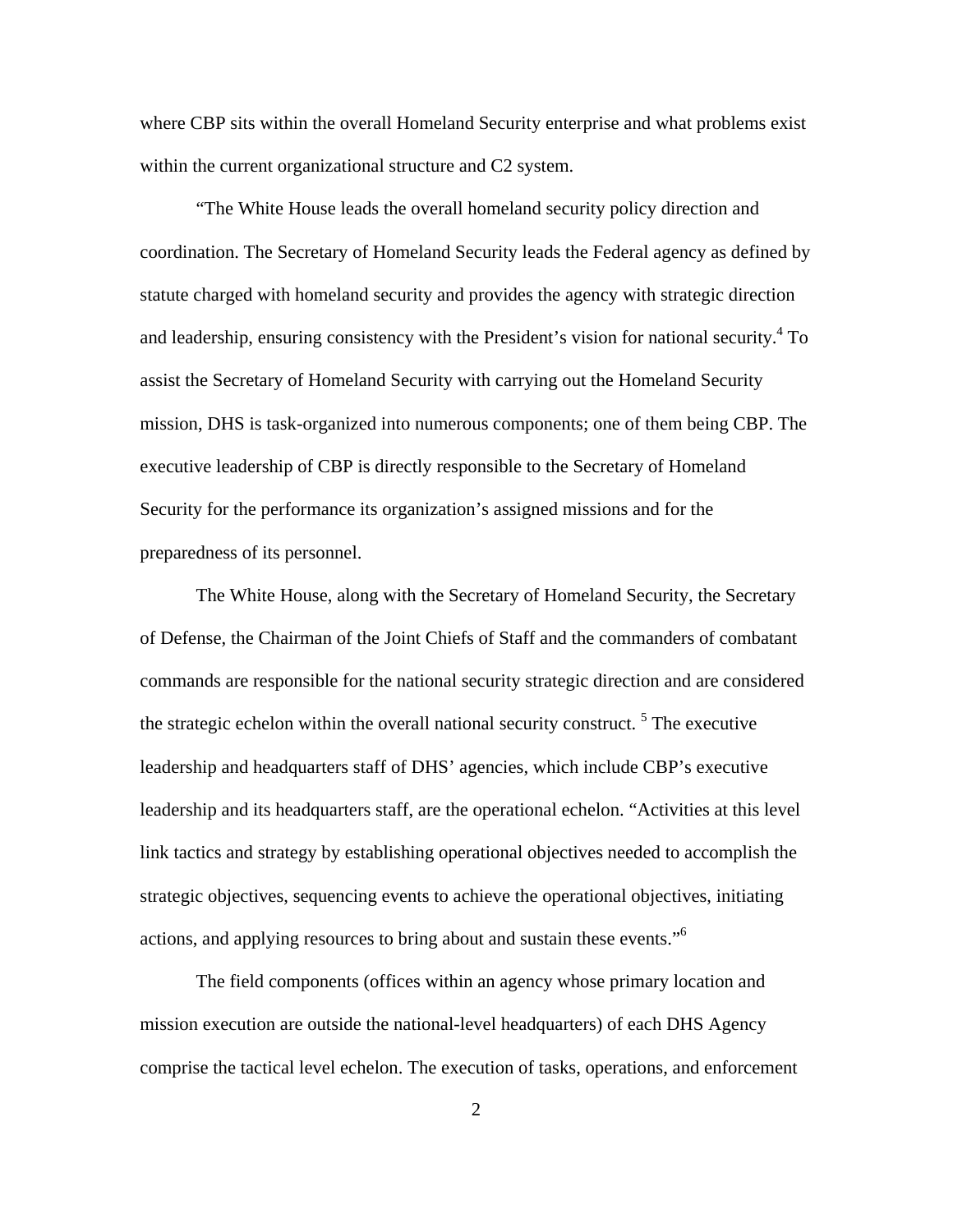actions to accomplish strategic and operational level objectives outside the headquarters element takes place at this level. CBP has fourteen component offices, most with a distinct field element.<sup>7</sup>

The definitions of the strategic, operational, and tactical echelons described above are an almost exact replica of the definitions of strategic, operational, and tactical levels of war.<sup>8</sup> Although homeland security is not considered warfare in the traditional sense of the word, homeland security is inextricably connected to national defense and therefore, it is prudent to use the three levels of warfare and the leadership echelon within those levels as a template to describe the echelons within the national security element.

"CBP is one of the Department of Homeland Security's largest and most complex components, with a priority mission of keeping terrorists and their weapons out of the U.S. It also has a responsibility for securing and facilitating trade and travel while enforcing hundreds of U.S. regulations, including immigration and drug laws."<sup>9</sup> CBP was officially established on March 1, 2003 when the United States Customs Service (USCS) was transferred to CBP, along with the United States Border Patrol (USBP), the U.S. Department of Agriculture's Animal and Plant Health Inspection Service and the inspection function of the U.S. Immigration and Naturalization Service  $(INS).<sup>10</sup>$  At a glance, CBP's overall organizational structure would appear to be classified as a mechanistic organization, a term synonymous with "bureaucracy." "A mechanistic organization is primarily hierarchical with an emphasis on specialization and control, vertical communication, and heavy reliance on rules, policies, and procedures."<sup>11</sup>

"CBP is charged with the dual mission of securing the Nation's borders while facilitating legitimate trade and travel."12 To accomplish this multifaceted mission and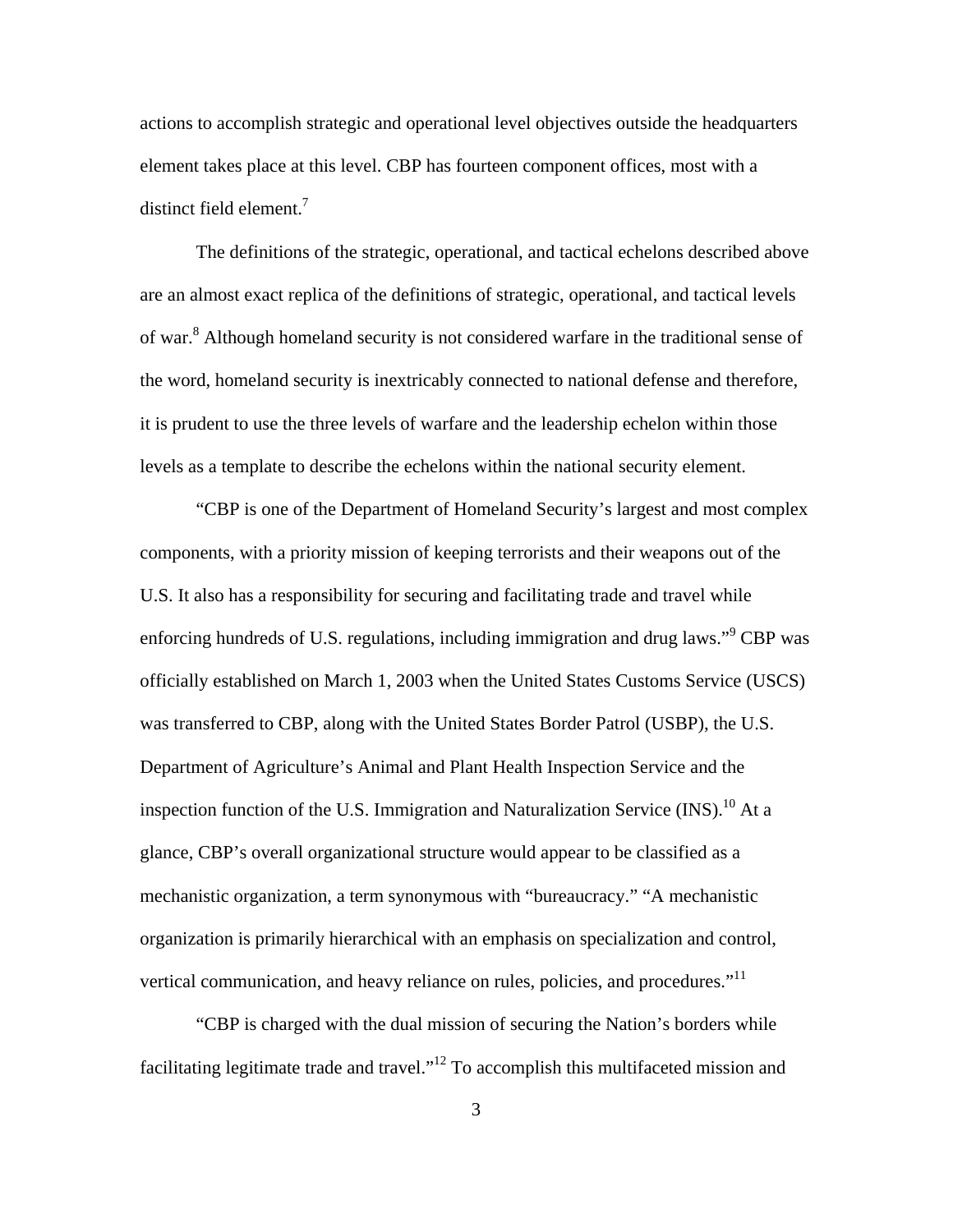properly manage its employees, the overall organizational structure is divided into two broad categories; the national element and the field element. The national element is located in Washington, D.C. and has operational control of the entire field element which is comprised of various component offices located outside of the headquarters element.<sup>13</sup>

CBP is headed by a commissioner who is politically appointed by the President of the U.S. and a Deputy Commissioner, who is a career federal government employee at the Senior Executive Service level. Within the Office of the Commissioner are nine separate staff offices whose functions are to assist and advise the Commissioner on a wide array of "program areas" such as joint operations, policy, trade, legal issues and strategic integration.<sup>14</sup> Each staff office is headed by a senior-level executive at either the GS-15 or Senior Executive Service level and is considered part of the headquarters element.

The main body of CBP's headquarters consists of fourteen component offices each headed by a senior-level executive at the Senior Executive Service-level who are titled "Assistant Commissioner " (the lone exception is the Chief, USBP). The assistant commissioners and their executive staffs within the headquarters element are responsible for overseeing the operations and personnel of their respective component offices within the field element, providing resource allocation and ensuring their goals and objectives are nested within the *CBP FY 2009-2014 Strategic Plan*. The *CBP FY 2009-2014 Strategic Plan* "guides the strategic planning efforts of the various offices and programs within CBP."<sup>15</sup>

The organizational structure within the national element is organized into a "high horizontal complexity" structure whereas all assistant commissioners of the fourteen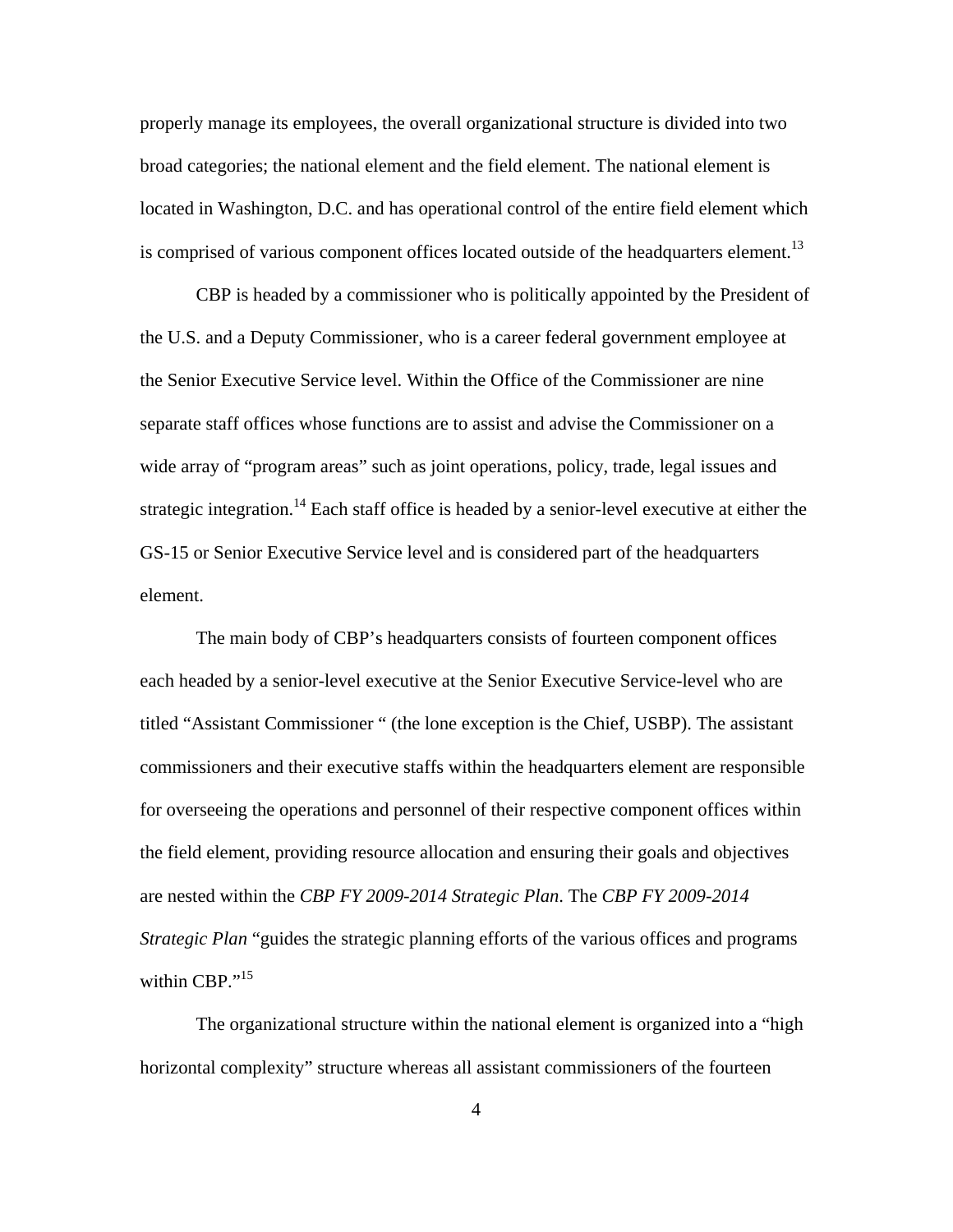components are equally subservient in stature and report to the Commissioner through the Deputy Commissioner.<sup>16</sup> The flat and functional organizational structure gives the Deputy Commissioner and Commissioner a wide "span of control" directly over the national element, and over the entire organization through the national element. The organizational chart, in figure 1 on page 43, shows the graphic representation of how CBP is organized at the national-level at the time in which this chapter was written.<sup>17</sup> Appendix A depicts the proposed organizational structure.

The 14 component offices within the headquarters element can be broken down into three distinct sub-categories based on their similar roles and responsibilities within the organization: the operational component offices, the operational support component offices and the mission support component offices. The operational component offices are the offices within CBP that have the organic personnel, capabilities and enforcement authorities to directly accomplish the organization's mission of securing our Nation's borders and facilitating legitimate travel and trade.

The Office of Field Operations (OFO), the Office of Air and Marine (OAM), the Office of International Trade (OT), and the USBP are CBP's operational component offices. The operational component offices conduct CBP's decisive operation by enforcing of all federal customs and immigration laws and regulations while fostering legitimate and safe travel. U.S. Army Doctrine Publication 3-0, *Unified Land Operations*  defines decisive operation as an operation which "leads directly to the accomplishment of a commander's purpose. Commanders typically identify a single decisive operation, but more than one subordinate unit may play a role in the decisive operation."<sup>18</sup> While all four component offices play a role in CBP's decisive operation, one of the offices may be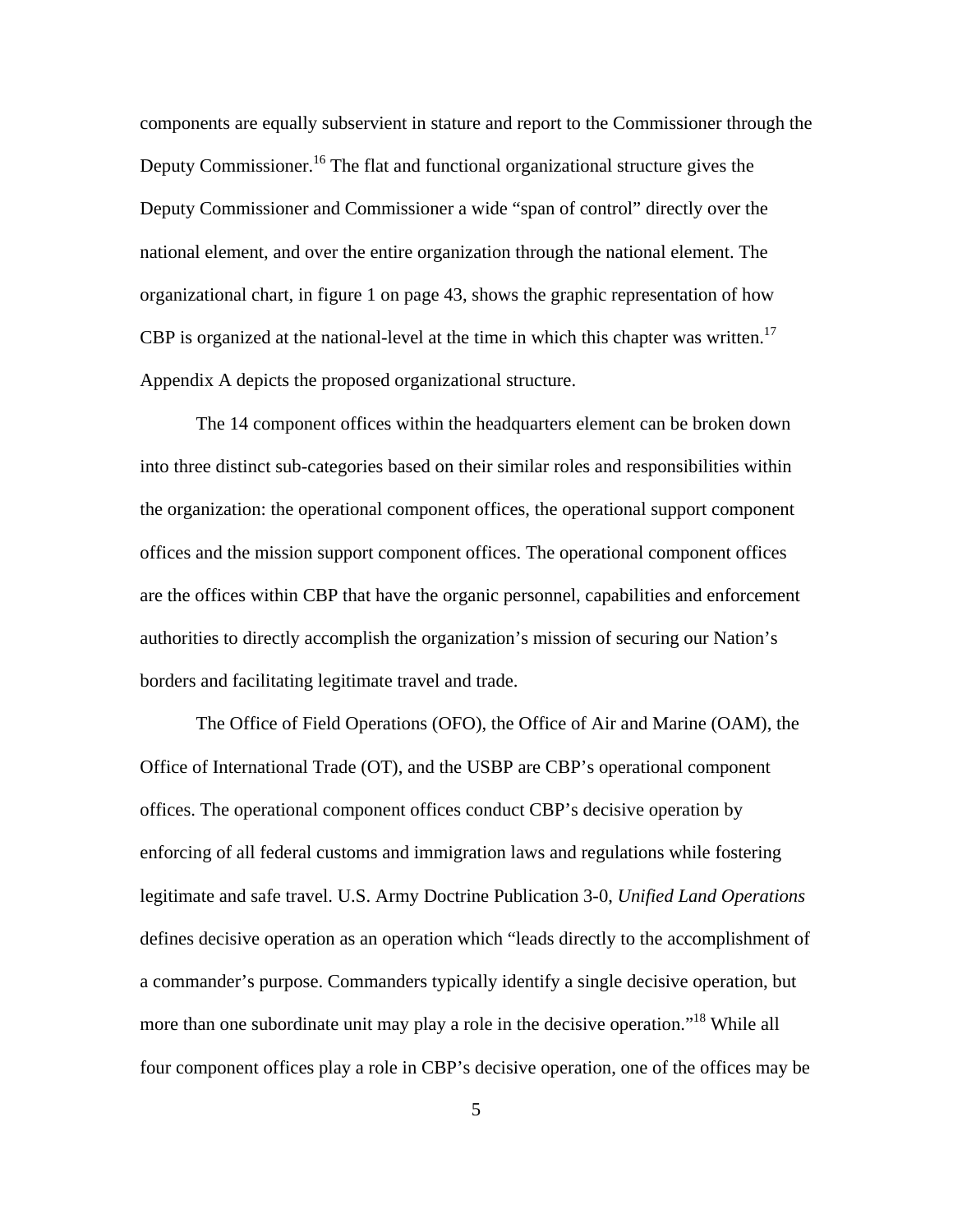designated as the main effort for a particular campaign or operation. U.S. Army Field Manual (FM) 3-0, *Operations,* defines main effort as "the designated subordinate unit whose mission at a given point in time is most critical to overall mission success."<sup>19</sup>

Shortly after the merger, the legacy USCS, INS inspections, and the Department of Agriculture's Animal and Plant Health Inspection Service were merged into a new component of CBP entitled the OFO. "OFO is the largest component in CBP and is responsible for securing the U.S. border at ports of entry while expediting lawful trade and travel."20 With over 28,000 employees, OFO is responsible for overseeing CBP's antiterrorism, immigration, anti-smuggling, trade compliance, and agriculture protection operations at its 20 major field offices, 331 ports of entry, and at 70 locations within over 40 countries internationally.<sup>21</sup>

The USBP has over 23,000 employees and is the largest law enforcement agency in the country with a patrol function. Since 2001, USBP's primary mission is preventing the entry of terrorists and terrorist weapons from entering the U.S. between the official ports of entry. While conducting its primary mission, the USBP simultaneously performs its traditional mission of enforcing the Nation's immigration laws as well as detecting, interdicting and apprehending those who attempt to illegally enter or smuggle people and/or contraband across U.S. borders between the official ports of entry.<sup>22</sup> Both OFO and the USBP are roughly the size of an Army Corps. According to the Department of the Army Pamphlet 10-1, Organization of the U.S. Army, an Army Corps is comprised of between 20,000 and 45,000 soldiers. $^{23}$ 

According to CBP's main public website, CBP.gov, the mission of the OAM is to protect the American people and Nation's critical infrastructure through the coordinated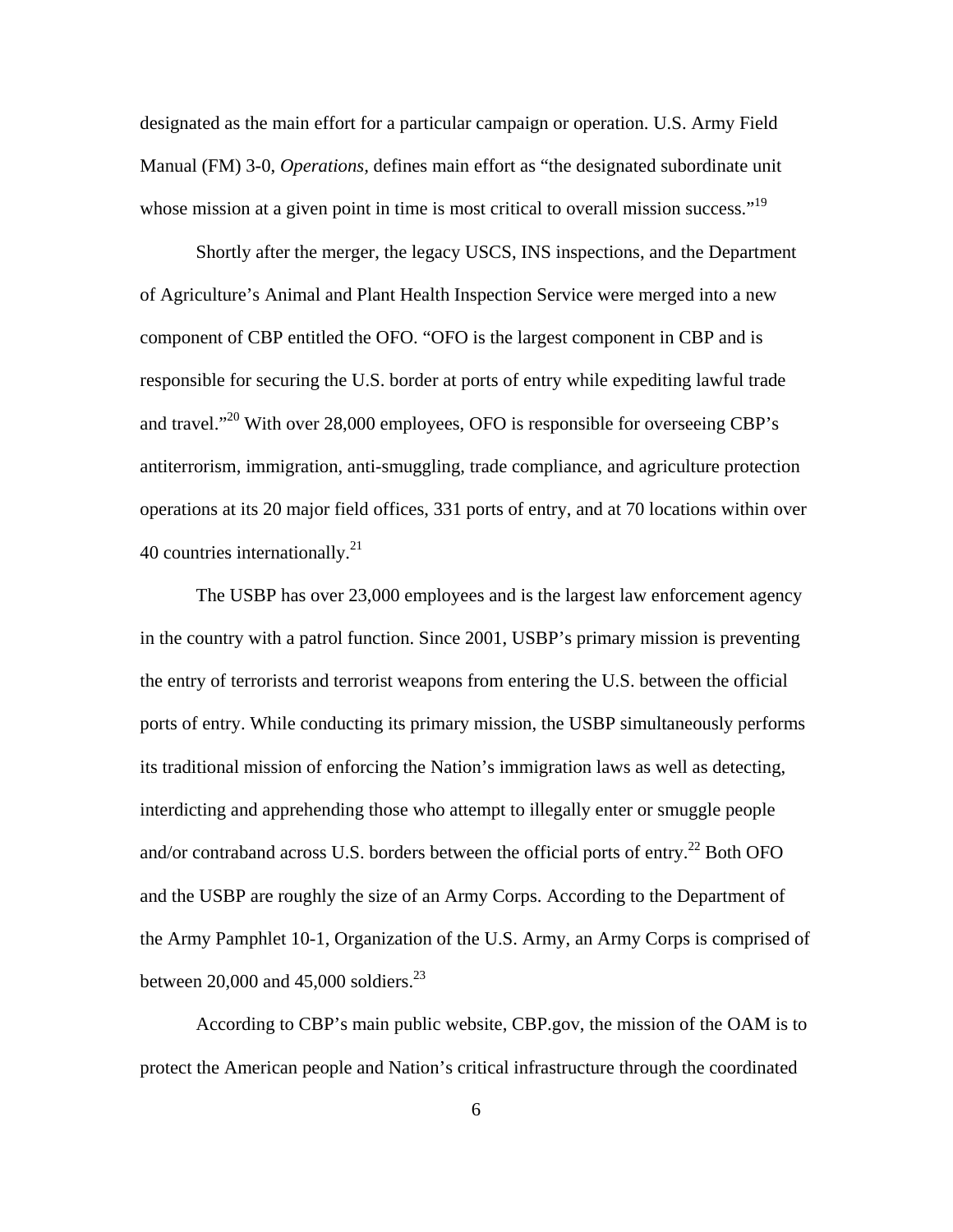use of integrated air and marine forces across the borders of the U.S.<sup>24</sup> The website also describes the roles and responsibilities of the Office of International Trade. "OT consolidates the trade policy, program development, and compliance measurement functions of CBP into one office. The Office provides uniformity and clarity for the development of CBPs national strategy to facilitate, expedite legitimate trade and manages the design and implementation of results-driven strategic initiatives of trade compliance and enforcement and conducts outreach with different trade groups."<sup>25</sup>

The components within the operational support component office category are components whose primary functions and responsibilities are to directly support, augment or collaborate with the primary operational components. These offices accomplish this by providing a myriad of services and specialized expertise such as intelligence gathering and processing, international liaison, OVERSEAS initiatives, joint inter-component office coordination and planning. The four current component offices who would fall into this category are the Office of International Affairs, the Office of Intelligence and Investigative Liaison, the Office of Information and Technology, and the Office of Technology Innovation and Acquisition.

According to CBP's official website, the Office of Intelligence and Investigative Liaison is responsible for the entire intelligence cycle. The intelligence cycle consists of planning, collection, processing, analysis, production and dissemination of all-source intelligence. Office of Intelligence and Investigative Liaison also assists with planning, synchronization, and coordination of certain operations and initiatives across CBP components and with external entities and spearheads CBPs Incident Management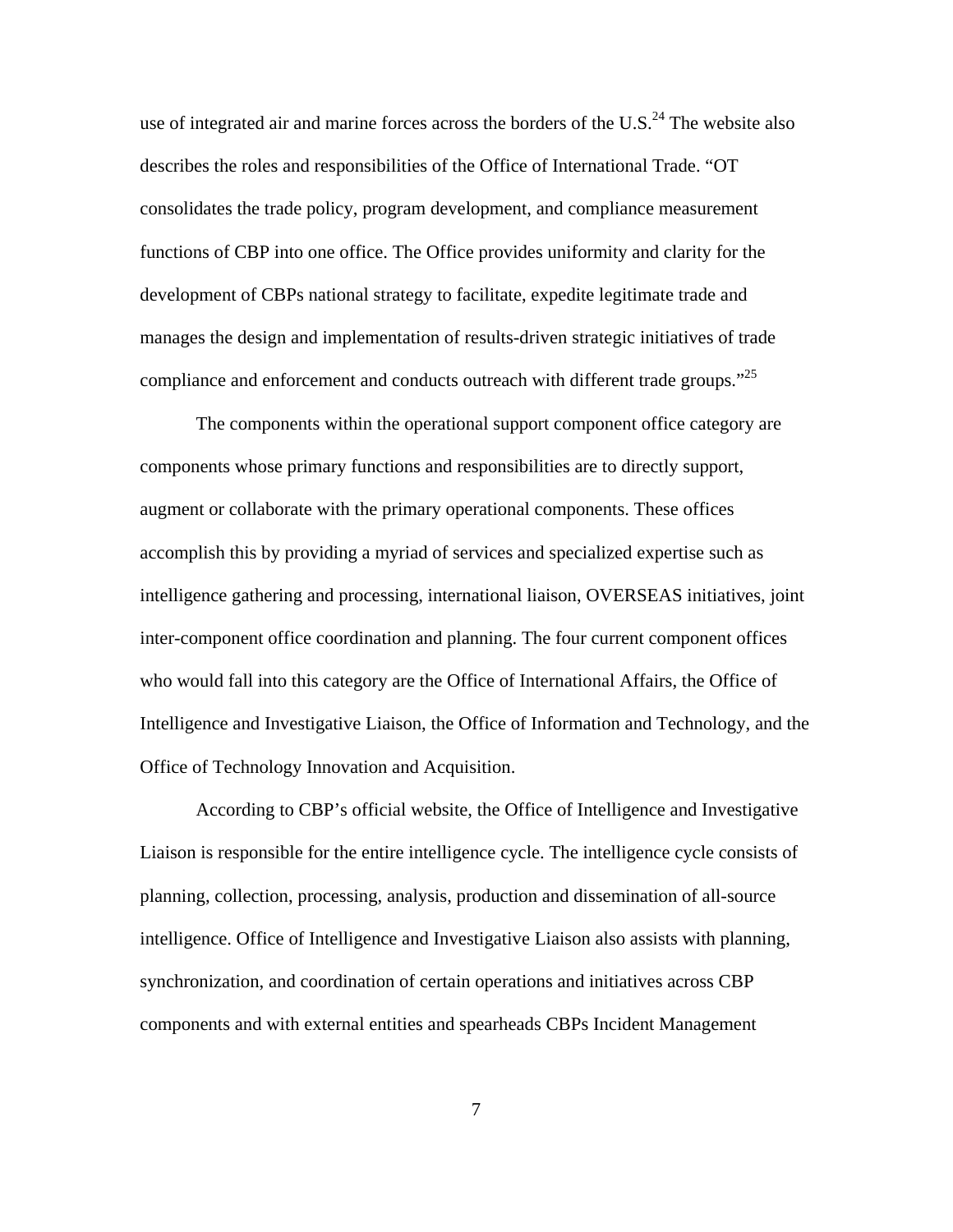efforts.26 The Office of International Affairs is responsible for coordinating and supporting foreign initiatives, programs and activities within CBP.<sup>27</sup>

"The OTIA mission is to lead the operational requirements support and documentation as well as the acquisition efforts to develop, deploy, and integrate technology and tactical infrastructure in support of CBPs efforts to gain and maintain effective control of U.S. land border areas."28 The Office of Information and Technology is responsible for automated information systems, management of the research and development functions, tactical communications and all forensic and laboratory support of the agency.<sup>29</sup>

The mission support component offices are the offices within CBP whose mission is to provide administrative, human resource, financial management, training, and public and Congressional affairs support to the entire CBP organization. The Offices of Administration, Human Resource Management, Training and Development, Public Affairs, and Congressional Affairs are the current offices considered to have a mission support function. Each office has subject matter experts at the headquarters and field elements that provide support to all of the component offices allowing them to concentrate on their specified tasks and mission objectives.

Although implied the operational components are the lead entities within CBP, there is nothing written that states one component or one group of components have C2 over another or are higher up on the table of organization chart. Coordination for major events and national emergencies is handled by Office of Intelligence and Investigative Liaison, while the primary operational components and their field element execute the appropriate tactical function. Agency-wide policy development is primarily done through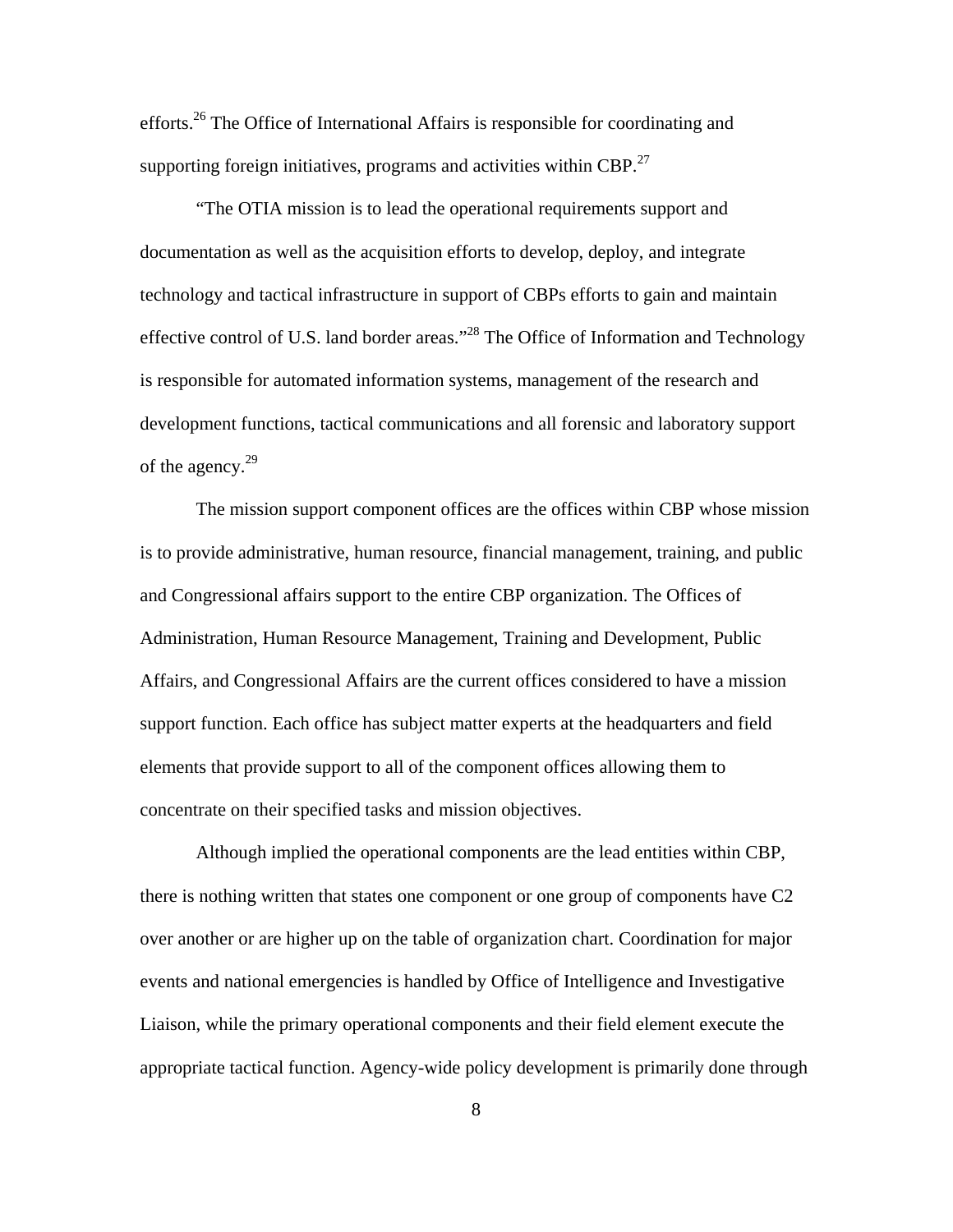collaborative efforts among the appropriate components, in most cases there will be a lead component designated by the Commissioner's office. The field element or the "operating core" as noted Organizational Theorist Henry Mintzberg described it is "the heart of the organization" and the subcomponent that executes tasks, operations, and enforcement actions to accomplish strategic and operational level objectives outside the headquarters element.<sup>30</sup>

The field element of the primary operational components (with the exception of OT) contains two levels of command: the regional level, (which would correlate to the U.S. Army's brigade level unit) is the echelon that reports directly to the national element and the local level which would be the equivalent to the Army's battalion level of organization. Local level commanders are subordinate to their respective regional level headquarters while all regional level headquarters are subordinate to the national headquarters.

The OAM, OFO, and USBP have numerous regional level headquarters throughout the country. USBP has regional headquarters called sectors that are headed by a Chief Patrol Agent. Each sector's area of responsibility is delineated by geographic boundaries and have numerous Border Patrol stations nested within its organizational structure. The number of stations within each sector varies. Each station is responsible for executing its assigned tactical level tasks, operations, and enforcement actions within a specified geographic boundary.

OFO's regional headquarters are called Field Offices and are commanded by a Director, Field Operations or DFO. Each Field Office has C2 over its local level offices within its area of responsibility: Ports of Entries. Ports of Entry are similar to Border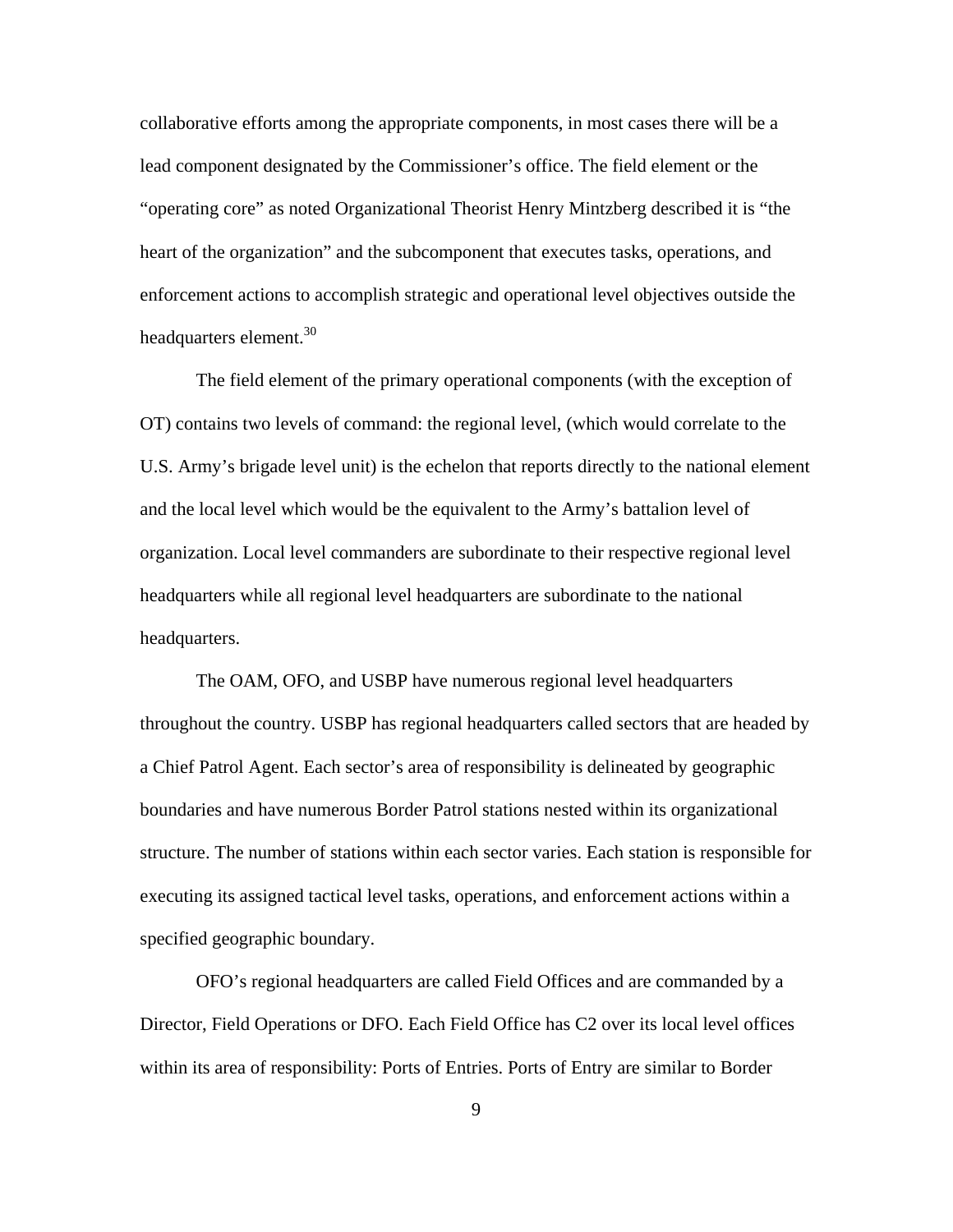Patrol stations as they perform tactical level functions for its headquarters element. OT has its field element personnel co-located within either OFO's regional or local level offices. OAM's regional-level headquarters are called Branches. The OAM branch's subordinate offices are called units and in many cases are co-located at Border Patrol sector headquarters. Each component has its own unique command structure at the field level.

The operational and mission support offices all have varying degrees of field elements. In many cases, these offices have personnel located at either a regional or local level office of a primary operational component office. The names of regional offices, titles of the supervisors and managers, rank insignia and most importantly, the organizational culture are different among all the components with field offices.

U.S. Army FM 6-0, *Mission Command: Command and Control of Army Forces*  defines "command and control" as "the exercise of authority and direction by a properly designated commander over assigned and attached forces in the accomplishment of a mission."<sup>31</sup> The C2 system between CBP's headquarters element and its field elements are highly centralized, detailed command with the power and decision making concentrated at the top of the headquarters element. This is typical in any mechanistic or bureaucratic organization; information flows up the chain of command while detailed and explicit orders flow down the chain of command.<sup>32</sup>The Field Element does have some degree of decentralized decision-making ability when it comes to operations at the tactical level. However, virtually all significant incidents, operations orders, media inquiries, liaison with international governments, and any other event or subject the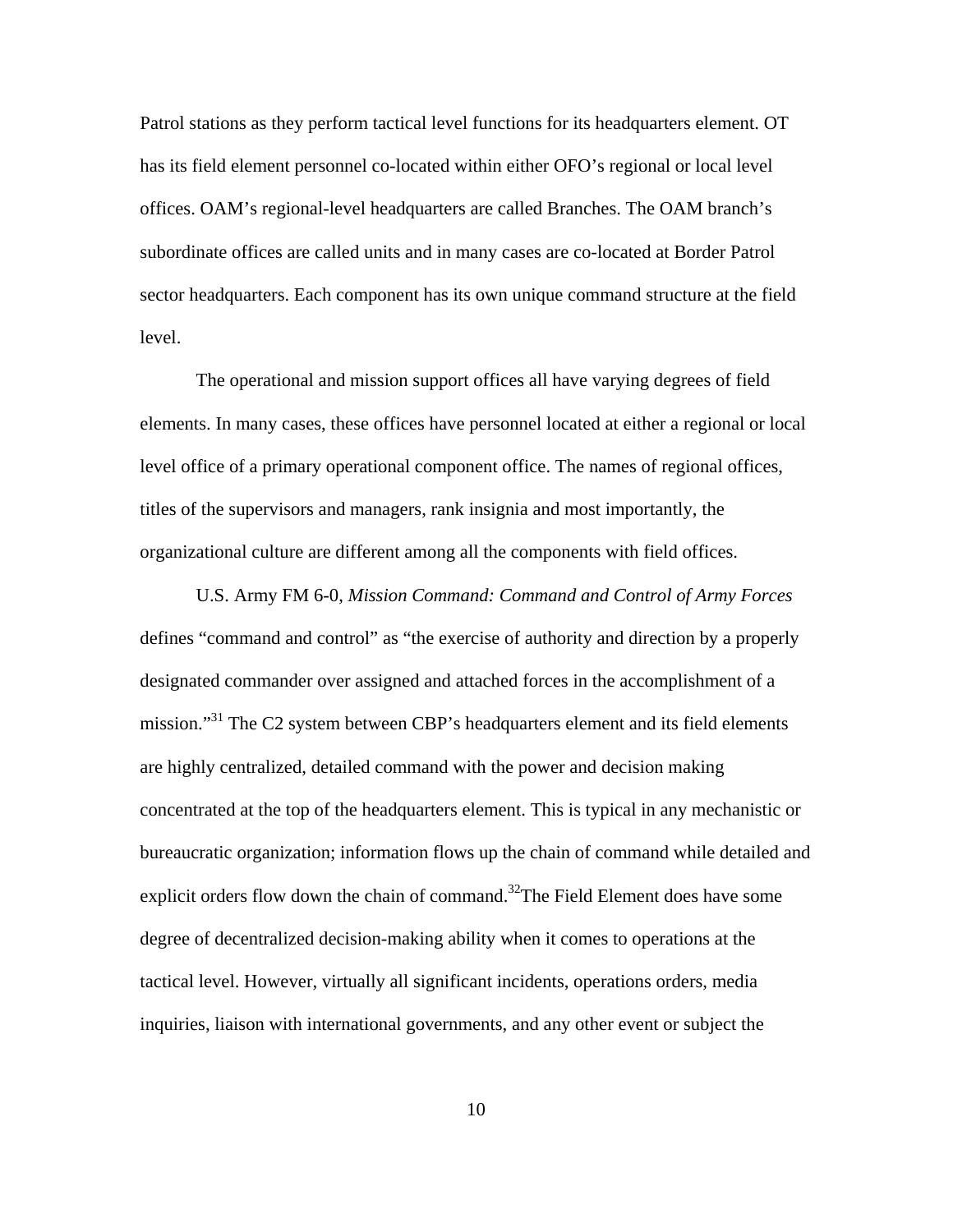headquarters element deems appropriate must be formally reported through the chain of command.

The field element of each component office has a formal chain of command that begins at the local level and moves upward through the regional office to their respective headquarters element and ends at the Commissioner's Office. Within each component office there is a hierarchy that links groups of workers to the level above them through a single person.<sup>33</sup>

New to the overall CBP command structure is the Joint Field Command (JFC) Arizona whose headquarters opened in Tucson, AZ in February of 2011. The JFC is a field level component and the following paragraph best describes its roles and responsibilities:

On Feb. 3, CBP announced the Joint Field Command—a localized organizational realignment that integrates border security, commercial enforcement, and trade facilitation missions to more effectively meet the unique challenges faced in Arizona. The JFC oversees all CBP operations throughout Arizona, and is responsible for strategic and operational lay down for the Tucson and Yuma Border Patrol Sectors, the Office of Field Operations' Tucson Field Office, and the Office of Air and Marine's Tucson and Yuma Air Branches. The JFC complements the Department of Homeland Security's unprecedented investments in border security by bringing greater unity to evolving transnational threats active within Arizona by expanding coordination with other agencies and leveraging all CBP assets in a unified operating manner.<sup>34</sup>

Since the JFC-Arizona is new, it will be years before CBP officials can accurately

assess its effectiveness or whether or not it improves efficiency within the organization.

Several U.S. General Accounting Office (GAO) reports concerning the organizational

structure and management practices of CBP's predecessor agencies, the INS and USCS

recommended more clearly defined roles and responsibilities within its command

structure and a reduction of regional offices (then defined as the tier between the field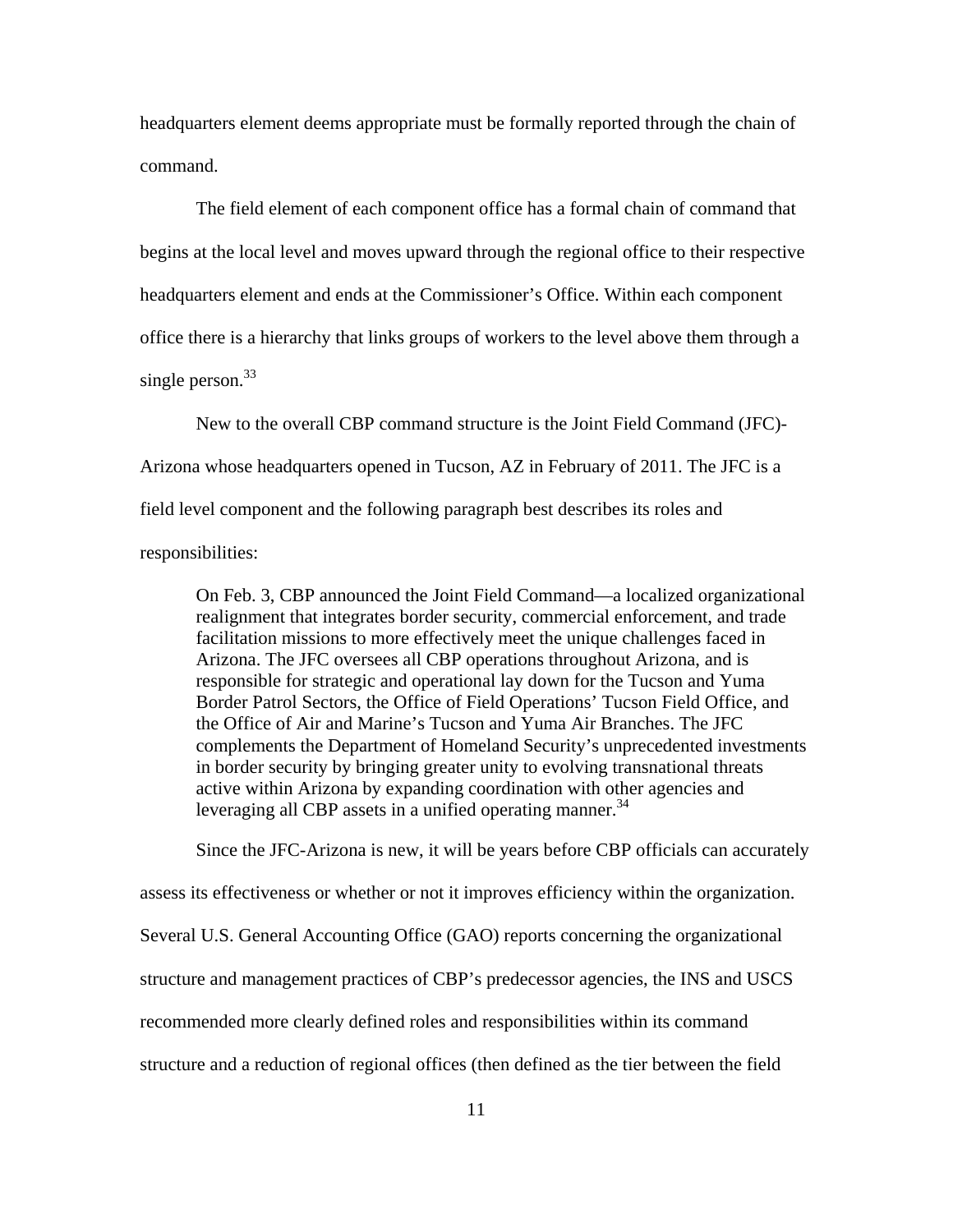element and the national element).<sup>35</sup> The JFC concept may best serve CBP by having several offices with delineated geographic areas that provide the Commissioner's intent and coordination to all or specified CBP assets for planning, preparing, executing and assessing joint law enforcement operations for a specific venture or during responses to national emergencies.36

The lack of an appropriate overall organizational structure at CBP headquarters diminishes the overall efficacy of the organization. The current structure of the headquarters element, which is depicted in Figure 1, is not suitable for the large, complex, and highly specialized organization that CBP has become. Such a flat and horizontal construct is best suited for small, simple companies. Since there are no seniorlevel managers between the Commissioner's office and the 14 Assistant Commissioners and 9 Staff Office Directors, the Commissioner has a very large span of control. This structure is problematic because it created a decentralized environment among the components without adequate control and guidance to ensure the Commissioner's directives and strategies are implemented in an effective and unified manner. In many instances, mission support and operational support component offices create policy and procedural memoranda without adequate input and collaboration from the operational component offices. Having all the components listed equally on the organizational chart has led to a very competitive and "stove-piped" atmosphere with none of the components adequately supporting each other to effectively and efficiently accomplish the mission.

There is also not an appropriate C2 system within CBP. The lack of a clear C2 system led to duplicative efforts and programs, bad communications among the components and an overly bureaucratic system where it takes a great amount of effort and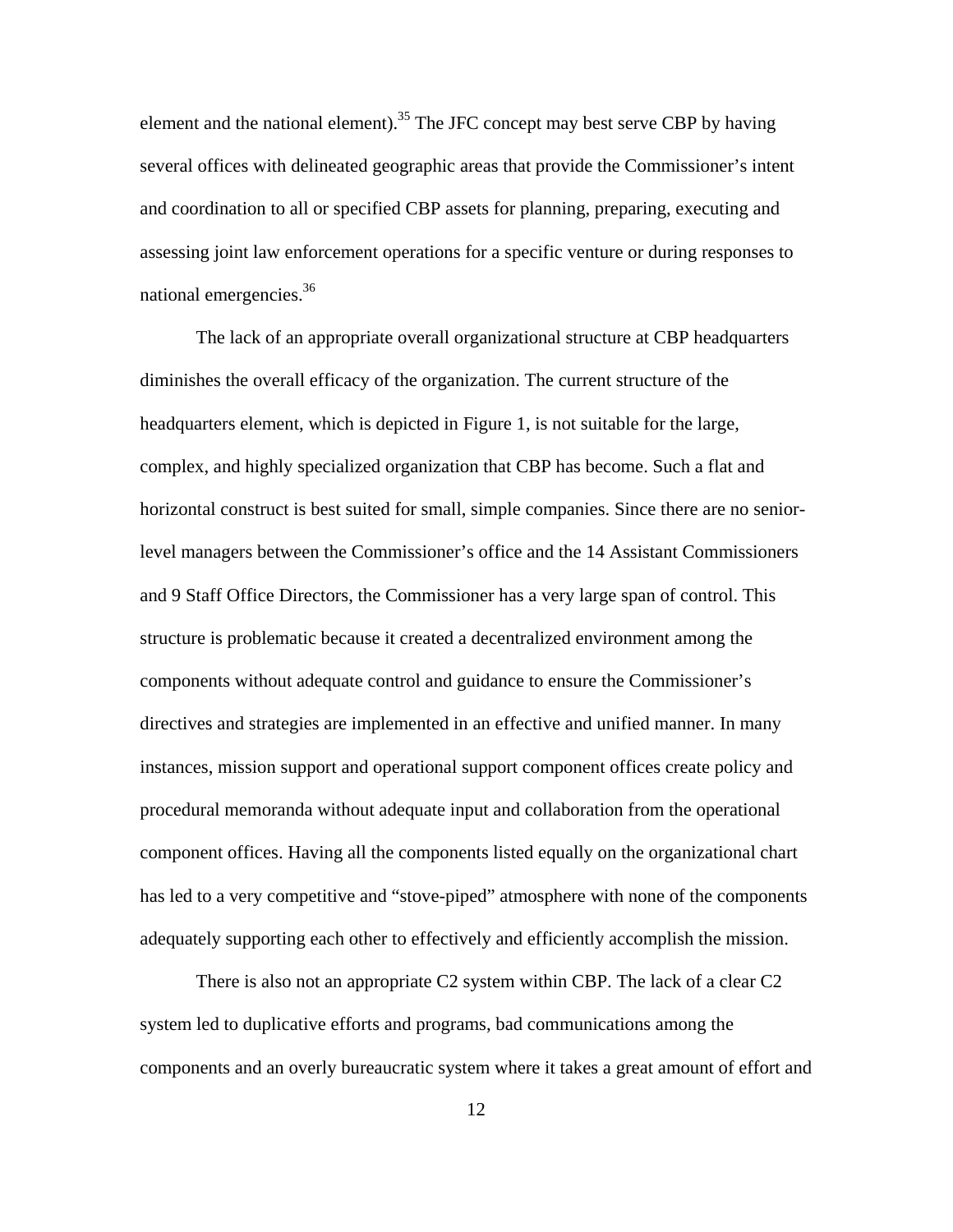coordination just to get basic tasks accomplished. Reorganizing the national element's organization structure and adopting a C2 system such as the Army's Mission Command would allow subordinate offices within the field element to accomplish the mission of securing our Nation's borders and facilitating legitimate trade and travel in a harmonious and effective manner.

After nine years as the world's largest law enforcement agency encompassing several large, complex and diverse organizations with different and often competing organizational cultures, it is clear a reorganization is warranted. The organizational structure at the national headquarters needs to be restructured and an overall C2 system that is predicated on "centralized command and decentralized execution" must be adopted. Therefore the main thesis of this paper will be to answer the following question: what is the appropriate national level organizational structure and C2 system for CBP? To answer this question properly, a subsidiary question must also be addressed vis-à-vis the JFC concept. Simply put, where does the JFC-Arizona and any future JFCs belong within the overall organization structure?

This study hopes to assist CBP senior management in designing the appropriate organizational structure at the headquarters element and the appropriate C2 system between the national and field elements. "Appropriate" means the best structure/C2 system that clearly delineates each office's function within the organization and creates greater efficacy and efficiency which better enables mission accomplishment. The basic definition of organizational design "is the process of creating a structure that best fits a purpose, strategy, and environment."<sup>37</sup> The goal of the paper is to provide unbiased and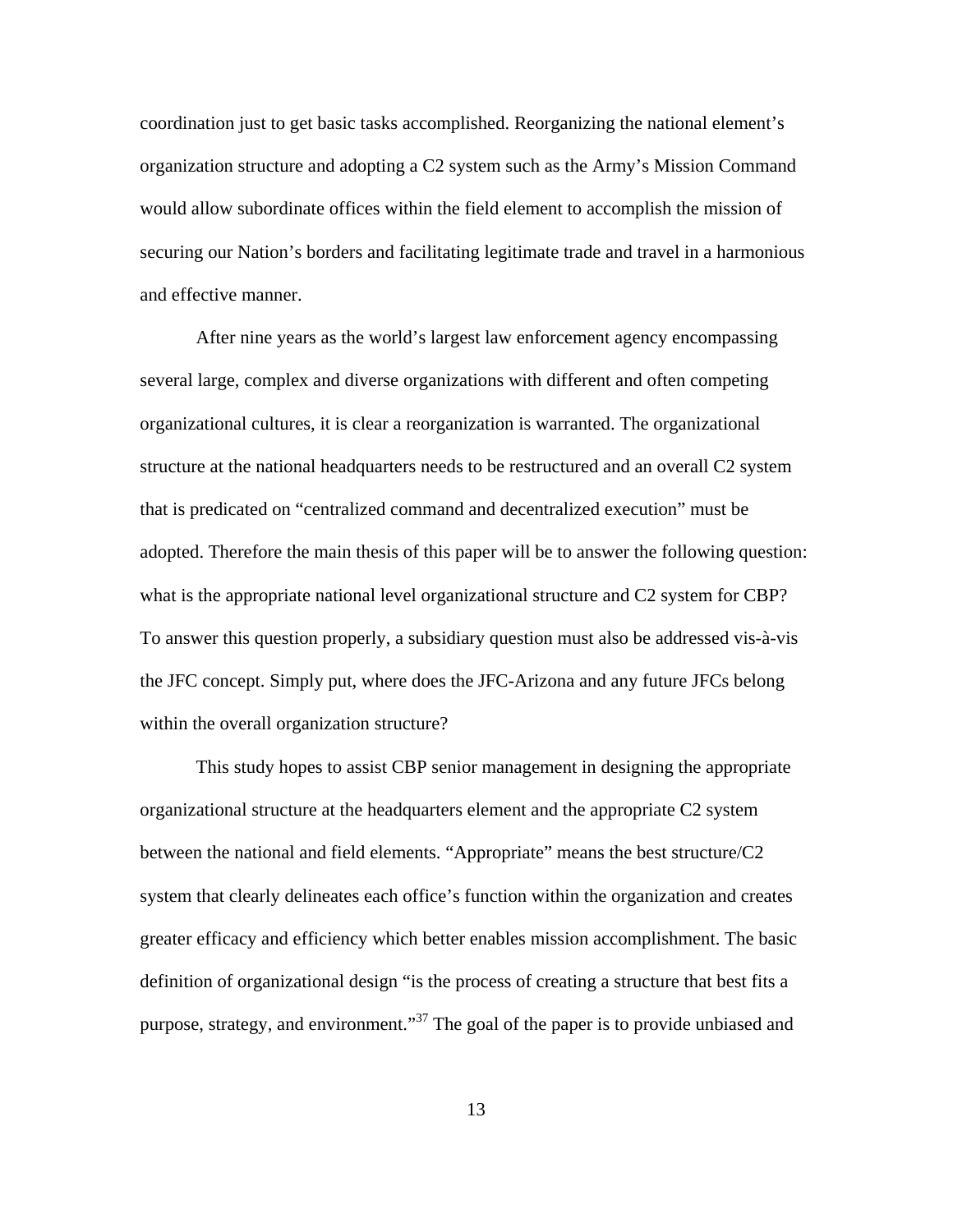thorough research that adequately addresses the problem statements and answers the thesis questions.

This study is predicated on the fact that CBP will continue to exist with its entire component and staff offices intact and that there will be no major restructuring within the DHS in the foreseeable future. Additionally, by conducting a qualitative study using a narrative approach assisted by documentation review and content analysis; the primary and secondary thesis questions will be answered.

This study will only contain information available through unclassified and open sources available online and in hard-copy. There will be no "classified," "law enforcement sensitive," or "For Official Use Only" materials utilized for this research. The study will not include historical interviews or any other interviews of CBP employees because the researcher is concerned employees would give a biased perspective and/or opinion whether intentional or unintentional. At the beginning, the study will briefly discuss the history and formation of CBP and DHS to include its predecessor agencies to provide essential background information but the study will largely focus on the current and potential organizational structures and C2 systems of CBP. The scope of the study will be to determine the most appropriate national level organizational structure and C2 system for CBP.

This chapter focused on the formation of DHS and CBP, the current state of the national and field level organizational structure, in-depth descriptions of all of the staff and component offices and the C2 relationship between the national and field element of CBP. The chapter also outlined the problems with the current national level organizational construct and C2 system and offered the answer to the thesis questions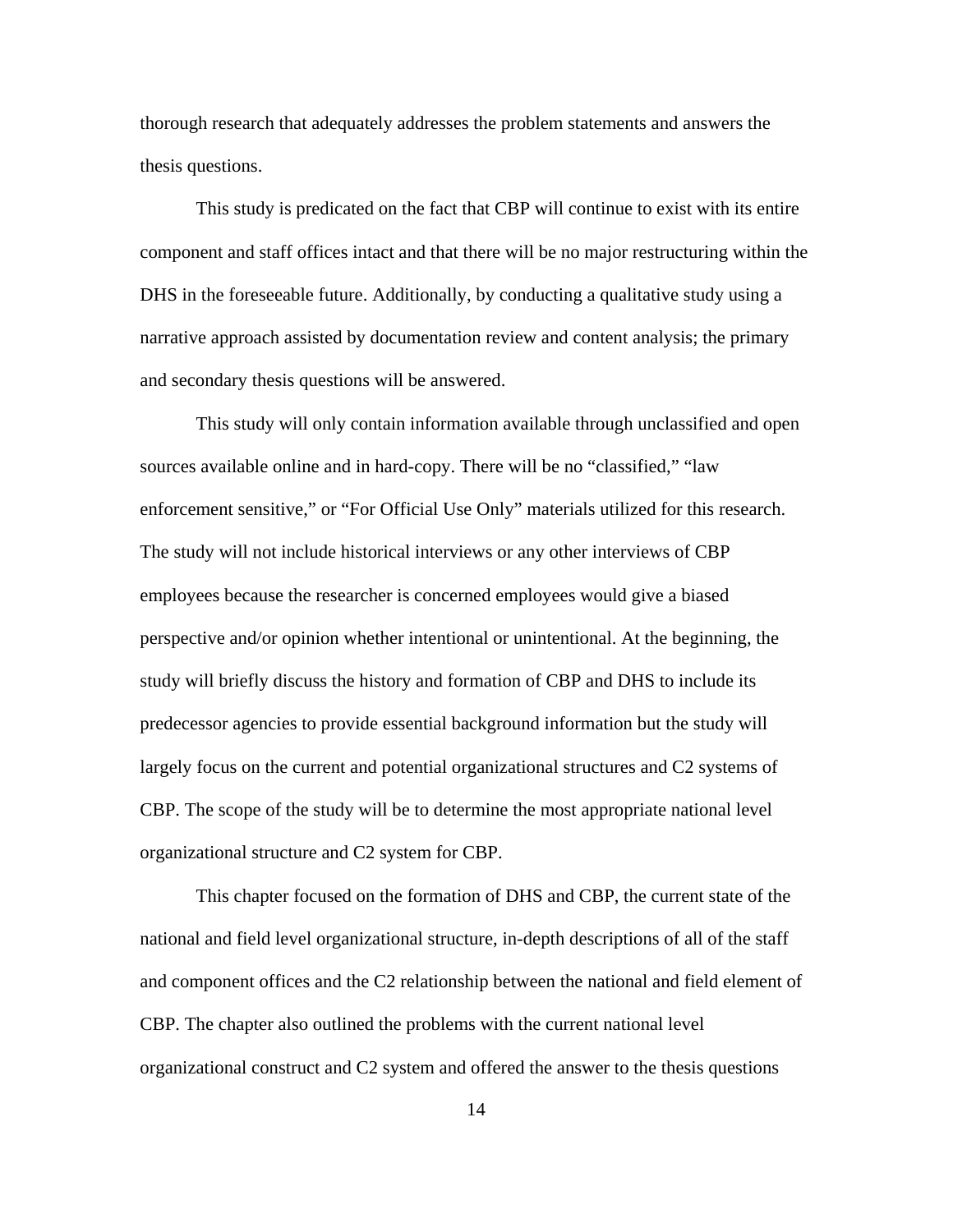which is that CBP's organizational structure, at the national level, needs to be reorganized and redesigned while the C2 system between the national and field elements should mirror the U.S. Army's C2 system of "mission command." The next chapter is a literature review of various sources that will answer questions from this chapter.<sup>38</sup>

<sup>1</sup>Department of Homeland Security, 2009 Quadrennial Homeland Security *Review Report* (Washington, DC: Government Printing Office, 2009), v.

 $\overline{a}$ 

<sup>2</sup>Department of Homeland Security, "Creation of the Department of the Homeland Security," http://www.dhs.gov/xabout/history/gc\_1297963906741.shtm (accessed 27 December 2011).

3 Henry Mintzberg, *Structure in Fives: Designing Effective Organizations*  (Englewood Cliffs, NJ: Prentice Hall, 1993), 2.

4 Department of Homeland Security, *2009 Quadrennial Homeland Security Review Report*, ix.

5 Department of Defense, Joint Publications (JP) 1, *Doctrine for the Armed Forces of the United States* (Washington, DC: Government Printing Office, 2 May 2007, Incorporating Change 1, 20 March 2009), II-1.

6 Headquarters, Department of Army, Field Manual (FM) 1-02, *Operational Terms and Graphics* (Washington, DC: Government Printing Office, 2004), 1-139.

<sup>7</sup>U.S. Customs and Border Protection, "Assistant Commissioners' Offices," http://www.cbp.gov/xp/cgov/about/organization/assist\_comm\_off/ (accessed 15 January 2012); U.S. Customs and Border Protection, "CBP Organization Chart," http://www.cbp.gov/linkhandler/cgov/about/organization/orgcha1.ctt/orgcha1.pdf (accessed 20 March 2012).

 ${}^{8}$ Headquarters, Department of Army, FM 1-02.

9 U.S. Customs and Border Protection, "About CBP," http://www.cbp.gov/ xp/cgov/about/ (accessed 19 March 2012).

 $10^{\circ}$ U.S. Customs and Border Protection, "The History of CBP," http://nemo.customs.gov/opa/timeLine\_04212011.swf (accessed 30 December 2011).

<sup>11</sup>Andrew J. DuBrin, *Fundamentals of Organizational Behavior* (Mason, OH: Thomson South-Western, 2002).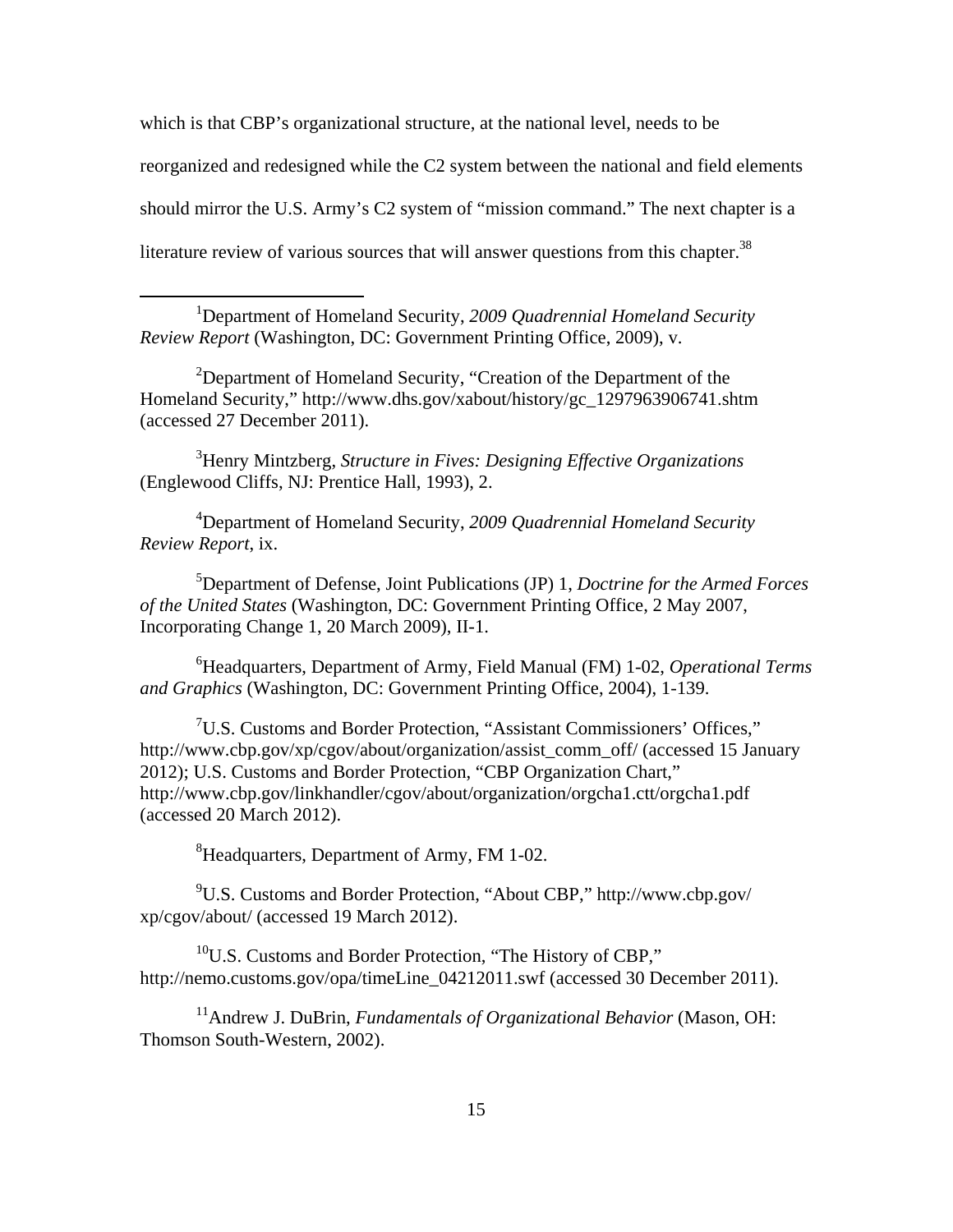12U.S. Customs and Border Protection, *Fiscal Year 2009-2014 Strategic Plan*  (Washington, DC: Government Printing Office, 2009), 4.

<sup>13</sup>Headquarters, Department of Army, FM 1-02, 1-138. Operational Control as defined by Army doctrine.

<sup>14</sup>U.S. Customs and Border Protection, "Commissioner's Staff Offices," http://www.cbp.gov/xp/cgov/about/organization/comm\_staff\_off (accessed 12 March 2012).

15U.S. Customs and Border Protection, *Fiscal Year 2009-2014 Strategic Plan*, 2.

16William P. Anthony, Lawrence M. Gales, and B. J. Hodge, *Organizational Theory*, 5th ed. (Upper Saddle River, NJ: Prentice Hall, 1996), 36-37.

<sup>17</sup>U.S. Customs and Border Protection, "CBP Organization Chart."

<sup>18</sup> Headquarters, Department of Army, Army Doctrine Publication (ADP) 3-0, *Unified Land Operations* (Washington, DC: Government Printing Office, 2011).

19Headquarters, Department of Army, Field Manual (FM) 3-0, *Operations*  (Washington, DC: Government Printing Office, 2008, Incorporated Change 1, 2011), 5 12.

 $^{20}$ U.S. Customs and Border Protection, "Assistant Commissioners' Offices."

 $^{21}$ Ibid.

 $^{22}$ Ibid.

23Headquarters, Department of the Army, Pamphlet 10-1, *Organization of the United States Army* (Washington, DC: Government Printing Office, 12 June 1994).

<sup>24</sup>U.S. Customs and Border Protection, "Assistant Commissioners' Offices."

 $^{25}$ Ibid.

 $^{26}$ Ibid.

 $^{27}$ Ibid.

28U.S. Customs and Border Protection, "Office of Technology Innovation and Acquisition," http://www.cbp.gov/xp/cgov/border\_security/otia/ (accessed 16 January 2012).

 $^{29}$ U.S. Customs and Border Protection, "Assistant Commissioners' Offices."

 $30$ Mintzberg.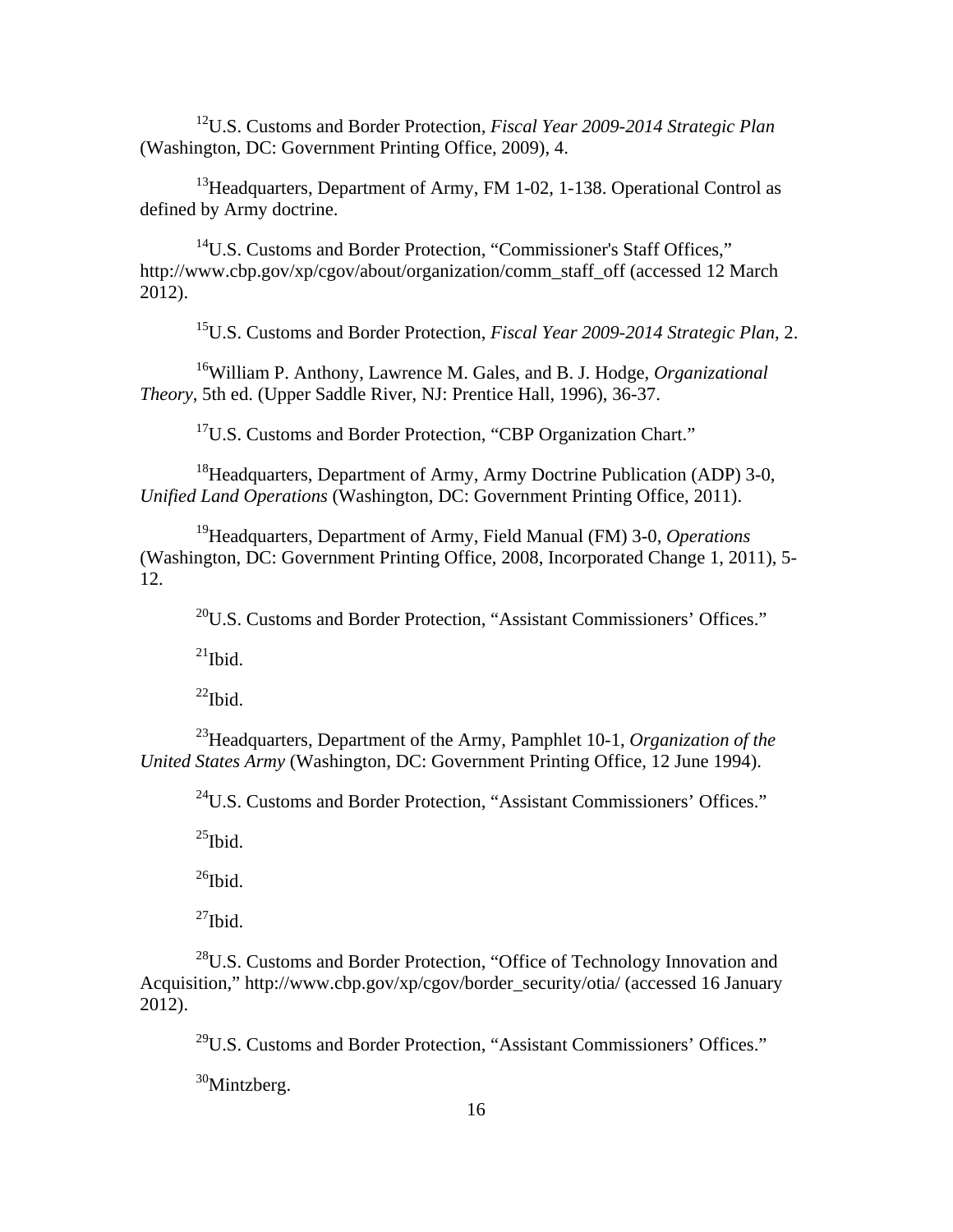31Headquarters, Department of Army, Field Manual (FM) 6-0, *Mission Command: Command and Control of Army Forces* (Washington, DC: Government Printing Office, 2003), 1-1.

 $32$ Ibid., 1-14.

33Robert I. McLaren, *Organizational Dilemmas* (New York: John Wiley and Sons, 1982).

34U.S. Customs and Border Protection, "About CBP."

35U.S. General Accounting Office, FPCD-78-74, *Reductions Needed in the Number of Customs Regions and Districts-Organizational Alternatives,* Report by the Comptroller General of the United States (Washington, DC: Government Printing Office, October 10, 1978).

36Department of Defense, Joint Publications (JP) 3-0, *Joint Operations*  (Washington, DC: Government Printing Office, 2011), ix.

 $37$ DuBrin, 256.

<sup>38</sup>Anthony Scott Good, "U.S. Border Patrol OCONUS: Possible Contributions to the Whole of Government Approach to Stability Operations" (Master's thesis, U.S. Army Command and General Staff College, 2010), 9-10.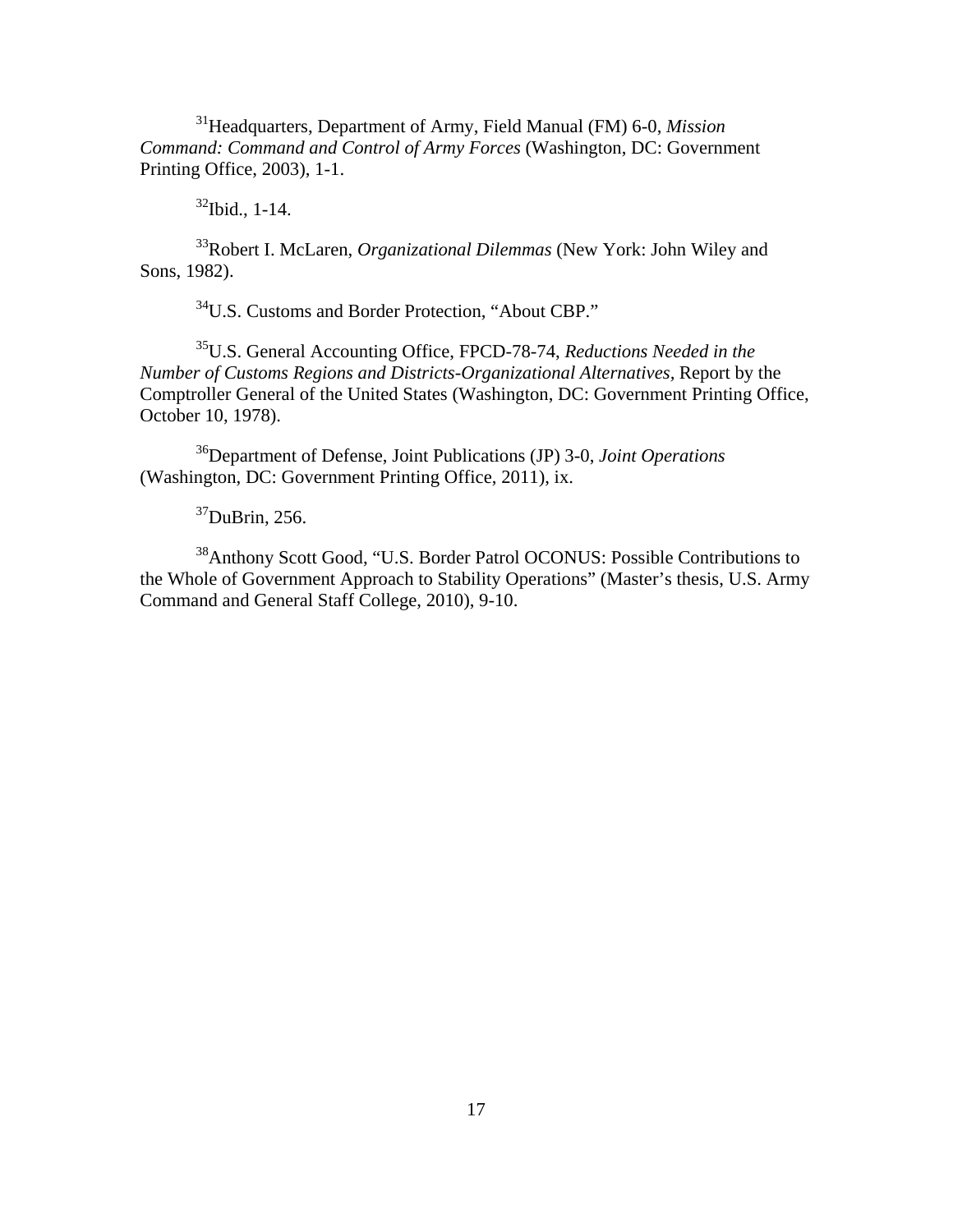#### CHAPTER 2

#### LITERATURE REVIEW

#### CBP's History and Current Role

<span id="page-25-0"></span>The literature review focuses on relevant material and scholarly works to give the reader awareness of key concepts and important facts that answer the thesis questions discussed in the previous chapter. The following themes and areas of study were used to focus on answering the thesis questions: organizational theory, C2 systems, and joint military doctrine. These subject areas are not new and there is plenty of material available to conduct a thorough research study. This review discusses the sources used to describe the background and current overall structure of CBP, relevant studies, best practices, and schools of thought on organizational theory, organizational design and C2 systems, and joint command doctrine.

To determine the most appropriate command structure for CBP, we must first understand what CBP is, where CBP came from and how CBP fits within the Homeland Security enterprise. The genesis of CBP began with the terrorist attacks of September 11, 2001. Shortly after the attacks, the President of the U.S. quickly established the White House Office of Homeland Security and Homeland Security Council to ensure federal response and protection efforts to a homeland security incident were coordinated and effective. $1$ 

After studying the federal government construct, it was determined a more unified homeland security structure was needed.<sup>2</sup> *The Department of Homeland of Security* is a document generated by the Executive Branch of the federal government that outlines the framework for what was to become the DHS.<sup>3</sup> *The Department of Homeland Security*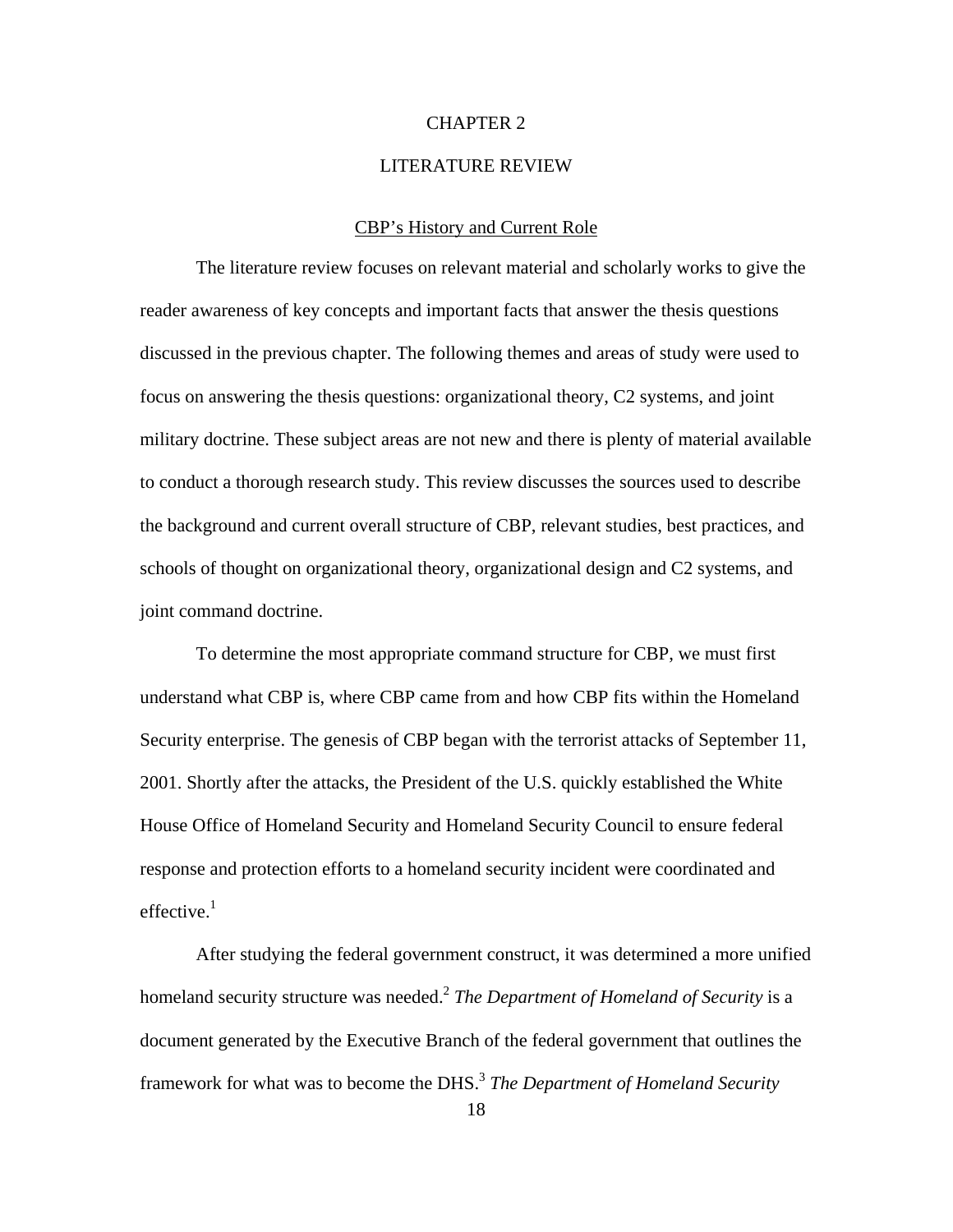provides the rationale for creating a new Cabinet-level organization, what the mission of the nascent DHS will be, a brief history of government reorganization and most importantly, proposed organizational charts and a list of affected agencies that will be merged into DHS.<sup>4</sup> This document was the precursor to the Homeland Security Act of 2002 (Public Law 107-296) which was passed on November 25, 2002 and established CBP.

The *2009 Quadrennial Homeland Security Review* provides an outline for DHS's strategic framework with regard to homeland security. This quadrennial report provides a summation of DHS' history, describes its missions, goals, objectives, and the roles and responsibilities across the homeland security enterprise.<sup>5</sup> One of the points of this thesis is that CBP needs to foster a unity of effort among its component offices to effectively accomplish its mission within the homeland security enterprise. The *2009 Quadrennial Homeland Security Review* helps prove this point on page 71 by emphasizing the importance of a unity of effort within the homeland security enterprise:

Unity of Effort is the ultimate goal for maturing and strengthening the homeland security enterprise. A coordinated approach that promotes unity of effort will provide the strongest foundation to combat current, emerging, and future threats to the homeland. To achieve unity of effort, partners will need clearly defined roles and responsibilities, access to information, and a shared understanding of how risks are managed and prioritized to inform the allocation of limited <sup>6</sup> resources.

To fully understand CBP, a thorough review of its current overall organizational structure and mission is warranted. In addition, it is necessary to know what each component is responsible for. A review of CBP's brief history as well as a review of its main predecessor organizations; the INS and USCS is also critical to fully understand how CBP should be organized. The best resources for these subjects are found online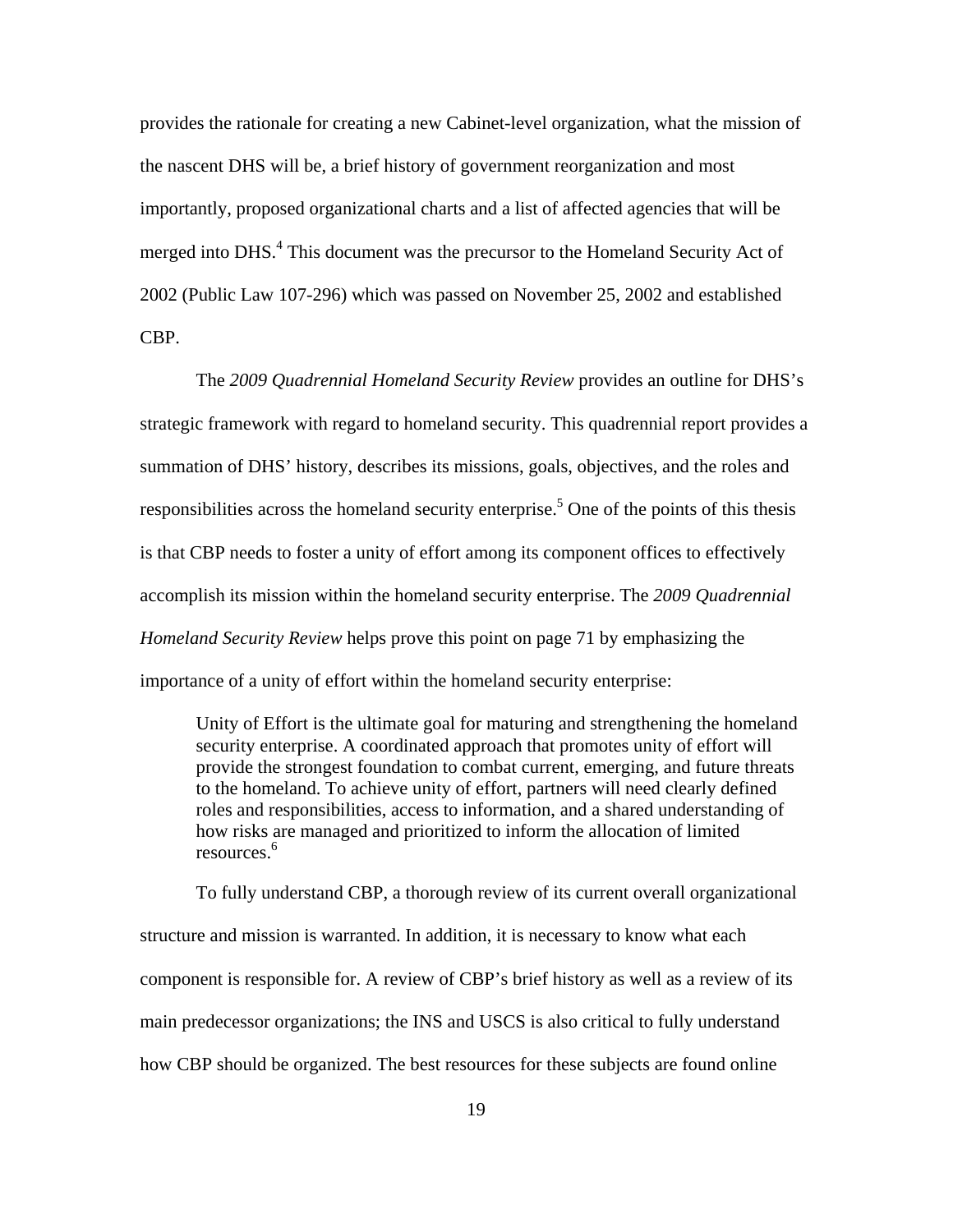<span id="page-27-0"></span>since there has not been a suitable amount of written scholarly works on the subject of the history of the INS and USCS.

The official website available to the public for CBP is www.cbp.gov. This site contains the current table of organization, full descriptions of each component and staff offices' roles and responsibilities, a historical timeline, and its "Strategic Plan for 2009 2014." The website is one-stop shopping for public information related to CBP. As mentioned in the introduction, this study will only focus on information available through open sources and not use any internal documents that are either classified or labeled "For Official Use Only" or "Law Enforcement Sensitive."

The *U.S. Customs and Border Protection Fiscal Year 2009–2014 Strategic Plan*  is an important document with regard to this thesis paper and the overall organizational structure for CBP. The plan outlines CBP's strategic goals and objectives for the next five years and how the organization is planning on achieving them.<sup>7</sup> Page 26 has a diagram which shows that CBP's strategic plans, goals, and objectives are subservient to the DHS Strategic Plan.<sup>8</sup> This is further proof that CBP is an operational level echelon within the Homeland Security enterprise and its organizational structure at the national element and its C2 structure should be comparable to an Army Corps or other entity of similar size and overall mission set. Most importantly the document establishes CBP's core mission of securing our Nation's borders and facilitating legitimate trade and travel.<sup>9</sup>

## History of Organizational Issues

To avoid repeating failures of the past, it is important to understand the past problems and inefficiencies regarding the organizational structure and management of two of CBP's main predeceasing agencies, the INS and USCS. The best sources on this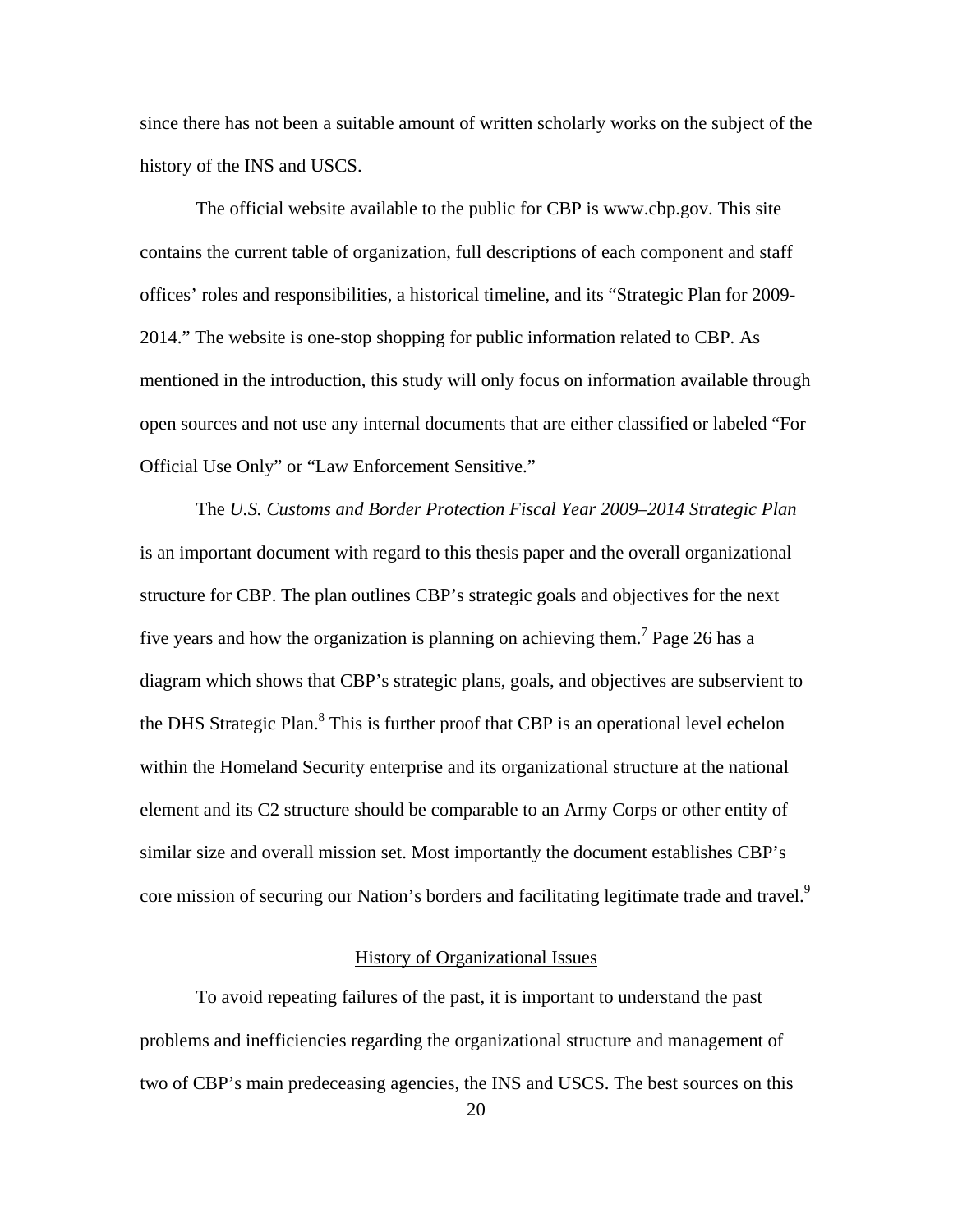subject are reports from the U.S. GAO. These reviews, were done intermittently over several decades, show a pattern improper organizational structure at the national level and unclear, ill-defined C2 systems. One source of information that provides a detailed analysis of the command structure problems of the INS is a report generated by the U.S. GAO entitled Immigration *Management: Strong Leadership and Management Reforms Needed to Address Serious Problems.* Released in 1991, the report gives a candid assessment of the management and organizational problems prevalent at the time and may reoccur within CBP if a regional office concept is once again adopted.<sup>10</sup>

The main problem GAO discovered at the time of the report was a lack of leadership over the years that produced an overall organizational structure marked by complicated lines of authority and communication based on geographic regions which produced geographic fragmentation and a decentralized regional management echelon.<sup>11</sup> This arrangement further exacerbated INS' segmented management, created geographical separation among INS programs, hampered resource allocation and consistent program implementation and made it more difficult for INS to effectively perform its changing and growing mission.<sup>12</sup> The lengthy report also gives a condensed history of the organizational structure of the INS from the 1950s to the early 1990s.

A follow up report was done in 1997, by GAO, entitled *INS Management: Follow up on Selected Problems.* One of the five areas the review assessed was whether or not INS revised its organizational structure which the review in 1991 determined was problematic.<sup>13</sup> The 1997 GAO report states "in 1994 the Commissioner established a new organizational structure with four Executive Associate Commissioners (EAC) and regional directors who report to one of the executive associate commissioners. The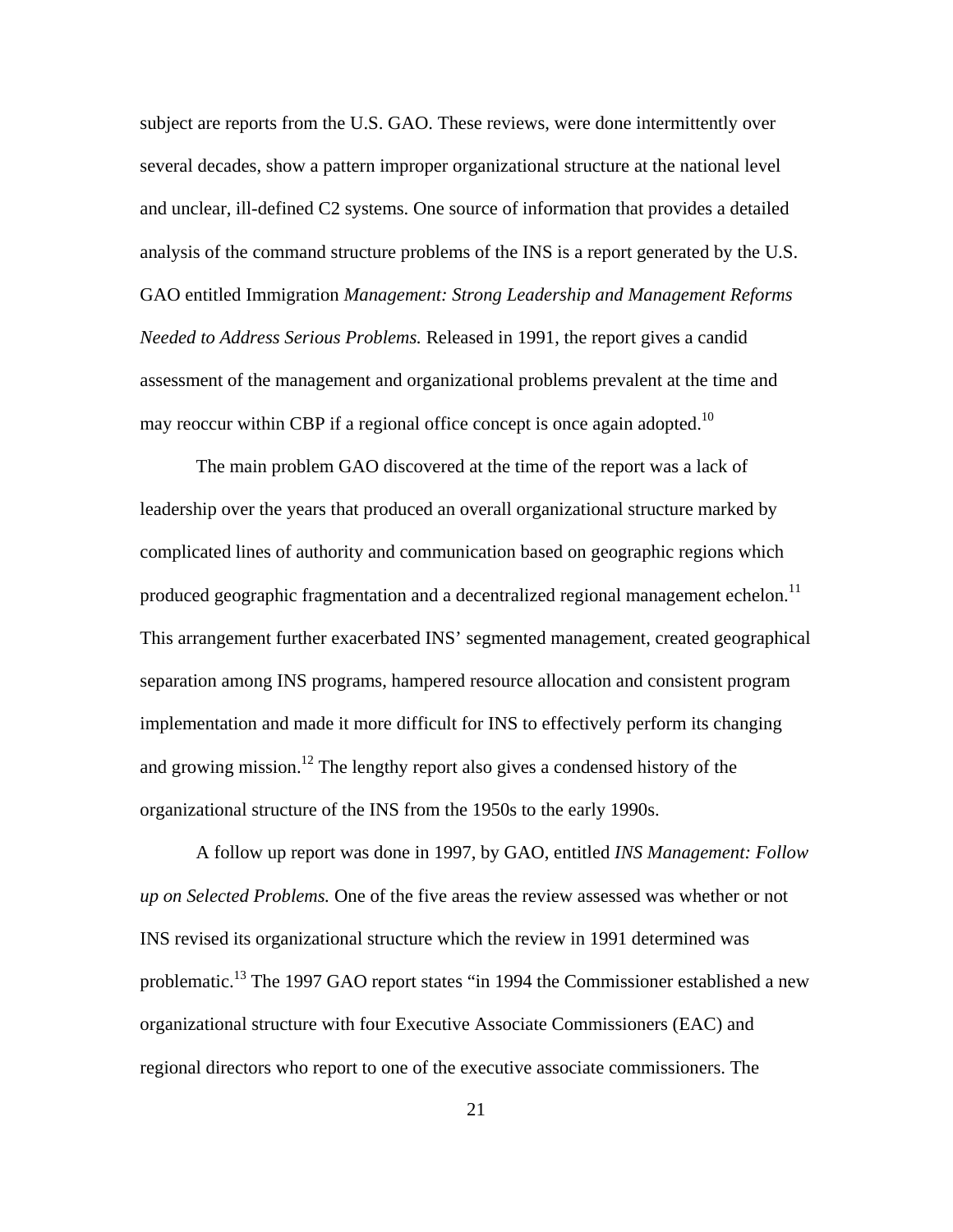reorganization reportedly has improved oversight of district offices and Border Patrol sectors but has also created some internal communication problems."<sup>14</sup>

Additional GAO reports on the subject of INS organizational and management problems were completed in 1999 and in 2001. *Immigration and Naturalization Service: Overview of Management and Program Challenges* and *Immigration and Naturalization Service: Overview of Recurring Management Challenges; Statement of Richard M. Stana, Director, Justice Issues* were subsequent reports released in 1999 and 2001 respectively. Both reports are contain testimony given by Richard Stana, then GAO Director of Justice Issues to Congress concerning the organizational and management problems outlined in previous reports.<sup>15</sup> Mr. Stana's testimony in both cases highlighted the problems identified and what INS management did to remedy them. Both the 1999 and 2001 reports indicated that although INS had made progress in alleviating their management and organizational challenges, there were still issues unresolved.<sup>16</sup>

The INS was not the only CBP predeceasing agency that GAO found to have had organizational and managerial problems. Two key GAO reports entitled *Managing the Customs Service* and *Reductions Needed in the Number of Customs Regions and Districts- Organizational Alternatives* each look into the USCS's management and business practices to include its organizational structure.<sup>17</sup> Two of the GAO's main findings highlighted in *Managing the Customs Service* regarding the management and organizational structure were:

First, the headquarters policy making offices are divided by job function as opposed to being aligned by mission. This functional division encourages top policymakers to focus on functional concerns, as opposed to mission effectiveness, and places the responsibility for managing conflicting priorities and integrating cross-office functions in the Commissioner's office. Second, a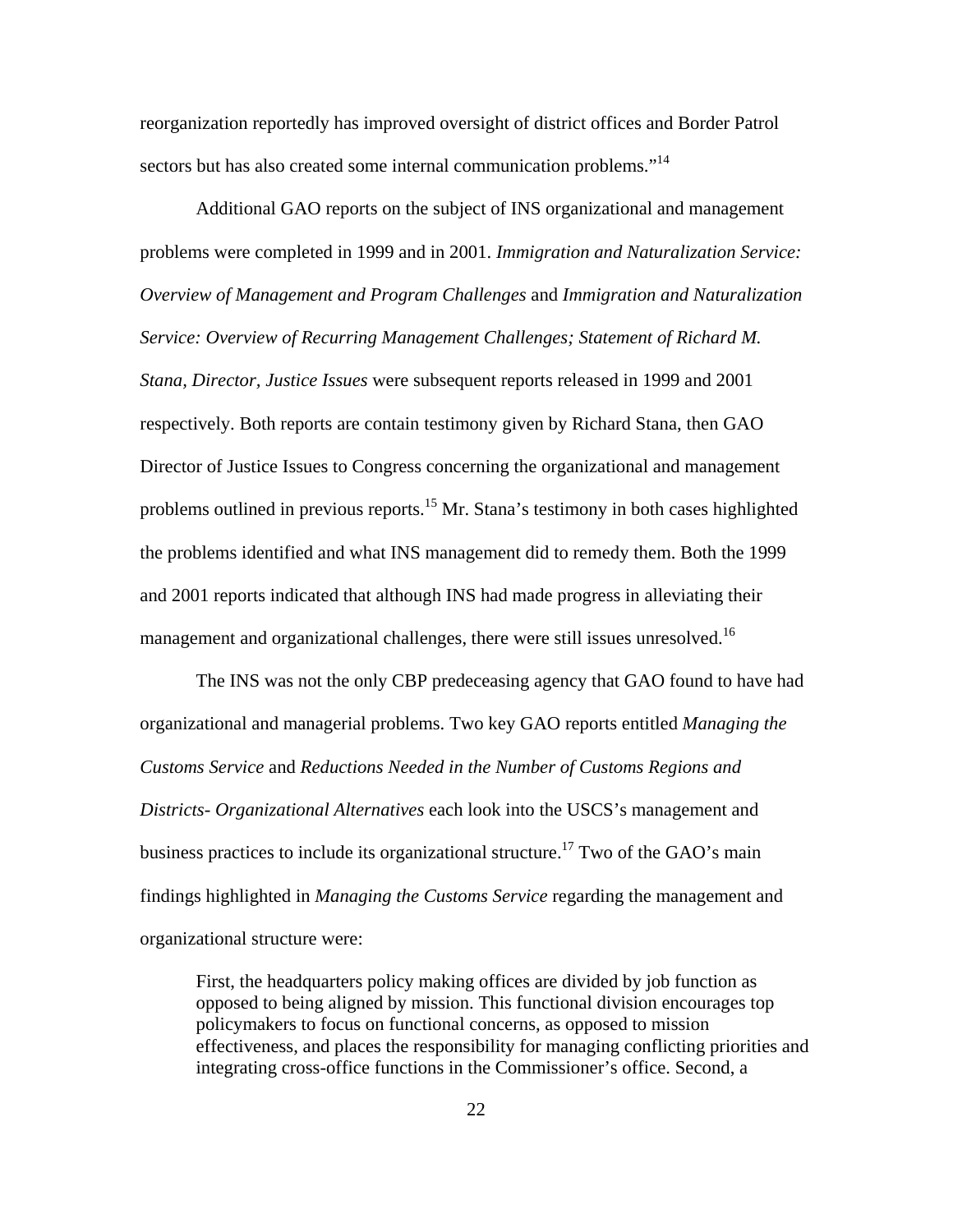structural emphasis is placed on geographic diversity by the dispersion of line authority from the Commissioner's office directly to regional offices, which develop independent policies based upon regional priorities. This diversity conflicts with the agency's objective of maintaining uniform programs and again places the responsibility for ensuring consistent policy implementation in the Commissioner's office.<sup>18</sup>

The report entitled *Reductions Needed in the Number of Customs Regions and Districts- Organizational Alternatives* was completed in 1978. The report summarizes numerous organizational studies that questioned the USCS nine- region and 45 district configuration in effect at the time of the report.<sup>19</sup> The 1978 GAO report states a reduction of three regions and 15 districts would cut overhead, maintain a better balance of workload and personnel among the field offices, improve operational efficiency and coordination and there would be a consistent application of laws and regulations.<sup>20</sup> The report is relevant today because it confirms that having a bloated regional echelon between the national element and field element is neither efficient nor effective.

A key GAO report published in 2005 entitled *Department of Homeland Security: Addressing Management Challenges That Face Immigration Enforcement Agencies*  outlines a number of key success factors with regard to organizational transformations and restructuring.<sup>21</sup> One of these key factors is organizational alignment within the management framework.<sup>22</sup> "An organization's activities, core processes, and resources must be aligned to support its mission and help it achieve its goals."<sup>23</sup> This report will make the case for mission-centric organizational structure at the national element.

A bulk of this chapter thus far was spent concentrating on GAO reports that focused on past organizational and management problems of two of CBP's main legacy agencies, the INS and USCS. This was necessary to help illustrate that the current problems and issues with organizational structure and C2 systems are longstanding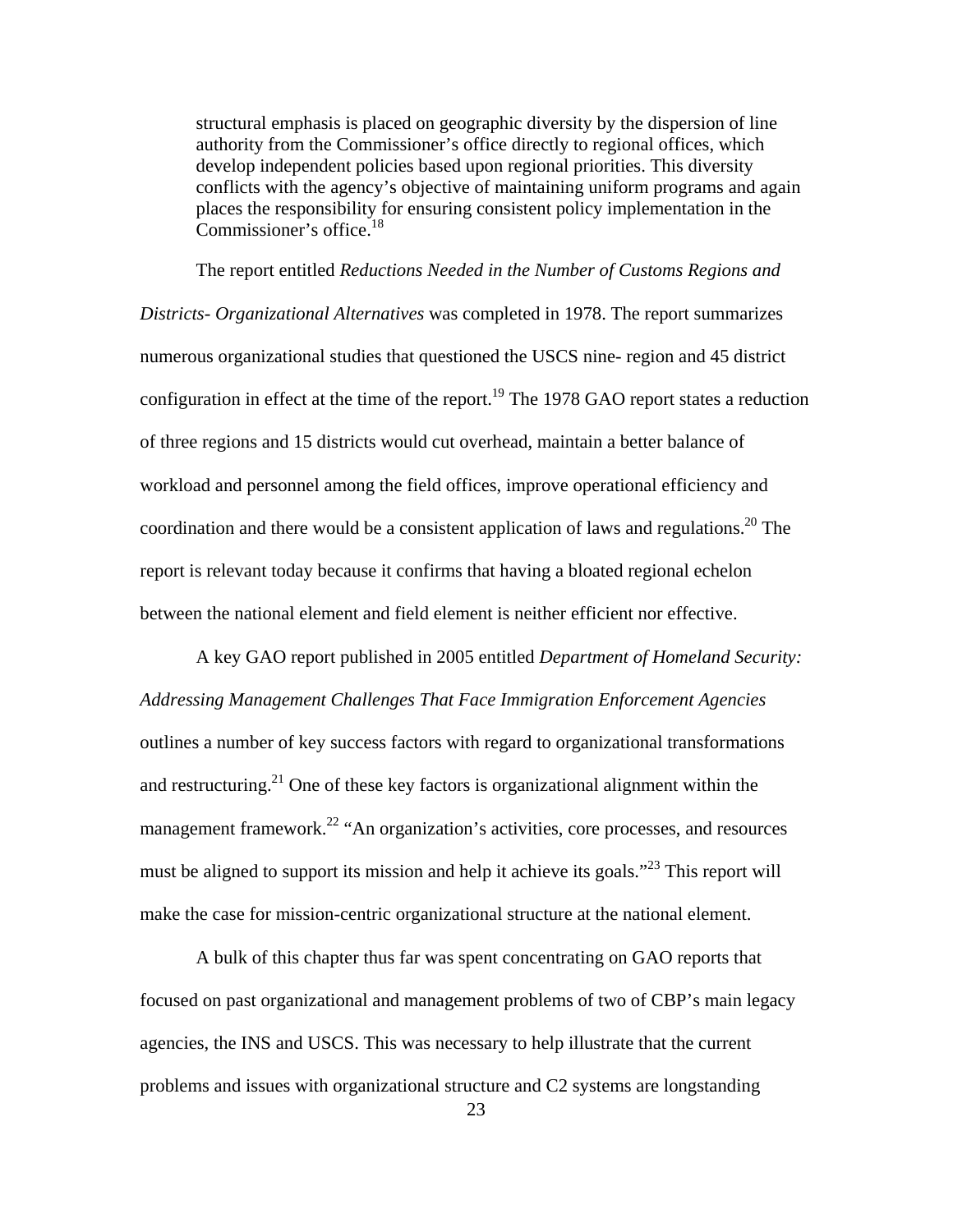<span id="page-31-0"></span>issues. These reports are applicable to analyzing the organizational and C2 structures of the national and field elements and the JFC-Arizona. GAO does offer some potential solutions to these problems which will be further explored in chapter 4.

#### Organizing the National Element

With a firm understanding of CBP's current organizational make-up, brief history, and both its current and historic problems with organizational structure and C2, the next steps are to analyze the national and field elements' organization structure through the lens of an organizational theorist and then to find what appropriate measures must be taken. The best way to determine what the appropriate organizational structure of the national element should be is to study the core concepts, key issues and themes of organization theory. According to Richard Daft, organization theory "is a way to see and analyze organizations more accurately and deeply."24 One of the main focuses of this paper is to conduct a deep and accurate analysis of CBP through the lens of organization theory to determine the appropriate structure at the national element. There has been a great amount of research done regarding how organizations are structured and designed and the next several pages will concentrate on what has been written about organization theory and how it can be used to answer the main thesis question.

*Organization Theory: Modern Symbolic and Postmodern Perspectives* (1997) by Mary Jo Hatch provides a comprehensive look into the field of organizational theory through the lenses of both modern symbolic and postmodern perspectives (i.e. perspectives that became recognized in the 1980s and 1990s respectively).25 Hatch's book also looks uses the classical and modern disciplines as the framework of her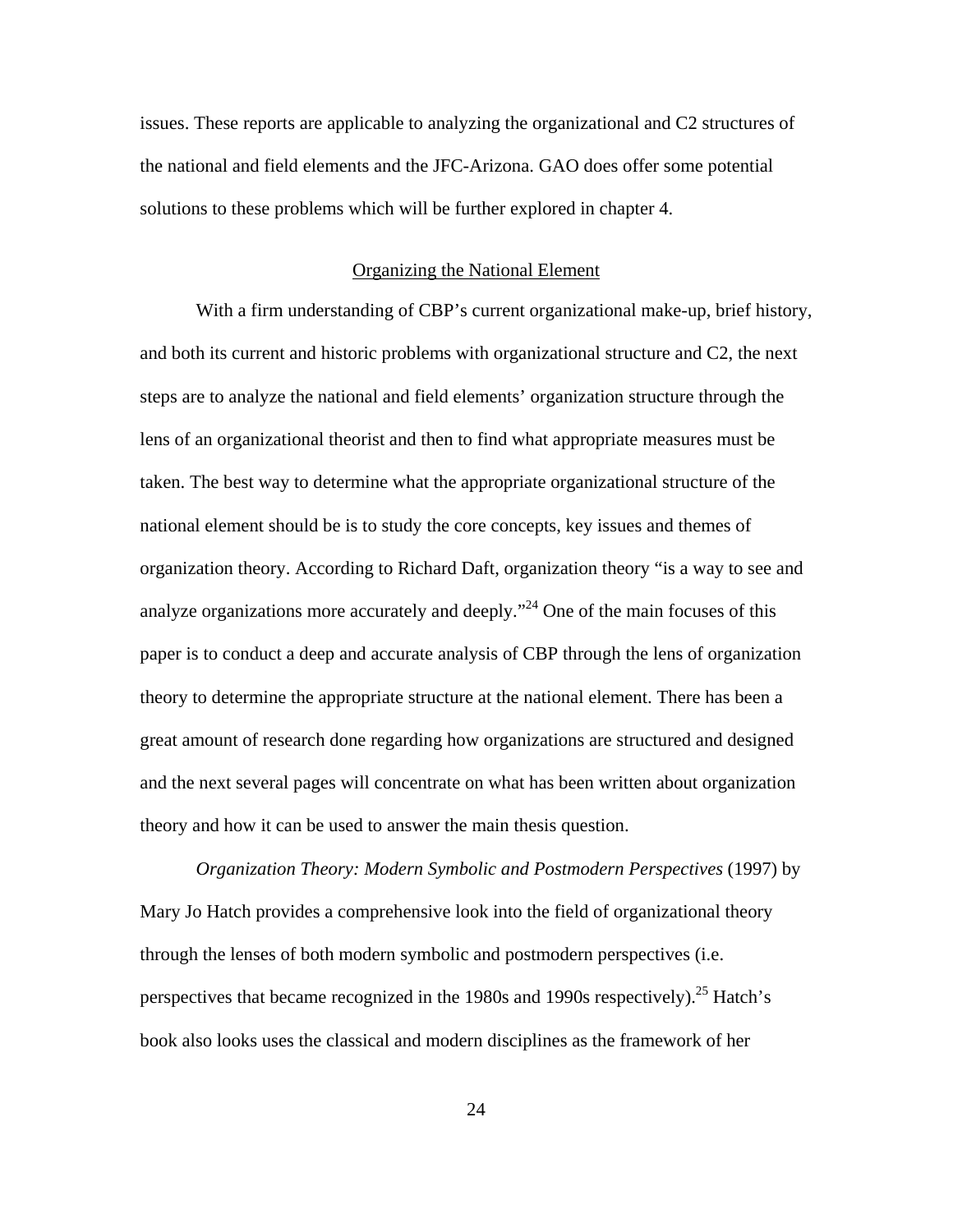textbook but the dominant ideas and concepts are from the two organization theory paradigm from the last twenty to twenty-five years.<sup>26</sup>

Richard L. Daft is the author of *Organization Theory and Design.* His premise for writing a ninth edition was to integrate contemporary problems about organization design and structure with classic ideas and theories.27 *Organization Theory and Design,* is written in textbook format and provides a broad overview of organization theory and design. Daft provides the reader with plenty of definitions of key terms used in this field and he is adept at using modern day businesses and government organizations as examples when explaining core concepts and theories.<sup>28</sup>

Andrew J. DuBrin's *Fundamentals of Organizational Behavior* and *Organizational Theory* by William P. Anthony, Lawrence M. Gales, and B.J. Hodge are outstanding sources with regard to foundational concepts of organizational structure and design.29 DuBrin's chapter entitled "Organization Structure and Design" provides six key concepts in how organizations are structured; mechanistic versus organic, formal versus informal, degree of formalization, degree of centralization, complexity, and coupling. $30$ Based on DuBrin's definition, CBP is best described as a mechanistic organization as stated in the previous chapter.<sup>31</sup> Organizational Theory, provides additional insight into the nature of structure and design, differentiation and span of control.<sup>32</sup>

Determining the proper span of control for CBP's senior level managers is an important piece in the overall organizational structure at the national level. In his seminal article entitled "The Manager's Span of Control." Lyndall F. Urwick argues that "no superior can supervise directly the work of more than five or at most, six subordinates whose work interlocks."<sup>33</sup> V. A. Graicunas also believes in limiting the span of control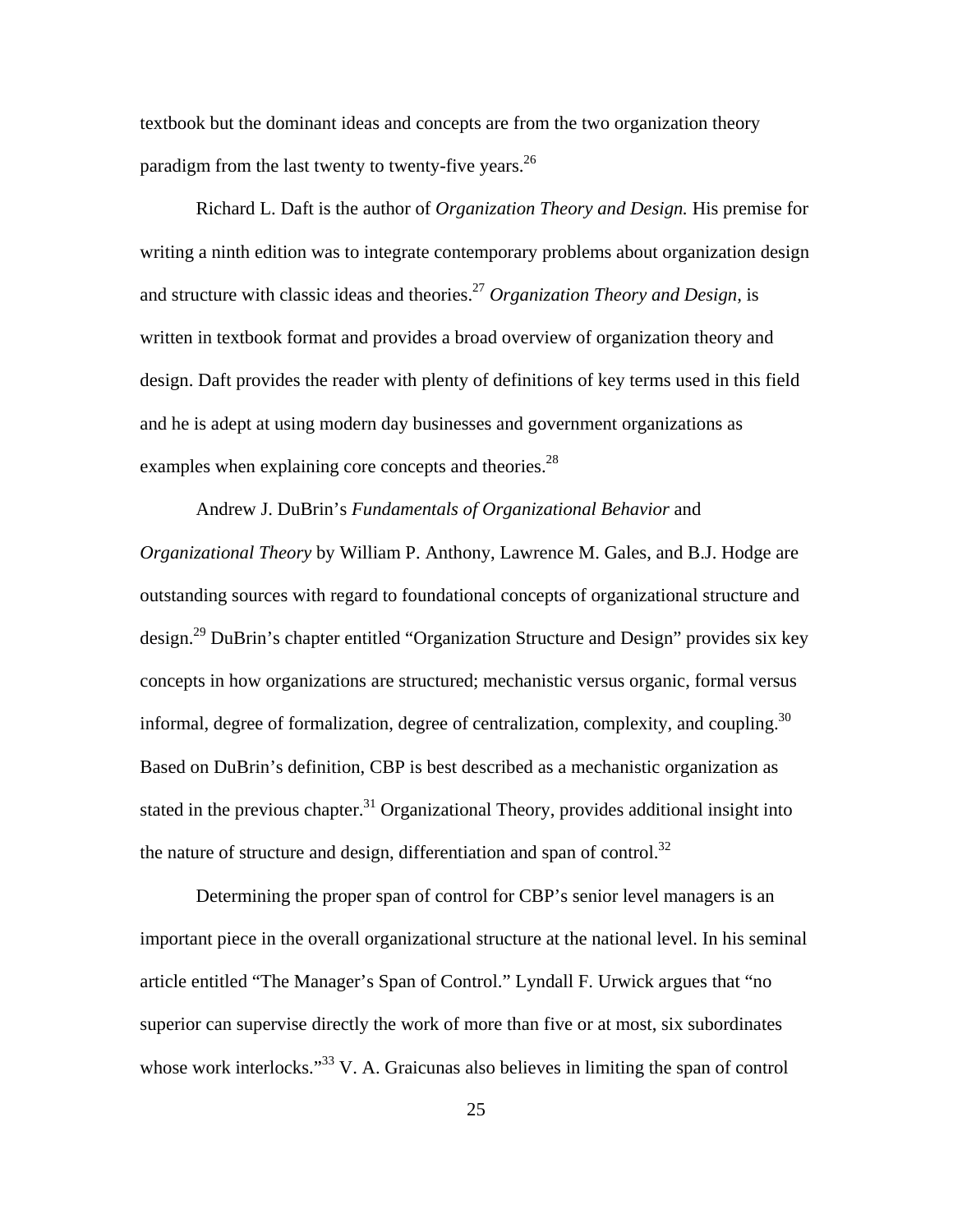for managers. He opined that "one of the surest sources of delay and confusion is to allow any superior to be responsible for the control of too many subordinates."<sup>34</sup>

There are several other authors who support the concept of a narrow span of control. Troy Lane gives six criteria to use to determine whether or not an organization should utilize a narrow span of control. They are: complexity in the workplace, dispersed workforce by time or space, new and inexperienced workforce, a high degree of administrative requirements, a high degree of joint interdependence among the subordinates, and employees' expectations for interaction and feedback.<sup>35</sup>

*Organizational Dilemmas* by Robert I. McLaren deals with the large number of structural dilemmas that managers face constantly, specifically with regard to bureaucracy, authority, span of control, unity of command and mechanisms for coordination.36 Chapters 22 and 25 of *The Analysis of Organizations,* are devoted to the topics of managerial structures and design for organizations respectively.<sup>37</sup>

organizational practices that were dominant before and during the industrial revolution.<sup>38</sup> Other key sources dealing with the analysis of organizational structures and managerial controls that will be used in this study include *The Structure of Organizations*  by Peter M. Blau and Richard A. Schoenherr and Max Weber's. *The Theory of Social and Economic Organization*. Weber created the concept of a bureaucracy in the late 19th century. His intent was to create the ideal organization to be used as an alternative to the

Answering the main thesis question not only entails determining the appropriate organizational structure for CBP headquarters, but designing the structure as well. Henry Mintzberg's *Structure in Fives: Designing Effective Organizations* provides insight into how to effectively design an organization and how organizations are structured.<sup>39</sup>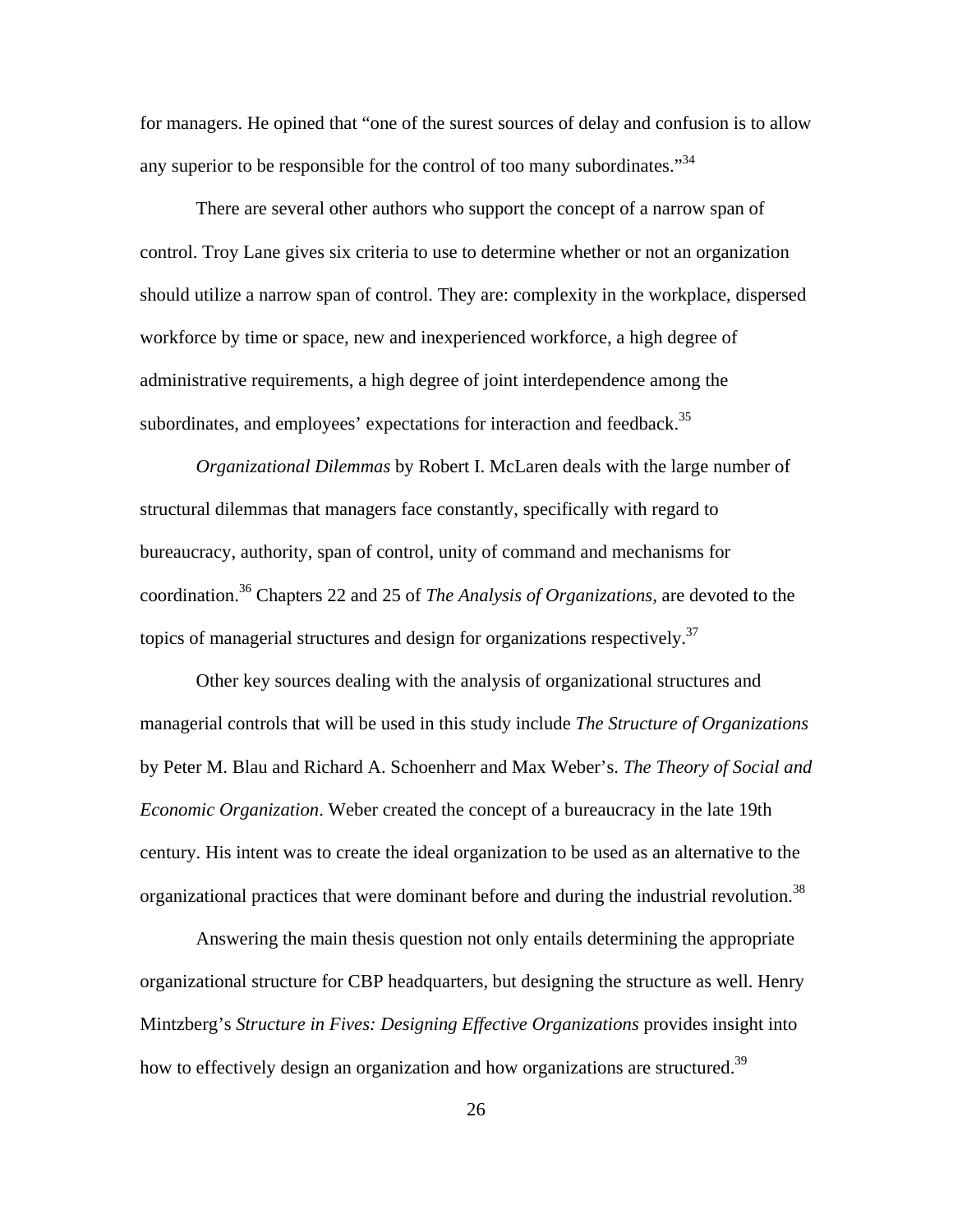<span id="page-34-0"></span>Mintzberg believes there are five work coordinating mechanisms, five basic parts to an organization and five organizational configurations.40 For this thesis, the most relevant part of the book is Mintzberg's definitions and analysis of a machine bureaucracy, professional bureaucracy, and multi-division organization.<sup>41</sup>

*Organizational Design: The Organizational Audit and Analysis Technology* by Kenneth D. Mackenzie is devoted entirely to the study of organizational design and is divided into three parts: "Part 1 is a discussion of organizational design and the development of a technology; Part 2 presents the theory underlying this organizational design technology, and Part 3 discusses, in detail, the specifics of how an organizational design was accomplished."42 The thesis will primarily use information from the first two parts of the book because the data is more qualitative in nature and more relevant in answering the main thesis question.

*Organization Charts* shows us structures of more than 200 businesses and nonprofit organizations. After an initial review of this book, one thing is apparent: the larger the business or corporation, the more complex and differentiated the organizational structure is.43 In addition to listing over 200 organizational charts, the book explains the concept of specialization and how it involves the grouping or departmentalization of positions or offices.<sup>44</sup> This is an important topic for later discussion when the national element of CBP is explored in further detail.

## Command and Control

The second part of the primary thesis question is "what is the appropriate C2 system for CBP?" More specifically, what should the C2 system or relationship be between the national element (CBP headquarters) and its field element? The best sources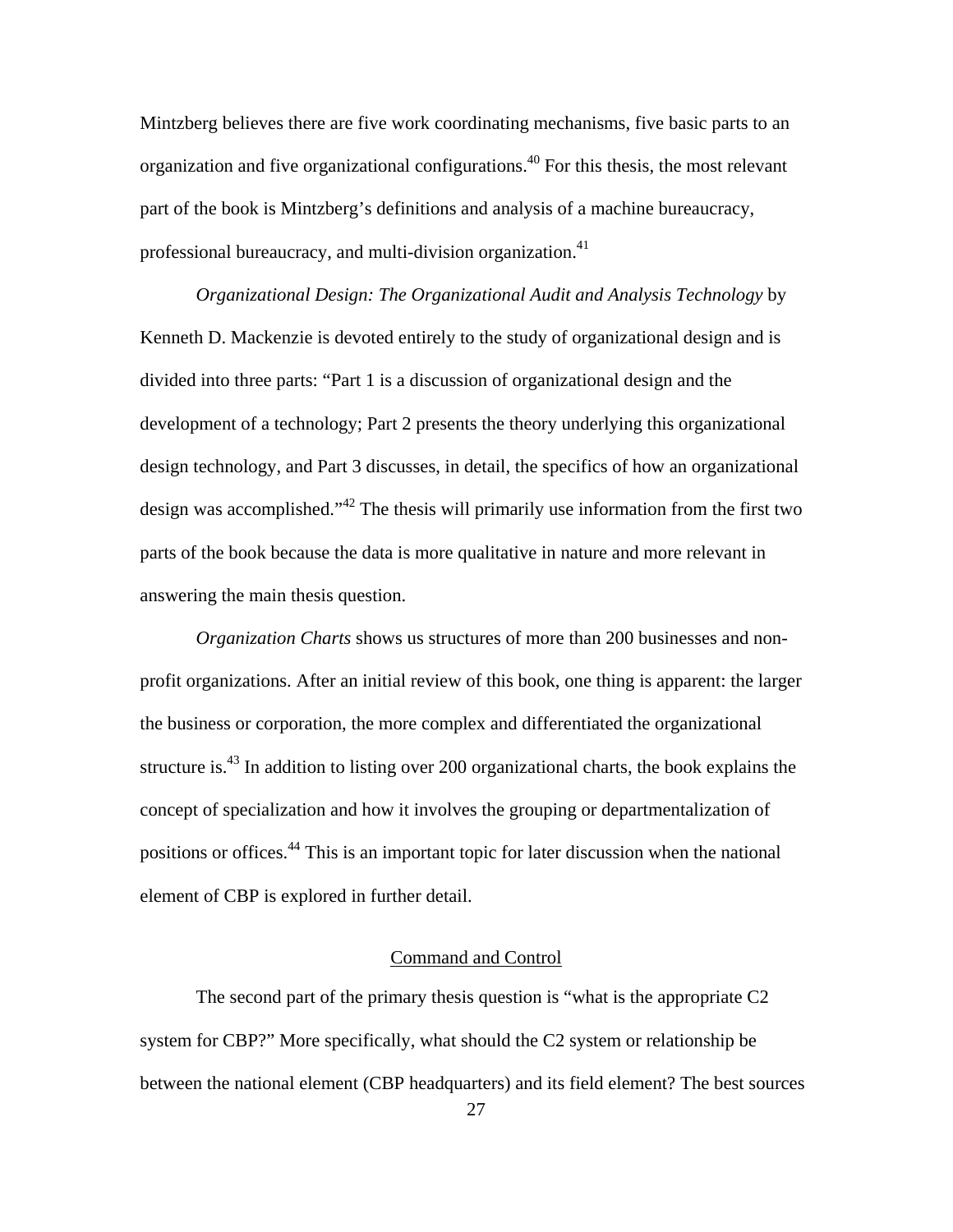on the subject of C2 come from the military, specifically the U.S. Army since the subject of C2 is not found in material pertaining to organization theory or business. Researchers and subject matter experts in these fields see the correlation between superior and subordinate units as more of a personal relationship or connection. This perspective is not necessarily appropriate for CBP since the most of the field element (OFO, USBP, and OAM specifically) is considered by many to be a para-military organization that does law enforcement and needs a C2 system similar to a military organization or a professional bureaucracy.

U.S. Army doctrine and FMs will serve as paramount resources for researching the appropriate C2 system for CBP. Establishing the definitions for C2 and C2 system are the first steps in answering the second portion of the thesis question. U.S. Army FM 6-0, *Mission Command: Command and Control of Army Forces* defines C2 as "the exercise of authority and direction by a properly designated commander over assigned and attached forces in the accomplishment of a mission."45 The manual also defines C2 system as "the arrangement of personnel, information management, procedures, and equipment and facilities essential for the commander to conduct operations."<sup>46</sup> These definitions will be used throughout the paper as a guideline for determining the appropriate C2 system for CBP.

FM 6-0 is the U.S. Army's capstone manual regarding C2. "It provides the basis for C2 doctrine, tactics, techniques, and procedures in all army publications and it promotes common understanding of the fundamentals and concepts of C2 in Army operations."47 The manual provides key C2 terms and definitions applicable to the paper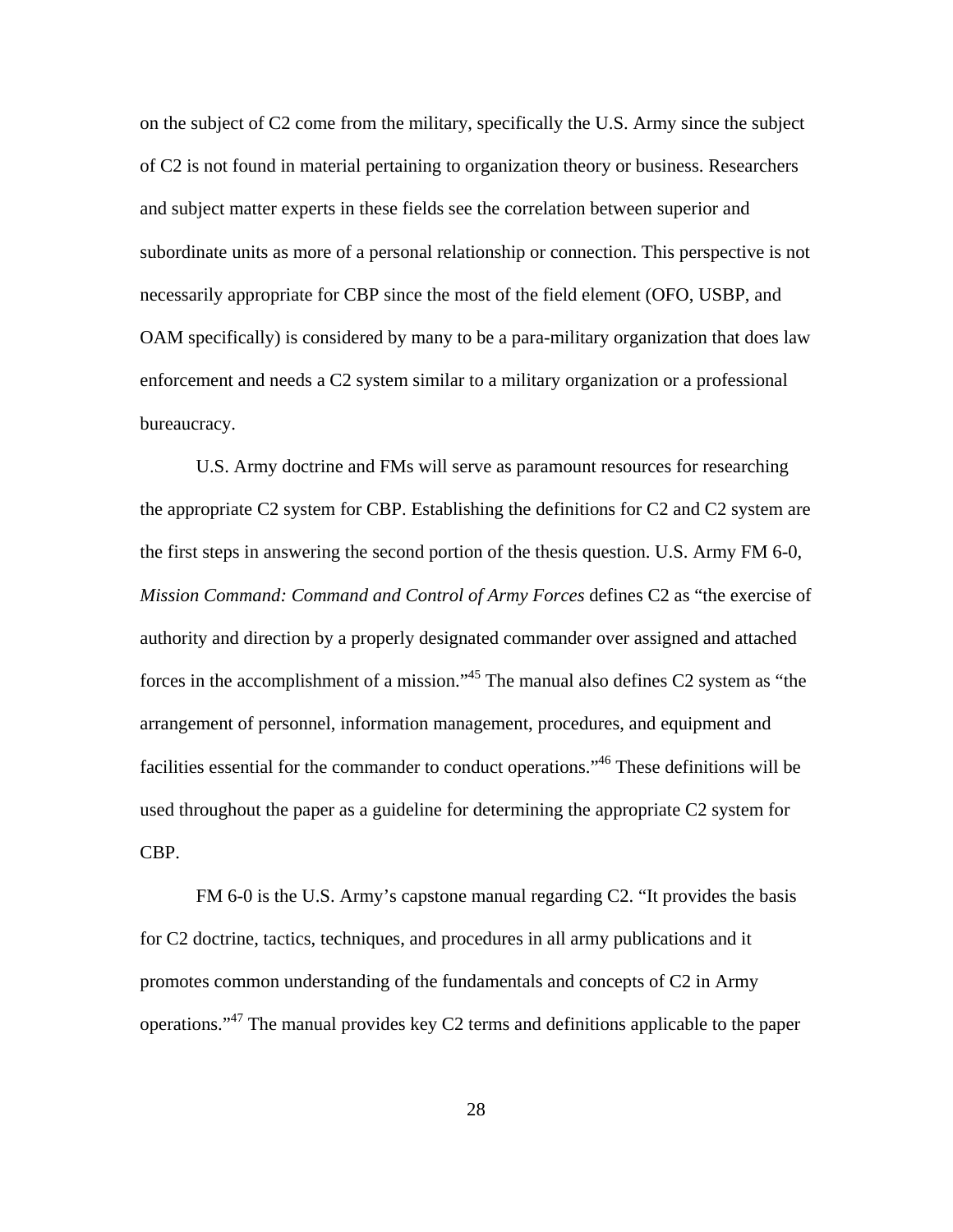and in answering the primary thesis question. Another important U.S. Army manual regarding C2 is FM 1, *The Army.* 

FM 1 is important because it describes the Army's preferred method for C2: mission command.48 Mission Command will be one of the C2 systems analyzed in chapter 4. The manual also provides information on the concept of joint interdependence, a concept this paper will cover in more detail during the analysis chapter.

"Fundamentally, joint interdependence means each Service depends on the others and on the joint force for key capabilities. It is based on recognition that the Armed Forces fight as one team of joint, interagency, and multinational partners."<sup>49</sup> This paradigm can be applicable to CBP's national element as well as its potential C2 system.

FM 1-02, *Operational Terms and Graphics* provides a compilation of doctrinallyaccepted definitions taken from approved Army FMs and Marine Corps publications, which will assist the researcher in explaining applicable terms and definitions relative to this study.50 These terms and definitions will serve as building blocks for the proposed organizational structure and C2 system for CBP.

Other key Army FMs that can provide information, terms and definitions for this paper are Department of Army, FM 3-0, *Operation,* Army Doctrine Publication (ADP) 3 0, *Unified Land Operations,* and Department of the Army, FM 6-22, *Army Leadership: Competent, Confident, and Agile.* 

As stated in chapter 1, the subsidiary question of this paper is "where do the JFC Arizona and any future Joint Field Commands belong within the overall organization structure?" The primary sources used to answer this question come from U.S. Joint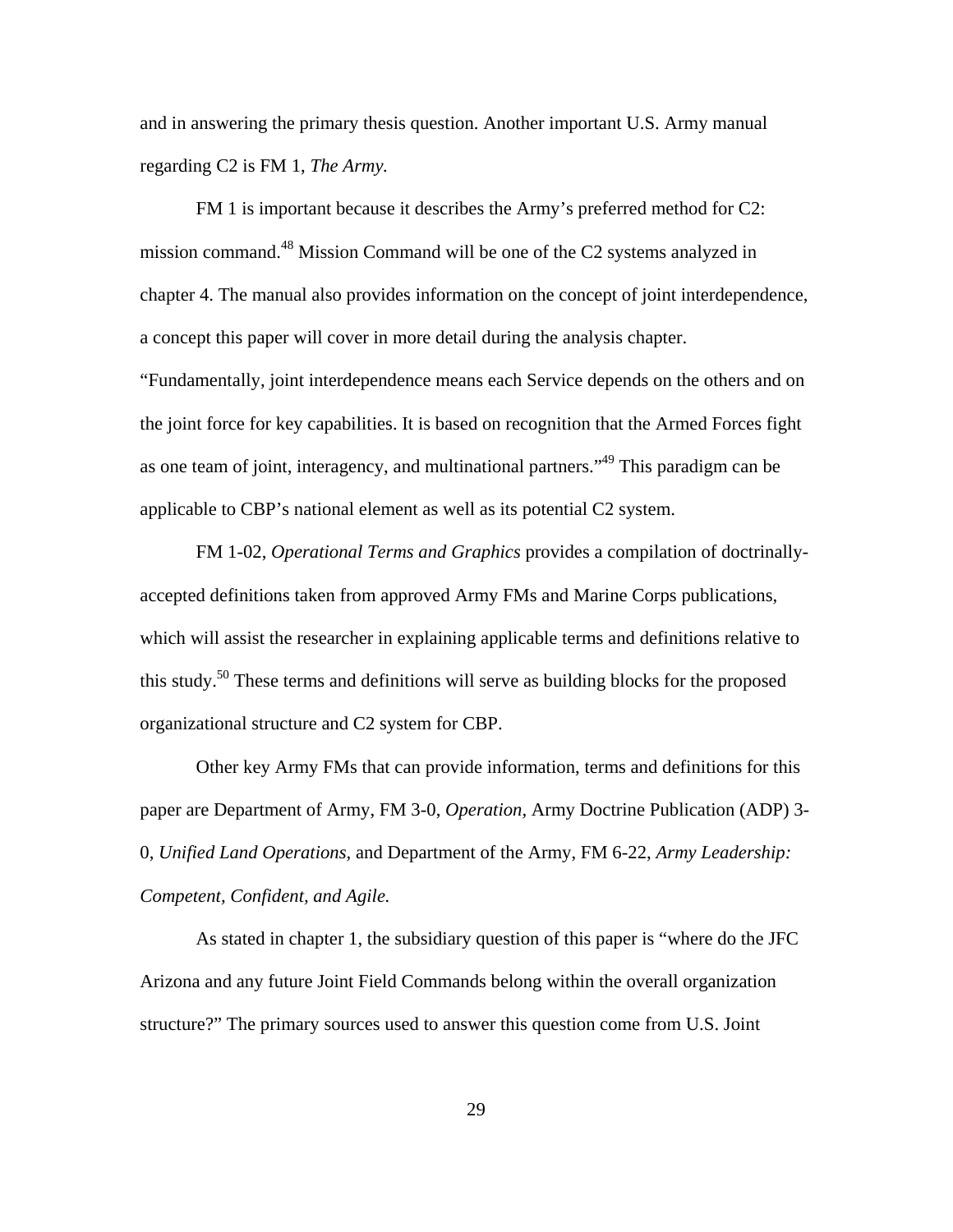Doctrine. No other entity in the world has a better understanding of joint doctrine and operations than the U.S. Armed Forces.

Joint Publication (JP) 1, *Doctrine for the Armed Forces of the United States,* 2 May 2007, Incorporating Change 1 is the capstone joint doctrine publication. "It provides doctrine for unified action by the Armed Forces of the United States."<sup>51</sup> The publication also specifies the authorized command relationships, provides fundamental principles and guidance for C2, prescribes guidance for organizing joint forces, and describes policy for selected joint activities.<sup>52</sup> The chapters of this publication that will receive the most attention are Chapter II entitled "Doctrine Governing Unified Direction of Armed Forces" and Chapter IV entitled "Doctrine for Joint Command and Control."<sup>53</sup>

JP 3-0, *Joint Operations* outlines the fundamentals of joint operations, the art of joint command and organizing for joint operations will be utilized to provide a foundation for how joint operations are organized including C2 and organizing the joint operations headquarters.54 This publication provides more specific guidance on joint operations (to include joint functions and organizing for joint operations) and is built upon the foundation for joint doctrine: JP-1. Other JPs will be used to augment JP-1 and JP 3-0 for this thesis are JP 5-0 *Joint Operation Planning* and JP 3-33, *Joint Task Force Headquarters.* 

## Conclusion

The literature review found there was a substantial amount of information available to the general public regarding CBP's history, current organizational structure, and mission as well as the roles and responsibilities of its staff and component offices. The material found showed that CBP is a large, complex organization whose dual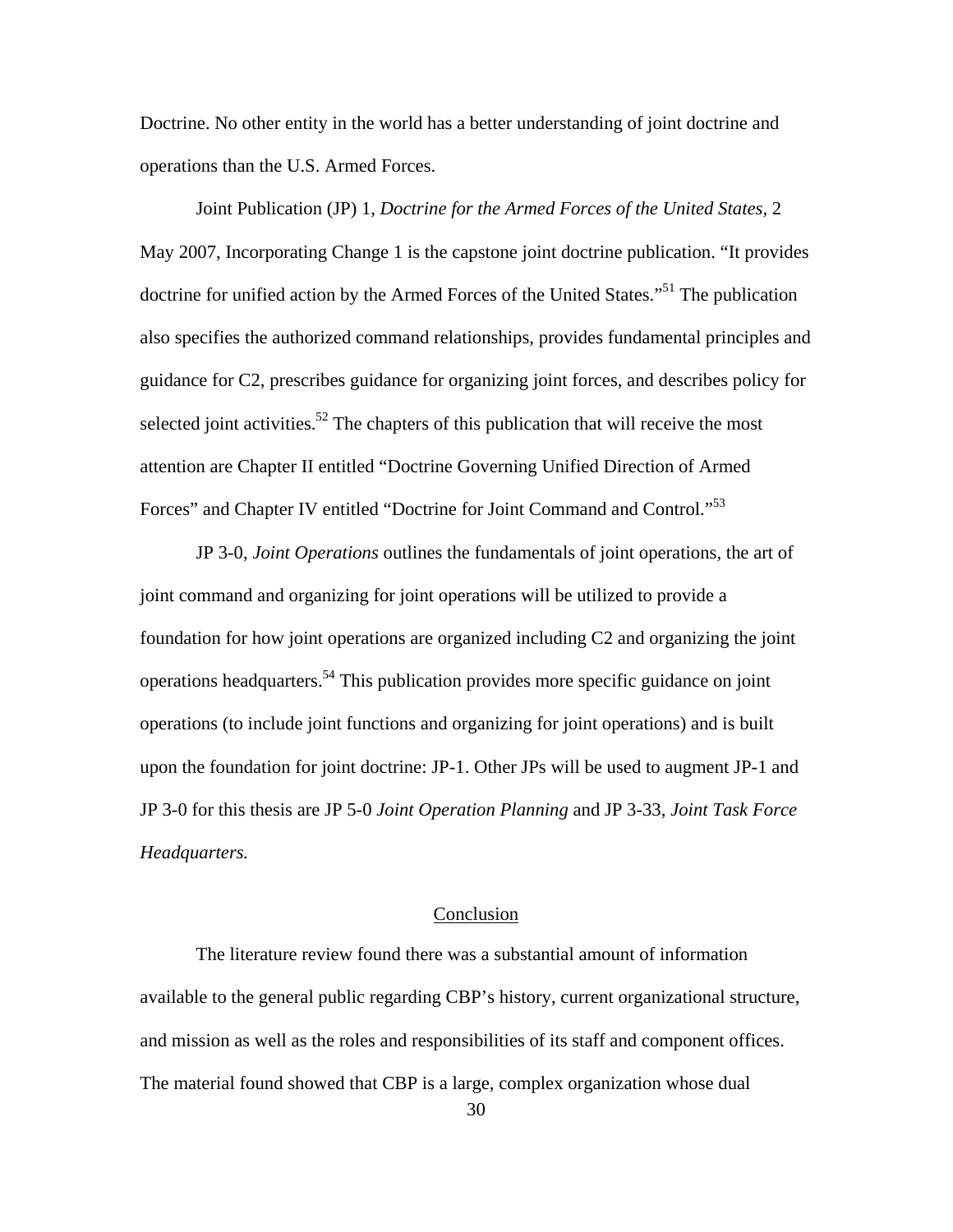mission is an important piece of the homeland security enterprise. Several GAO reviews conducted on CBP and its two main legacy predeceasing agencies, the INS and USCS revealed that organizational structure and the managing of field offices have been historically problematic. Although there has been some improvement over the years, there are still organizational structure and C2 system problems within CBP.

A thorough review of literature within the field of organization theory demonstrated there is enough material written by subject matter experts to determine the appropriate organizational structure for the national element. According to the literature reviewed, CBP's organizational structure at the national element is too simple and insufficient for an organization its size. This particular flat and horizontal structure is meant for a small company and the large span of control that the Commissioner has, (especially given the fact that the person who holds this office is a political appointee) is much too wide. Evidence suggests the national element should be restructured into a more divisionalized or M-shaped format with the various staff and component offices grouped together based on the similarities in job functions.

Finally a review of U.S. Army and JPs found the best type of C2 system for a large, federal organization with a para-military mission is "mission command" whose core concept is "centralized command and decentralized execution." Several theories outside of the military also suggest an organization as large as CBP with a diverse, professionalized, and nation-wide workforce should have a C2 construct that emphasizes the decentralized execution of tasks among its field-level ranks and offices.

Evidence from Joint publications and Army FMs also shows that joint command structures and headquarters are temporary in nature and are created on order by the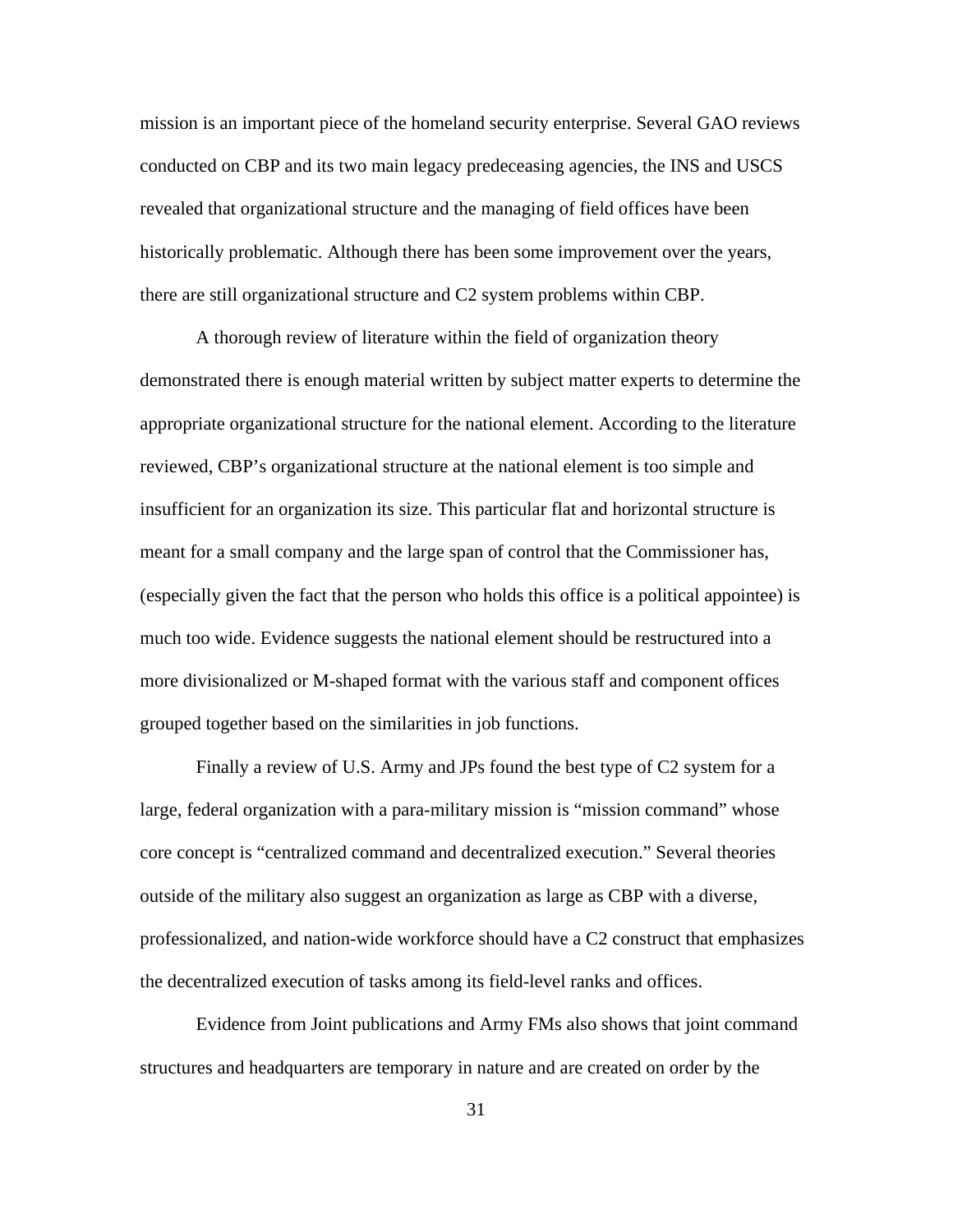President of the U.S. or another high-ranking member within the strategic level to manage a multi-Service or multinational force to achieve a specific military goal or desired end state.<sup>55</sup> The next chapter will describe the research methodology used for this thesis paper.

<sup>1</sup>Department of Homeland Security, "Creation of the Department of the Homeland Security."

 $^{2}$ Ibid.

<u>.</u>

3 George W. Bush, *The Department of Homeland Security* (Washington, DC: Government Printing Office, 2002).

4 Ibid.

5 Department of Homeland Security, *2009 Quadrennial Homeland Security Review Report*.

 $<sup>6</sup>$ Ibid., 71.</sup>

7 U.S. Customs and Border Protection, *Fiscal Year 2009-2014 Strategic Plan*.

 ${}^{8}$ Ibid., 26.

<sup>9</sup>Ibid.

10U.S. General Accounting Office, GAO/GGD 91-28, *Immigration Management: Strong Leadership and Management Reforms Needed to Address Serious Problems*  (Washington, DC: Government Printing Office, 23 January 1991).

 $11$ Ibid.

 $12$ Ibid.

13U.S. General Accounting Office, GAO/GGD-97-132, *INS Management: Follow Up on Selected Problems* (Washington, DC: Government Printing Office, 22 July 1997), 1.

 $14$ Ibid.

15U.S. General Accounting Office, GAO-02-168T, *Immigration and Naturalization Service: Overview of Recurring Management Challenges* (Statement of Richard M. Stana, Director, Justice Issues, before the House Committee on the Judiciary,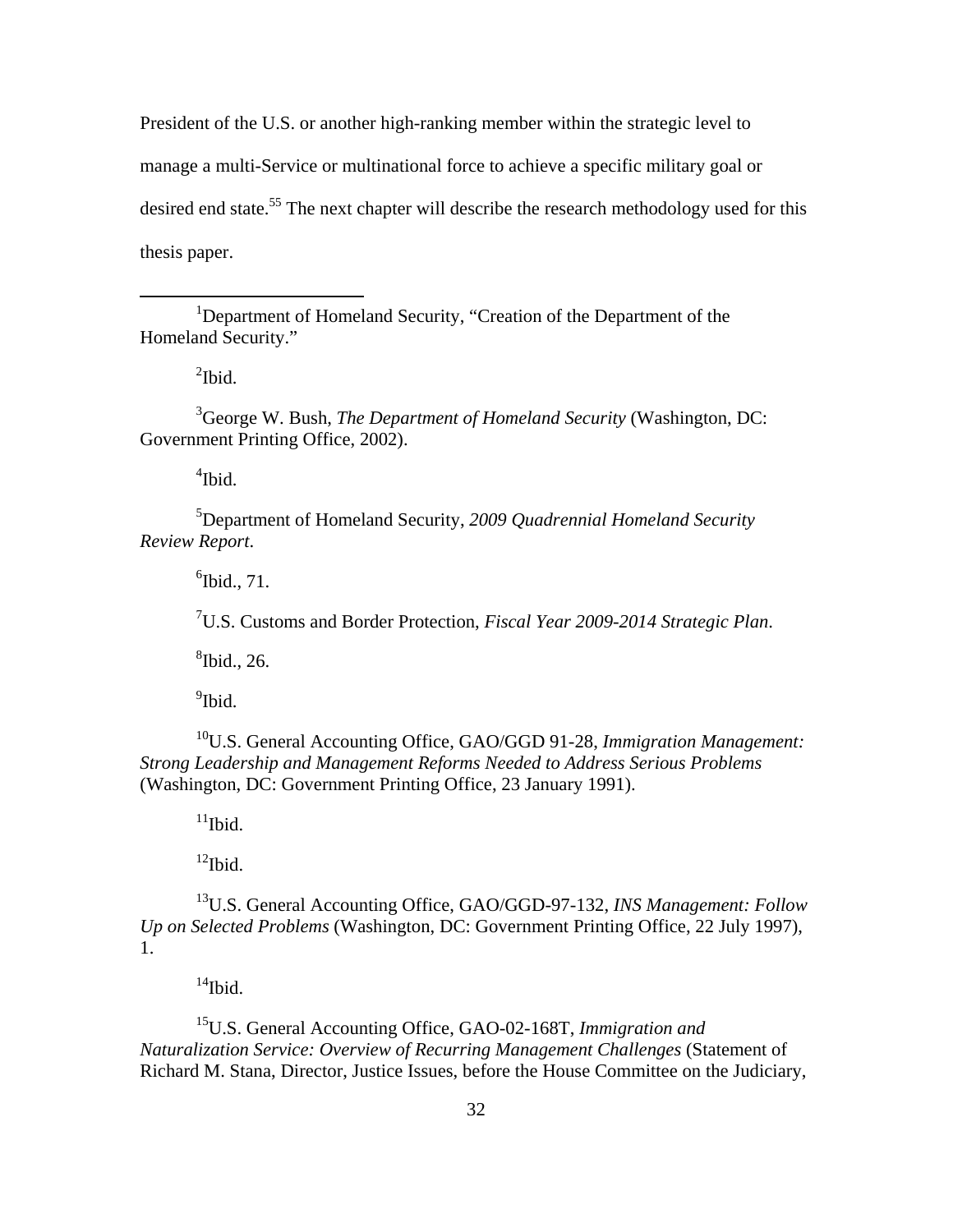Subcommittee on Immigration and Claims, 17 October 2001); U.S. General Accounting Office, GAO/T-GGD-99-148, *Immigration and Naturalization Service: Overview of Management and Program Challenges* (Washington, DC: Government Printing Office, 29 July 1999).

 $16$ Ibid.

17U.S. General Accounting Office, GAO/HR 93-14, *Managing the Customs Service* (Washington, DC: Government Printing Office, December 1992); U.S. General Accounting Office, GAO/GGD-95-73, *Managing Customs: Efforts Underway to Address Management Weaknesses* (Washington, DC: Government Printing Office, March 1995); U.S. General Accounting Office, FPCD-78-74.

<sup>18</sup>U.S. General Accounting Office, GAO/HR 93-14, 29-34.

19U.S. General Accounting Office, FPCD-78-74, 1.

 $^{20}$ Ibid.

21U.S. General Accounting Office, GAO-05-664T, *Department of Homeland Security: Addressing Management Challenges That Face Immigration Enforcement Agencies* (Statement of Richard M. Stana, Director, Homeland Security and Justice Issues, before the Subcommittee on Immigration, Border Security, and Claims, 5 May 2005), 7.

 $^{22}$ U.S. General Accounting Office, GAO-05-664T, 9.

 $^{23}$ Ibid.

24Richard L. Daft, *Organization Theory and Design,* 9th ed. (Mason, OH: Thomson South-Western. 2007), 22.

25Mary Jo Hatch, *Organization Theory: Modern Symbolic and Postmodern Perspectives* (New York: Oxford University Press. 1997), 5.

 $^{26}$ Ibid., 3-8.

 $^{27}$ Daft, XV.

 $^{28}$ Ibid.

 $^{29}$ DuBrin; Anthony, Gales, and Hodge.

 $30$ DuBrin, 256.

 $31$ Ibid.

 $32$ Anthony, Gales, and Hodge, 30-48.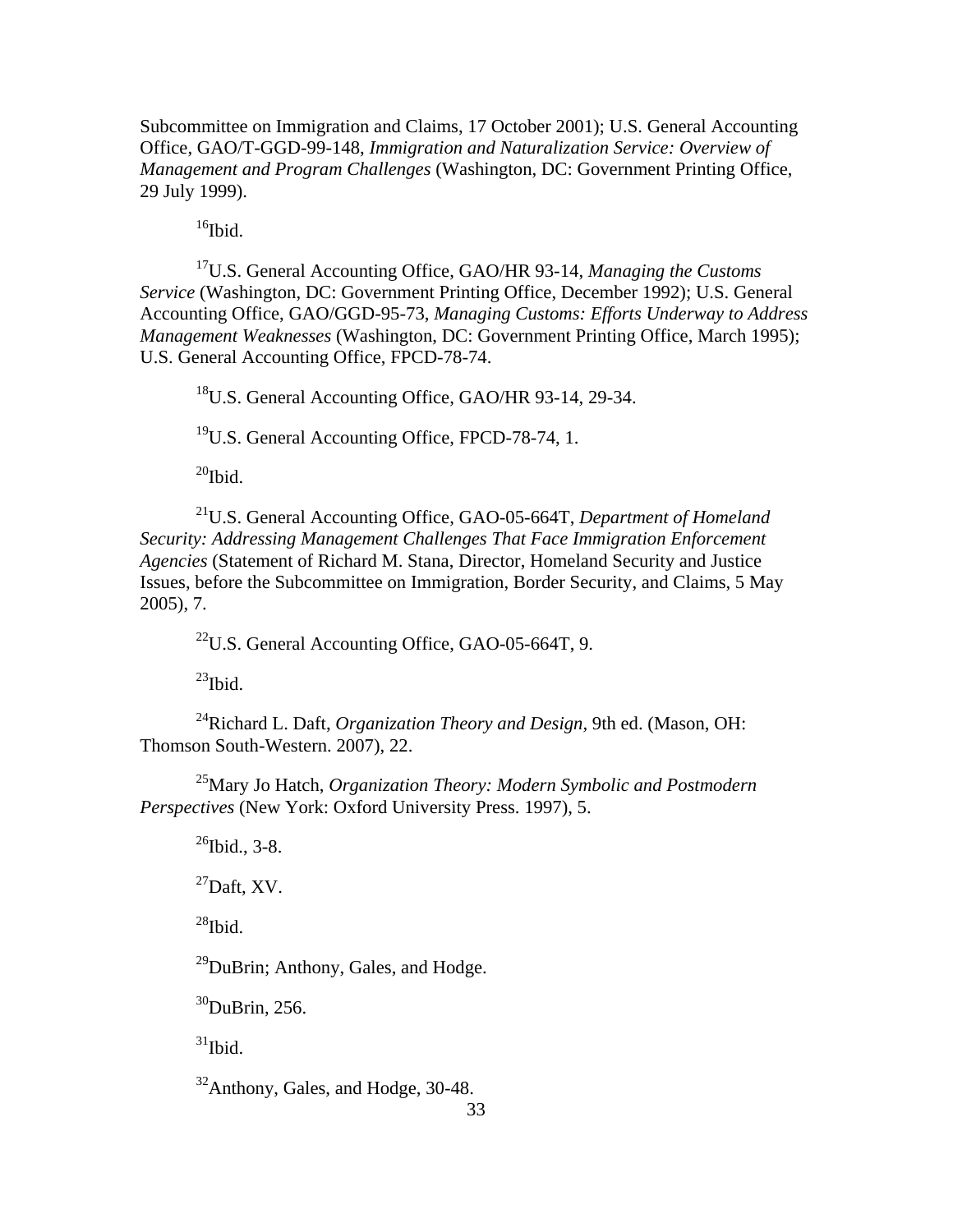33L. F. Urwick, "The Manager's Span of Control," *Harvard Business Review*  (May-June 1956): 39-47.

<sup>34</sup>Fred Nickols, "The Span of Control and Formulas of V.A. Graicunas," http://www.nickols.us/graicunas.pdf (accessed 20 February 2012).

 $35$ Ibid.

36McLaren, 29-55.

37Joseph A. Litterer, *The Analysis of Organizations*, 2nd ed. (New York: John Wiley and Sons, Inc., 1973), 551-583 and 629-650.

<sup>38</sup>Hatch, 170-171.

39Mintzberg.

 $40$ Ibid.

 $41$ Ibid., 45-93.

42Kenneth D. Mackenzie, *Organizational Design: The Organizational Audit and Analysis Technology* (Norwood, NJ: Ablex Publishing Corporation, 1986), xi.

43Judith M. Nixon, *Organization Charts* (Detroit, MI: Gale Research Inc., 1992).

 $44$ Ibid., ix.

45Headquarters, Department of Army, FM 6-0, Glossary-4.

 $^{46}$ Ibid.

 $47$ Ibid., viii.

48Headquarters, Department of Army, Field Manual (FM) 1, *The Army*  (Washington, DC: Government Printing Office, 2005), 3-8.

 $^{49}$ Ibid., 3-10.

50Headquarters, Department of Army, FM 1-02.

 $51$ Department of Defense, JP 1, i.

 $52$ Ibid.

 $53$ Ibid., v to vi.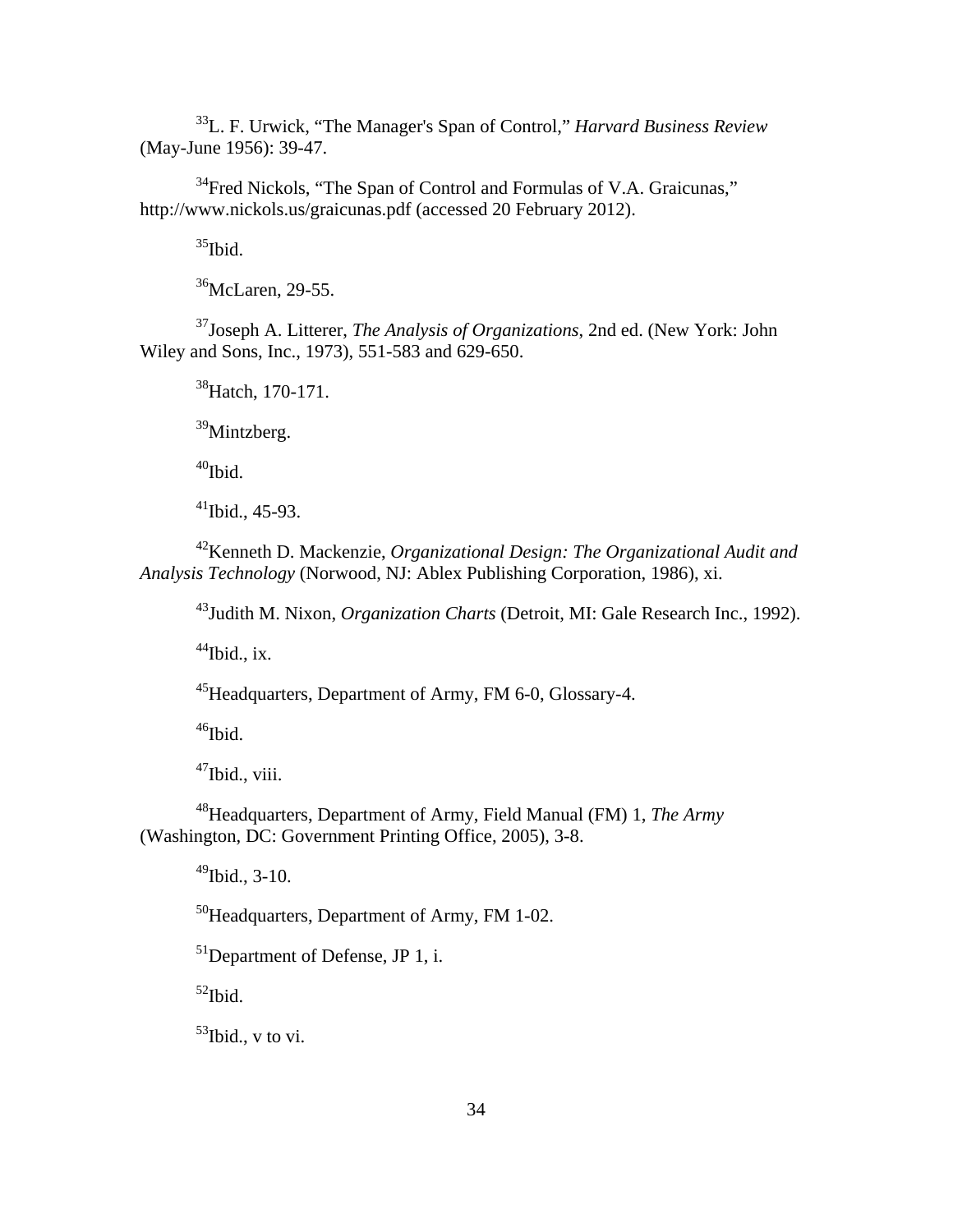54Department of Defense, JP 3-0.

55Department of Defense. JP 1.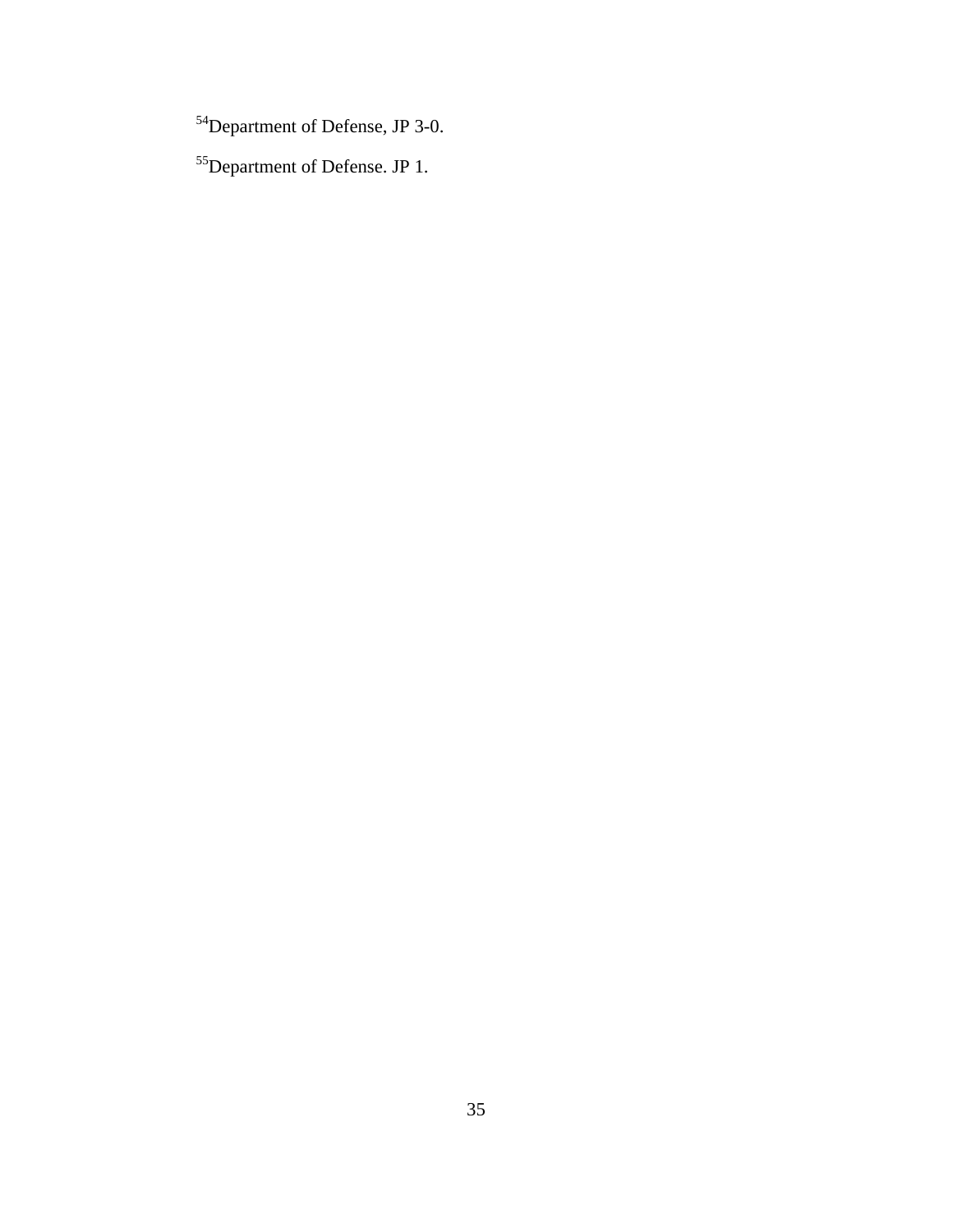#### CHAPTER 3

## RESEARCH METHODOLOGY

Chapter 1 of this thesis focused on the formation of DHS and CBP, the current state of the national and field level organizational structures of CBP, in-depth descriptions of all of the staff and component offices and the C2 relationship between the national and field element of CBP. The chapter also outlined the problems with the current national level organizational construct and C2 system and identified the thesis questions to be answered.

The hypothesis for this thesis was also identified in Chapter 1. The hypothesis is CBP's organizational structure at the national level needs to be reorganized and redesigned while the C2 system between the national and field elements needs to mirror the U.S. Army's C2 system of "mission command." Part of the reorganization must include a determination of the current and future roles of the JFC concept within the organizational structure.

Chapter 2 of this thesis focused on the literature review for this thesis. Numerous sources were studied to properly answer the thesis questions from chapter 1 and to review theories, facts, and doctrine within the field of organization theory, C2, and joint military operations. Key terms and definitions were identified. CBP's history, current organizational structure and mission were also reviewed as well as numerous GAO reports regarding past and current problems with CBP's organizational structure and management.

The research method utilized for this thesis will be a qualitative study using a narrative research approach assisted by documentation review and content analysis of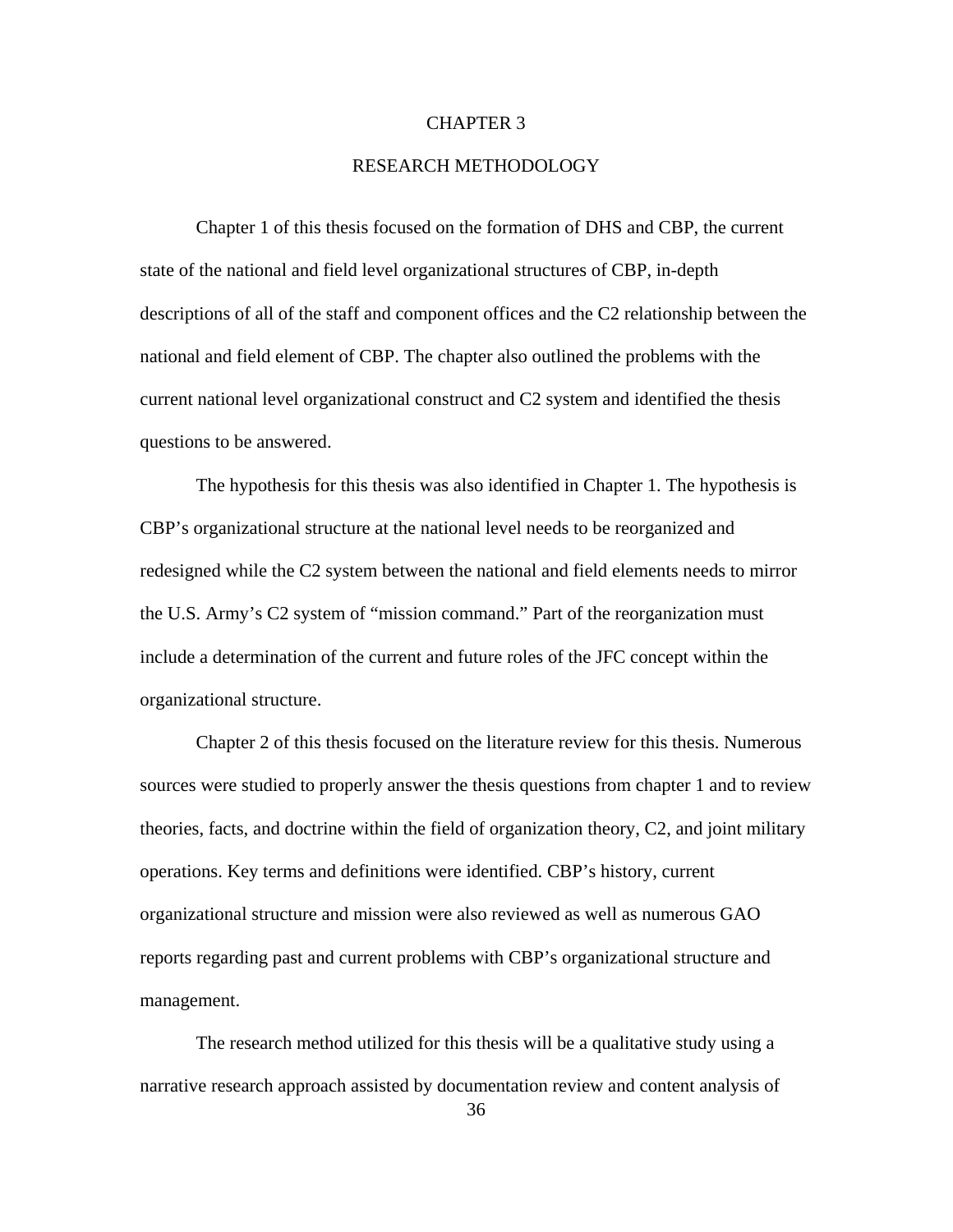existing publications, written documents and official websites pertaining to organizational structure, organizational theory and the current operations and history of CBP and DHS. There is sufficient research material available on the subject to provide the researcher a historical and theoretical framework. By using the narrative approach, the researcher will glean relevant facts, information, ideas and theorems that pertain to the primary and secondary thesis topics and synthesizing and reorganizing them into a new framework that will address the organizational and C2 challenges described in chapter  $1<sup>1</sup>$ 

The first step taken to answer the thesis questions was to obtain information on CBP's background and history, overall mission and role within the homeland security enterprise. The results of the first step are found within chapter 1 and 2. Most of the material regarding these subjects was found online on either DHS's or CBPS's official websites. CBP's website also provided the current organizational structure of its headquarters located in Washington, D.C. and a brief description of the roles and responsibilities of each staff office and component office. The website also provided the roles and responsibilities for the field element of each component office. The facts and information gleaned from these official websites and numerous embedded documents provided historical facts and detailed information about CBP's goals and objectives provided a basis for understanding what CBP is and how it is organized.

With CBP's background and current organizational make-up and design established, the next phase is to identify the problems with the national-level organizational structure and its C2 relationship with the field elements. By analyzing literature on organization theory and management written by various subject matter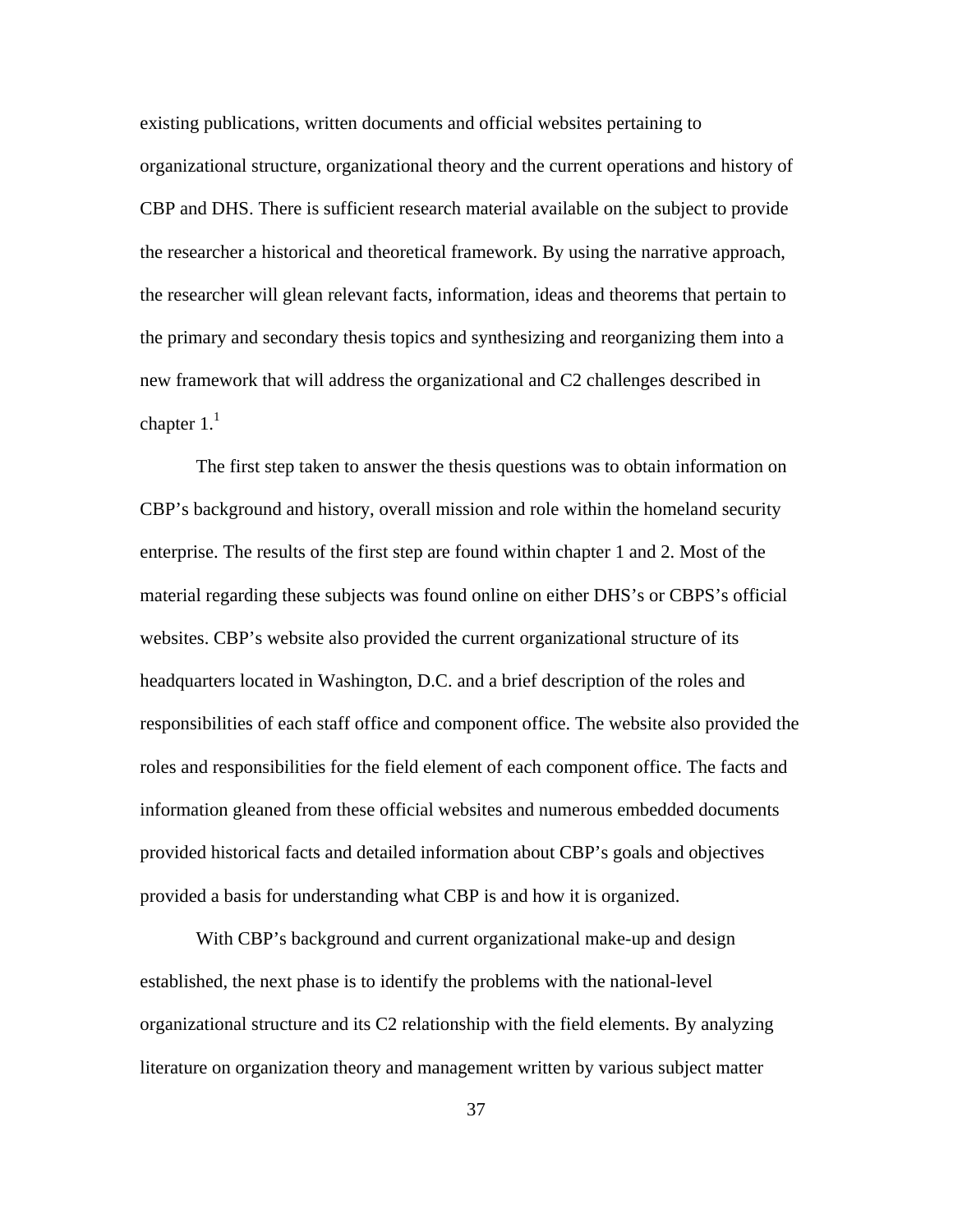experts, well as U.S. Army FMs and Joint publications, it was determined the organizational structure CBP's national element as its C2 relationship with the field element is inadequate. The primary and subsidiary thesis questions were then established.

Literature on organization theory features numerous concepts, theories, and examples on how an organization should be organized within the public and private sectors. The literature also provides definitions of key terms and paradigms used within the field of study. Organization theory is a subject studied for the past several hundred years by scholars and sociologists such as Adam Smith, Mary Jo Hatch, Max Weber, Lyndall Urwick, Henry Mintzberg and Richard Daft.<sup>2</sup> These authors and other subject matter experts deliver essential information on organizational structure and design that will be used to identify the flaws and inefficiencies outlined in chapter 1and determine the appropriate answer to the thesis questions.

U.S. Army FMs and U.S. Armed Forces JPs are the ultimate sources of information regarding C2. There are many FMs and JPs that provide doctrine, tactics, techniques, and practices regarding the art and science of the C2 of large, diverse, and complex units. These sources written and published by the U.S. military provide the requisite information that was used to determine the appropriate C2 system for CBP.

The analysis portion of the thesis, presented in chapter 4 used sources and literature from the official websites of DHS and CBP, organization theory, organization design and management as well as Army FMs and Armed Forces JPs to identify the problems with CBP's national level organizational structure and its C2 system. The same sources and literature were also used to determine the appropriate organizational structure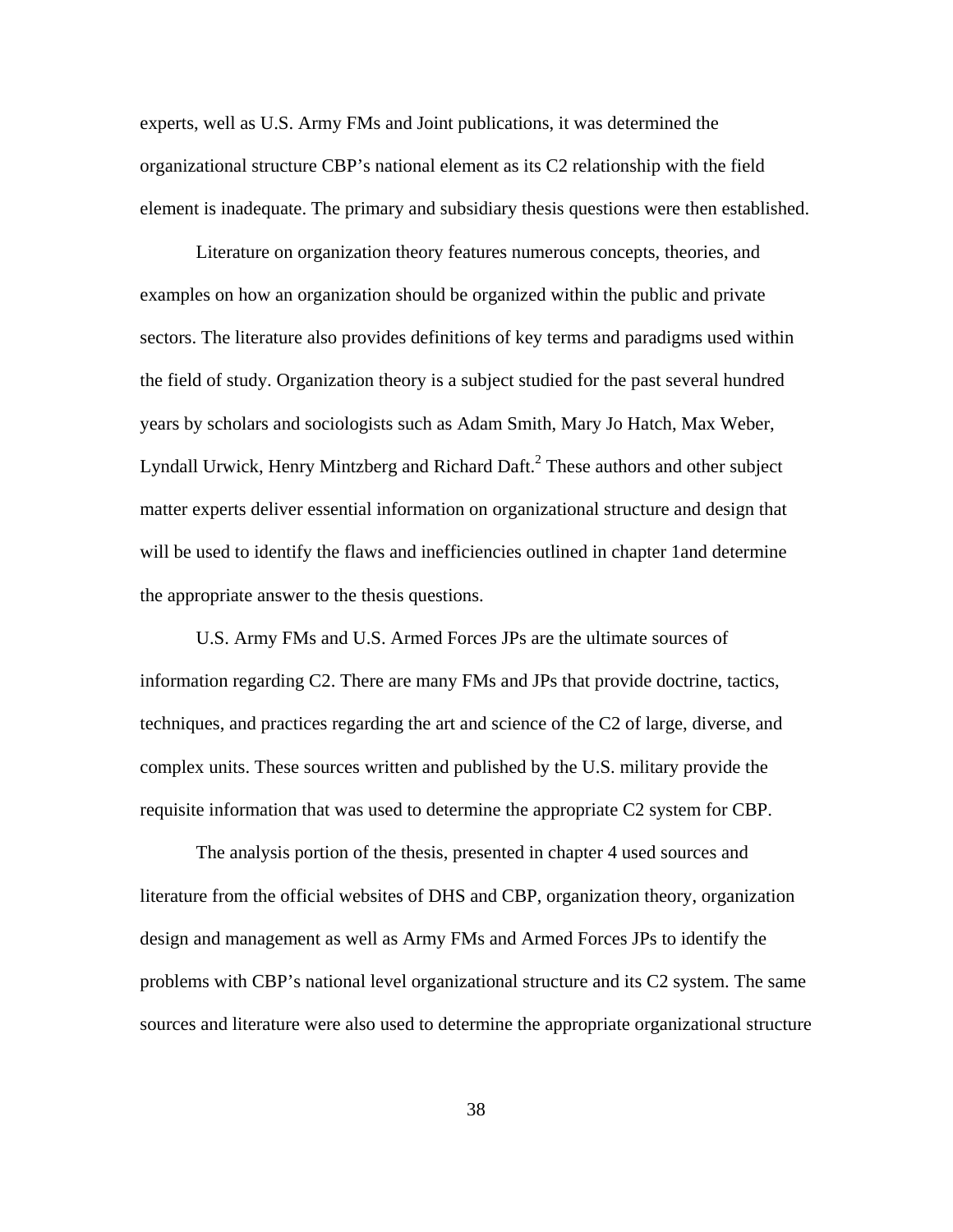for its national element and determine the appropriate C2 relationship between the national and field elements.

The criteria used to determine the appropriate national level organizational structure and C2 system were: (1) what organizational structure and C2 system best enables CBP to accomplish its dual mission of securing our Nation's borders and facilitating legitimate trade and travel, (2) what organizational structure adequately departmentalizes each national element office, clearly delineates their roles and responsibilities and provides the proper supervision of these offices, (3) what system would a large, diverse, and complex government agency the size of CBP use to C2 its field level offices in order to effectively accomplish the agency's mission.<sup>3</sup>

This chapter stated what type of research methodology was used for this thesis, described the steps taken to obtain and use the appropriate information and materials to answer the thesis questions and the criteria used to determine the appropriate organizational structure and C2 system. The following chapter will present what the study found and answer the thesis questions.

 ${}^{2}$ Hatch, 5.

 $\overline{a}$ 

 ${}^{3}$ Good, 23-27.

<sup>&</sup>lt;sup>1</sup>John W. Creswell, *Qualitative Inquiry and Research Design: Choosing Among Five Approaches* (Thousand Oaks, CA: Sage Publications, Inc., 2007), 54-57.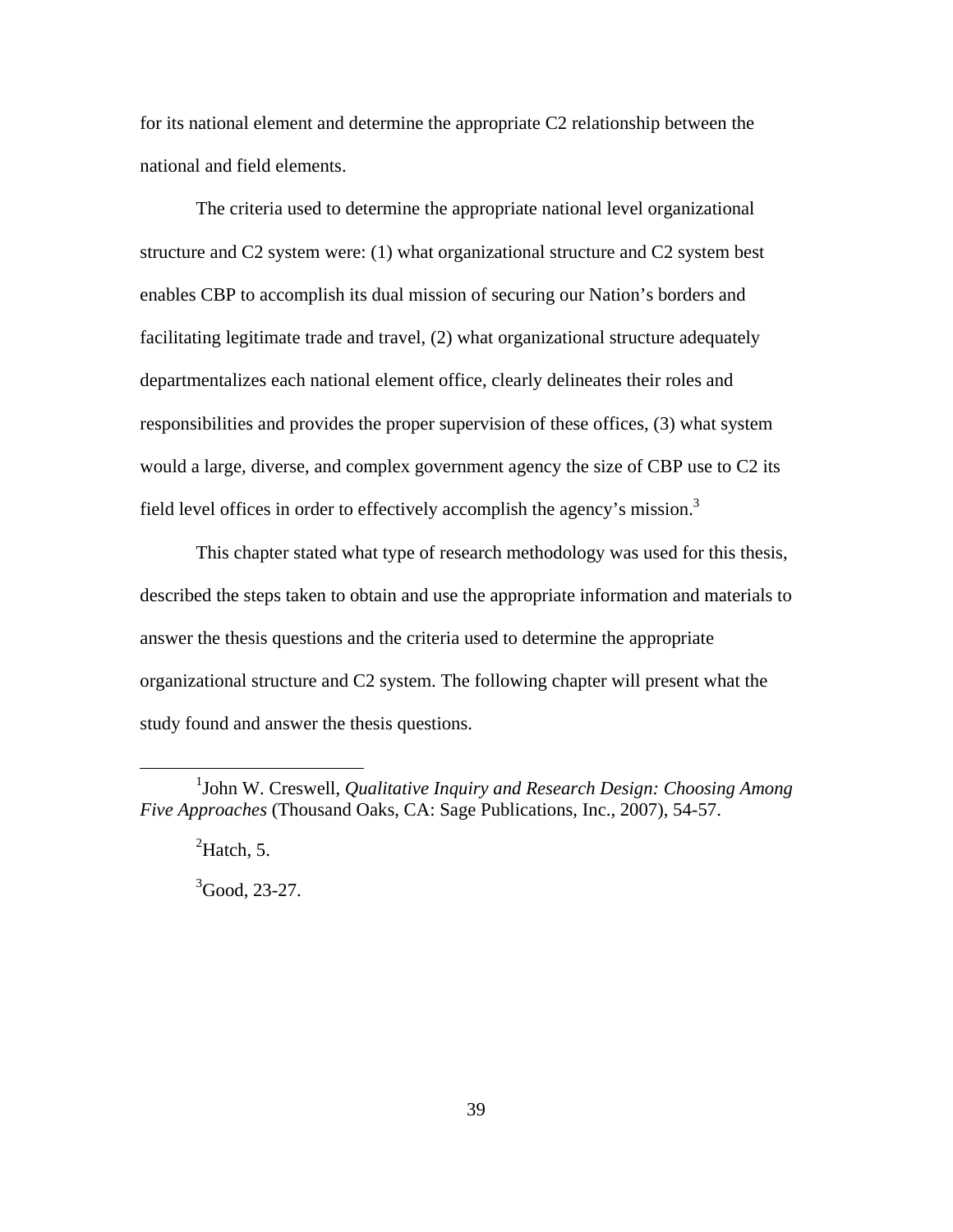### CHAPTER 4

### ANALYSIS

# Introduction

The purpose of this research is to analyze material within the field of organization theory, official government websites, U.S. Army FMs, JPs, and other scholarly works to find the appropriate national level organizational structure and C2 system for CBP. For this study, the analysis in this chapter will cover written materials concerning organization theory, U.S. Army FMs and JPs regarding C2, and official government websites pertaining to the current operations and history of CBP and DHS.

Finding the appropriate national-level organizational structure and C2 system will create greater efficacy and efficiency within the organization and better enable mission accomplishment. Chapter 1 focused on CBP's history, mission, and place within the homeland security enterprise. Chapter 1 also provided the hypothesis for the paper and the thesis questions to be answered while chapter 2 focused on the literature review for this thesis. The criteria outlined in chapter 3 will be used to determine the appropriate organizational structure and C2 system.

This chapter will begin with an analysis of the current organizational structure of the national element to include its C2 system. The second part of the chapter will be an analysis of the field element's organization structure and C2 system. The third part of the chapter includes a detailed look into how the JFC-Arizona is structured and how it relates to joint military structures and organization. Chapter 4 ends with a summary of the conclusions that were derived from the examination of the relevant material.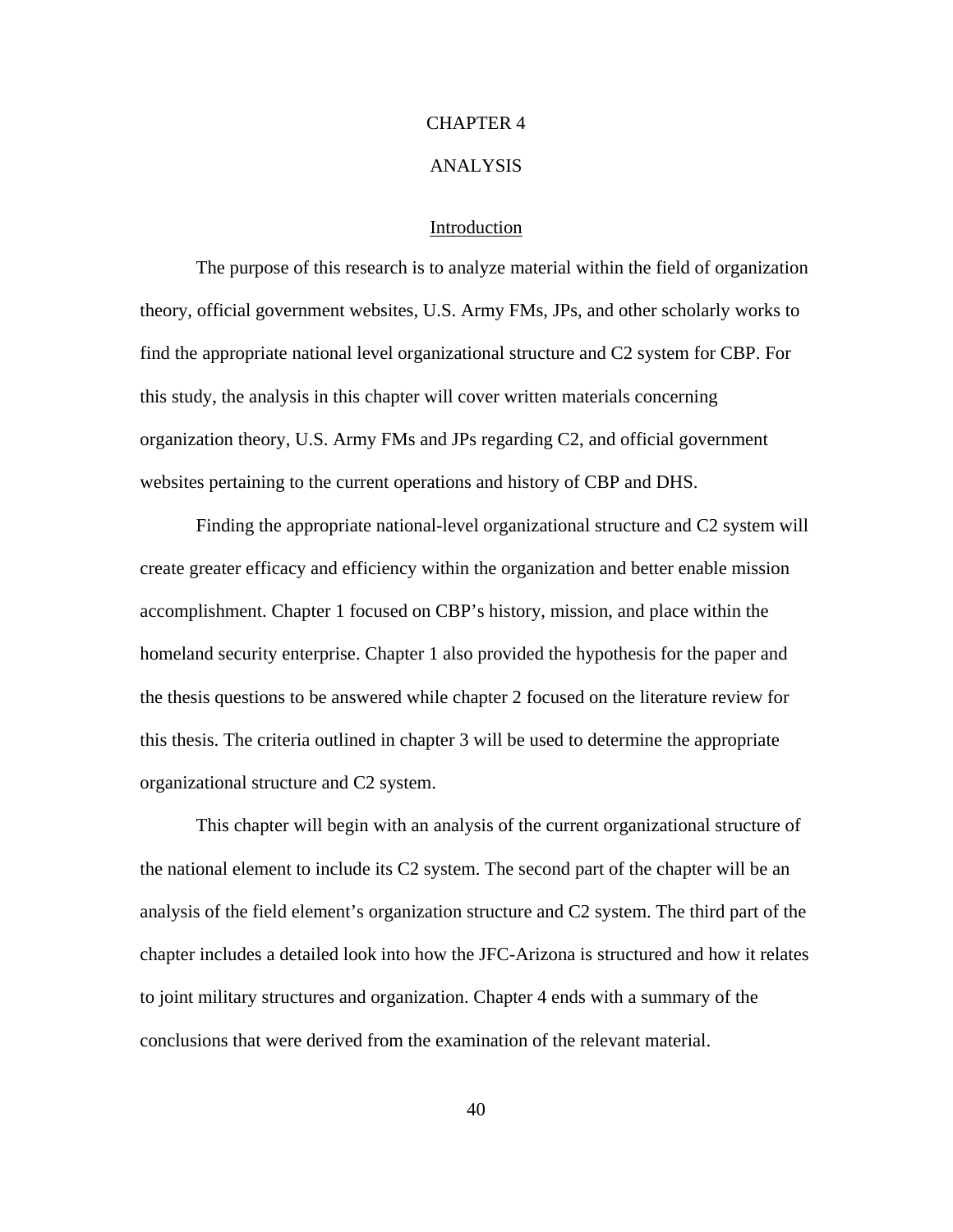## Analysis of the National Element

"CBP is one of the Department of Homeland Security's largest and most complex components, with a priority mission of keeping terrorists and their weapons out of the U.S. It also has a responsibility for securing and facilitating trade and travel while enforcing hundreds of U.S. regulations, including immigration and drug laws." $1T$ O determine the appropriate organizational structure and C2 system for CBP, further analysis of the national and field element's makeup is warranted.

The overall organizational structure of CBP is a hybrid organizational structure. DuBrin defines a hybrid (or mixed) organization structure as "an organization structure that combines two or more types of organization forms into one structure."<sup>2</sup> CBP is a bureaucracy; however, each of its two elements, the national and field are two different types of bureaucracy. The national element is a machine bureaucracy (also known as a mechanistic organization) while the field element is professional bureaucracy.<sup>3</sup>

"A bureaucracy is a rational, systematic, and precise form of organization in which rules, regulations, and techniques of control are precisely defined."<sup>4</sup> Bureaucracy was conceived by noted sociologist Max Weber toward the end of the 19th Century as the ideal organization to be used as an alternative to the organizational practices that were dominant before and during the industrial revolution.<sup>5</sup> Henry Mintzberg states that according to Weber "ideal" meant pure, not perfect.<sup>6</sup>

In his book, *The Theory of Social and Economic Organization,* Weber states that the ideal bureaucracy has the following central characteristics:

- o Rules and procedures controlling organizational activities
- o A high degree of differentiation among organizational functions
- o A high degree of job specialization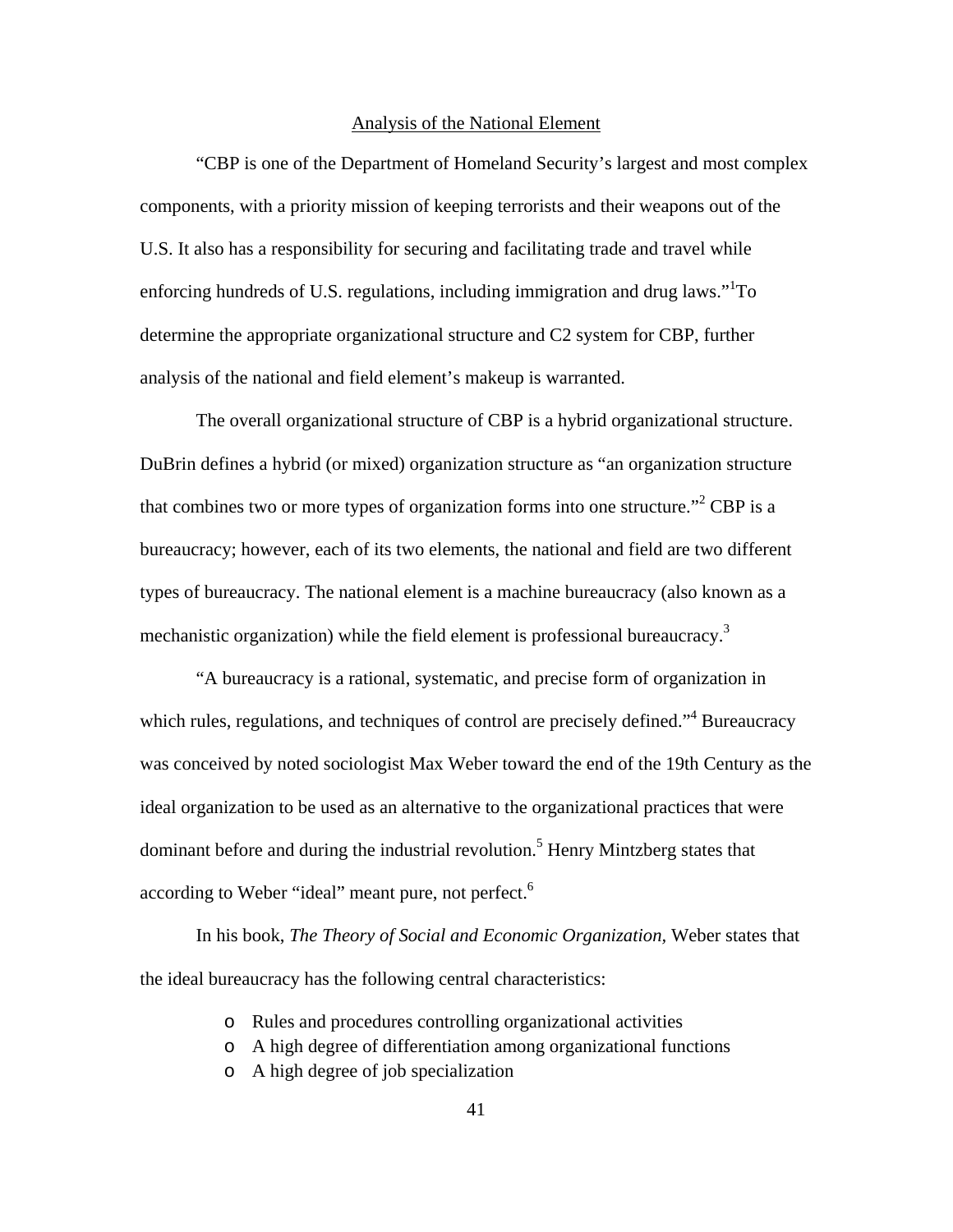- o An organization of offices determined by hierarchy, with each unit reporting to a higher unit and no unit free-loading
- o A heavy emphasis on rules and norms to regulate behavior
- o Interpersonal relationships characterized by impersonality in place of favoritism
- o Selection and promotion based on merit
- o All administrative actions recorded in writing<sup>7</sup>

All of these characteristics are present throughout CBP's overall construct within the national and field elements. There are not only rules and procedures controlling all organizational activities, but laws, statues, codes of federal regulations, strategic plans and policies at the operational and strategic levels within the homeland security enterprise. There is a high degree of job specialization and differentiation among organizational functions. "CBP is a diverse organization of law enforcement professionals, trade specialists, intelligence analysts, agricultural scientists, and other employees responsible for a wide-ranging set of missions that protect the nation while ensuring its economic health."<sup>8</sup> The organization chart in figure 1 on page 43 demonstrates the high degree of differentiation among the organizational functions within CBP. A heavy emphasis on rules and norms to regulate behavior is apparent within CBP, especially among the employees who perform law enforcement or similar duties.<sup>9</sup>

"Interpersonal relationships characterized by impersonality in place of favoritism" simply means relationships are based on roles rather than people.<sup>10</sup> Selections and promotions are based on merit and in accordance of all appropriate federal civil service laws which are designed to prevent favoritism and nepotism.<sup>11</sup> This concept differs greatly from the practices that took place in the feudal, pre-industrial world from which the modern organization emerged. $12$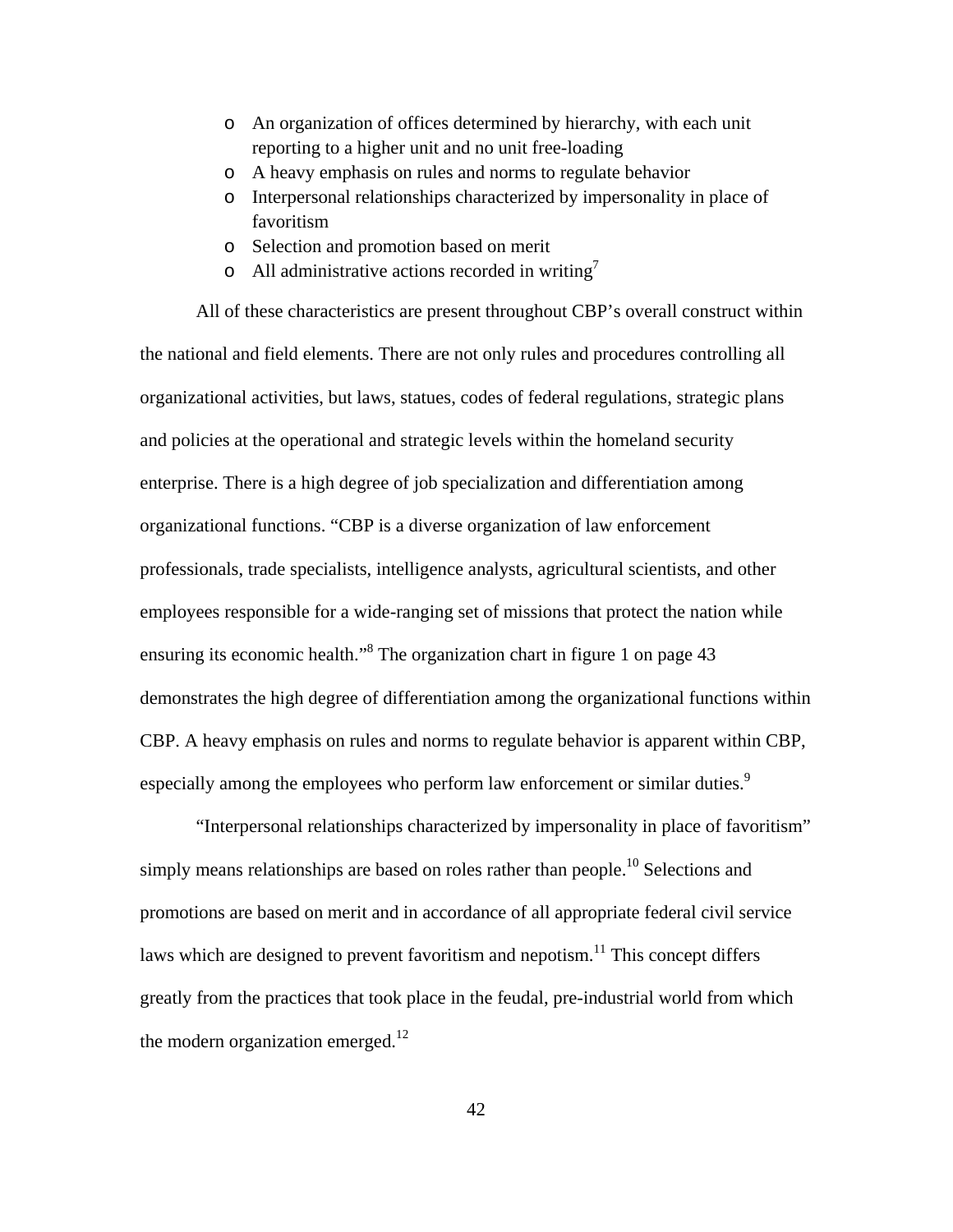

Figure 1. CBP Organization Chart *Source*: U.S. Customs and Border Protection, "CBP Organization Chart," http://www.cbp.gov/linkhandler/cgov/about/organization/orgcha1.ctt/orgcha1.pdf (accessed 20 March 2012).

As stated earlier, CBP's national element and field element are two distinctly different forms of bureaucracy; the former being a machine bureaucracy and the latter a professional bureaucracy. Henry Mintzberg describes the basic structure of a *machine bureaucracy* as an organization that has: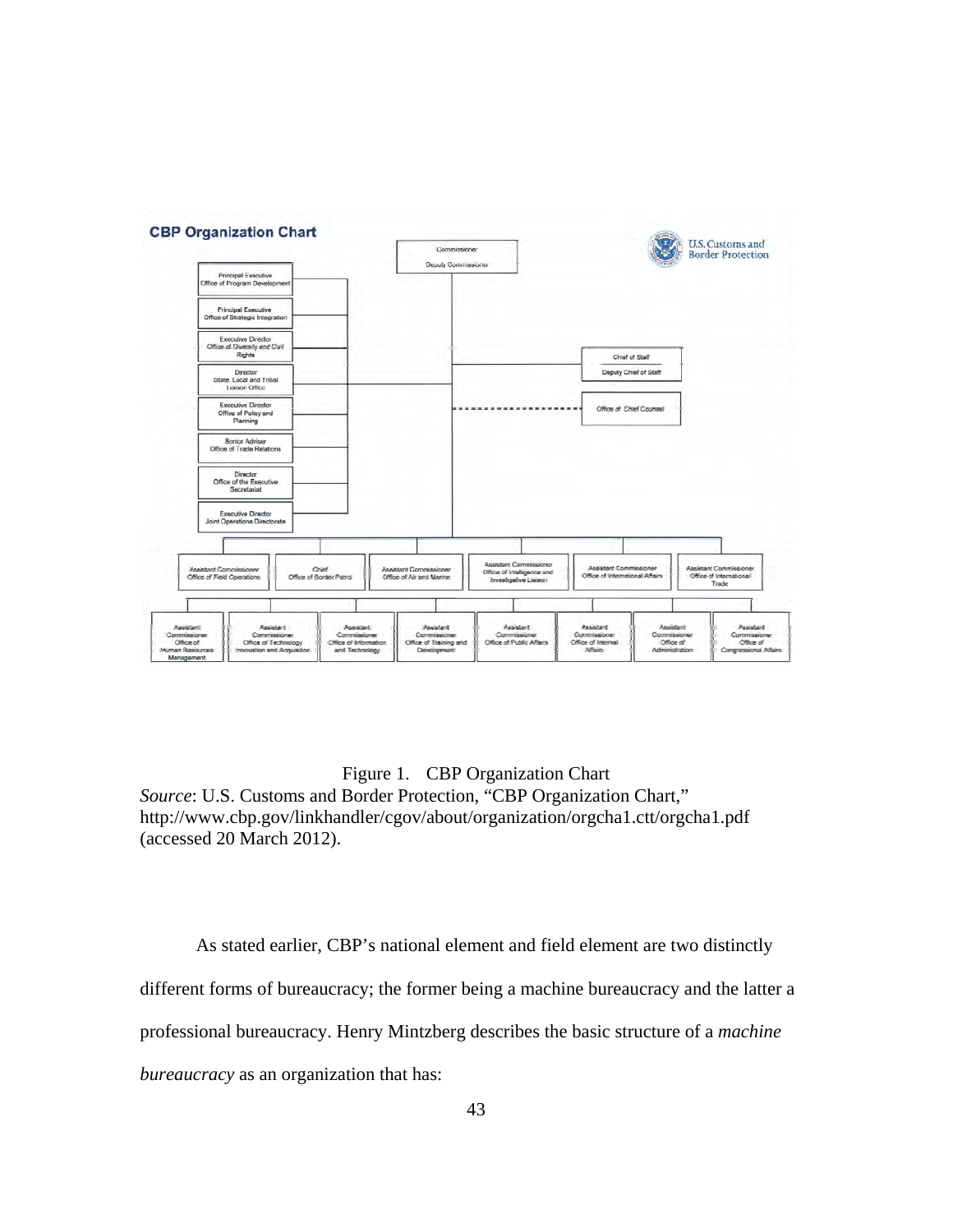Highly specialized, routine operating tasks; very formalized procedures in the operating core; a proliferation of rules, regulations, and formalized communication throughout the organization; large-sized units at the operating level; reliance on the functional basis for grouping tasks; relatively centralized power for decision making; and an elaborate administrative structure with a sharp distinction between line and staff. $^{13}$ 

The national element is a machine bureaucracy because it is structured in the same manner and possesses all of the classic characteristics mentioned in the previous paragraph. "CBP Headquarters provides policies and procedures to all its domestic and international locations based on U.S. laws and regulations established by the executive and legislative branches of the federal government."<sup>14</sup> C2 within the national element is a very process-orientated and hierarchal system. There are many vertical flows within the structure. An aggregation of feedback and administrative information in the form of reports, statistics, requests for approval, and other assorted personnel and administrative actions flow up the hierarchy while policies, directives, approvals and the elaboration of actions plans flow down.<sup>15</sup>

The characteristics of a machine bureaucracy also exist within each of the component offices of the national element. Some of the main characteristics of a machine bureaucracy within the component offices are a fixed division of labor, a clearly defined hierarchy, a high degree of job specialization and a heavy emphasis on rules and norms to regulate behavior. The C2 and vertical information "flows" operate in the same manner as it does throughout the entire CBP headquarters.

This vertical flow of information and orders exists between the national and field element and within the field element between the regional echelon and local echelon. Program management, policy and procedural creation and promulgation management are very formalized processes and are characteristics of a machine bureaucracy. Important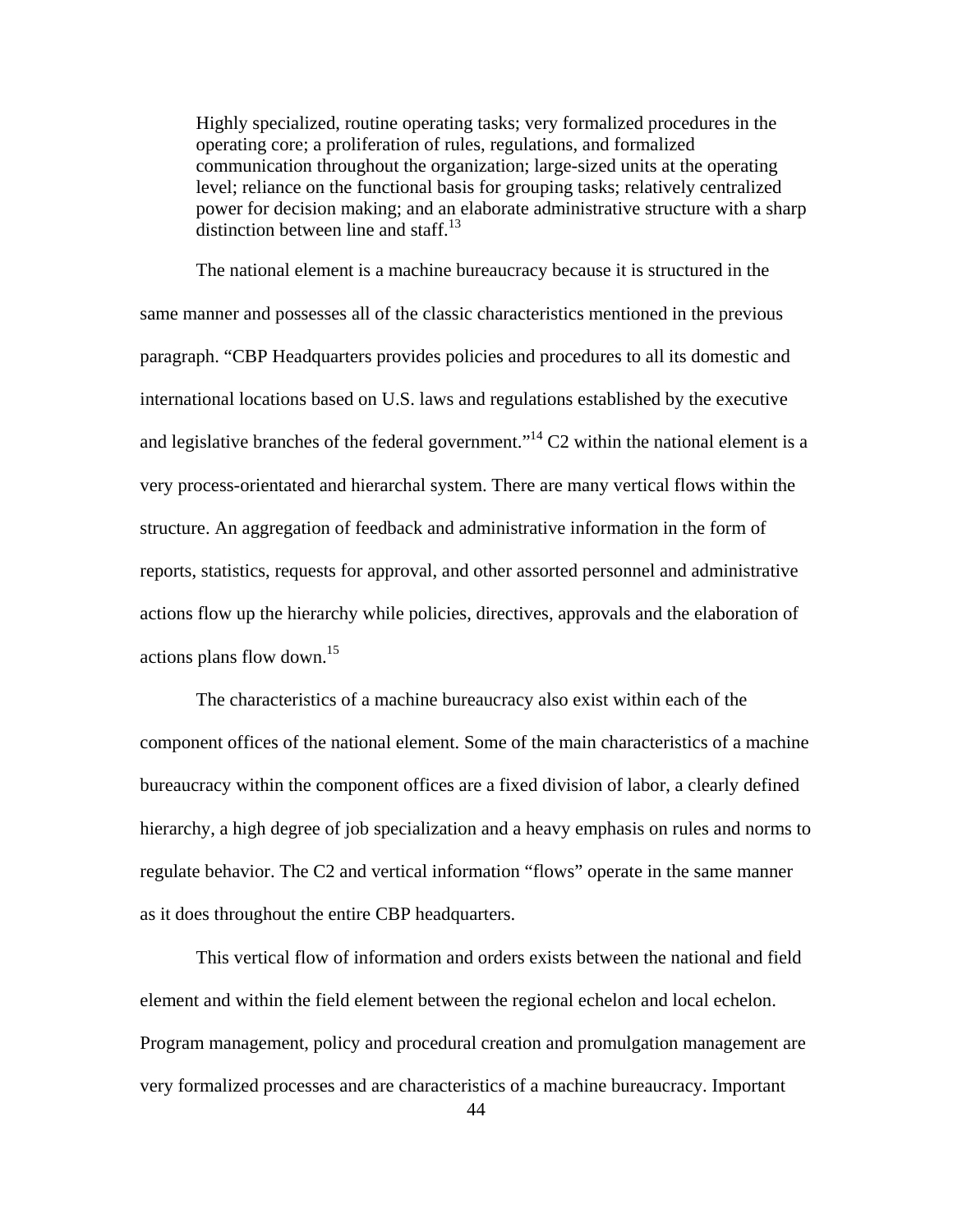decision-making and bureaucratic control is centralized at the top of the organizational hierarchy and there is a proliferation of rules, regulations, and formalized communication throughout the organization.<sup>16</sup>

Managers and supervisors within CBP headquarters use bureaucratic control to manage the nearly 58,000 member workforce.<sup>17</sup> "Bureaucratic control is the use of rules, policies, hierarchy of authority, written documentation, standardization, and other bureaucratic mechanisms to standardize behavior and assess performance."18 Within CBP headquarters, there are thousands of work behaviors, information exchanges and critical decisions made that affect the organization as a whole. This bureaucratic form of organization and control is necessary for a large, complex, national and regulatory agency such as CBP. This machine bureaucracy style of organization makes large-scale accomplishments possible; however it is not without dysfunctions.<sup>19</sup> These dysfunctions will be explored in further detail later in this chapter.

Another way to describe the organization structure of CBP's headquarters is a "high horizontal complexity" or "high horizontal differentiation structure." "Horizontal differentiation refers to the division of work to be done into subtasks at the same organizational level. Horizontal differentiation is represented by the number of different individuals or units at the same level of an organization."<sup>20</sup> At the national element; roles, responsibilities, tasks and program management are divided among the 14 component offices and nine staff offices of the Commissioner.<sup>21</sup> As mentioned in the introduction the fourteen component offices within the headquarters element can be broken down into three distinct sub-categories based on their similar roles and responsibilities within the

45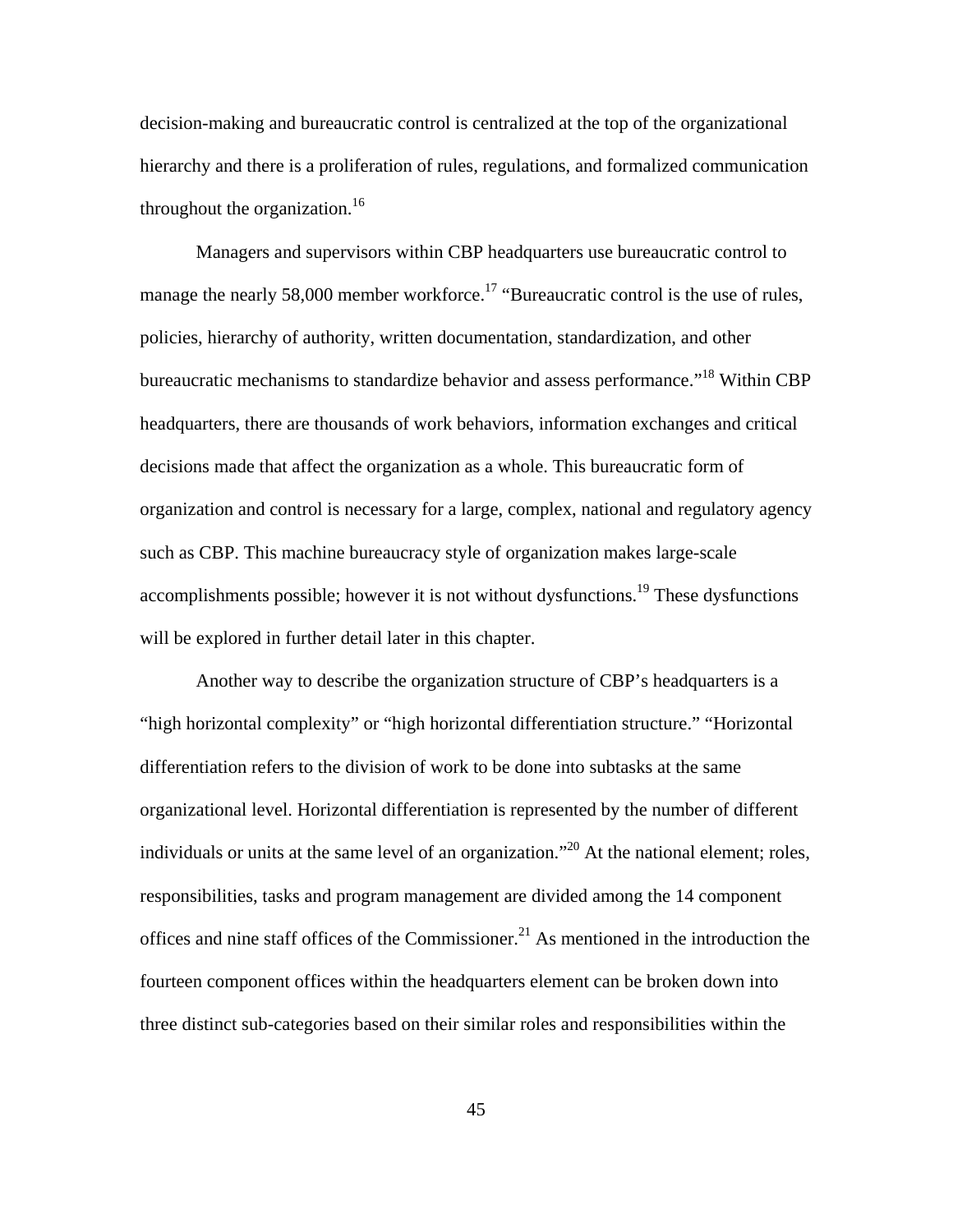organization: the operational component offices, the operational support component offices and the mission support component offices.

Work and responsibilities at the national element is divided into functional departments. "Functional departmentalization is grouping people according to their expertise."<sup>22</sup> Anthony, Gale, and Hodge use the term functional grouping, which they define as "the grouping of workers together according to the nature of the work (tasks and equipment).<sup>23</sup> For example, Border Patrol agents and the myriad of mission support personnel hired to specifically support Border Patrol operations are grouped within the Office of Border Patrol and count as full-time employees for administrative and C2 purposes.<sup>24</sup> The same is true for all of the component and staff offices within CBP. Personnel are employed within a particular office based on their occupational skills and expertise and in most cases, work exclusively for the component or staff office to which they are assigned.

There is a high degree of interdependence between the operational component offices and the operational support and mission support offices. "Interdependence means the extent to which departments depend on each other for resources or materials to accomplish their tasks. High interdependence means departments must constantly exchange resources."<sup>25</sup> The operational component offices such as USBP and OFO heavily rely on the operational support and mission support offices for policy direction and functional expertise within their respective fields. A prime example is the information technology support the operational offices receive from the Office of Information and Technology. The Office of Information and Technology provides the appropriate service when needed and has the employees who have the requisite expertise

46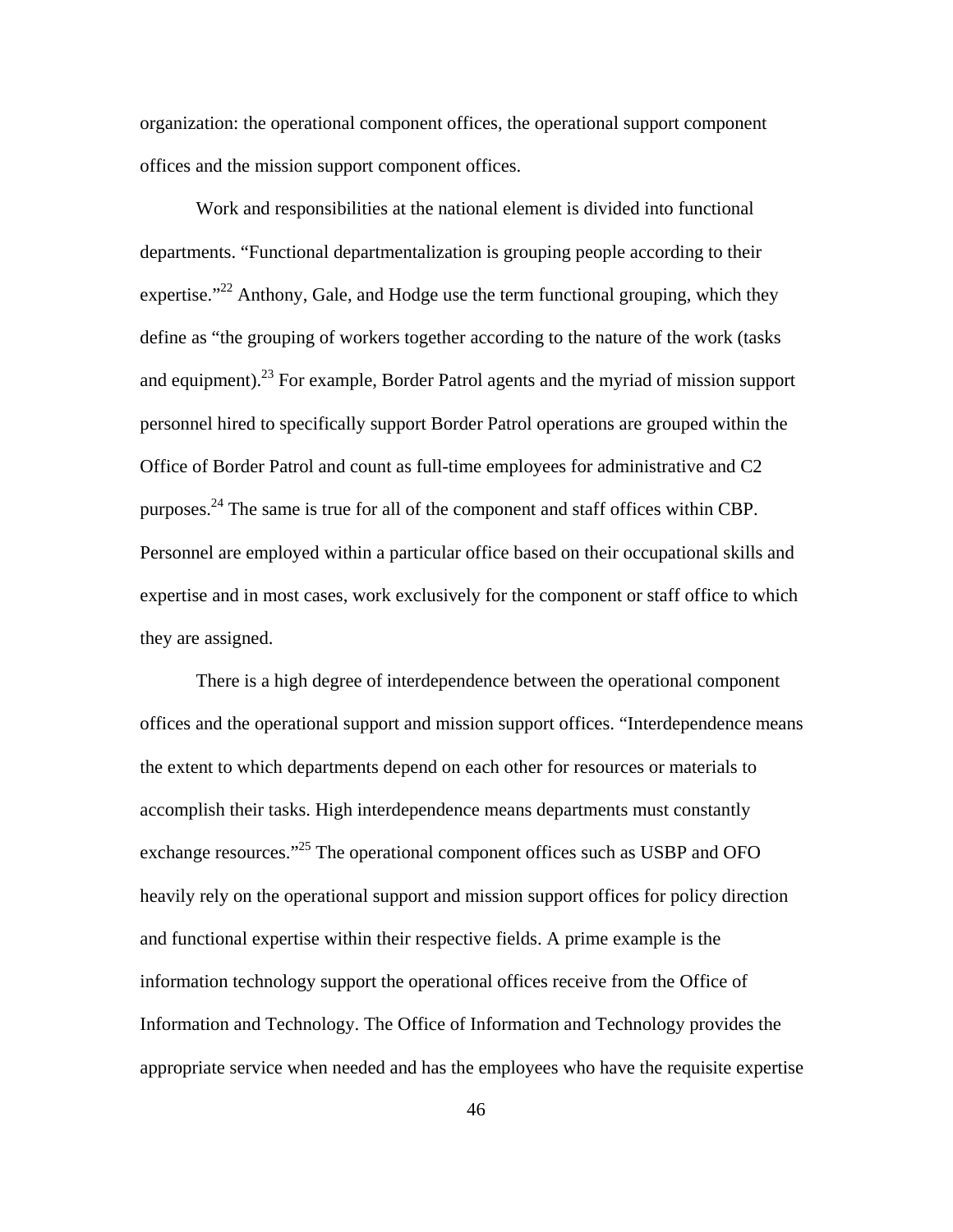and knowledge regarding computers, computer systems, telecommunications, sensors, and databases to adequately support these offices who do not have the appropriate personnel to manage these programs.<sup>26</sup>

In its current form, the structure of CBP headquarters gives the Commissioner and Deputy Commissioner wide "spans of control" over the staff offices, the component offices and all of their respective field elements. "Span of control refers to the number of immediate subordinate positions that a supervisor position controls or coordinates. $^{27}$ According to the CBP organization chart, there are 13 assistant commissioners plus the Chief, USBP, nine staff office executives, the Chief of Staff, the Deputy Chief of Staff, and Chief Counsel who all directly report to the Commissioner through the Deputy Commissioner.<sup>28</sup>

There has been much debate over the years regarding a manager's appropriate span of control. Early span of control theory was developed by Lyndall Urwick and V.A. Graicunas who both argued for limiting the amount of subordinates per supervisor to between five and six.29 Urwick stated in his article entitled "The Manager's Span of Control" that "no superior can supervise directly the work of more than five or, at the most, six subordinates *whose work interlocks.*" 30 He reasoned that a manager would "overstrain his capacity by trying to deal with too many subordinates directly" and that "there is no condition which more quickly produces a sense of indecision among subordinates or more effectively hampers communication than being responsible to a superior who has too wide a span of control."<sup>31</sup>

Graicunas also supported this logic and summarized his reason for limiting the span of control in these words: "One of the surest sources of delay and confusion is to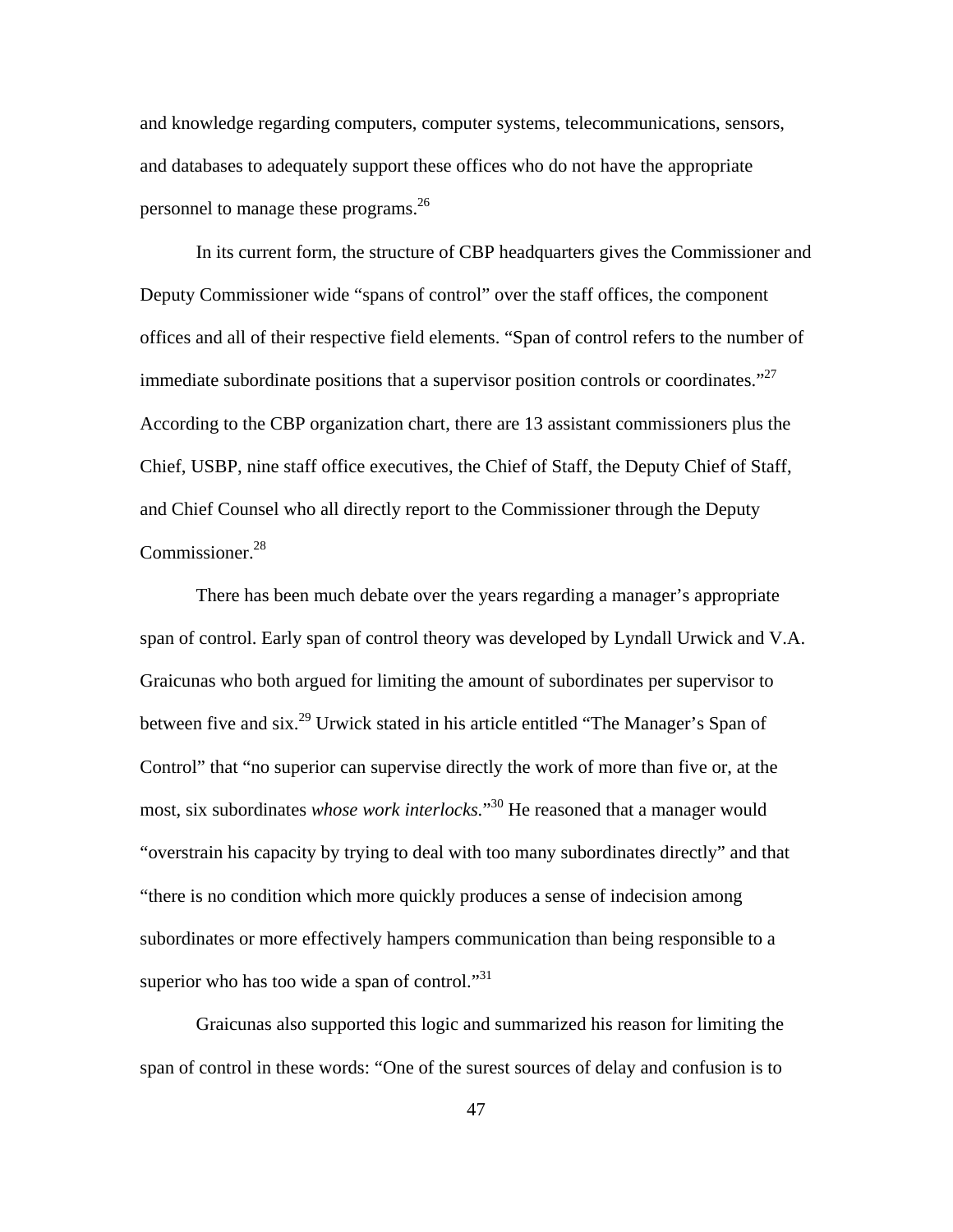allow any superior to be directly responsible for the control of too many subordinates."32 Graicunas also felt that people had a limited span of attention, "which was then exemplified by research suggesting people could deal with no more than six digits."<sup>33</sup> Doris Entwisle and John Walton support this idea, "posing three factors that limit the control: the leader's span of attention, multiplication of intergroup combinations, and management of clique formations."<sup>34</sup> Gary Yukl of the University at Albany, State University of New York states that "When a manager has a large number of subordinates, it is more difficult to get all of them together for meetings, or to consult individually with each subordinate. Thus, leaders tend to use less participative leadership or to limit it to an 'executive committee' or to a few trusted 'lieutenants'."<sup>35</sup>

Troy Lane, Assistant Chief, Kansas State University Police Department states that:

High spans of control mean that there is much less time for any one supervisor to evenly disperse his or her time with subordinates. A common statistic is that 90 percent of a supervisor's efforts are spent on 10 percent of personnel. Thus, supervisors with high numbers of subordinates are likely to have less time to devote to other assigned personnel. In busy or crisis times, a supervisor's resources are even more taxed, and only problems of immediate importance can be addressed, often in order of perceived precedence.<sup>36</sup>

Lane also provides six reasons for a narrow span of control: complexity in the workplace, dispersed workforce by time or space, new and inexperienced workforce, a high degree of administrative requirements, a high degree of joint interdependence among the subordinates, and employees' expectations for interaction and feedback.<sup>37</sup> CBP's national element meets virtually all of these criteria with the possible exception of having a new or inexperienced workforce. There is a great deal of complexity and constant change that exists in managing not only a headquarters element, but a field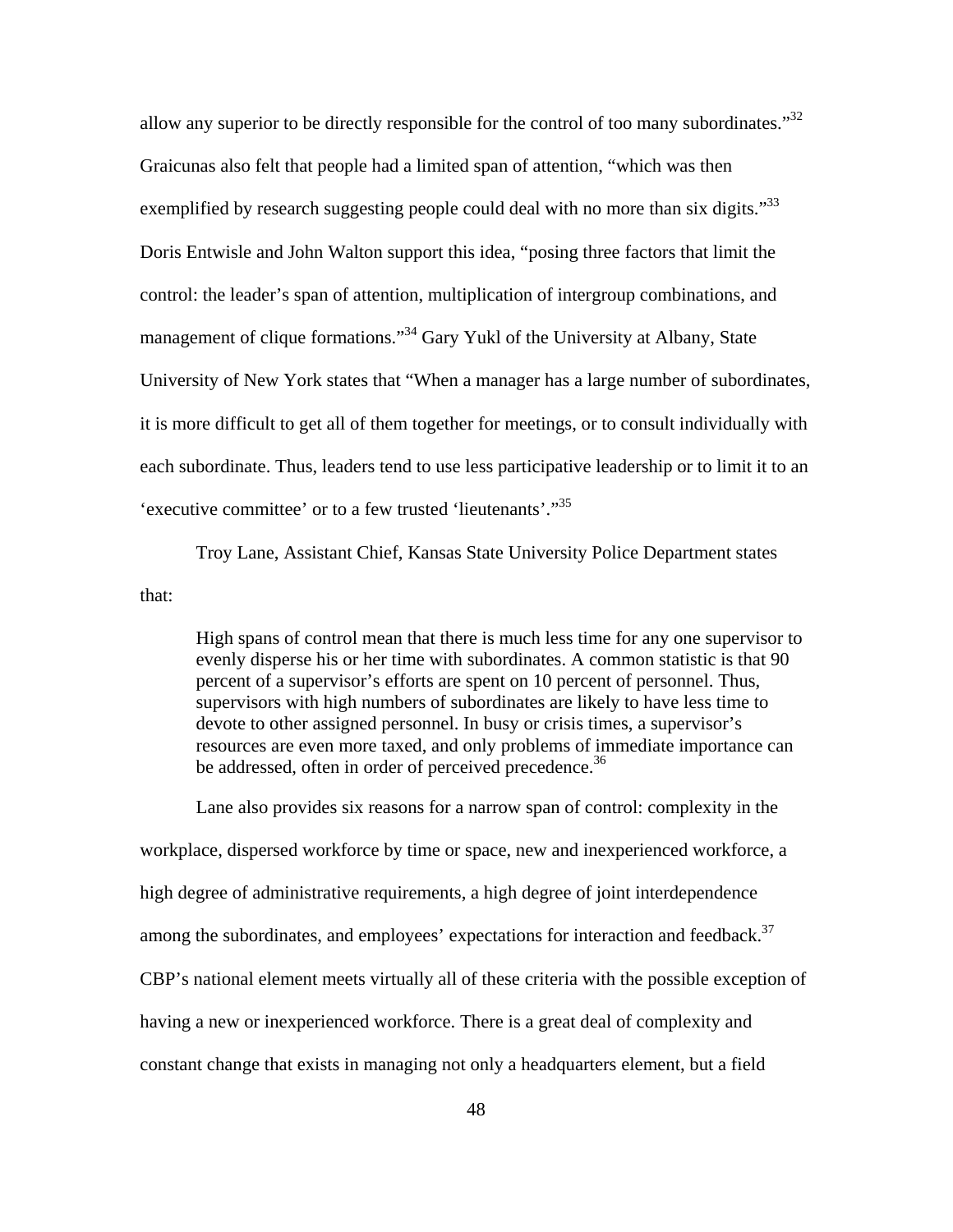element that operates in a complex and unstable environment. A plethora of administrative requirements, a high degree of joint interdependence among the subordinate offices, a workforce that is dispersed by both time and space, and employees' high expectations for interaction and feedback are the other element that exist within the national element which justify the need for a reduced span of control for both the Commissioner and Deputy Commissioner.38

## Analysis of the Field Element

As mentioned in the introduction, the field element of CBP is "the heart of the organization" and the subcomponent that executes tasks, operations, and enforcement actions to accomplish strategic and operational level objectives outside the headquarters element.<sup>39</sup> The field element is organized as a professional bureaucracy and executes its tasks in a decentralized manner out of necessity. Henry Mintzberg, the author of *Structure in Fives: Designing Effective Organizations* describes the fundamentals and key characteristics of a professional bureaucracy as follows:

The professional bureaucracy relies on the skills and knowledge of their operating professionals to function; all produce standard products or services. The professional bureaucracy relies for coordination on the standardization of skills and its associated design parameter, training and indoctrination. It hires duly trained and indoctrinated specialists-professionals- for the operating core, and then gives them considerable control over their own work. Control over his own work means that the professional works relatively independently of his colleagues, but closely with the clients he serves. The structure of these organizations is essentially bureaucratic, its coordination-like that of the Machine Bureaucracy-achieved by design, by standards that predetermine what is to be done. The operating core is dominated by skilled workers-professionals who use procedures that are difficult to learn, yet are well defined. This means an environment that is both complex and stable-complex enough to require the use of difficult procedures that can be learned only in extensive formal training programs, yet stable enough to enable these skills to become well-defined-in effect, standardized. $40$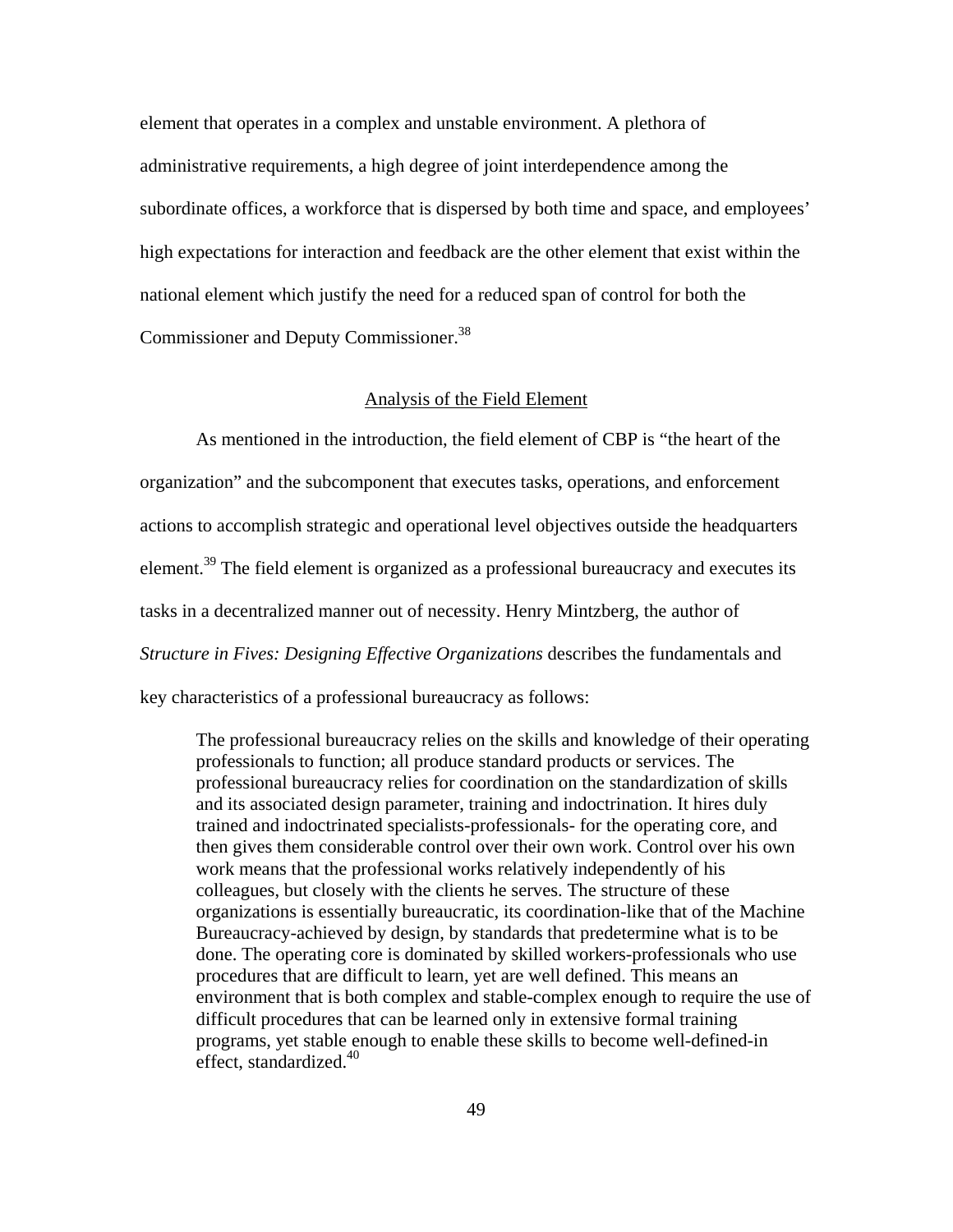The field element possesses all of these characteristics. The four operational component offices, OAM, OFO, OT, and the USBP are all dominated by skilled workers or professionals "who use procedures that are difficult to learn, yet are well defined."<sup>41</sup> There is an elaborate application process for employment within these components. This process is outlined in detail on CBP's main website but all positions are standardized and at a minimum require applicants to submit a resume that demonstrates that they meet the basic criteria and possess the requisite experience, take an entrance exam, oral interview or board, drug test, and undergo an extensive background investigation before an offer of employment is rendered. $42$ 

Employees hired as law enforcement officers and agents within these component offices must also successfully graduate from an Academy whose curriculum is specifically standardized and designed for the type of law enforcement in which these employees were hired. For example, someone hired as a Border Patrol agent must pass the Border Patrol Academy whose curriculum includes immigration and nationality law, criminal law, Spanish, physical techniques and conditioning, drivers training, firearms training and a myriad of other law enforcement related subjects that are Border Patrol specific.<sup>43</sup> Similar academies and standards exist for all OFO officers and OAM agents that are uniquely based on the respective office's job requirements.

At these academies, the skills and knowledge of the profession are formally programmed into the would-be professional; however, this is only the first step. Following graduation, there is a long period of on-the-job training where the formal knowledge is applied, the practice of the skills perfected under the close scrutiny and supervision of advanced members of the profession.<sup>44</sup> "Once this process is completed,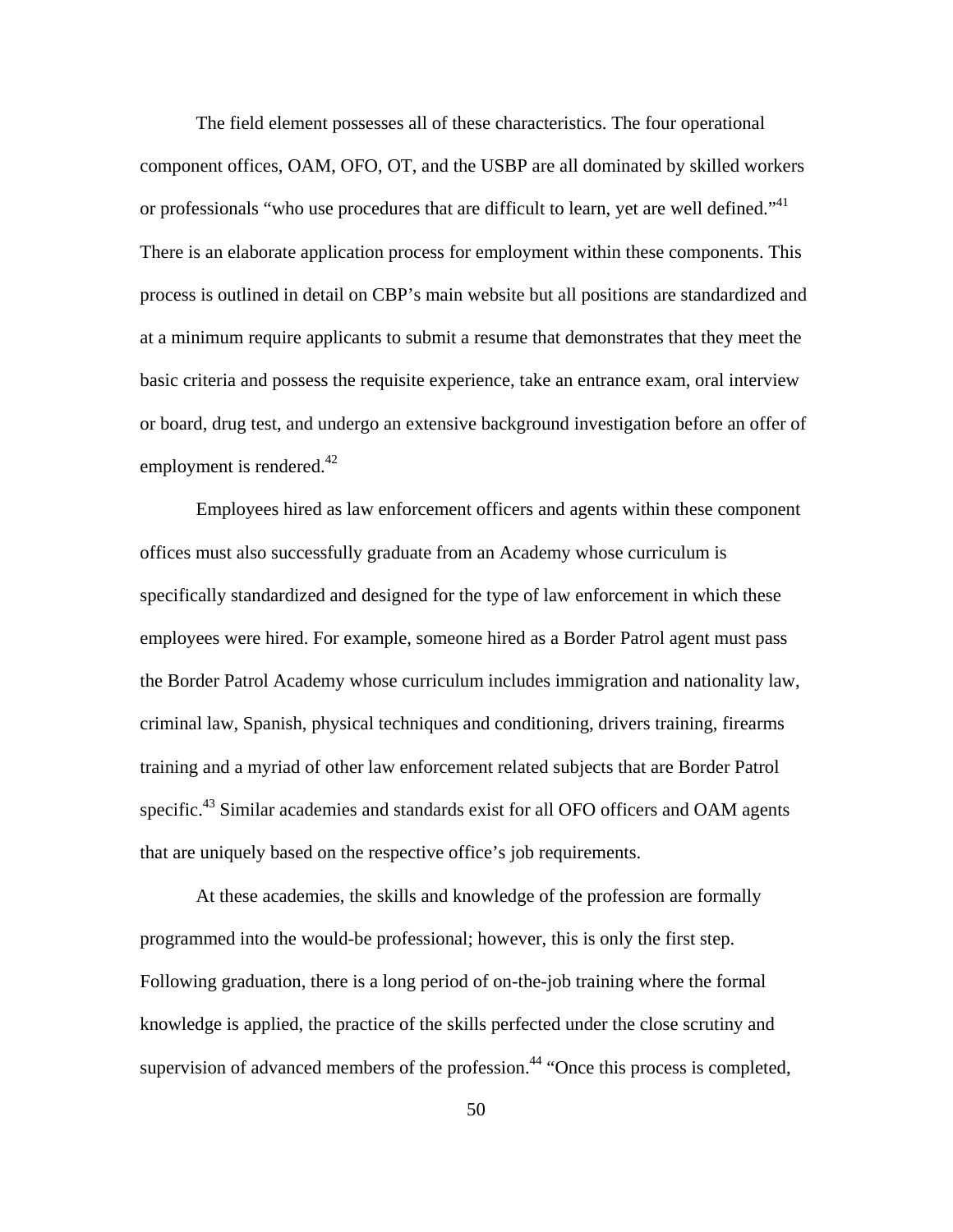the professional association typically examines the trainee to determine whether he has the requisite knowledge, skills, and norms to enter the profession.<sup>45</sup> There are postacademy requirements and a rigorous on-job-the-training program that all law enforcement officers and agents must complete to be fully accepted into the profession. As new skills develop and new knowledge is generated, the CBP professional upgrades his expertise by taking online training, reading journals and recent court decisions, attending conferences and occasionally receiving formal retraining.46

The environment is the chief situational factor within the field element of CBP as with any professional bureaucracy.<sup>47</sup> The field element's environment is a world-wide, complex, ever-changing atmosphere that dictates the actions of its employees. The goal of "securing our Nation's borders while facilitating legitimate trade and travel" requires the professional CBP employee to be adaptive, flexible, well-trained, and independent decision-makers while still conforming to the standards of the profession as well as all appropriate laws, statues, and regulations.<sup>48</sup>

The law enforcement environment is a reactive environment where decentralized decision-making must take place to safely and effectively accomplishment tasks and the overall mission. Decentralized decision-making is a key concept within the field element. The professional CBP officer or agent is charged with carrying out the CBP mission of securing our Nation's borders and facilitating legitimate trade and travel. Many times, the accomplishment of this never-ending mission is carried out by individuals who are alone and working in remote areas outdoors and cannot request permission for every situation that occurs.

51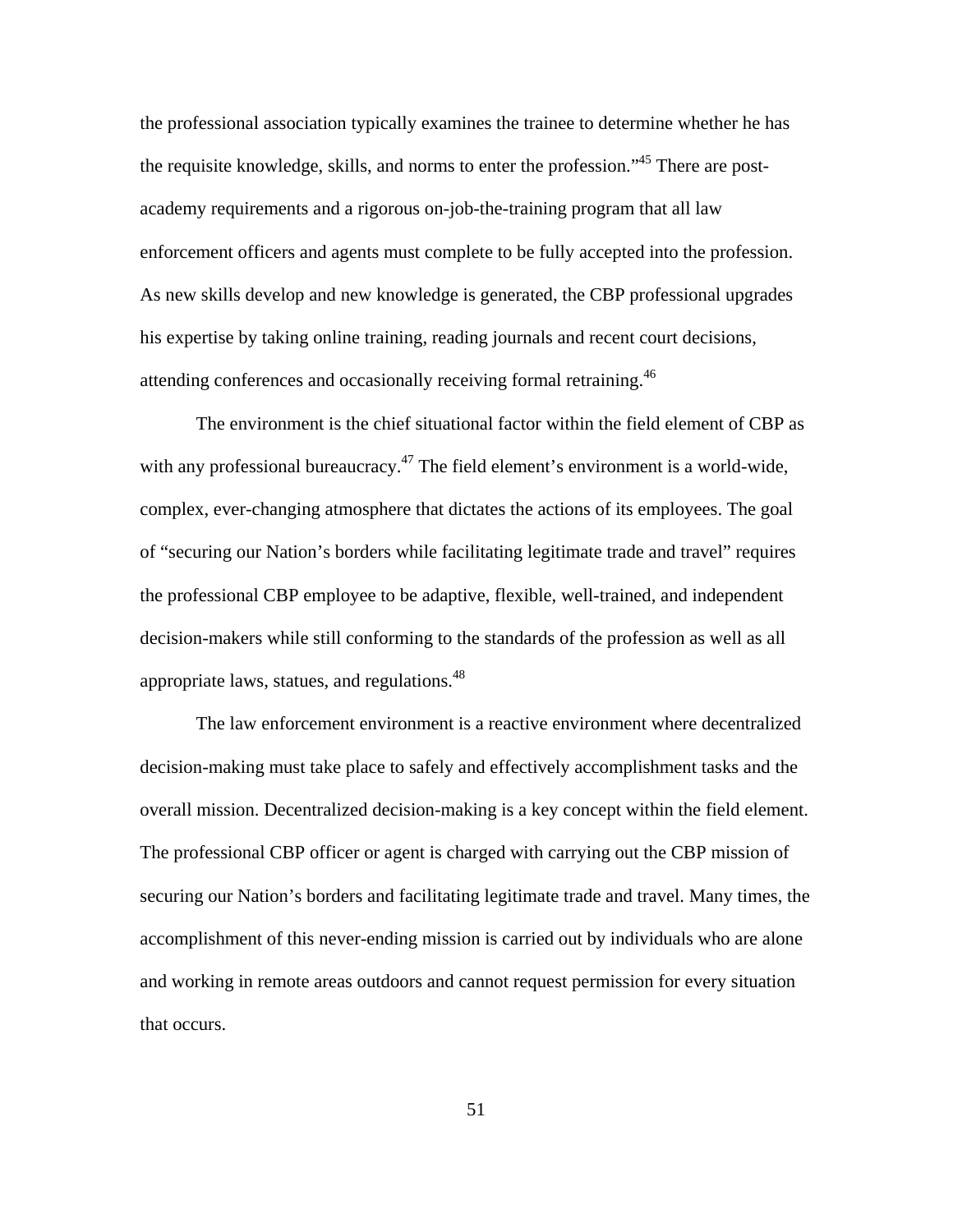One other important aspect of the organization of CBP's field element is the fact that both its regional and local echelons are grouped according to geographic area. "In this structure, those responsible for all the activities of a firm in a given geographic area report to one manager."<sup>49</sup> Bowditch and Buono call this concept spatial differentiation; where work is divided according to geographical location.<sup>50</sup> This differs from the national element where all of the work is completed within the Washington, D.C. metropolitan area. The field element, like any professional bureaucracy is a highly decentralized structure, in both the vertical and horizontal dimensions with a great deal of the power over the operating work resting at the bottom of the structure; the professionals within the operating core.<sup>51</sup>

By establishing a hierarchy of authority and specific rules and procedures, bureaucracy provided an effective way to bring order to large groups of people and prevent abuses of power while also providing for systematic and rational ways to organize and manage tasks too complex to be understood and handled by a few individuals which greatly improved the efficacy and efficiency of large organizations.<sup>52</sup> There are several problems with bureaucracy and most bureaucratic organizations do not work the way Max Weber had in mind. According to Mary Jo Hatch, "organizations that employ large numbers of professionals will not perform well if they become overly bureaucratic."<sup>53</sup>

CBP is mostly comprised of professional law enforcement officers of different disciplines who are "highly trained and socialized to accept high standards of performance so that rules and procedures are redundant and often offensive to them."<sup>54</sup> The professional is highly trained and indoctrinated into their respective specialization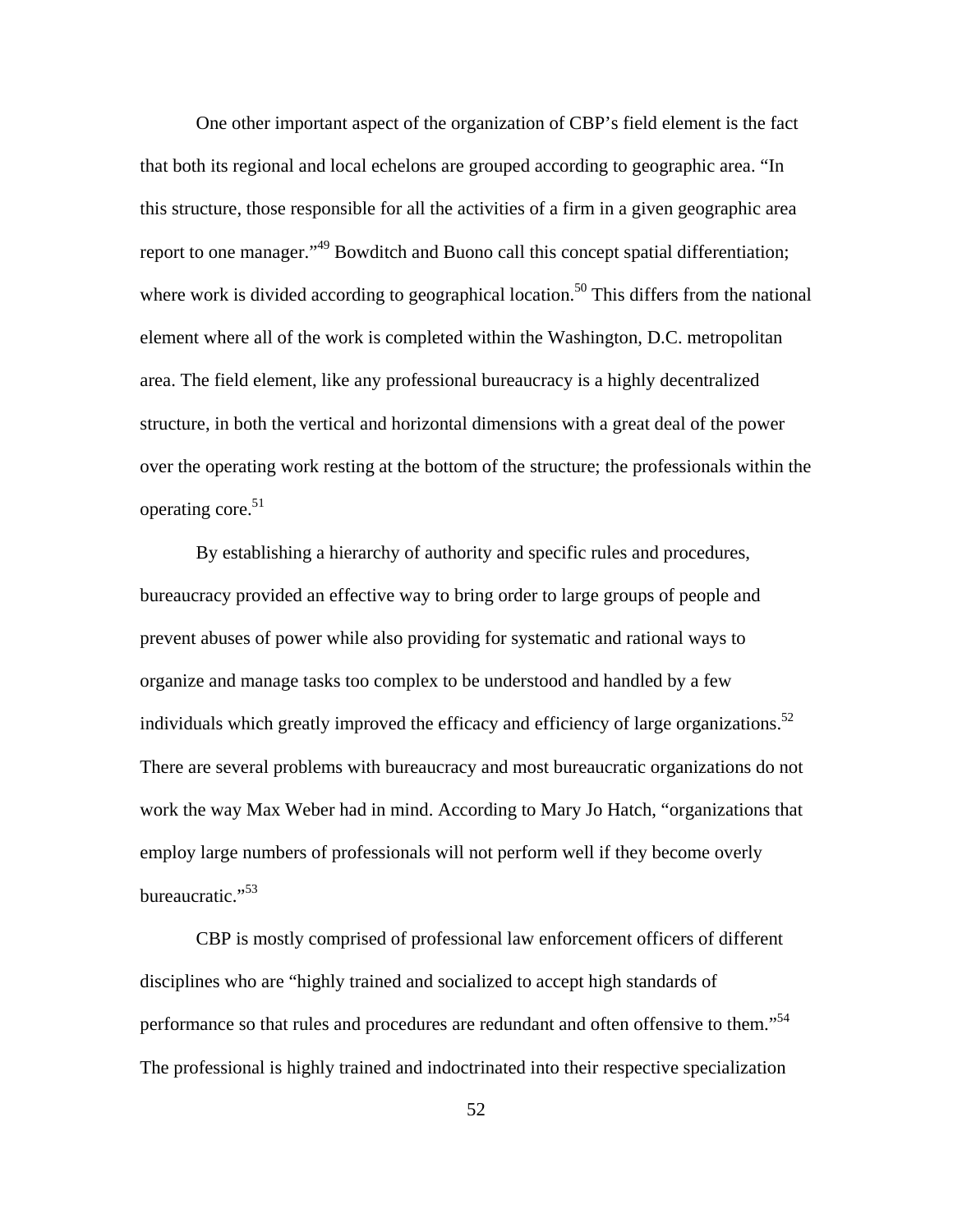and must have the discretion to use their skills and training, or their value will be wasted which is inefficient from the organization's viewpoint.<sup>55</sup> Hatch also points out that nonroutine technologies as well as complex and unstable environments are a detriment to the effectiveness of a bureaucratic organization.<sup>56</sup>

The bureaucracy, and more specifically, the machine bureaucracy is not set up to accommodate constant changes, "since change requires rewriting policies and rules and disseminating the revisions to decision makers who must then remember the new rules or constantly refer to manuals and memos."<sup>57</sup> Mintzberg also supports this notion and states that machine bureaucracies are designed for a specific purpose and like actual machines are difficult to modify when conditions change.<sup>58</sup> Other problems with bureaucracy include excessive red tape, slow decision-making, an over reliance on rules and formals and too much review of decisions which can lead to lower productivity.<sup>59</sup>

### Brief Analysis of CBP's Joint Environment

A third element within the CBP organization structure is the JFC-Arizona. "The JFC oversees all CBP operations throughout Arizona, and is responsible for strategic and operational lay down for the Tucson and Yuma Border Patrol Sectors, the Office of Field Operations' Tucson Field Office, and the Office of Air and Marine's Tucson and Yuma Air Branches."<sup>60</sup> The JFC is headed by a Commander who reports directly to Deputy Commissioner of CBP. The JFC Arizona is the only such construct within CBP's organization structure and its purpose is to expand coordination and bringing greater unity to enforcement efforts within the state of Arizona.<sup>61</sup>

In February of 2012, CBP senior leadership testified before a House Committee on Appropriations, Subcommittee on Homeland Security that "the Arizona Joint Field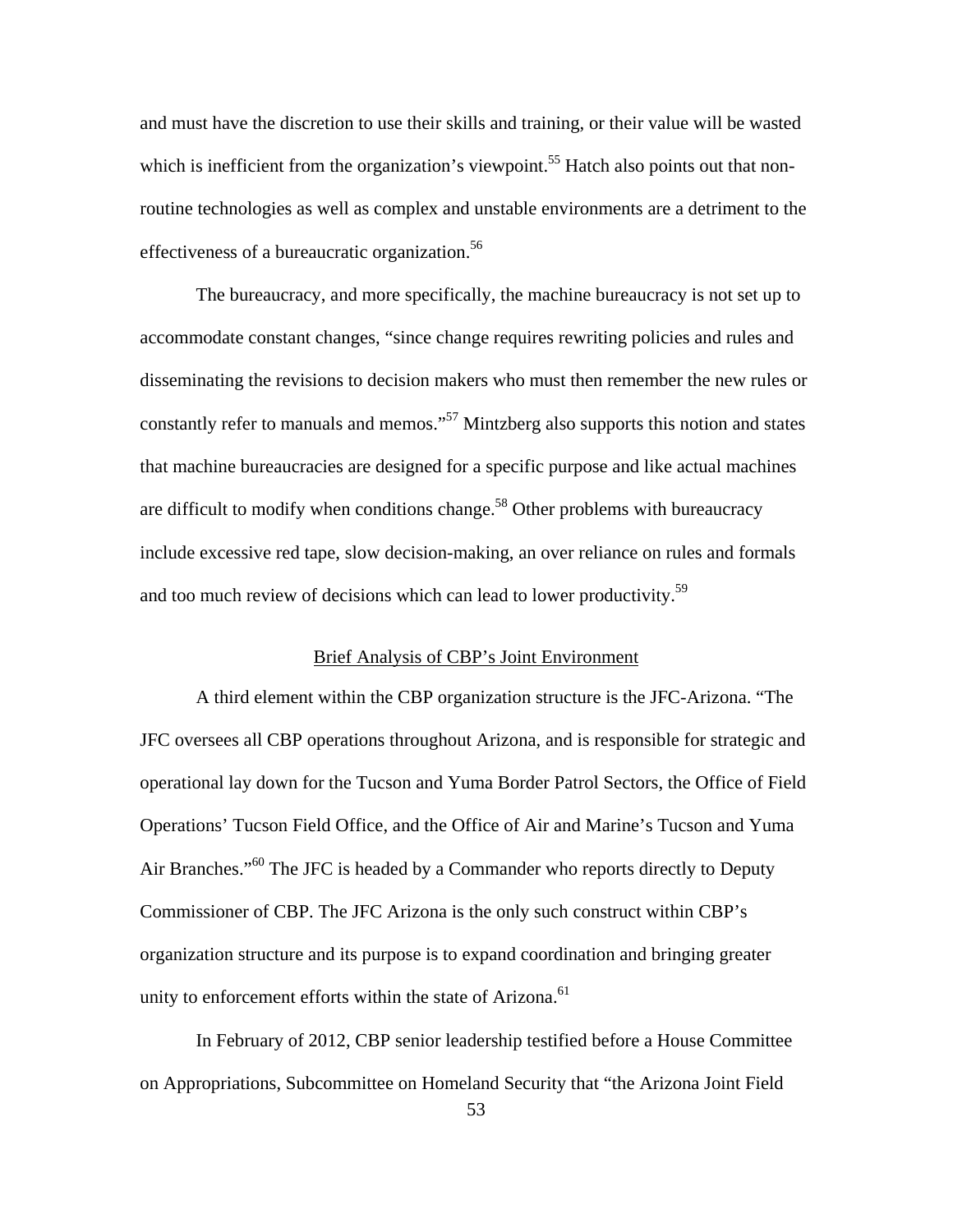Command (JFC) is an organizational realignment that brings together Border Patrol, Air and Marine, and Field Operations under a unified command structure to integrate CBP's border security, commercial enforcement, and trade facilitation missions to more effectively meet the unique challenges faced in the Arizona area of operations."62 Based on the testimony and information gleaned off the CBP website, the JFC is ostensibly modeled after the JFC paradigm that the military uses. $63$ 

"'Joint operations' is a general term that describes military actions conducted by joint forces or by Service forces employed under command relationships."<sup>64</sup> "The primary way the Department of Defense employs two or more Services (from two Military Departments) in a single operation, particularly in combat, is through joint operations."65 Joint operations doctrine consists of the fundamentals of joint operations as an instrument to project national power as part of unified action; the art of command within a joint environment, unity of command, joint functions of C2, the Joint Operational Planning Process, organizing for joint operations, and executing joint operations "across the range of military operations."66

Joint operations within the Department of Defense can not only consist of two or more Service components (Army, Navy, Air Force, Marines, Coast Guard), but may also involve similar multi-national, intergovernmental, and interagency components. Organizing for joint operations involves many considerations and depends mostly on the forces involved, the environment, and the desired end state or mission to be accomplished. "The first principle in joint force organization is that JFCs organize forces to accomplish the mission based on their intent and concept of operations."<sup>67</sup>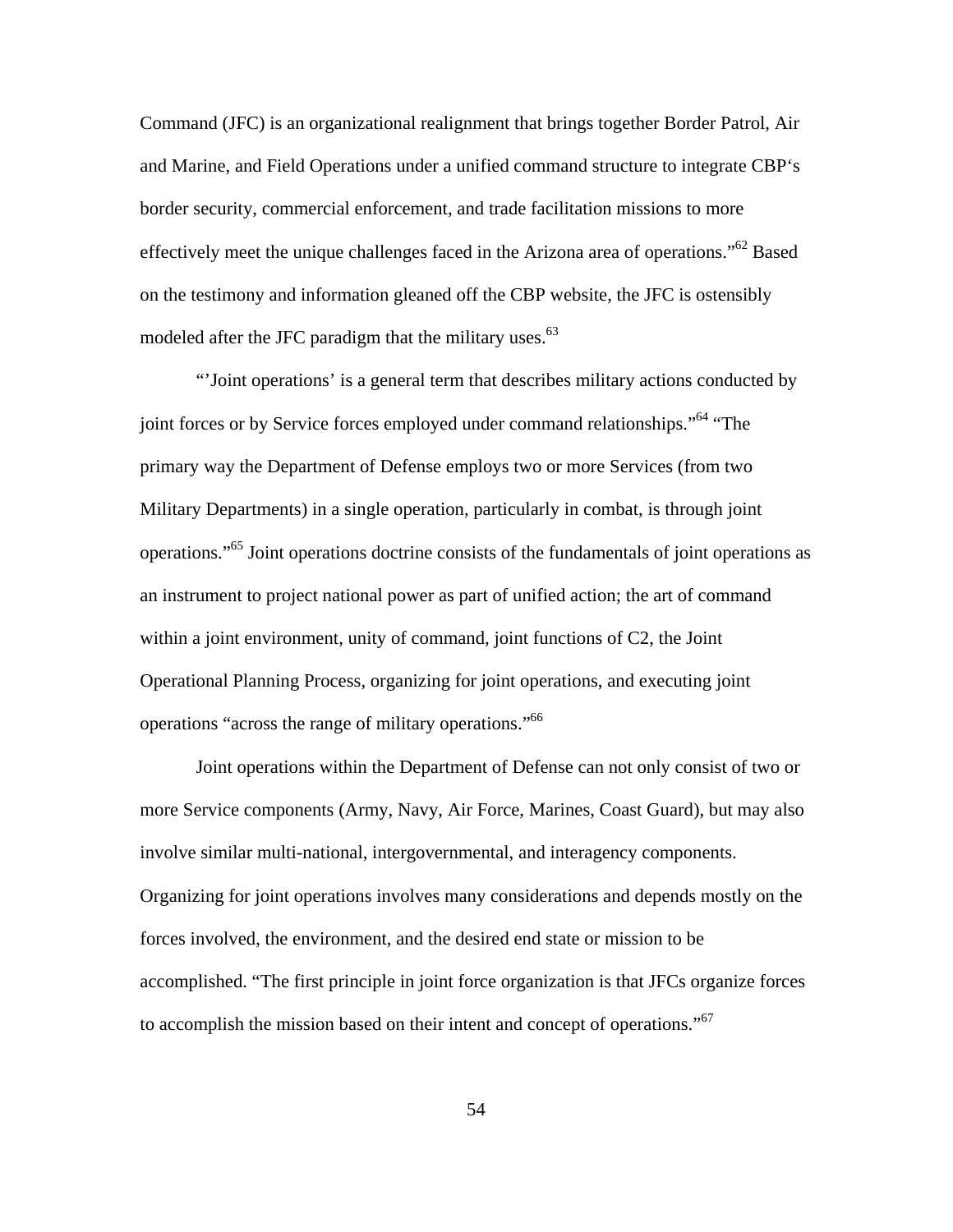"Unity of command, centralized planning and direction, and decentralized execution are key considerations."68 Most importantly, JFCs should allow Service, special operations forces, intergovernmental and interagency organizations to generally function as they were designed.<sup>69</sup> Unified action, unity of effort and unity of command are three major tenets of joint operations. Unified action is defined as "the synchronization, coordination, and-or integration of the activities of governmental and nongovernmental entities with military operations to achieve unity of effort.<sup> $n^{70}$ </sup> Unity of effort means the "coordination and cooperation towards common objectives, even if the participants are not necessarily part of the same command or organization- the product of successful unified action."<sup>71</sup> Unity of command is "the operation of all forces under a single responsible commander who has the requisite authority to direct and employ those forces in pursuit of a common purpose."<sup>72</sup>

"A joint task force (JTF) is a joint force that is constituted and so designated by a JTF establishing authority (e.g. the Secretary of Defense, a combatant commander) to conduct military operations or to support a specific situation. It is usually part of larger national or international effort to prepare for or react to that situation."<sup>73</sup> "Most often, joint forces are organized with a combination of Service and functional component commands, and subordinate task forces with operational responsibilities."<sup>74</sup>

There are some similarities between the organization of Joint Task Force and the organization of the JFC Arizona, but there is one large fundamental difference between the two. A joint task force or any other joint operations structure such as a combatant command or subordinate unified command within the Department of Defense is a large, complex, multi-echelon, multi-Service, multi-agency organization specifically organized

55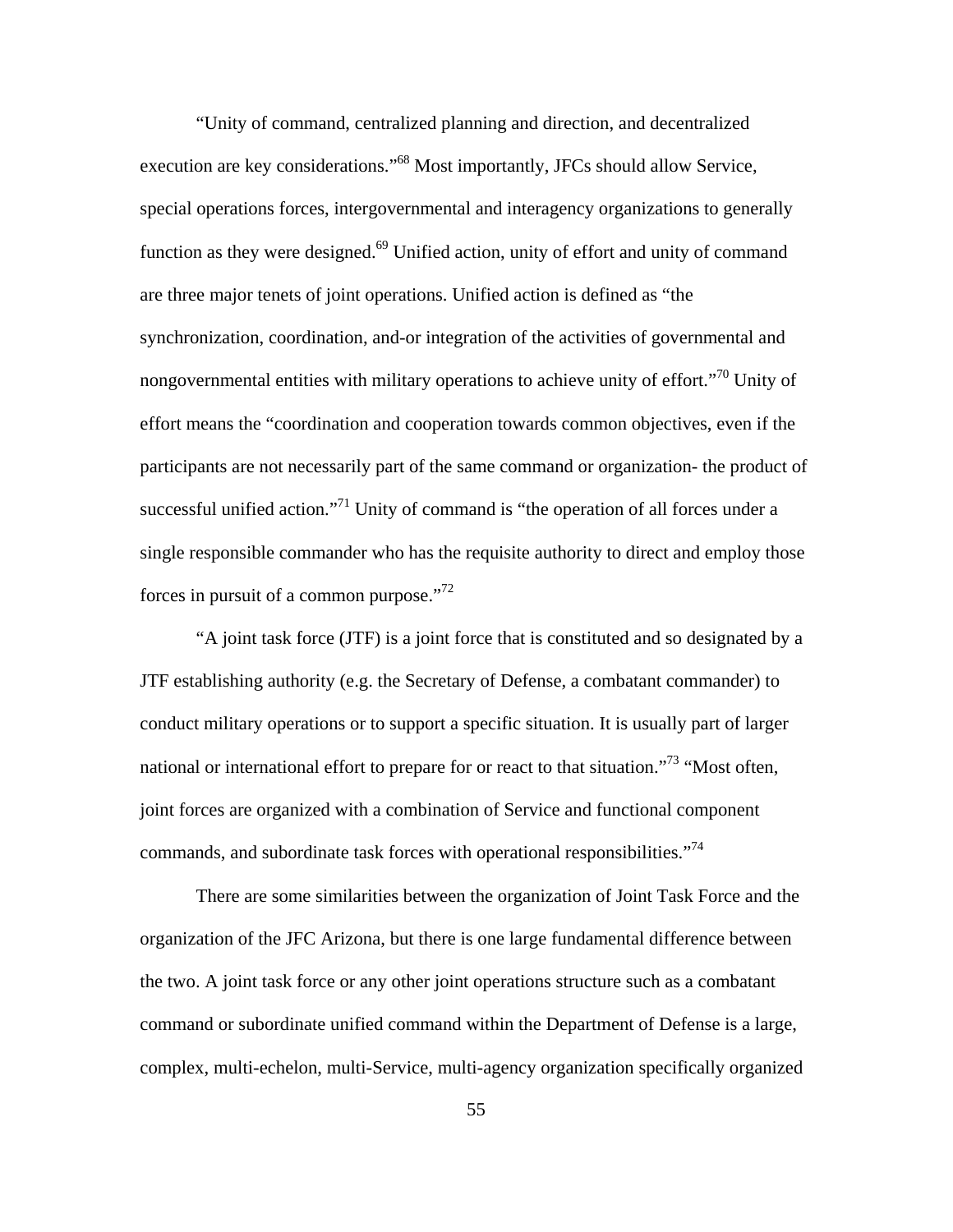and designed to operate in complex environments that in most cases are outside the Continental U.S.<sup>75</sup> The JFC Arizona consists of component offices of CBP within the state of Arizona who fall under the command authority of the Commander, JFC-Arizona. It is essentially a multi-office conglomeration within an Agency that is within a Department operating within the continental U.S. with a very small international footprint.

The JFC Arizona also resembles the regional concept that was in existence within the INS and USCS prior to CBP's inception. In 1955, the INS established four regional offices spatially differentiated to centralize administrative functions, have better control of adjudication processing and handle case appeals.<sup>76</sup> According to a U.S. GAO report entitled, *Immigration Management: Strong Leadership and Management Reforms Needed to Address Serious Problems*, the overall organization structure with the four regions was marked by complicated lines of authority and communication based on geographic regions which produced geographic fragmentation, further exacerbated INS' segmented management, hampered resource allocation and consistent program implementation.<sup>77</sup>

One of the proposals in the report included a significant change in the role of the regional offices. The proposal was that the "regions would no longer be in the chain of command for enforcement and examinations, but they would retain regional administrative functions."78 Subsequent GAO reports on this subject found a new organization structure which included the creation of four Executive Associate Commissioners at the headquarters improved oversight of the regions and their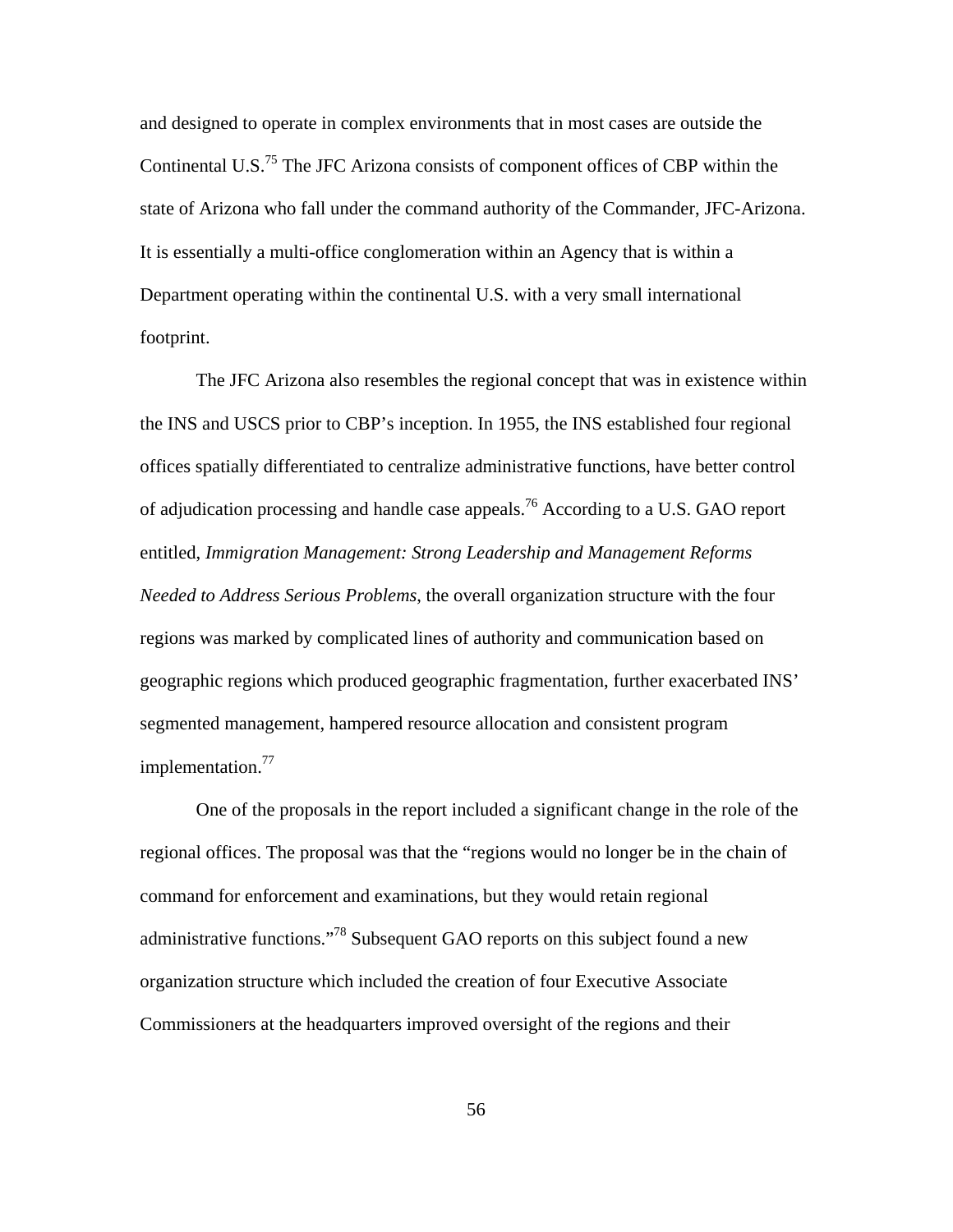subordinate offices. Although there was improvement, there were still issues that were unresolved.79

The current JFC structure currently utilized is ill-suited to accomplish CBP's mission. This conclusion is based on the analysis of the JFC-Arizona's organizational structure, intended purpose, and the limited information available to the public. This thesis's primary focus is the organization structure of CBP's national element and its C2 relationship with the field. A more substantive and detailed study of the JFC-Arizona and joint operations is warranted in order to draw more specific conclusions and make more explicit recommendations regarding a JFC concept.

### Redesigning the National Element

After an extensive analysis of the national and field elements' organizational structure and interrelationships, it is apparent the current structure at the headquarters element is not suitable for the large, complex, and highly specialized organization CBP has become. The existing structure is problematic because it created a very competitive, cliqued and "stove-piped" atmosphere among the components without adequate control and guidance to ensure the Secretary's and Commissioner's directives and strategies are implemented in an effective and unified manner. Having all the component and staff offices listed equally on the organizational chart led to an unmanageable high span of control for the Commissioner and Deputy Commissioner, confusion regarding roles and responsibilities and disjointed efforts, which do not effectively and efficiently accomplish the mission.

In an organization where there are nine staff offices and 14 component offices with ostensibly equal status within the organization, there is going to be competition for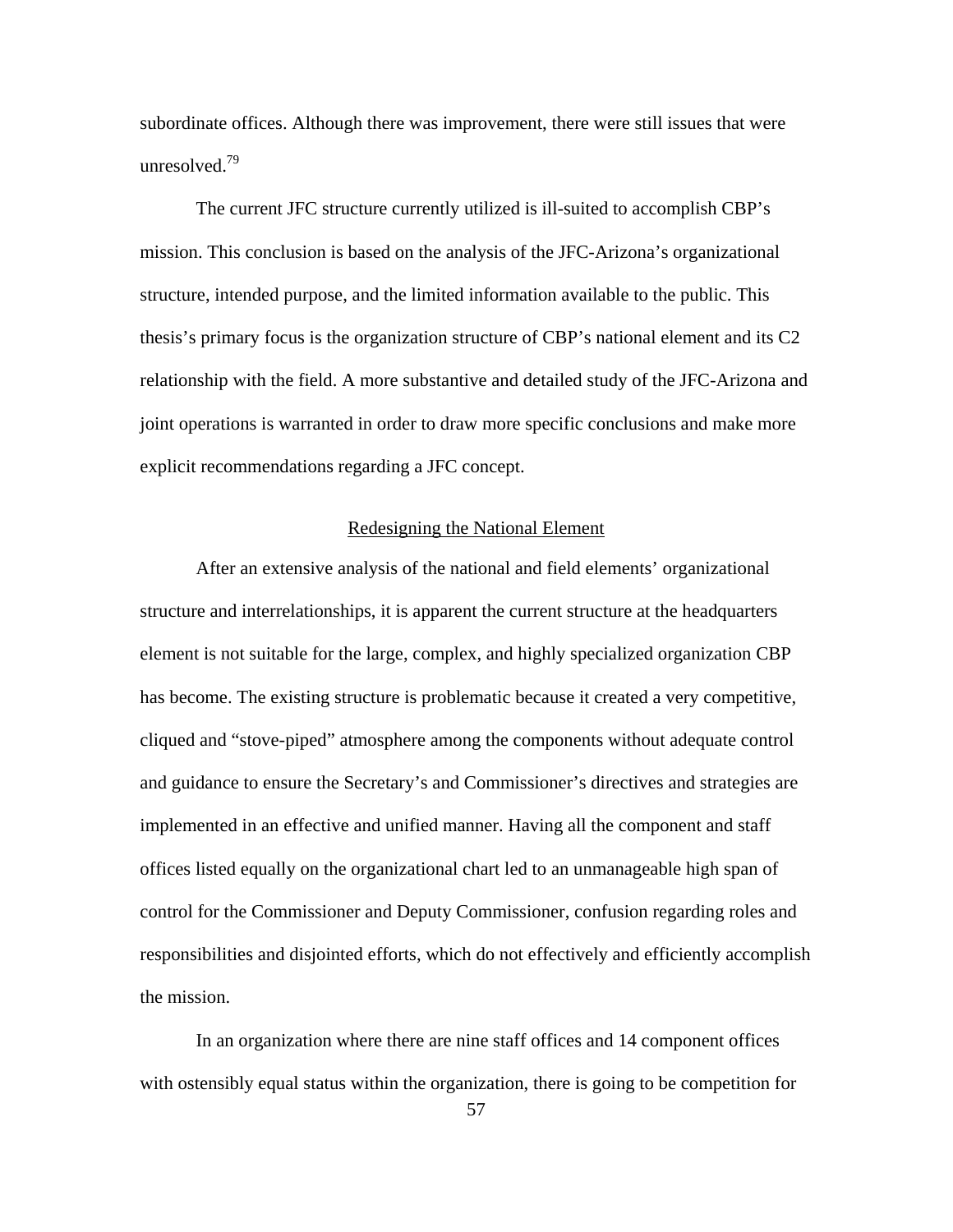power and resources, conflict and a threat to cohesiveness and teamwork.<sup>80</sup> To decrease conflict and competition and increase cohesion and teamwork, a reorganization of the national element is warranted. The national element of CBP should be organized into a multi-divisional structure where each division is differentiated by function and managed by a senior-level, career appointed employee whose title is Associate Commissioner.

The proposed organization structure is comprised of the Commissioner's Office and Staff plus three divisions: the "Operations Division," the "Operations Support Division" and the "Mission Support Division." Each division will be managed by an Associate Commissioner who reports to the Commissioner of CBP through the Deputy Commissioner. The Commissioner's Office will obviously contain the Commissioner and Deputy Commissioner of CBP along with their respective office staffs to include the Chief of Staff and Deputy Chief of Staff. The other components of the Commissioner's Office are the Office of Trade Relations and the Joint Operations Directorate.

The duties and responsibilities of these two staff offices are to specifically support and advise the commissioner of CBP, while the other seven staff offices support not only the commissioner, but to either the operational offices or to CBP as a whole. Therefore it is prudent and more effective to relocate the remaining seven staff offices into a particular division based on their functionality. To avoid confusion and to establish consistency, these staff offices will be called "components" and will be headed by a manager whose title is Executive Director. The exceptions to this are the Office of Trade Relations and the Office of Chief Counsel whose leaders will retain their respective titles because of the nature of their duties.

58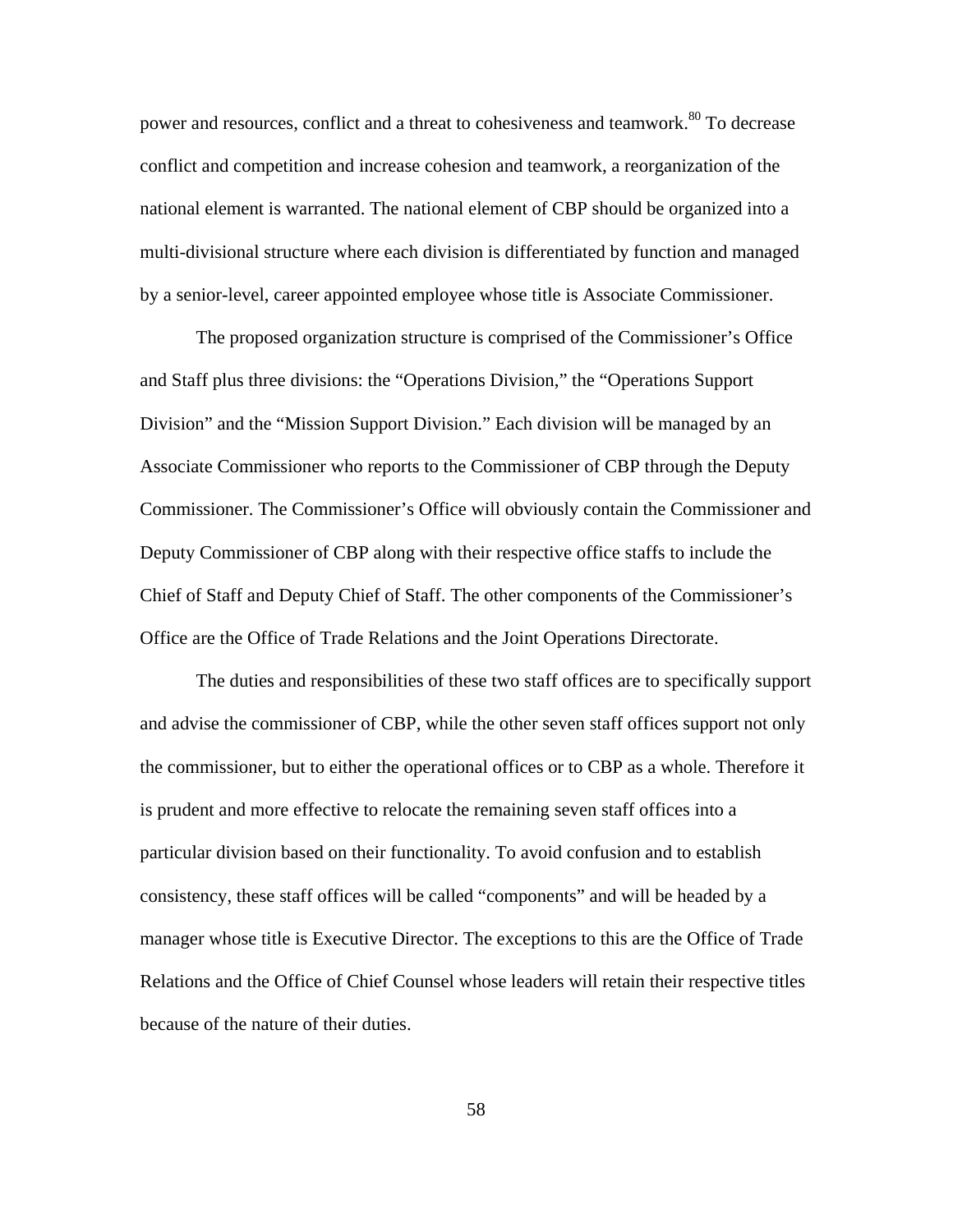The Operations Division contains the offices within CBP that have the organic personnel, capabilities and enforcement authorities to directly accomplish the organization's mission of securing our Nation's borders and facilitating legitimate travel and trade. The Operations Division conducts CBP's decisive operation in its enforcement of all federal customs and immigration laws and regulations while fostering legitimate and safe travel.81 U.S. Army Doctrine Publication 3-0, *Unified Land Operations* defines decisive operation as an operation which "leads directly to the accomplishment of a commander's purpose.<sup> $32$ </sup> OAM, OFO, OT, and the USBP make up the Operations Division. The Associate Commissioner of the Operations Division will have four subordinate assistant commissioners reporting to him/her, who will still manage their respective component offices.

The second division is entitled the Operations Support Division. The Operations Support Division contains both staff offices and component offices whose primary functions and responsibilities are to directly support, augment or assist the primary operational components. The offices within this division are not attached to, nor under the command of the supported primary operational offices but are required to give priority to the support required by those offices.<sup>83</sup>These offices accomplish this by providing a myriad of services and specialized expertise such as intelligence gathering and processing, international, state, local, and tribal liaison, overseas initiatives, joint inter-component office coordination and planning.

The four component offices who fall into this category are the Office of International Affairs, Office of Intelligence and Investigative Liaison, Office of Information and Technology, and Office of Technology Innovation and Acquisition The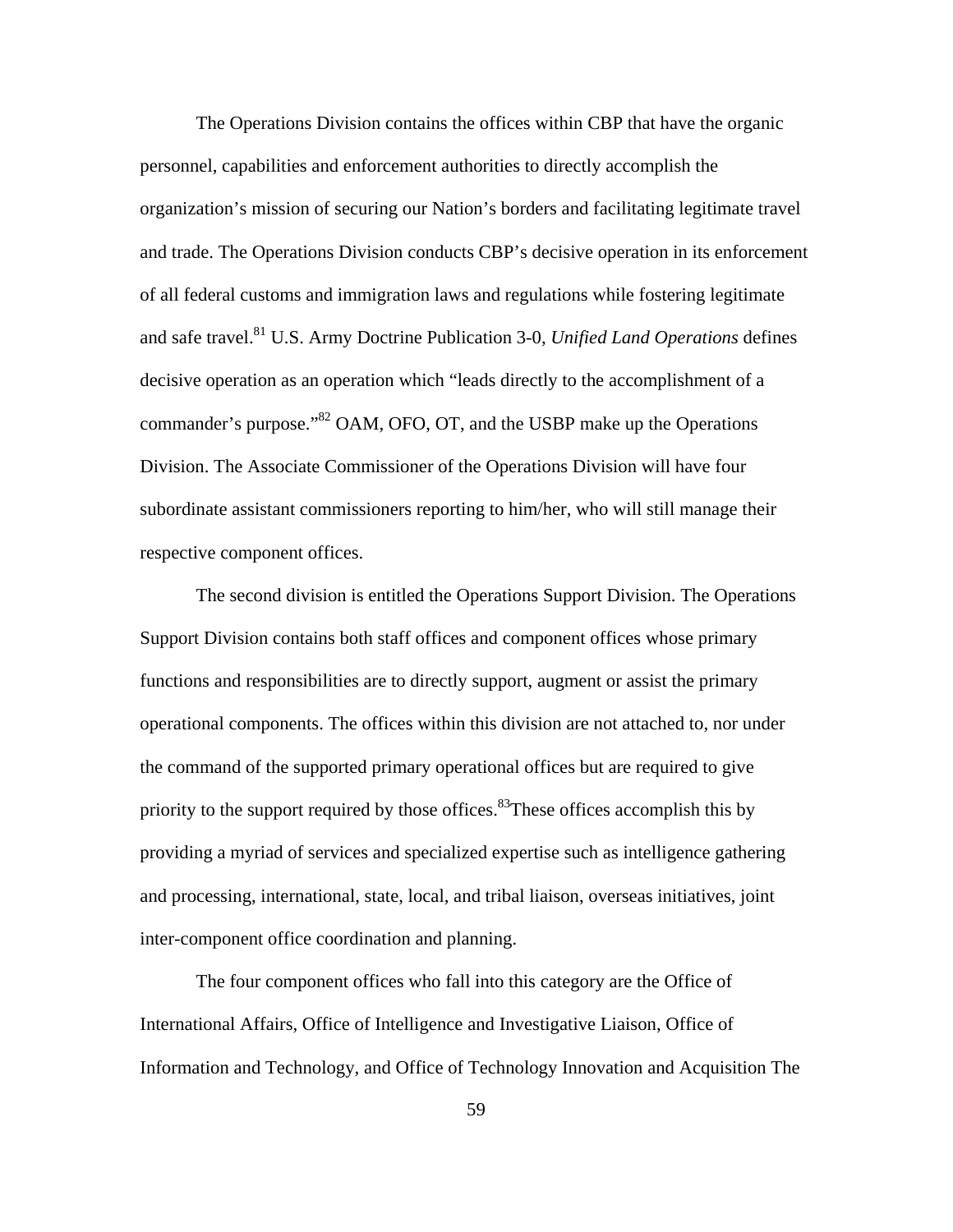staff offices who would relocate into this division are the Office of Policy and Planning, Office of Strategic Integration, and the State, Local, and Tribal Liaison Office. These former staff offices are led by a manager whose title is Executive Director as opposed to Assistant Commissioner. The reason they are entitled Executive Director is because of the relatively small size and scope of the offices and the fact that some of these offices are not led by a member of the Senior Executive Service as with all of the component offices. 84

The third proposed division is entitled the "Mission Support Division." The Mission Support Division contains the staff offices and component offices within CBP whose mission is to provide administrative, legal, human resource, financial management, training, and public and Congressional affairs support to the entire CBP organization. Each of these offices has a mission support function as well as subject matter experts and professionals within the national and field elements that provide support to all of the component offices allowing them to concentrate on their specified tasks and mission objectives.<sup>85</sup>

The component offices grouped within this proposed division are the Office Human Resources, the Office of Administration, the Office of Public Affairs, the Office of Internal Affairs, the Office of Training and Development, and the Office of Chief Counsel. The staff offices moving into this division are the Office of Executive Secretariat, the Office of Diversity and Civil Rights, and the Office of Program Management. As in the Operations Support Division, the former staff offices will be headed by an Executive Director because of their relative small size and scope.<sup>86</sup> The main responsibility of the "Mission Support Division" is to support all of the component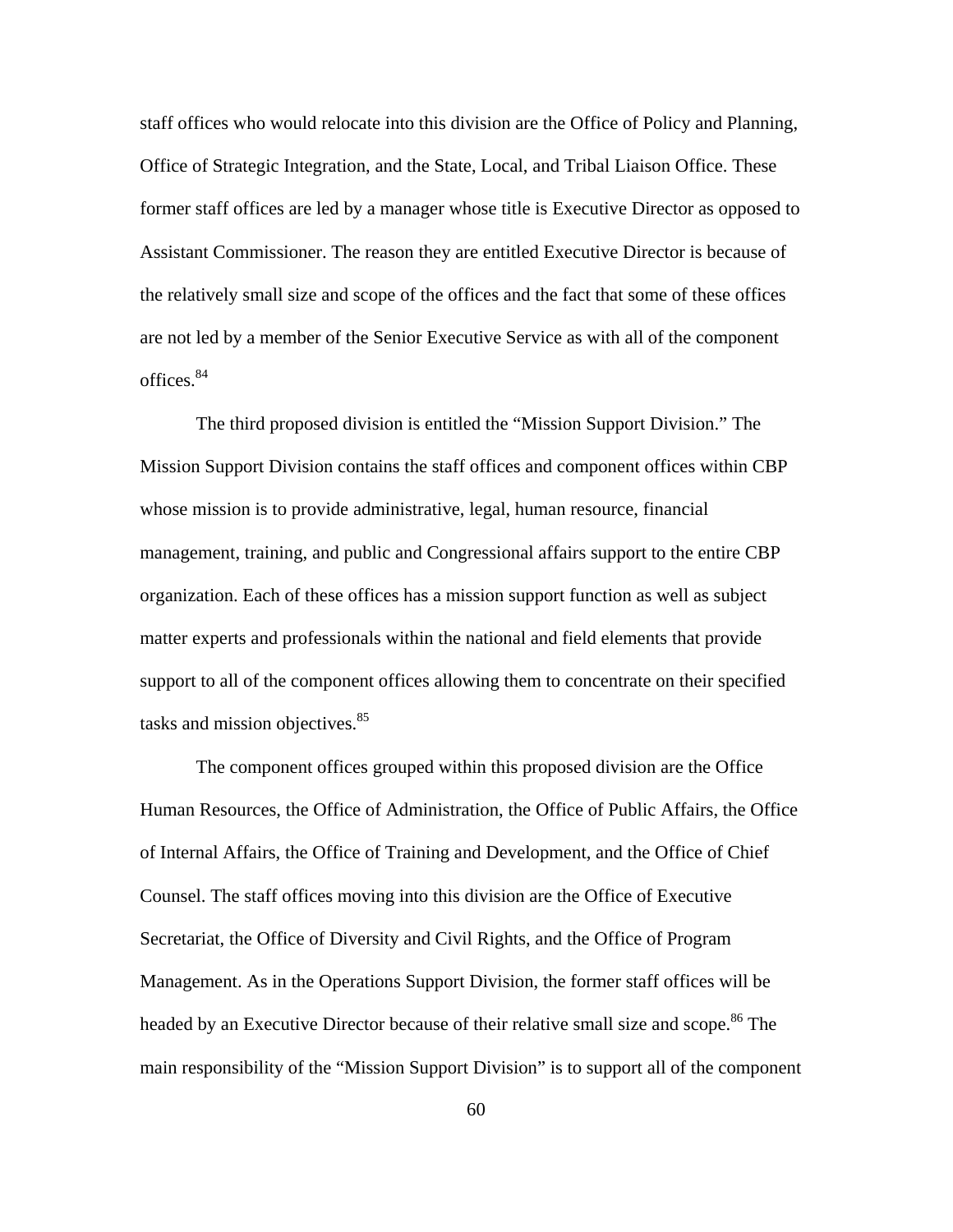offices and components of CBP, including the Commissioner's office. Appendix A contains the proposed organization chart of the national element.

The C2 system appropriate between the national and field element is one that promotes a centralized command with decentralized execution. More and more companies and corporations are abandoning the rigid, hierarchal and archaic C2 system of the machine bureaucracy and adopting a more decentralized decision making process.<sup>87</sup> The proposed C2 system that CBP should adopt is the preferred C2 system that the U.S. Army uses called mission command.<sup>88</sup>

"Mission command is the conduct of operations through decentralized execution based on mission orders for effective mission accomplishment."89 FM 1, *The Army,*  which is one of the two capstone documents for the U.S. Army, states that "under mission command, commanders provide subordinates with a mission, their commander's intent and concept of operations, and resources adequate to accomplish the mission. Higher commanders empower subordinates to make decisions within the commander's intent and leave the details of execution to their subordinates to accomplish the mission."<sup>90</sup>

This C2 concept is also found within the professional bureaucracy which is a highly decentralized structure in both the vertical and horizontal dimensions as described earlier in the chapter.<sup>91</sup> With mission command, the commissioner of CBP can provide his subordinates his commander's (or in this case, Commissioner's) intent which is a statement of what the organization must do and the conditions must meet to succeed.<sup>92</sup>

The desired end state for CBP is laid out in the commissioner's intent and based upon the strategic direction given by the President and the Secretary of Homeland Security as well as his own vision for what defines success for CBP. The national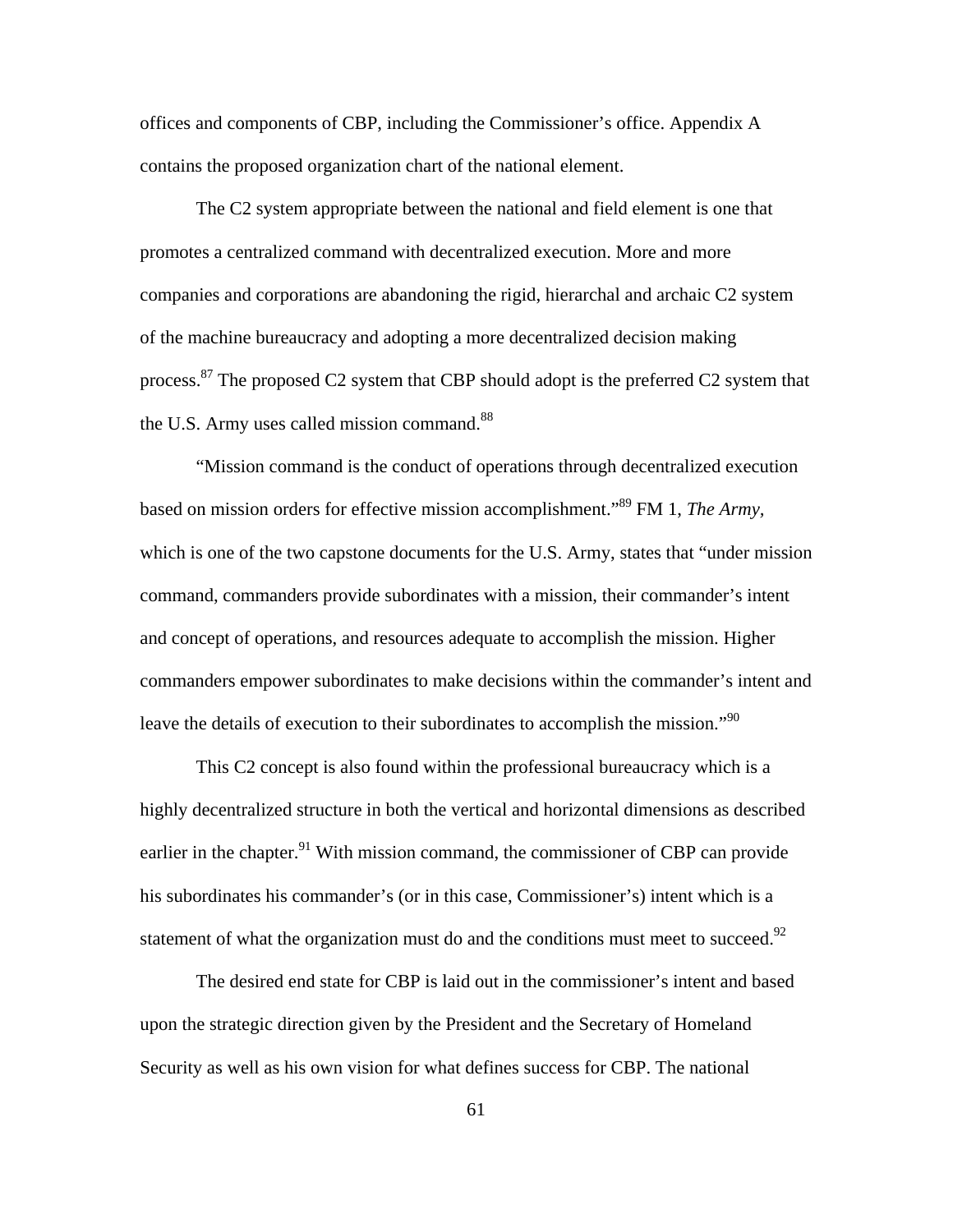element will still provide policies and procedures to all its domestic and international locations based on U.S. laws, regulations, and now commissioner's intent but now the national element should be less focused on the day to day management of its field element.

Large organizations also gravitate towards decentralization. "Growth in size tends to reduce efficiency and organizational effectiveness. Because of an inverse relationship between an organization's size and the effectiveness of its control system, large organizations are forced towards decentralization.<sup>"93</sup> Blau and Schoenherr support this notion when they concluded that "the large size of an agency produces conflicting pressures on top management, as it heightens the importance of managerial decisions, which discourages delegating them, and simultaneously expands the volume of managerial responsibilities, which exerts pressure to delegate some of them."<sup>94</sup> "The net result of increasing size is increased delegation or decentralization."<sup>95</sup>

The proposed organizational structure of the national element differs from its current structure in many ways. The current structure at the national element is not suitable for a large, complex, and highly specialized organization that CBP has become. Such a flat and horizontal construct is best suited for small, simple companies. The current structure also breeds competition for power and resources, conflict and is a threat to cohesiveness and teamwork. The proposed organizational structure is a multidivisional and functionally differentiated structure that severely reduces the span of control of the Commissioner's Office. *Organization Charts* is a book that graphically illustrates the structures of more than 200 businesses and non-profit organizations including Chevron, Valero, Chrysler, Pfizer, and Phillip Morris  $Co^{96}$  A review of all of

62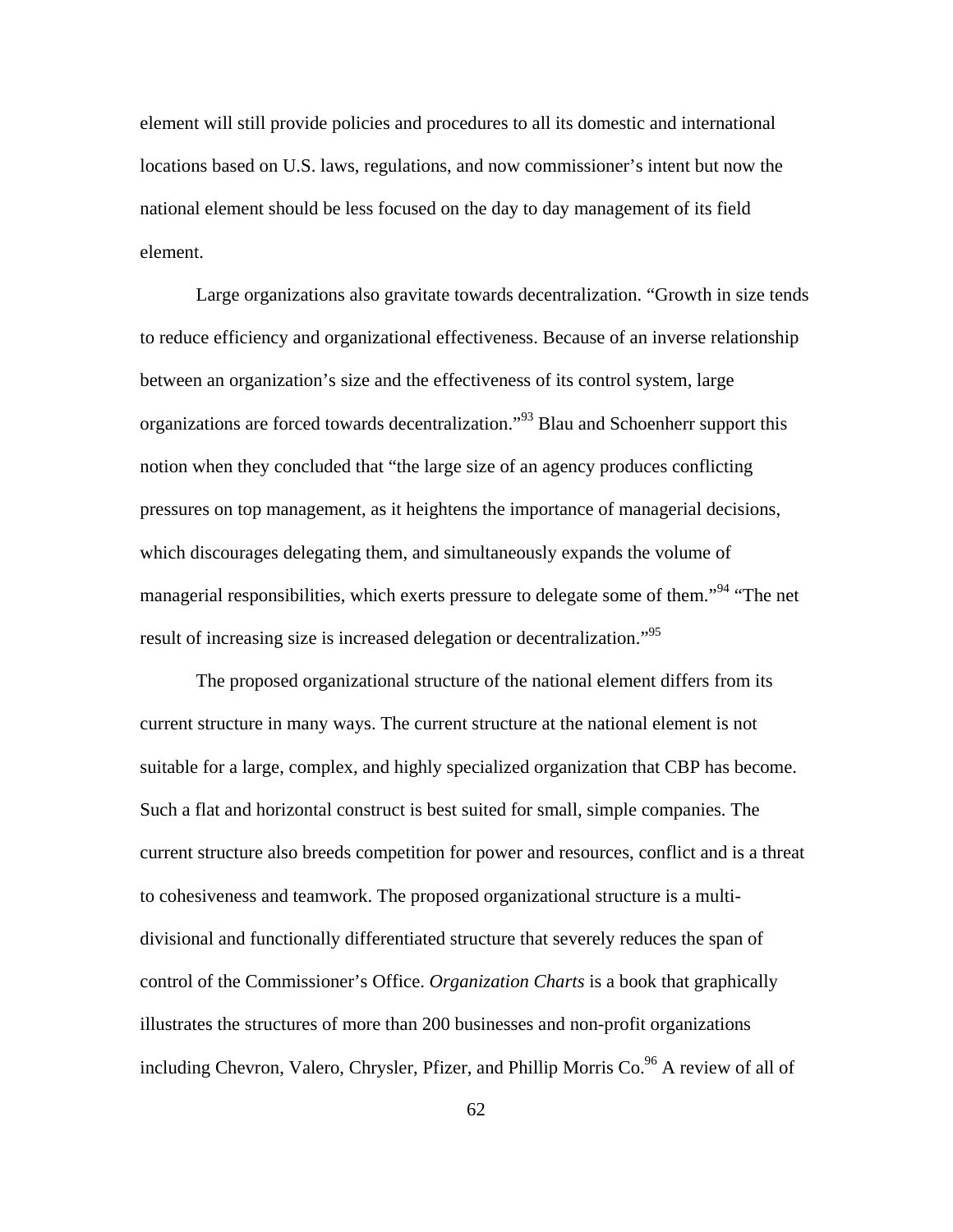the diagrams within the book show that a majority of the companies are structured in a multi-divisional format with each of the divisions being functionally differentiated from the others.<sup>97</sup>

This type of structure alleviates conflict among the offices and promotes greater efficacy and efficiency because it clearly delineates which offices are directly responsible for accomplishing CBP's priority mission of securing our Nation's borders and facilitate legitimate trade and travel. It also delineates which component offices and components either directly support operations and which ones support the entire CBP organization. Reorganizing the national element in this manner is cost effective.

The only new requirements would be to hire three additional managers within the Senior Executive Service to serve as Associate Commissioners and provide them with offices within CBP headquarters in Washington, D.C. Due to its centralized location within the Washington, D.C. metropolitan area, it is not necessary to realign office locations, relocate personnel or build additional buildings or structures to house additional employees. The main changes are the addition of three Associate Commissioners to lead the divisions, the reassignment of several staff offices from the Commissioner's "office" to within an appropriate division, clearer roles and responsibilities and a change in the number of direct reports the Commissioner and Deputy Commissioner have creating an appropriate span of control.

In this chapter, a qualitative analysis was completed on the organizational structure of the national and field elements of CBP as well as the JFC-Arizona using documentation review while looking through the "lens" of an organizational theorist. The analysis found the national element is structured like a machine bureaucracy, the field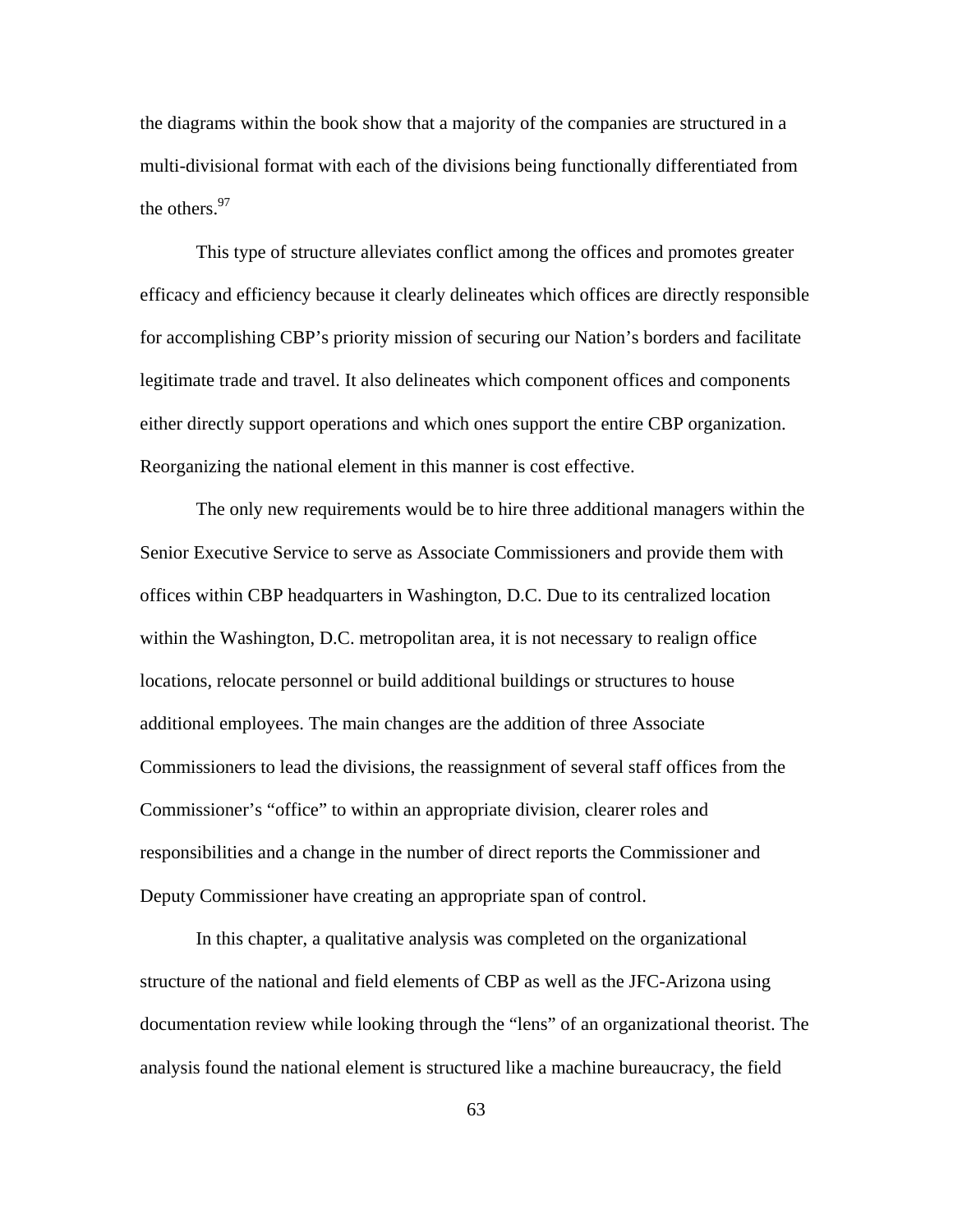element is structured like a professional bureaucracy, and the JFC-Arizona is designed to model a JFC from the U.S. military. The current C2 is rigid and centralized within the national element and between the national and field elements. The field element had a decentralized C2 system among its top management and its local managers. A proposed organization structure and C2 system was described in the later part of the chapter 4. In the next chapter, a conclusion of the analysis is submitted to answer the thesis questions and recommendations for action and further study are made.

<sup>1</sup>U.S. Customs and Border Protection, "About CBP."

 $2$ DuBrin, 273.

 $\overline{a}$ 

 $3$ Anthony, Gales, and Hodge, 48; Mintzberg, 189-213.

4 DuBrin, 259.

5 Hatch, 170-171

<sup>6</sup>Mintzberg, 35.

<sup>7</sup>Max Weber, "The Theory of Social and Economic Organization," in *Fundamentals of Organizational Behavior*, ed. Andrew J. DuBrin (Mason, OH: Thomson South-Western, 2002), 259.

<sup>8</sup>U.S. Customs and Border Protection, "Snapshot: A Summary of CBP Facts and Figures," http://www.cbp.gov/linkhandler/cgov/about/accomplish/cbp\_snapshot.ctt/ snapshot.pdf (accessed 19 March 2012).

9 U.S. Customs and Border Protection, "Careers," http://www.cbp.gov/xp/ cgov/careers/ (accessed 21 March 2012).

 $^{10}$ Daft, 335.

 $11$ Ibid.

 $^{12}$ Hatch, 171.

 $13$ Mintzberg, 164.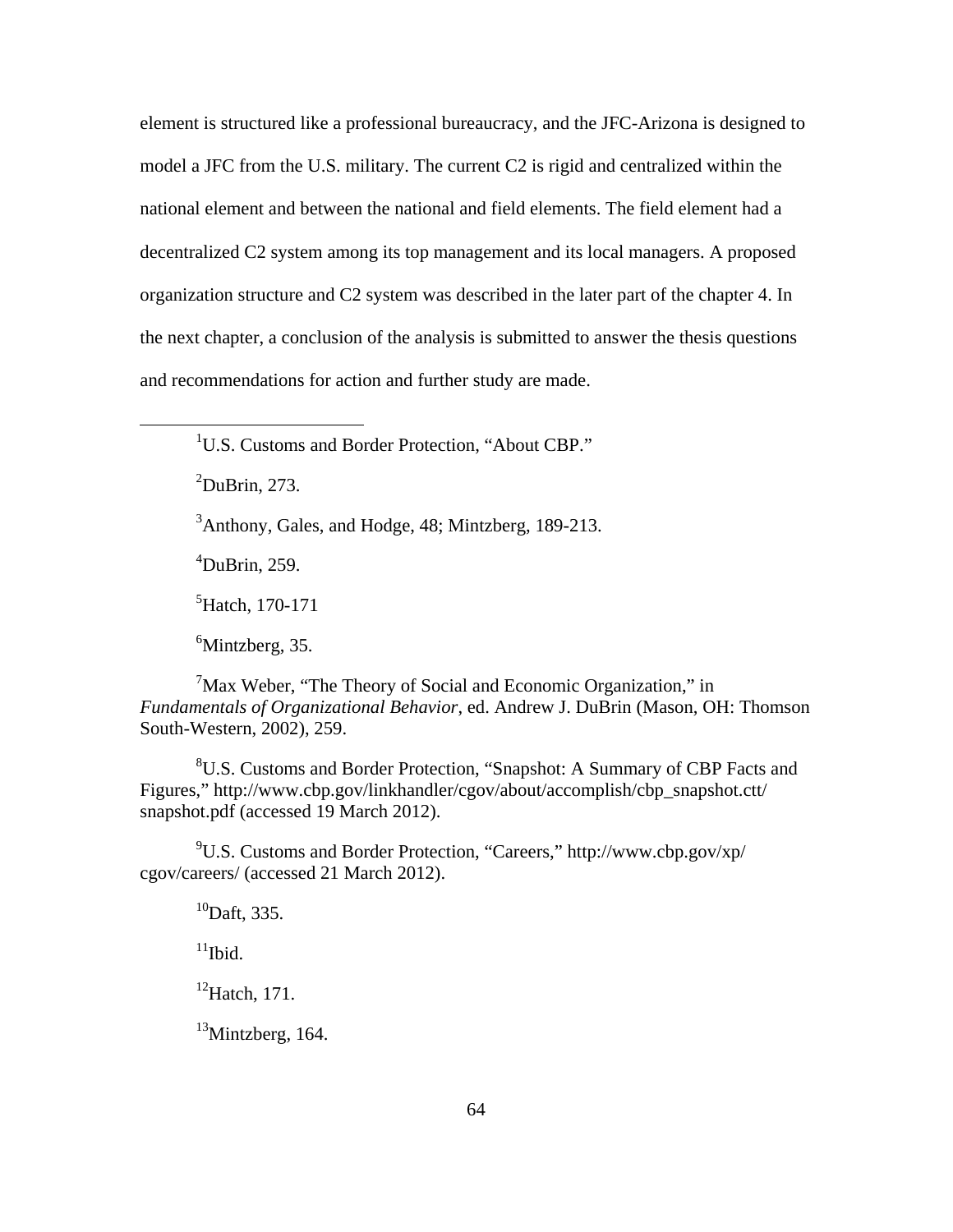14U.S. Customs and Border Protection, "Contacts," http://www.cbp.gov/ xp/cgov/toolbox/contacts/ (accessed 19 March 2012).

 $15$ Mintzberg, 165.

 $16$ Ibid.

17U.S. Customs and Border Protection, "We are CBP!" http://www.cbp.gov/ xp/cgov/careers/customs\_careers/we\_are\_cbp.xml (accessed 19 March 2012).

18Daft, 339.

 $19$ DuBrin, 262.

20Anthony, Gales, and Hodge, 36.

<sup>21</sup>U.S. Customs and Border Protection, "Commissioner's Staff Offices"; U.S. Customs and Border Protection, "Assistant Commissioners' Offices."

 $^{22}$ DuBrin, 262.

<sup>23</sup>Anthony, Gales, and Hodge.

<sup>24</sup>There are a few Border Patrol agents who are assigned to various offices within CBP, but they retain the title and authority of a Border Patrol Agent.

 $^{25}$ Daft, 269.

26U.S. Customs and Border Protection, "Assistant Commissioners' Offices."

27Anthony, Gales, and Hodge, 44.

28U.S. Customs and Border Protection, "CBP Organization Chart."

 $^{29}$ Urwick, 39-47.

 $30$ Ibid.

 $31$ Ibid.

 $32$ Nickols.

 $33$ Ibid.

<sup>34</sup> Jeffrey P. Sundberg, "Analyzing the United States Air Force Organizational Structure-A Case for Reorganization" (Monograph, School of Advanced Military Studies, 2011); Doris R. Entwisle and John Walton, "Observations on the Span of Control, *Administrative Science Quarterly* 5, no 4 (March 1961), http://www.jstor.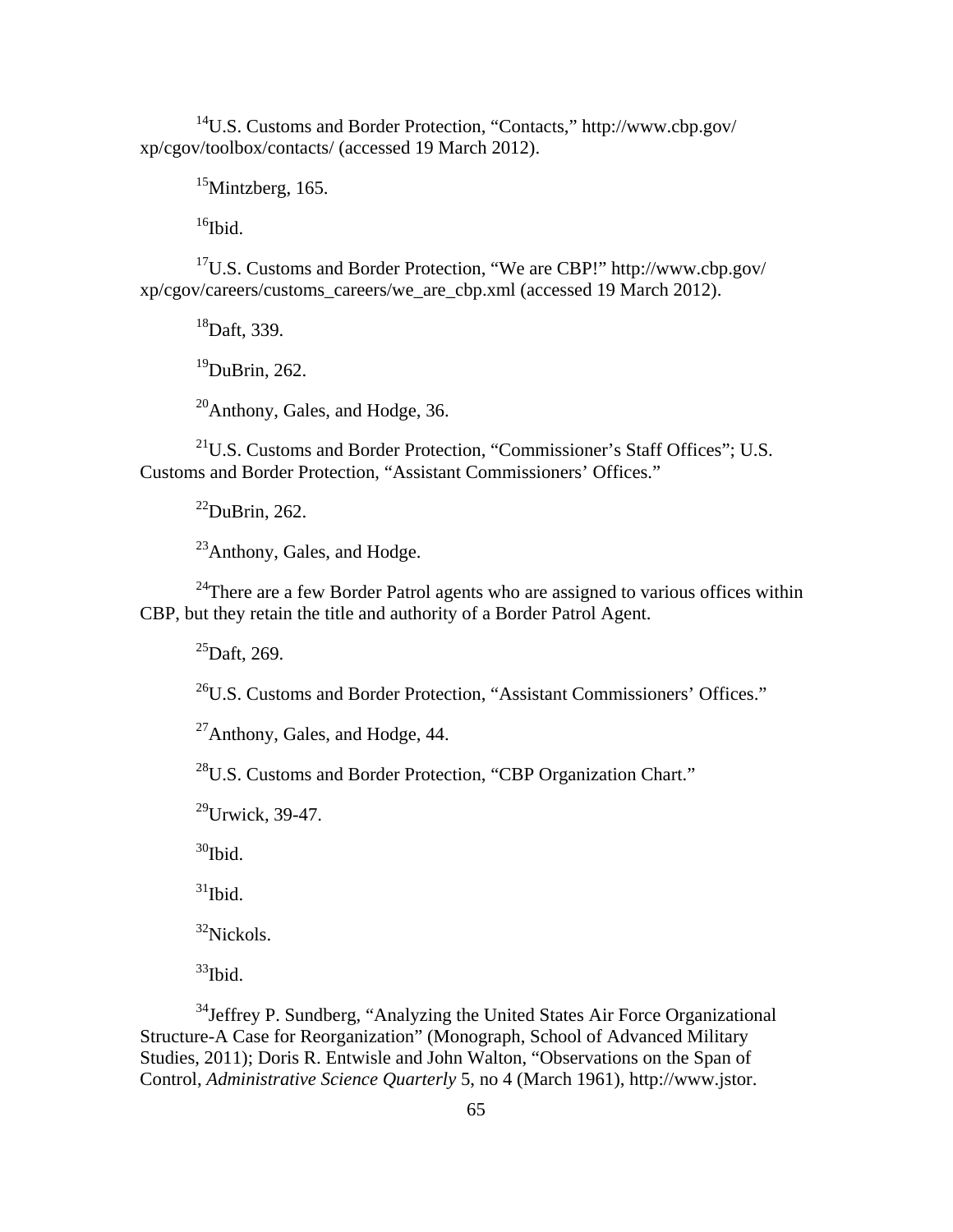org/discover/10.2307/2390619?uid=5045008&uid=3739672&uid=2129&uid=2134&uid =322410173&uid=2&uid=70&uid=3&uid=67&uid=62&uid=3739256&uid=60&uid=32 2410163&uid=20778&sid=55971276123 (accessed 30 March 2012).

35Gary Yukl, *Leadership in Organizations*, 6th ed. (Upper Saddle River, NJ: Pearson Prentice Hall, 2006), 36.

36Troy Lane, "Span of Control for Law Enforcement Agencies," *The Police Chief*  73, no. 10 (October 2006), http://www.policechiefmagazine.org/magazine/ index.cfm?fuseaction=print\_display&article\_id=1022&issue\_id=102006 (accessed 30 March 2012).

 $37$ Ibid.

<sup>38</sup>U.S. Customs and Border Protection, "About CBP;" U.S. Customs and Border Protection, "This is CBP," http://www.cbp.gov/xp/cgov/about/mission/ cbp.xml (accessed 27 December 2011); U.S. Customs and Border Protection, "Commissioner's Staff Offices."

 $39$ Mintzberg, 12.  $^{40}$ Ibid., 189-213.

 $^{41}$ Ibid.

<sup>42</sup>U.S. Customs and Border Protection, "Careers."

 $43$ Ibid. Thesis author is a seventeen year Border Patrol veteran who is currently the Patrol Agent in Charge of the Rochester Border Patrol station. The author entered on duty on 28 August 1995 and graduated from the Border Patrol Academy on 12 January 1996.

 $44$ Mintzberg, 191.

 $45$ Ibid.

<sup>46</sup>Ibid., 189-213; U.S. Customs and Border Protection, "Careers." Thesis author is a seventeen year Border Patrol veteran who is currently the Patrol Agent in Charge of the Rochester Border Patrol station. The author entered on duty on 28 August 1995 and graduated from the Border Patrol Academy on 12 January 1996.

 $47$ Mintzberg, 189-213.

48U.S. Customs and Border Protection, *Fiscal Year 2009-2014 Strategic Plan*.

 $^{49}$ DuBrin, 262.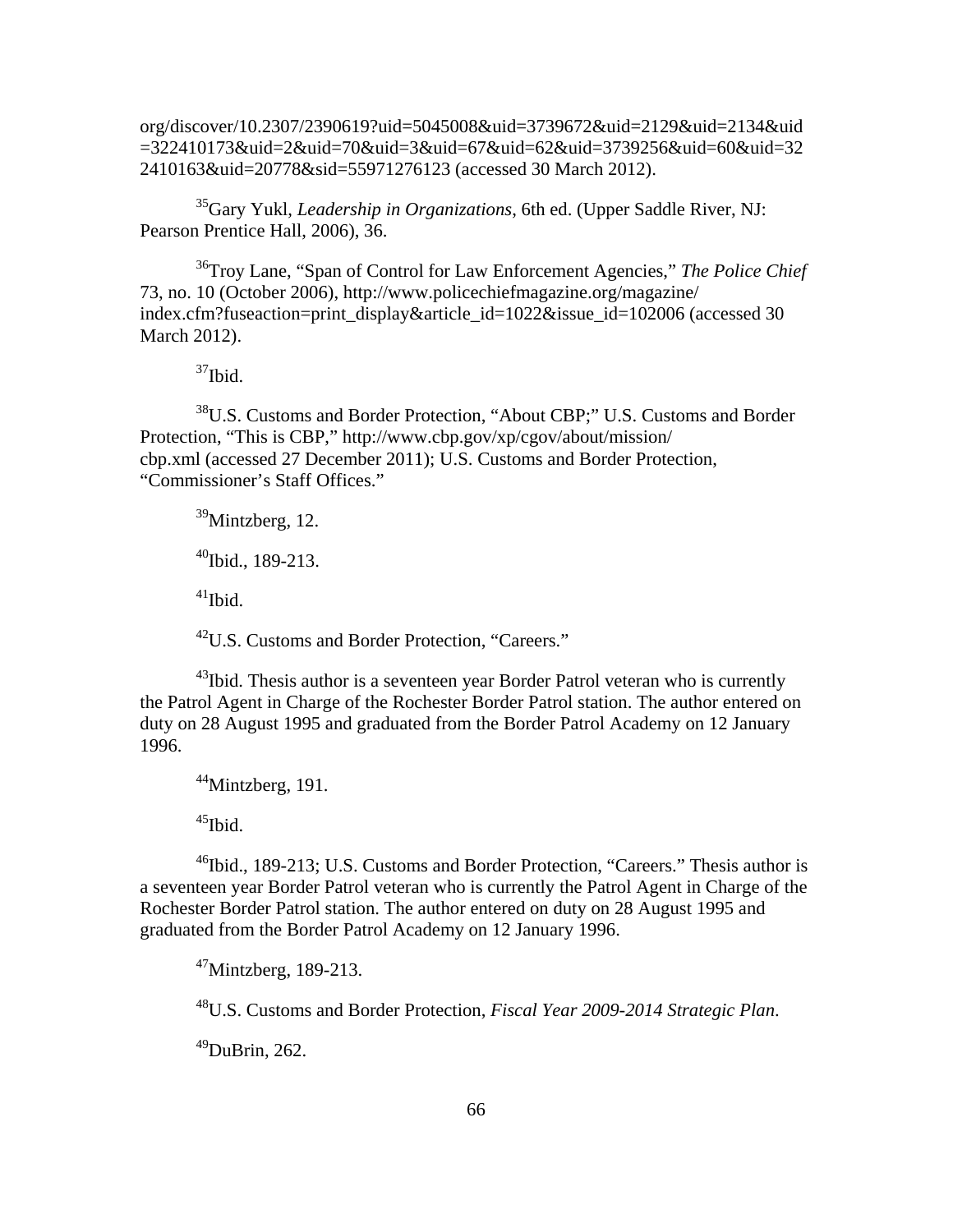50James L. Bowditch, and Anthony F. Buono, *A Primer on Organizational Behavior,* 5th ed. (Hoboken, NJ: John Wiley and Sons Inc., 2001), 253.

 $<sup>51</sup>$ Mintzberg, 195.</sup>  $52$ Daft, 336. <sup>53</sup>Hatch, 170-174.  $54$ Ibid.  $55$ Ibid.  $^{56}\mathrm{Ibid.}$  $57$ Ibid. 58Mintzberg, 176.  $59$ DuBrin, 262.

60U.S. Customs and Border Protection, "Joint Field Command Arizona," http://www.cbp.gov/xp/cgov/border\_security/arizona/ (accessed 22 March 2012).

 $<sup>61</sup>$ Ibid.</sup>

 $^{62}$ Joint Testimony of: Michael Fisher, Chief, United States Border Patrol; Michael Kostelnik Assistant Commissioner Office of Air and Marine; Mark Borkowski Assistant Commissioner Office of Technology Innovation & Acquisition; Kevin K. Mcaleenan Acting Assistant Commissioner Office of Field Operations before the House Appropriations Committee Subcommittee On Homeland Security, 29 February 2012, Washington, DC, 4.

63Department of Defense, JP 1.

64Department of Defense, JP 3-0, ix.

 $65$ Ibid.

 $^{66}$ Department of Defense, JP 3-0, ix; Department of Defense, Joint Publication (JP) 5-0, *Joint Operation Planning* (Washington, DC: Government Printing Office, 11 August 2011), IV-1 to IV-44.

67Department of Defense, JP 3-0, xvi.

 $^{68}$  Ibid.

 $^{69}$ Ibid.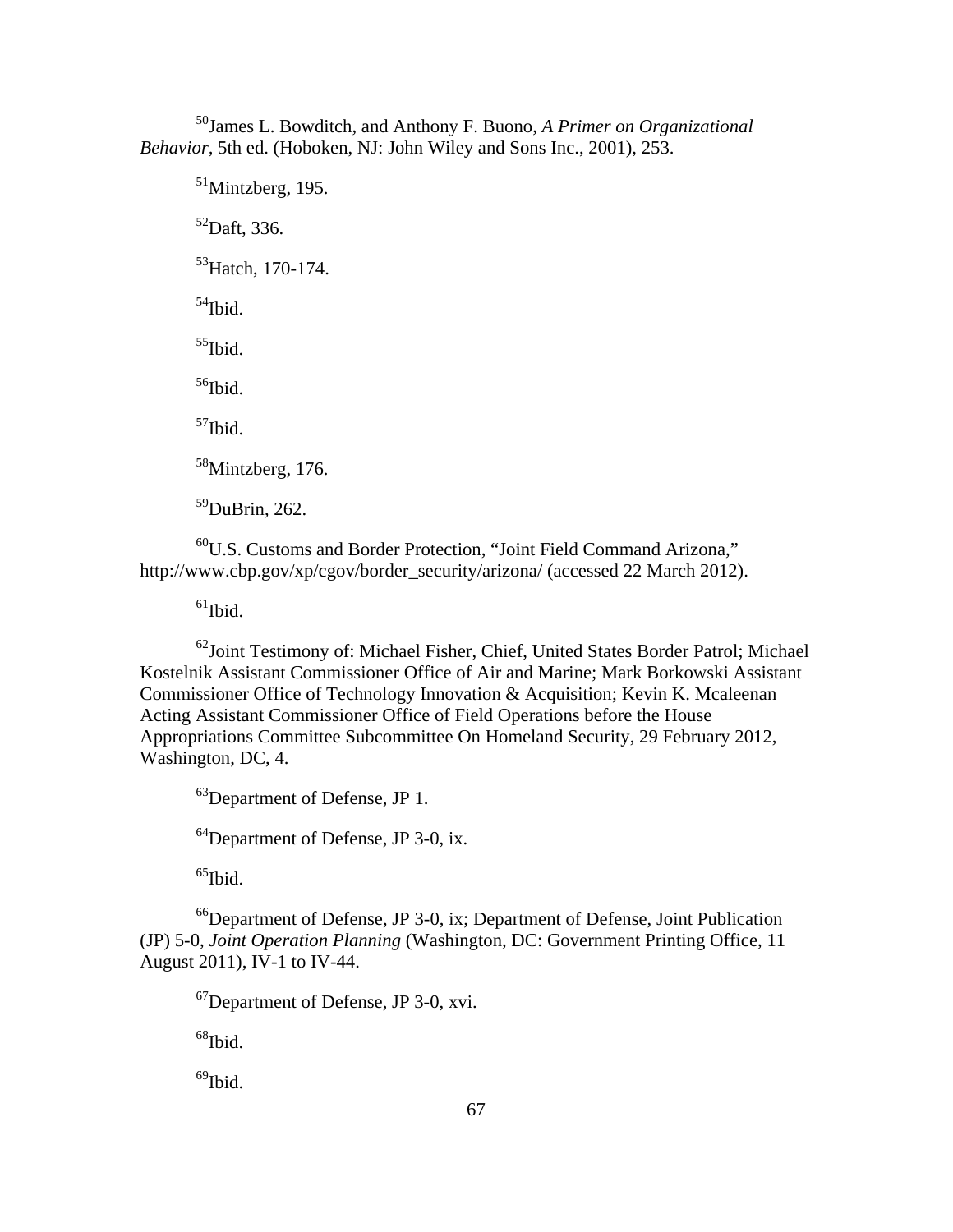$^{70}$ Department of Defense, JP 1, GL-11.

 $71$ Ibid.

72Department of Defense, JP 3-0, GL-18.

73Department of Defense, Joint Publication (JP) 3-33, *Joint Task Force Headquarters* (Washington, DC: Government Printing Office, 16 February 2007), xi.

 $^{74}$ Ibid., III-1.

75Department of Defense, JP 1; Department of Defense, JP 3-0.

76U.S. General Accounting Office, GAO/GGD 91-28, 74.

 $^{77}$ Ibid., 7.

 $^{78}$ Ibid., 87.

79U.S. General Accounting Office, GAO/GGD-97-132; U.S. General Accounting Office, GAO/T-GGD-99-148; U.S. General Accounting Office, GAO-02-168T.

80Yukl, 37.

81U.S. Customs and Border Protection, *Fiscal Year 2009-2014 Strategic Plan*.

82Headquarters, Department of Army, Army Doctrine Publication (ADP) 3-0, *Unified Land Operations* (Washington, DC: Government Printing Office, 2011), 13.

 $83$ Headquarters, Department of Army, FM 1-02, 1-61. This concept is based on the U.S. Army/U.S. Marine Corps definition and concept of "direct support." FM 1-02 defines "direct support" as "a mission requiring a force to support another specific force and authorizing it to answer directly the supported force's request for assistance. (NATO) 1. The support provided by a unit or formation not attached to, nor under command of, the supported unit or formation, but required to give priority to the support required by that unit or formation."

84U.S. Customs and Border Protection, "Commissioner's Staff Offices"; U.S. Customs and Border Protection, "Assistant Commissioners' Offices."

 $85$ Ibid.

86U.S. Customs and Border Protection, "Commissioner's Staff Offices."

 ${}^{87}$ Daft, 336-338.

<sup>88</sup>Headquarters, Department of Army, FM 6-0.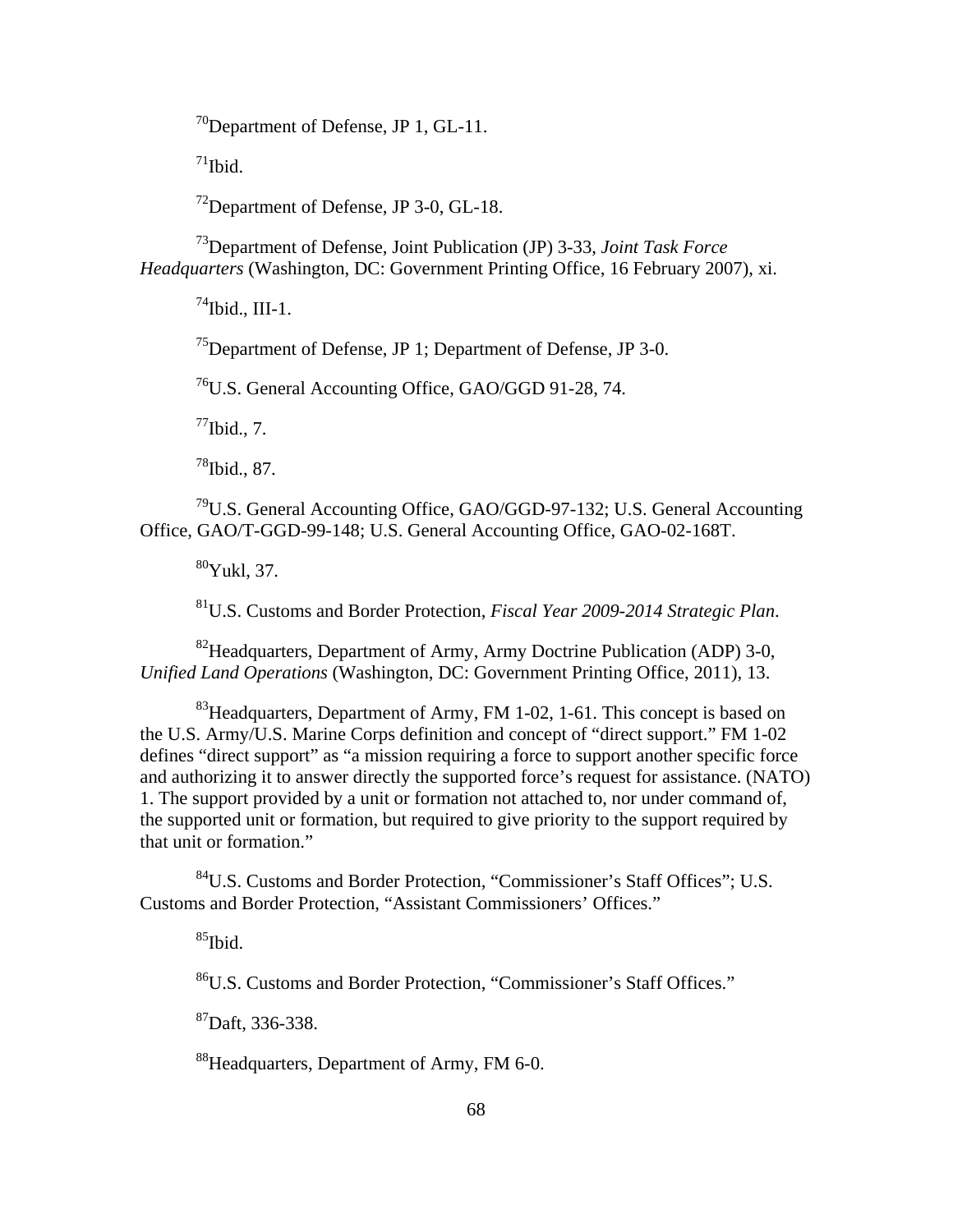$89$ Ibid., 1-17.

<sup>90</sup>Headquarters, Department of Army, FM 1, 3-8.

 $91$ Mintzberg, 195.

<sup>92</sup>Headquarters, Department of Army, FM 6-0, 1-17.

93Jamshid Gharajedaghi, *Systems Thinking: Managing Chaos and Complexity*  (Boston, MA: Butterworth Heinemann, 1996), 18.

94Peter M. Blau and Richard A. Schoenherr, *The Structure of Organizations* (New York: Basic Books, Inc., 1971), 130.

95Richard H. Hall, *Organizations: Structure and Process*, 2nd ed. (Englewood Cliffs, NJ: Prentice-Hall, Inc., 1977), 183.

<sup>96</sup>Nixon.

<sup>97</sup>Ibid.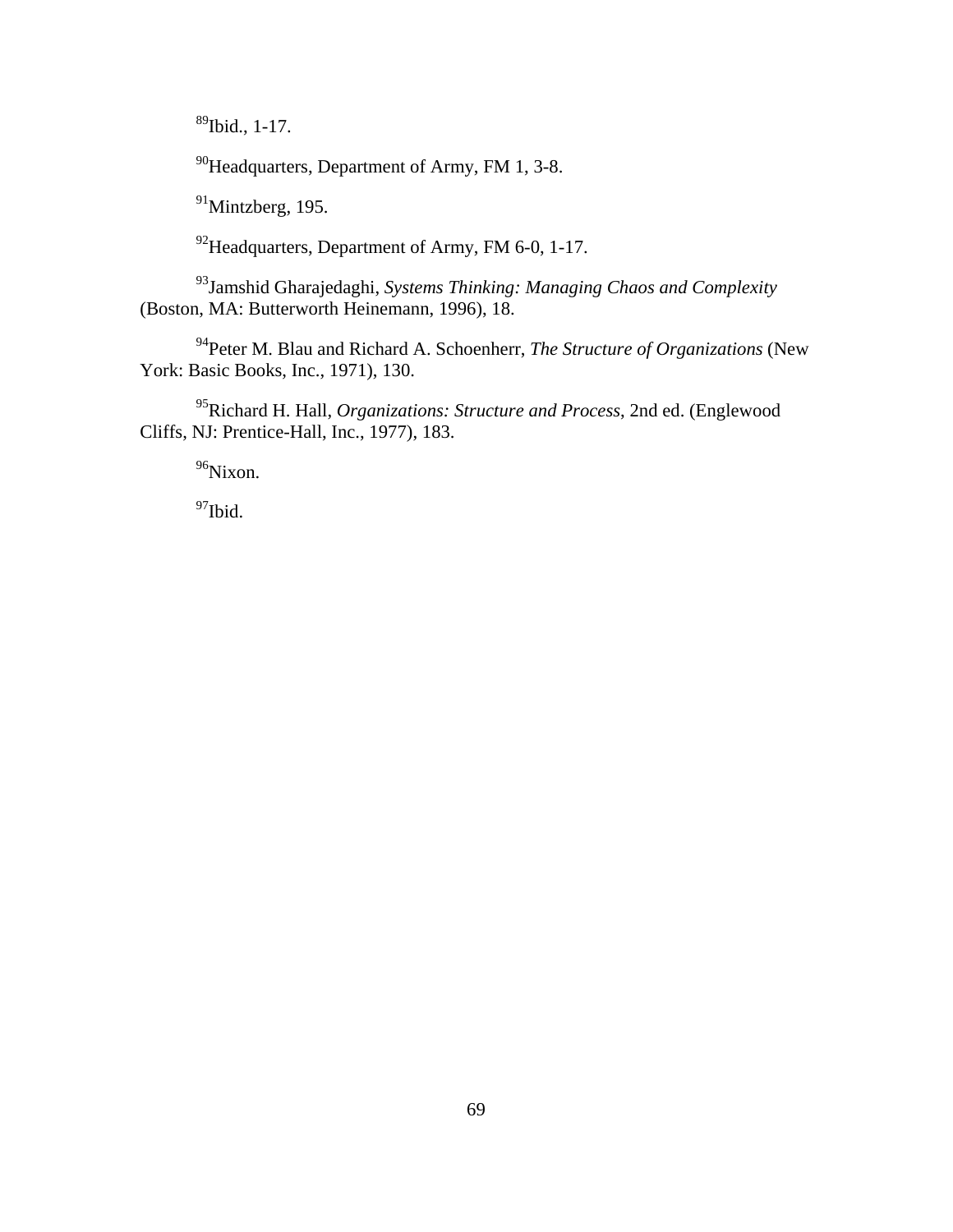# CHAPTER 5

## CONCLUSIONS AND RECOMMENDATIONS

# Introduction

The purpose of this paper was to answer the primary and secondary thesis questions: what is the appropriate national level organizational structure and C2 system for CBP and where does the JFC-Arizona and any future JFCs belong within the overall organization structure? To answer this question, the author conducted a qualitative study using a narrative research approach assisted by documentation review and content analysis of existing publications and official websites pertaining to C2 systems, organizational structure, organizational theory and the current operations and history of CBP.

Chapter 5 is organized into two sections: the conclusion section and the recommendation section. The conclusion section will present the answer to the thesis questions and the conclusions made from chapter 4. The recommendation section will include areas for further study regarding CBP's organization structure and design and recommended next steps for implementing the proposed organization structure and C2 system.

## Conclusion

Chapter 1 outlined the problems with CBP's current national level organizational construct and C2 system and identified the thesis questions to be answered. Chapter 1 also identified the hypothesis for this paper, which is that CBP's organizational structure, at the national level, needs to be reorganized and redesigned while the C2 system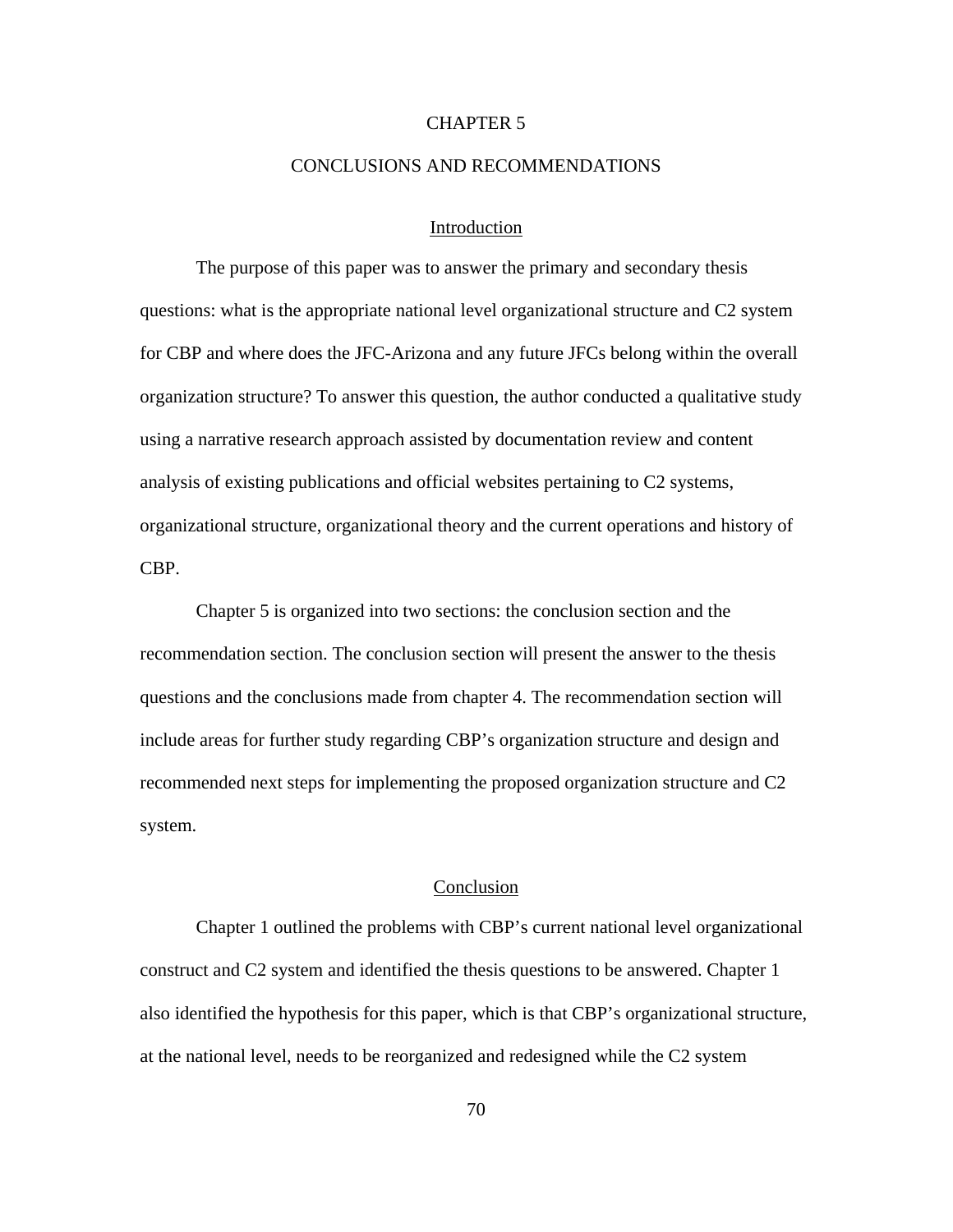between the national and field elements needs to mirror the U.S. Army's C2 system of "mission command." Chapter 2 focused on the literature review for this thesis and the identification of key terms and definitions, while chapter 3 identified the research methodology and criteria used to determine the appropriate organizational structure and C2 system.

Chapter 4 began with a detailed analysis of the organizational structures of CBP's national and field elements. The chapter then focused on a brief analysis of the JFC-Arizona to answer the secondary thesis question: where do the JFC Arizona and any future JFCs belong within the overall organization structure? After the analysis portion of the chapter was completed, a case was made for reorganizing the national element and implementing a mission command focused C2 system that emphasizes "centralized command and decentralized execution." The thesis questions were also answered within the last part of the chapter.

The appropriate organization structure for CBP's national element is a multidivisional structure where each division contains component offices differentiated by function and managed by a senior-level, career appointed employee whose title is Associate Commissioner. A proposed organization chart is found in Appendix A. The proposed organization chart illustrates an organizational structure comprised of the Commissioner's Office and staff plus three divisions led by an Associate Commissioner: the "Operations Division," the "Operations Support Division" and the "Mission Support Division." Each Associate Commissioner reports directly to the Deputy Commissioner of CBP who then reports to the Commissioner.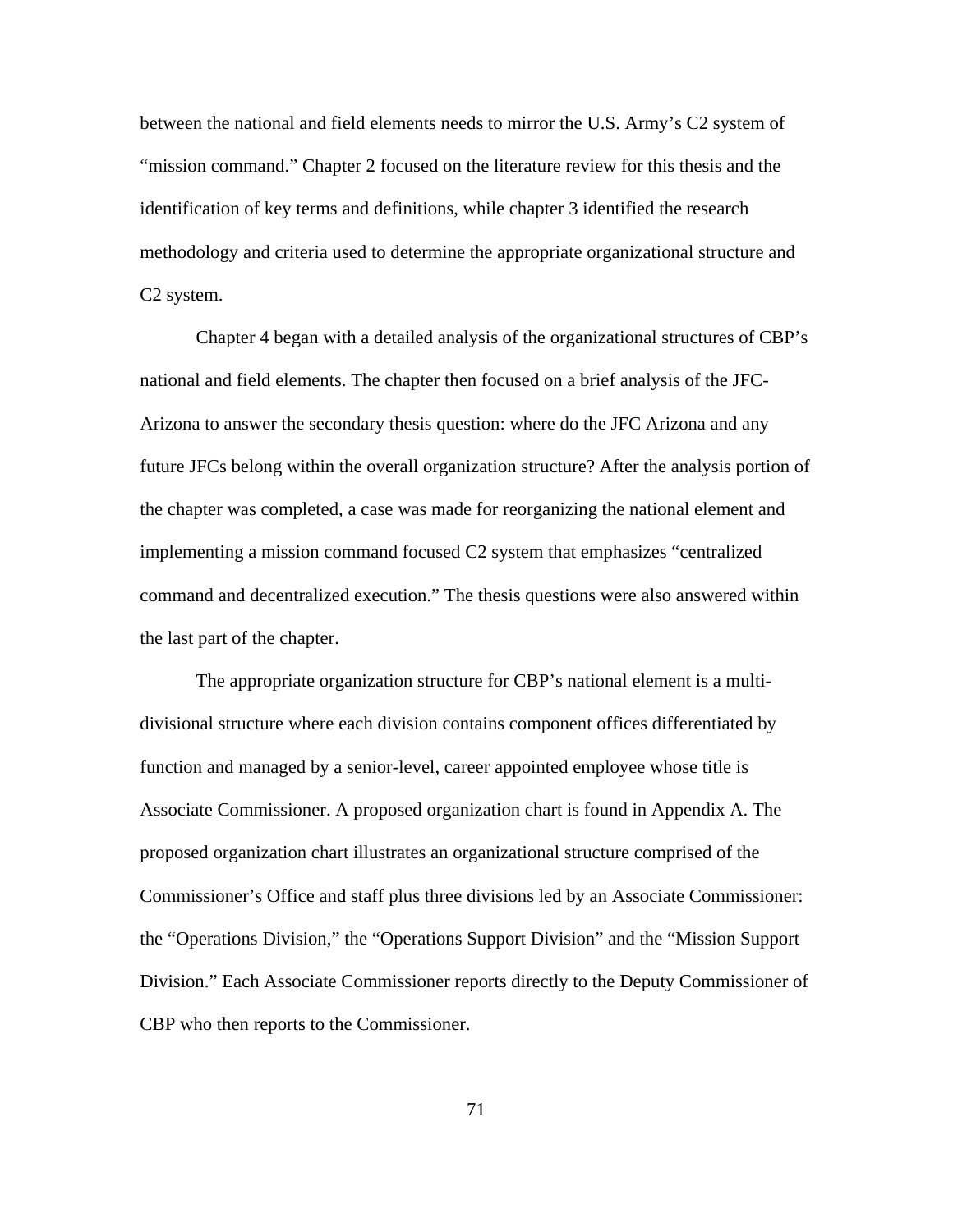The Operations Division's mission is to secure our Nation's borders and facilitate legitimate trade and travel. The Operations Division possesses the organic personnel, capabilities and enforcement authorities to directly accomplish the organization's mission and its focus needs to be on mission accomplishment. Based on the nature of their job descriptions, roles, and responsibilities, the other two divisions' focus needs to be on supporting either the Operations Division or CBP as a whole. The appropriate C2 system between CBP's national and field elements is "mission command" which promotes "centralized command and decentralized execution."

Reorganizing the national element's structure into a multi-divisional format and adopting a C2 system that stresses centralized command and decentralized execution satisfies the criteria used to determine the appropriate national level organizational structure and C2 system. Based on CBP's size, complexity, and operating environment, having a national element with a departmentalized, multi-divisional structure best enables mission accomplishment in a number of ways.

First, by grouping people together based on similar job descriptions, performance measures and skills, an organization is able to carry out its mission more efficiently and effectively.<sup>2</sup> Secondly, this structure alleviates conflict among the offices and promotes greater efficacy and efficiency because it clearly delineates which offices are directly responsible for accomplishing CBP's priority mission of securing our Nation's borders and facilitate legitimate trade and travel. It also delineates which component offices and components either directly supports operations and which ones support the entire CBP organization.

72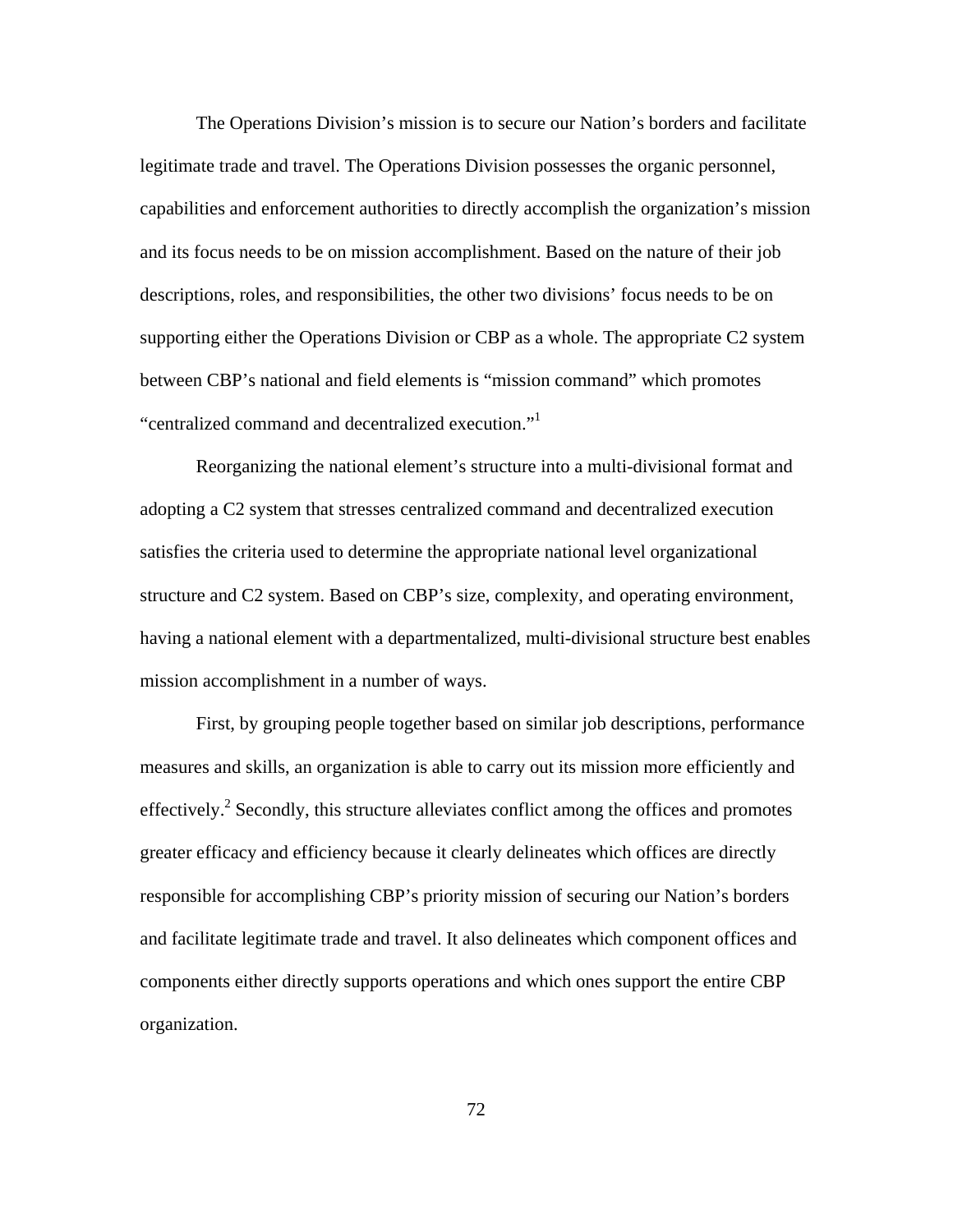According to Hatch, another advantage of the multi-divisional structure is its ability to offer enhanced responsiveness to the needs of its "customers" because "the specialization of the organization allows greater focus on the businesses each division operates."<sup>3</sup> Having a divisionalized organization structure with each division focused on its respective roles and responsibilities within the organization will create a less competitive and cliqued environment, which enables greater efficacy throughout CBP.

The proposed national-level organization structure departmentalizes each national element office, clearly delineates their roles and responsibilities and provides the proper supervision of these offices. In this construct, most of the existing component offices and staff offices of the commissioner were reorganized into three distinct and functional divisions with each division being led by a newly created senior-level manager who reports to the Commissioner through the Deputy Commissioner. Chapter 4 broadly defined the roles and responsibilities of each division and the titles of the component office and component leaders are now more uniform and less ambiguous.

Under the recommended structure, the span of control for each senior-level leader is now a manageable number. Instead of being directly responsible for 23 managers, the Commissioner and Deputy Commissioner are now only directly responsible for six, which includes their respective Chiefs of Staff. The manager with the greatest span of control is the Associate Commissioner of the Mission Support Division who has ten direct reports. This number is acceptable because the managers with whom the Associate Commissioner is responsible for are in charge of relatively small component offices and components compared to their counterparts in the other two divisions. This is supported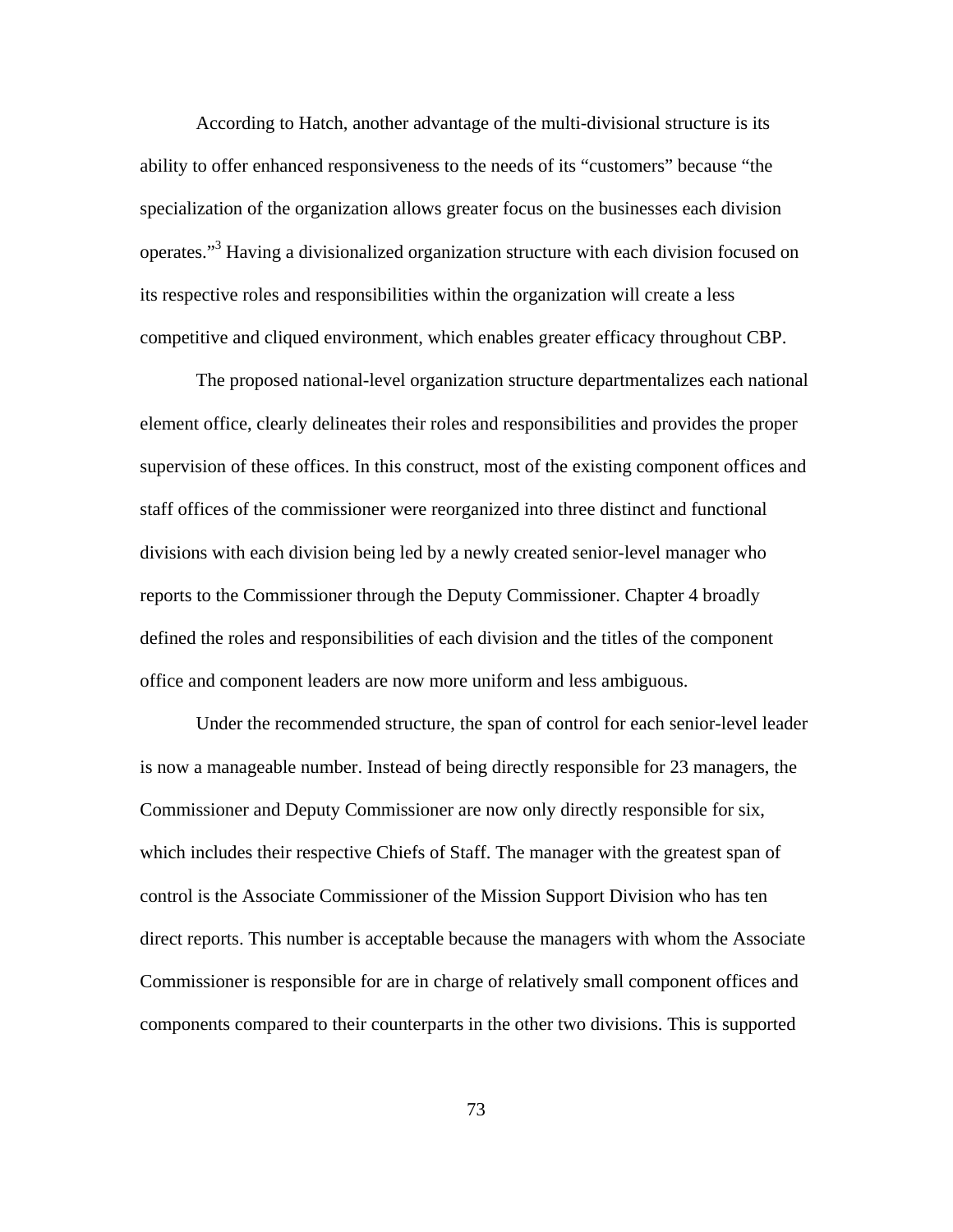by Sir General Ian Hamilton who stated "the smaller the responsibility of the group member, the larger may be the group."<sup>4</sup>

Centralized command and decentralized execution, or "mission command" is the most appropriate C2 system for CBP. It is a system best suited for a large, diverse, and complex government agency to C2 its field level offices. To effectively accomplish the agency's mission, as stated in chapter 4, more and more companies and corporations are abandoning the rigid, hierarchal and archaic C2 system of the machine bureaucracy and adopting a more decentralized decision making process.<sup>5</sup> "Under mission command, subordinates have an absolute responsibility to fulfill the commander's intent."<sup>6</sup> Mission command enables subordinates with current information to make decisions, decreases the amount of information passed up and down the chain of command, and allows greater agility and flexibility in dynamic operations and within environments of high uncertainty and complexity.<sup>7</sup>

Trust, autonomy, and cultivating a "culture of discipline" are critical tenets of centralized command and decentralized execution. Author Jim Collins states that when you have disciplined people, disciplined thought, and disciplined action, you do not need hierarchy, bureaucracy, and excessive controls. <sup>8</sup> Centralized command and decentralized execution was used by Napoleon during the Napoleonic Wars from 1803-1815 and was the only system that could adequately deploy, manage, and supply one million troops dispersed in theaters hundreds of miles apart.<sup>9</sup>

Unfortunately, the subsidiary question of "where do the JFC-Arizona and any future Joint Field Commands belong within the overall organization structure" could not be sufficiently answered within this study. This thesis's primary focus is the organization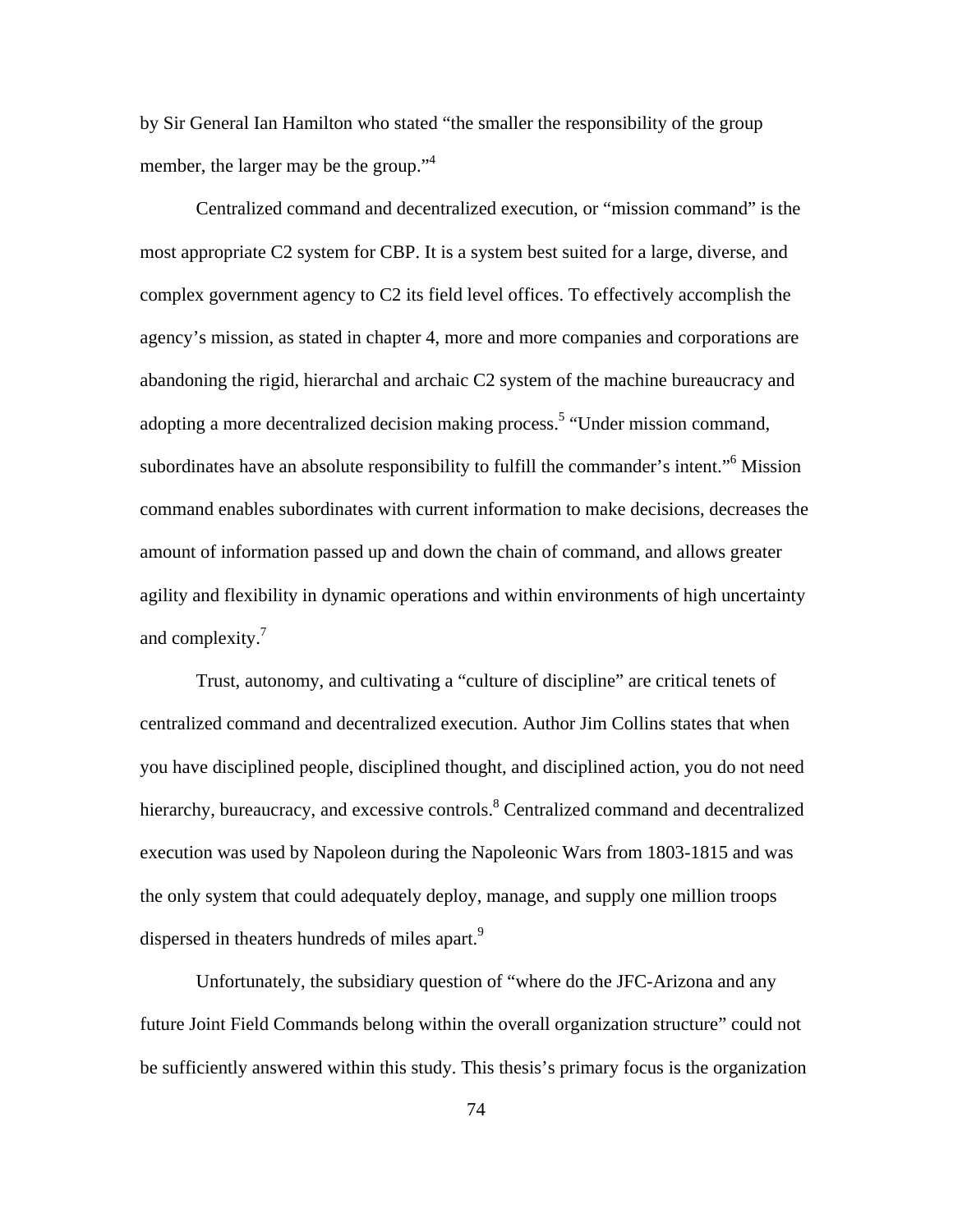structure of CBP's national element and its C2 relationship with the field and a more substantive and detailed study of the JFC-Arizona and joint operations is warranted in order to draw more specific conclusions and make more explicit recommendations regarding a JFC concept. There simply was not enough open-source reference material that is available to the public on the JFC-Arizona to conduct an objective and adequate study on where JFCs belong within CBP.

# Recommendations

It is recommended CBP implement the proposed organizational structure described in chapters 4 and 5 and depicted in Appendix A. This paper has sufficiently answered the primary thesis question and found the most appropriate national level organizational structure and C2 system. Implementing a three-division organization structure along with a mission command-style C2 system will lead to a more efficient and effective national level element which will in-turn, produce a more effective and efficient CBP. This proposed reorganization and C2 concept should be submitted to the Commissioner and Deputy Commissioner of CBP for approval and eventual execution.

If a large-scale reorganization is going occur, there is an important element to consider if the reorganization is going have long-term success: CBP's organizational culture and anchoring this change within the culture. Edgar Schein defines organization culture as "a pattern of shared basic assumptions learned by a group as it solved its problems of external adaptation and internal integration, which has worked well enough to be considered valid and, therefore, to be taught to new members as the correct way to perceive, think, and feel in relation to those problems."<sup>10</sup>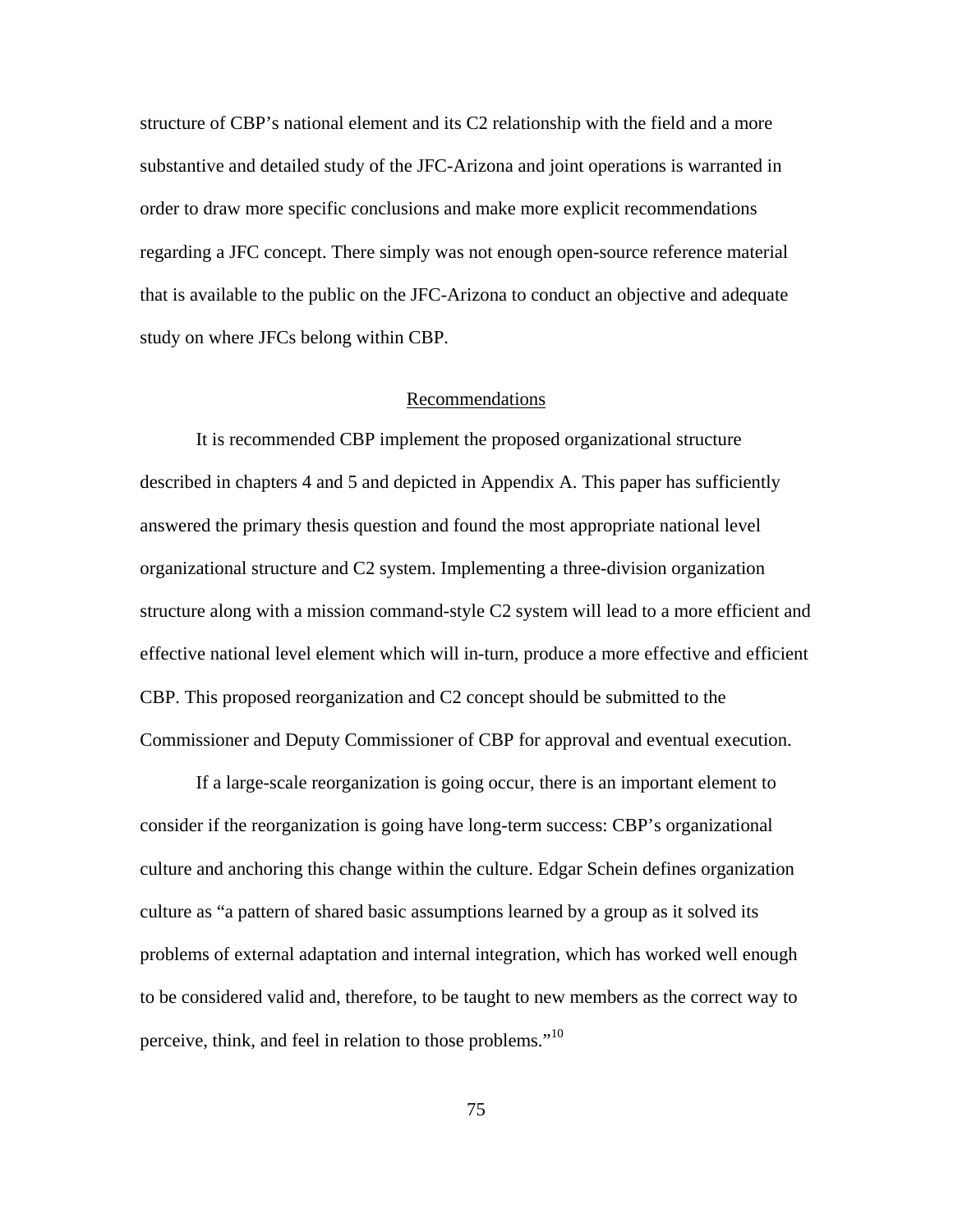"Large-scale change in an organization requires some change in the organization culture as well as direct influence over individual subordinates. By changing the culture of an organization, top management can indirectly influence the motivation and behavior of organization members."11 A comprehensive study of the organizational cultures within CBP and how to effectively merge these cultures is recommended. Organizational culture was originally going to be part of this study, but including it would have made the overall research too daunting and the paper too unwieldy.

Incorporating John Kotter's "Eight-Stage Process of Creating Major Change" into a study on organizational culture and/or organizational change is also recommended.<sup>12</sup> This process is found in his book *Leading Change* and provides a practical method for implementing large-scale, long-lasting organizational change. The final recommendation is to have future Department of Defense school students, conduct a study on the JFC organizational structure and how it fits within CBP's organization structure. The study should at a minimum include internal JFC-Arizona documents, interviews with key CBP employees inside the JFC-Arizona headquarters and the Tucson and Yuma Border Patrol sectors, and U.S. military doctrine.

<sup>2</sup>Anthony, Gales, and Hodge, 215.

 ${}^{3}$ Hatch, 187.

 $\overline{a}$ 

5 Daft, 336-338.

 ${}^{6}$ Headquarters, Department of Army, FM 6-0, 2-8 to 2-9.

<sup>&</sup>lt;sup>1</sup>Headquarters, Department of Army, FM 3-0, 5-12; Headquarters, Department of Army, ADP 3-0.

<sup>4</sup> Sir Ian Hamilton, *The Soul and Body of an Army* (London: Edward Arnold and Co., 1921), 229.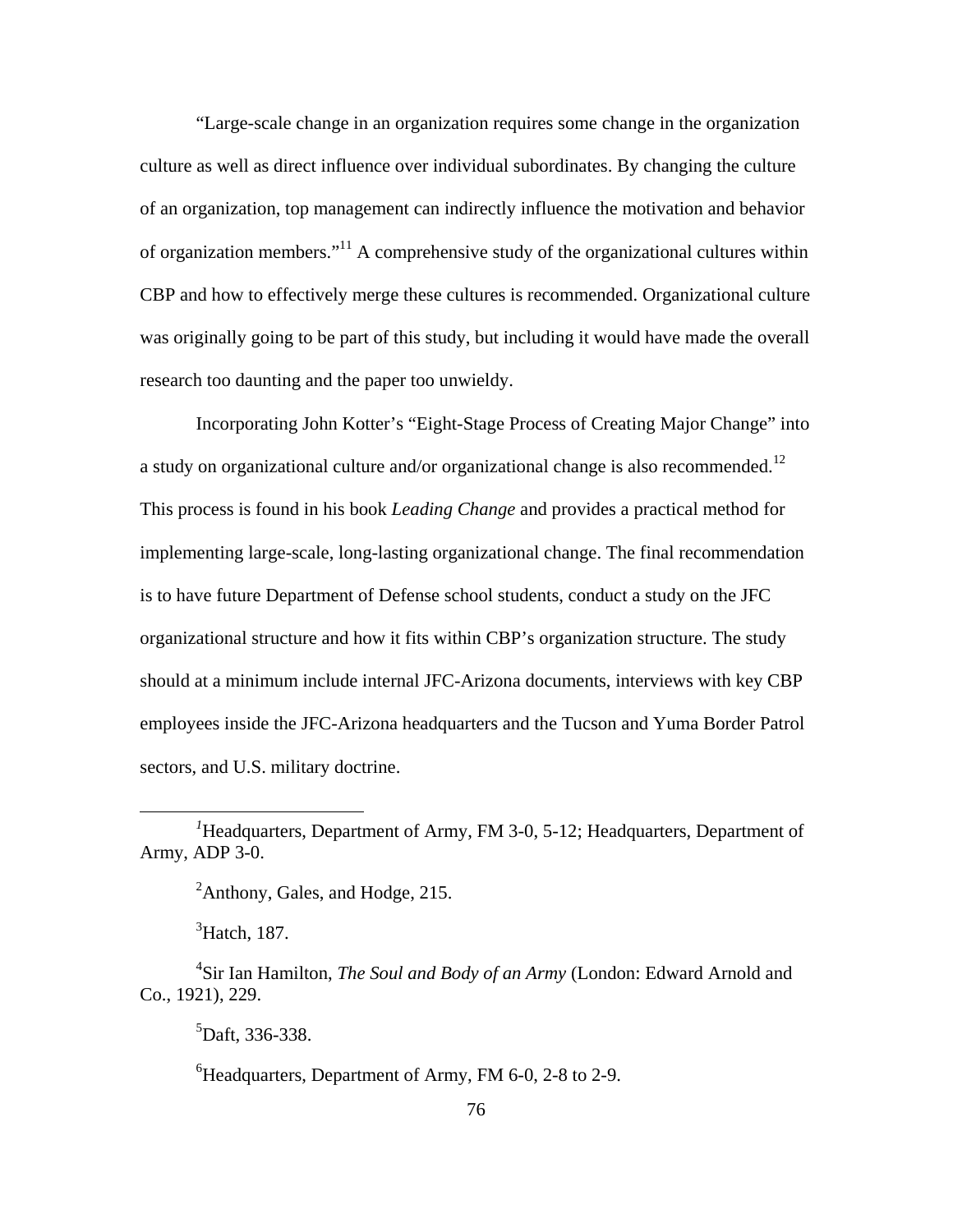<sup>7</sup>Ibid.

8 Jim Collins, *Good to Great: Why Some Companies Make the Leap and Others Don't* (New York: HarperCollins Publishers Inc., 2001), 13.

<sup>9</sup>Thomas M. Huber, "The Rise of Napoleon," in U.S. Army Command and General Staff College, H100 Syllabus and Book of Readings (Fort Leavenworth: USACGSC, May 2011), H104RA-87.

10Edgar H. Schein, *Organizational Culture and Leadership*, 4th ed. (San Francisco, CA: Jossey-Bass, 2010), 18.

 $11$ Yukl, 290.

<sup>12</sup>John P. Kotter, *Leading Change* (Boston, MA: Harvard Business School Press, 1996), 21.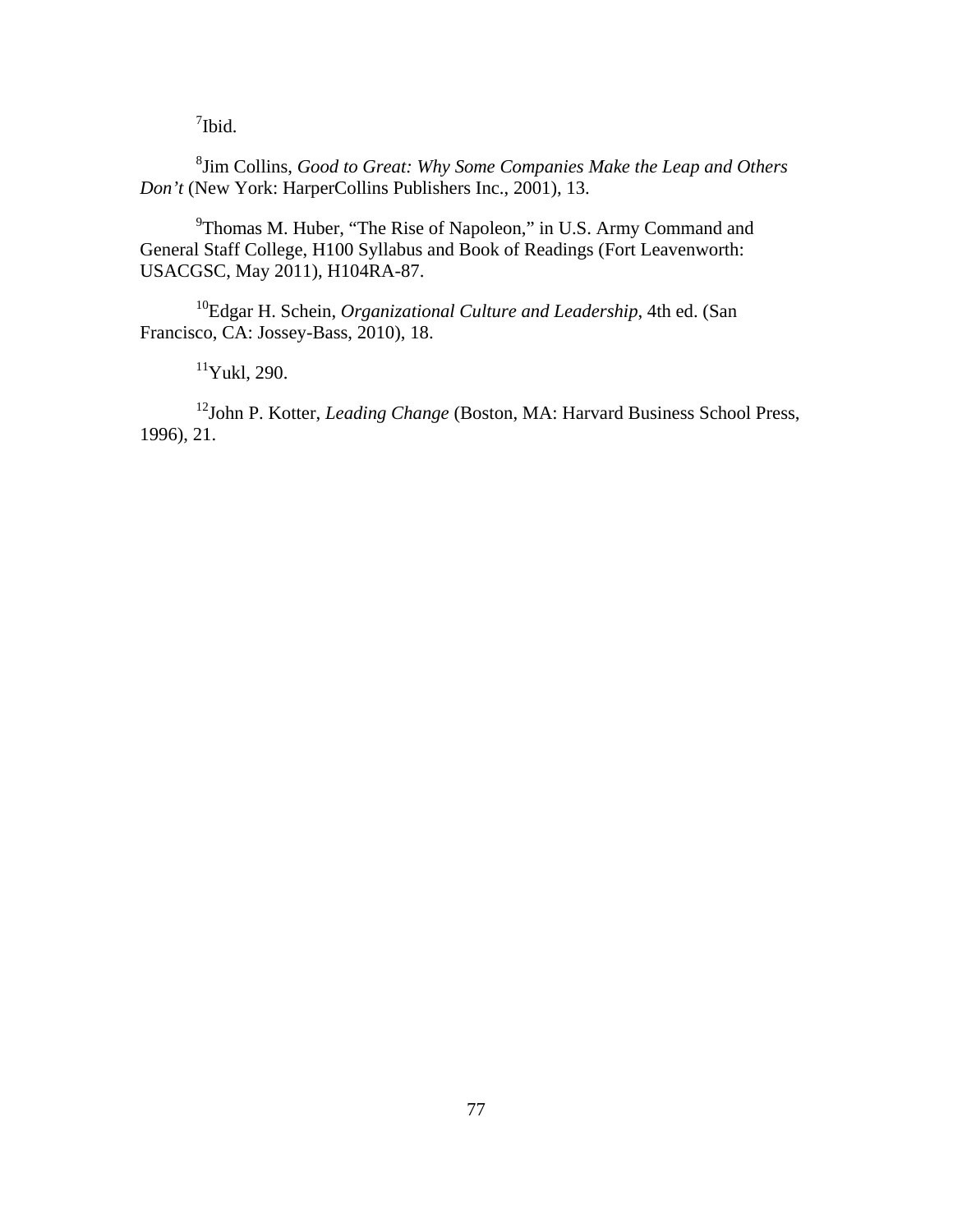## APPENDIX A

# PROPOSED CBP ORGANIZATION CHART



*Source*: Created by thesis author, adapted from U.S. Customs and Border Protection, "CBP Organization Chart," http://www.cbp.gov/linkhandler/cgov/about/organization/ orgcha1.ctt/orgcha1.pdf (accessed 20 March 2012).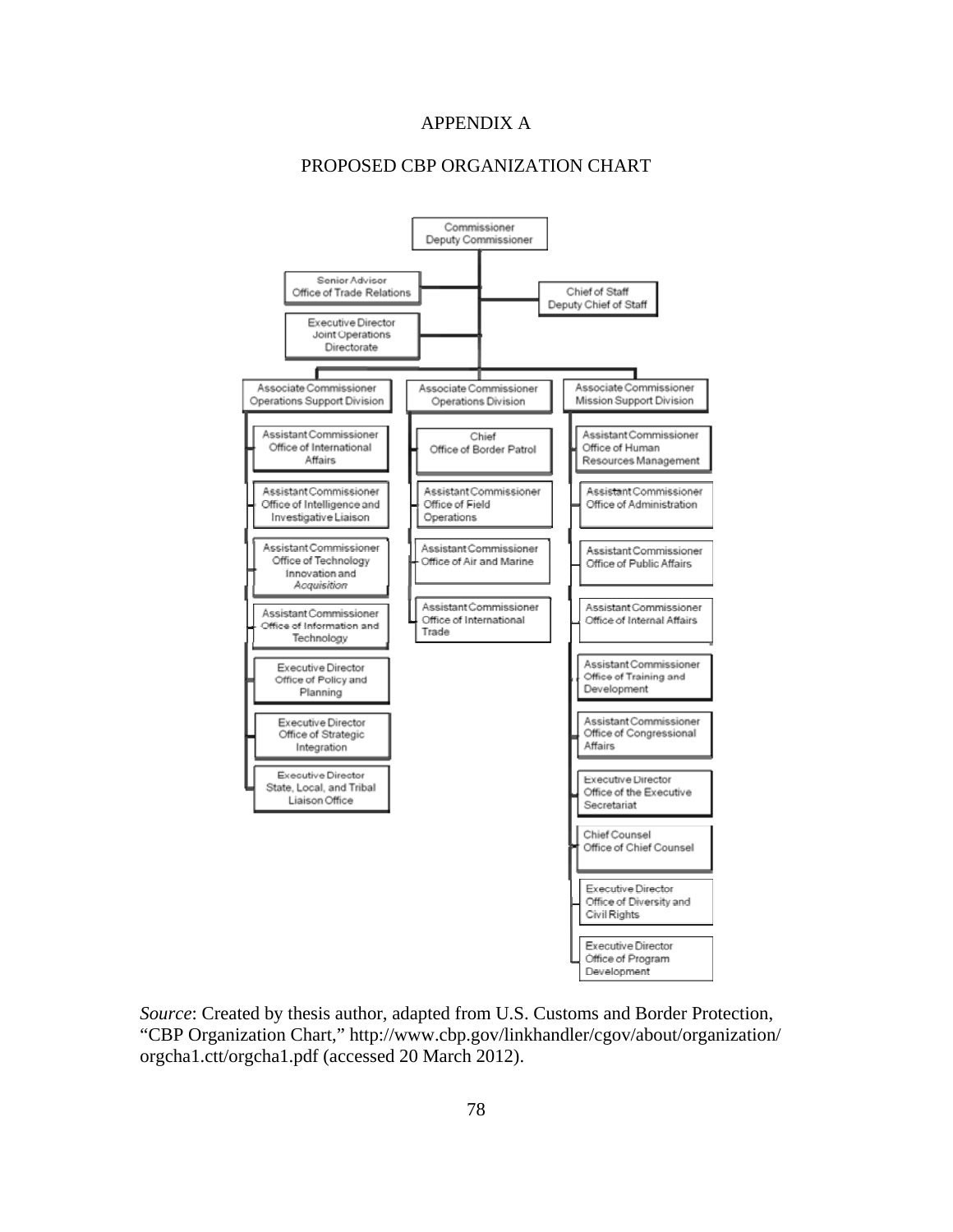#### BIBLIOGRAPHY

#### Articles

- Entwisle, Doris R., and Walton John. "Observations on the Span of Control. *Administrative Science Quarterly* 5, no. 4 (March 1961). http://www.jstor.org/ discover/10.2307/2390619?uid=5045008&uid=3739672&uid=2129&uid=2134& uid=322410173&uid=2&uid=70&uid=3&uid=67&uid=62&uid=3739256&uid=6 0&uid=322410163&uid=20778&sid=55971276123 (accessed 30 March 2012).
- Lane, Troy. "Span of Control for Law Enforcement Agencies." *The Police Chief* 73, no. 10 (October 2006). http://www.policechiefmagazine.org/magazine/ index.cfm?fuseaction=print\_display&article\_id=1022&issue\_id=102006 (accessed 30 March 2012).
- Urwick, L. F. "The Manager's Span of Control." *Harvard Business Review* (May-June 1956): 39-47.

#### Books

- Anthony, William P., Lawrence M. Gales, and B. J. Hodge. *Organizational Theory*. 5th ed*.* Upper Saddle River, NJ: Prentice Hall, 1996.
- Blau, Peter M., and Richard A. Schoenherr. *The Structure of Organizations*. New York: Basic Books, Inc., 1971.
- Bowditch, James L., and Anthony F. Buono. *A Primer on Organizational Behavior*. 5th ed. Hoboken, NJ: John Wiley and Sons Inc., 2001.
- Collins, Jim. *Good to Great: Why Some Companies Make the Leap and Others Don't.*  New York: HarperCollins Publishers Inc., 2001.
- Creswell, John W. *Qualitative Inquiry and Research Design: Choosing Among Five Approaches*. Thousand Oaks, CA: Sage Publications, Inc., 2007.
- Daft, Richard L. *Organization Theory and Design*. 9th ed. Mason, OH: Thomson South-Western, 2007.
- DuBrin, Andrew J. *Fundamentals of Organizational Behavior*. Mason, OH: Thomson South-Western, 2002.
- Gharajedaghi, Jamshid. *Systems Thinking: Managing Chaos and Complexity.* Boston, MA: Butterworth Heinemann, 1996.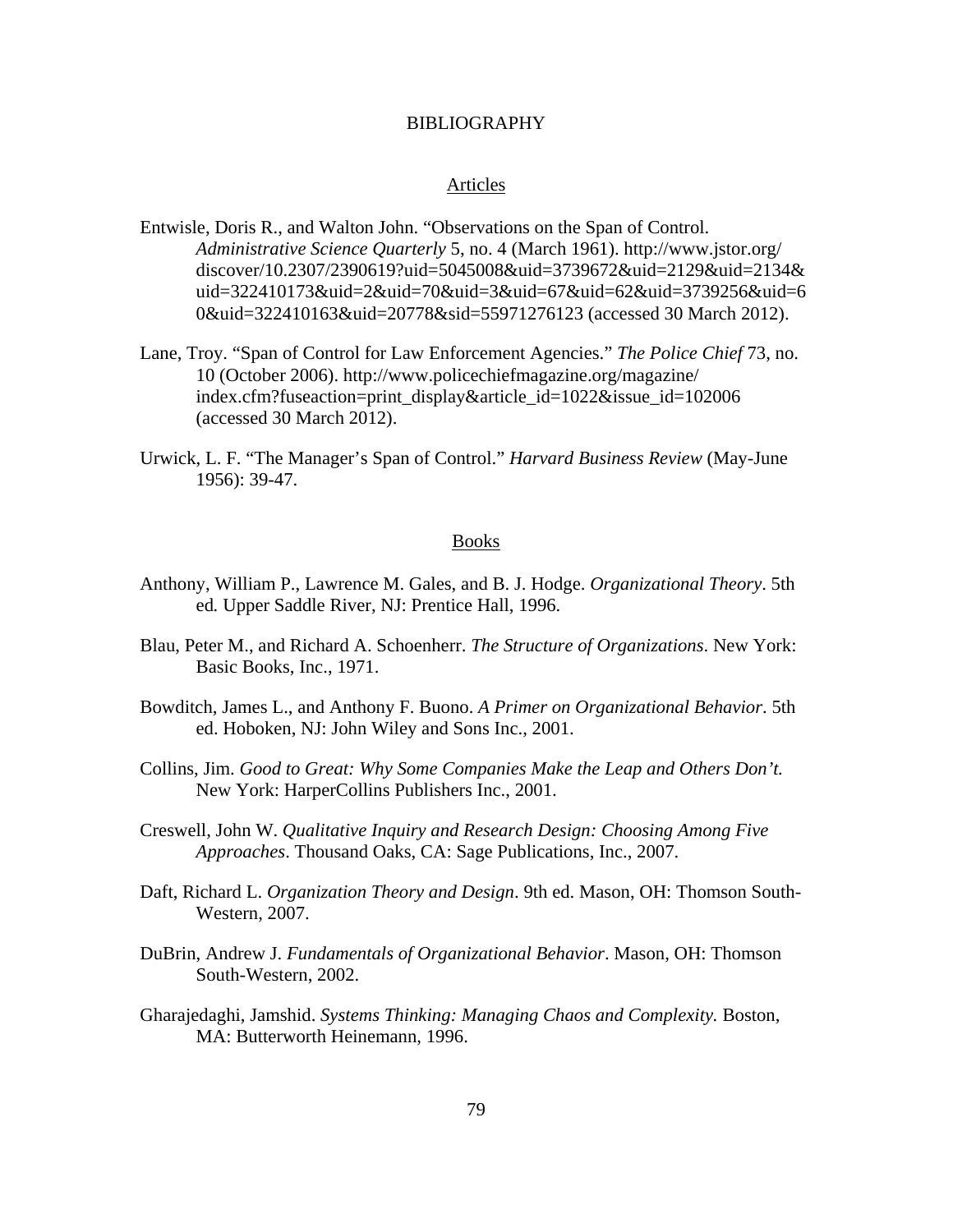- Hall, Richard H. *Organizations: Structure and Process*. 2nd ed. Englewood Cliffs, NJ: Prentice-Hall, Inc., 1977.
- Hamilton, Sir Ian. *The Soul and Body of an Army*. London: Edward Arnold and Co., 1921.
- Hatch, Mary Jo. *Organization Theory: Modern Symbolic and Postmodern Perspectives*. New York: Oxford University Press, 1997.
- Kotter, John P. *Leading Change.* Boston, MA: Harvard Business School Press, 1996.
- Litterer, Joseph A. *The Analysis of Organizations*. 2nd ed. New York: John Wiley and Sons, Inc., 1973.
- Mackenzie, Kenneth D. *Organizational Design: The Organizational Audit and Analysis Technology*. Norwood, NJ: Ablex Publishing Corporation, 1986.
- McLaren, Robert I. *Organizational Dilemmas.* New York: John Wiley and Sons, 1982.
- Mintzberg, Henry. *Structure in Fives: Designing Effective Organizations*. Englewood Cliffs, NJ: Prentice Hall, 1993.
- Nixon, Judith M. *Organization Charts*. Detroit, MI: Gale Research Inc., 1992.
- Schein, Edgar H. *Organizational Culture and Leadership*. 4th ed. San Francisco, CA: Jossey-Bass, 2010.
- Weber, Max. *The Theory of Social and Economic Organization*. Translated by A. M. Henderson and Talcott Parsons. London: Collier Macmillan Publishers, 1947.
- Yukl, Gary. *Leadership in Organizations*. 6th ed. Upper Saddle River, NJ: Pearson Prentice Hall, 2006.

## Government Documents

- Bush, George W. *The Department of Homeland Security.* Washington, DC: Government Printing Office, 2002.
- Department of Defense. Joint Publication (JP) 1, *Doctrine for the Armed Forces of the United States*. Washington, DC: Government Printing Office, 2 May 2007, Incorporating Change 1, 20 March 2009.
- ———. Joint Publication (JP) 3-0, *Joint Operations*. Washington, DC: Government Printing Office, 2011.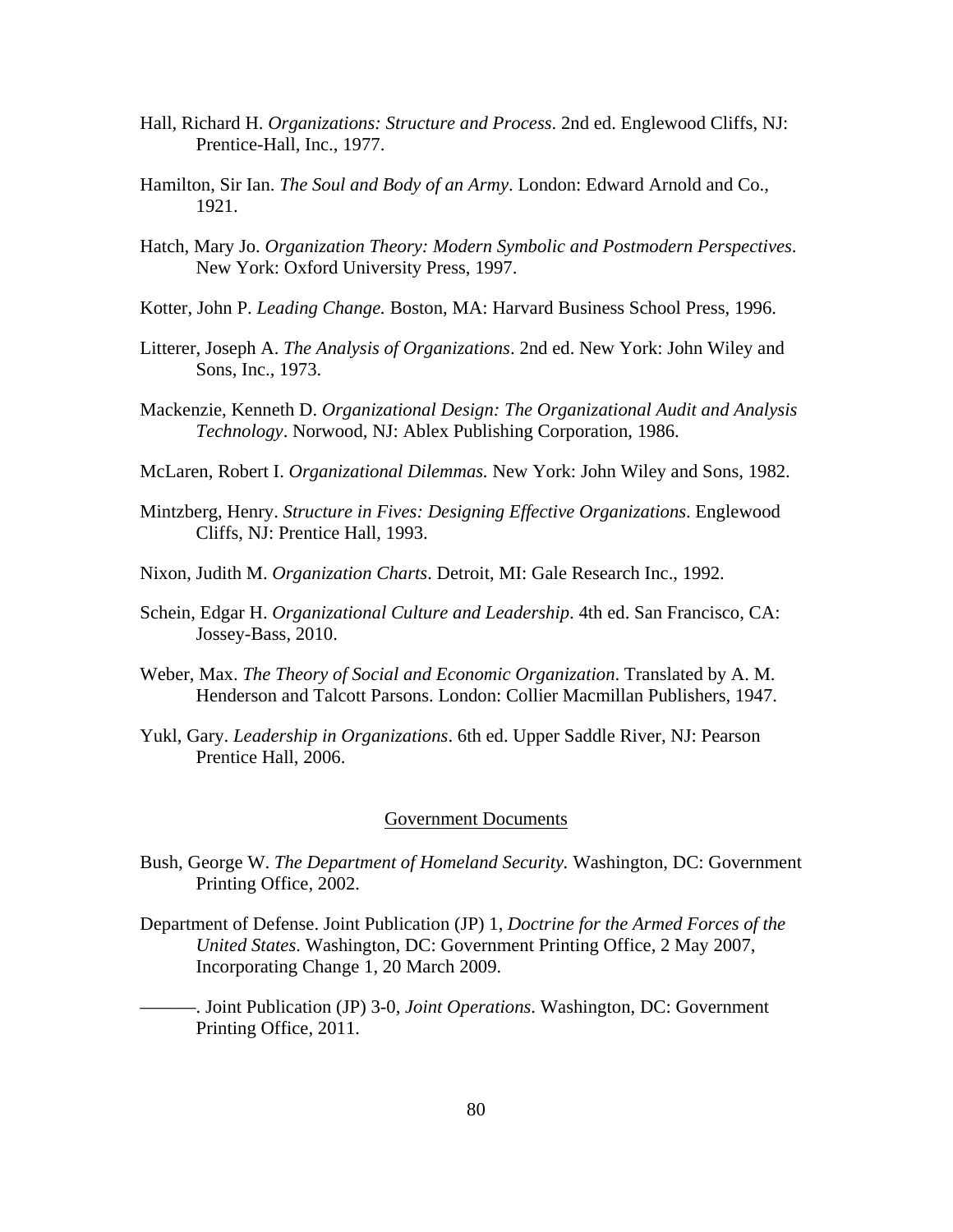———. Joint Publication (JP) 3-33, *Joint Task Force Headquarters.* Washington, DC: Government Printing Office, 16 February 2007.

———. Joint Publication (JP) 5-0, *Joint Operation Planning.* Washington, DC: Government Printing Office, 11 August 2011.

- Department of Homeland Security. *2009 Quadrennial Homeland Security Review Report*. Washington, DC: Government Printing Office, 2009.
- Fisher, Michael, Chief, United States Border Patrol; Michael Kostelnik, Assistant Commissioner Office of Air and Marine; Mark Borkowski, Assistant Commissioner Office of Technology Innovation and Acquisition; Kevin K. Mcaleenan, Acting Assistant Commissioner Office of Field Operations. Joint Testimony before the House Appropriations Committee: Subcommittee on Homeland Security. Washington, DC, 29 February 2012.
- Headquarters, Department of Army. Army Doctrine Publication (ADP) 3-0, *Unified Land Operations.* Washington, DC: Government Printing Office, 2011.
- ———. Field Manual (FM) 1, *The Army*. Washington, DC: Government Printing Office, 2005.
- ———. Field Manual (FM) 1-02, *Operational Terms and Graphics.* Washington, DC: Government Printing Office, 2004.
- ———. Field Manual (FM) 3-0, *Operations*. Washington, DC: Government Printing Office, 2008, Incorporated Change 1, 2011.
- ———. Field Manual (FM) 6-0, *Mission Command: Command and Control of Army Forces*. Washington, DC: Government Printing Office, 2003.
- ———. Pamphlet 10-1, *Organization of the United States Army*. Washington, DC: Government Printing Office, 12 June 1994.
- U.S. Customs and Border Protection. *Fiscal Year 2009-2014 Strategic Plan*. Washington, DC: Government Printing Office, 2009.
- U.S. General Accounting Office. FPCD-78-74, *Reductions Needed in the Number of Customs Regions and Districts-Organizational Alternatives*. Report by the Comptroller General of the United States. Washington, DC: Government Printing Office, 10 October 1978.
	- ———. GAO-02-168T, *Immigration and Naturalization Service: Overview of Recurring Management Challenges*. Statement of Richard M. Stana, Director, Justice Issues, before the House Committee on the Judiciary, Subcommittee on Immigration and Claims, 17 October 2001.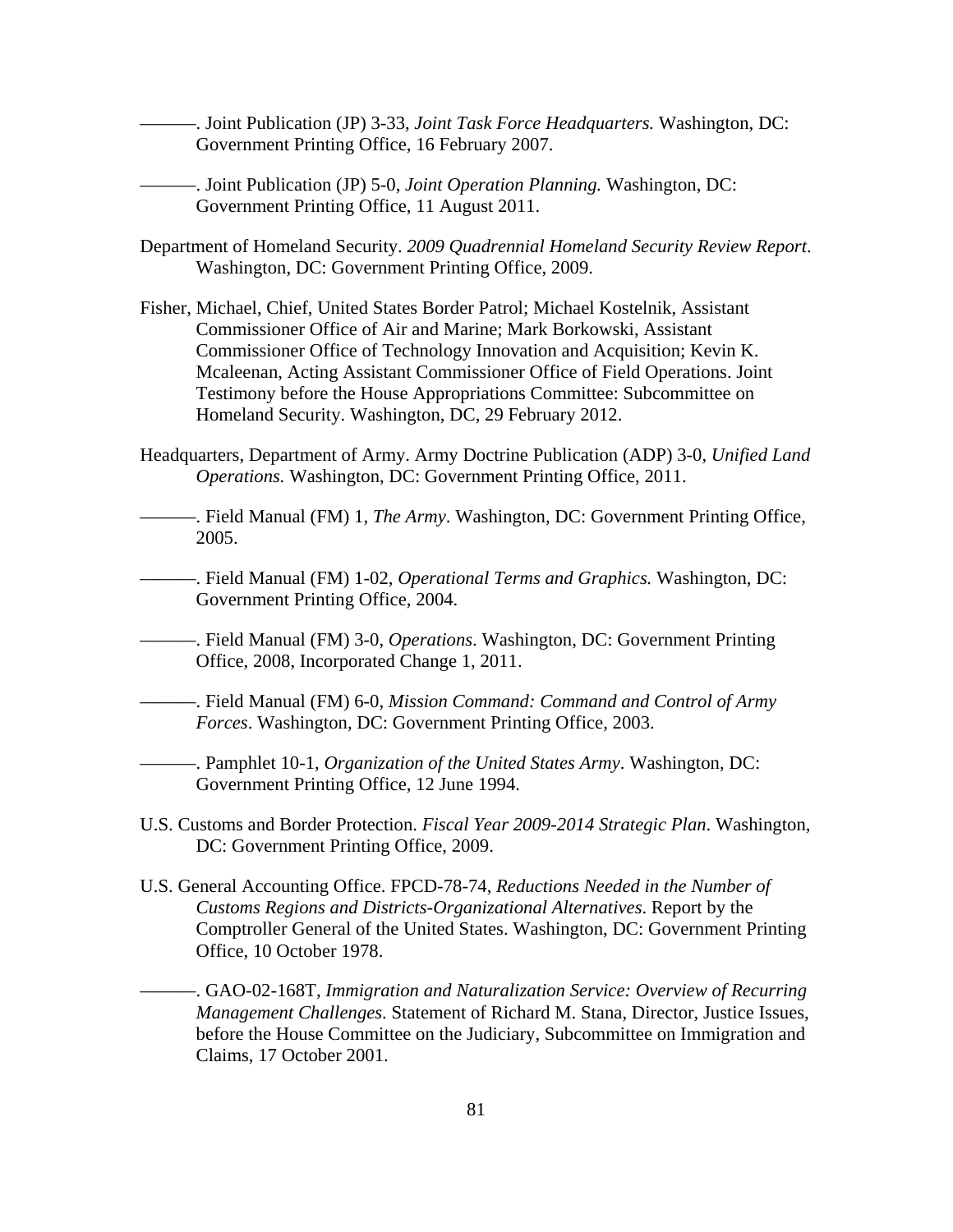———. GAO-05-664T, *Department of Homeland Security: Addressing Management Challenges That Face Immigration Enforcement Agencies*. Statement of Richard M. Stana, Director, Homeland Security and Justice Issues, before the Subcommittee on Immigration, Border Security, and Claims, 5 May 2005.

———. GAO/GGD 91-28, *Immigration Management: Strong Leadership and Management Reforms Needed to Address Serious Problems*. Washington, DC: Government Printing Office, 23 January 1991.

———. GAO/GGD-95-73, *Managing Customs: Efforts Underway to Address Management Weaknesses*. Washington, DC: Government Printing Office, March 1995.

———. GAO/GGD-97-132, *INS Management: Follow Up on Selected Problems*. Washington, DC: Government Printing Office, 22 July 1997.

———. GAO/HR 93-14, *Managing the Customs Service*. Washington, DC: Government Printing Office, December 1992.

———. GAO/T-GGD-99-148, *Immigration and Naturalization Service: Overview of Management and Program Challenges*. Washington, DC: Government Printing Office, 29 July 1999.

## Monographs/Theses

- Good, Anthony Scott. "U.S. Border Patrol OCONUS: Possible Contributions to the Whole of Government Approach to Stability Operations." Master's thesis, Army Command and General Staff College, 2010.
- Sundberg, Jeffrey P. "Analyzing the United States Air Force Organizational Structure-A Case for Reorganization*.*" Monograph, School of Advanced Military Studies, 2011.

#### Internet

- Department of Homeland Security. "Creation of the Department of the Homeland Security." http://www.dhs.gov/xabout/history/gc\_1297963906741.shtm (accessed 27 December 2011).
- Nickols, Fred. "The Span of Control and Formulas of V.A. Graicunas." http://www.nickols.us/graicunas.pdf (accessed 20 February 2012).
- U.S. Customs and Border Protection. "About CBP." http://www.cbp.gov/xp/cgov/about/ (accessed 19 March 2012).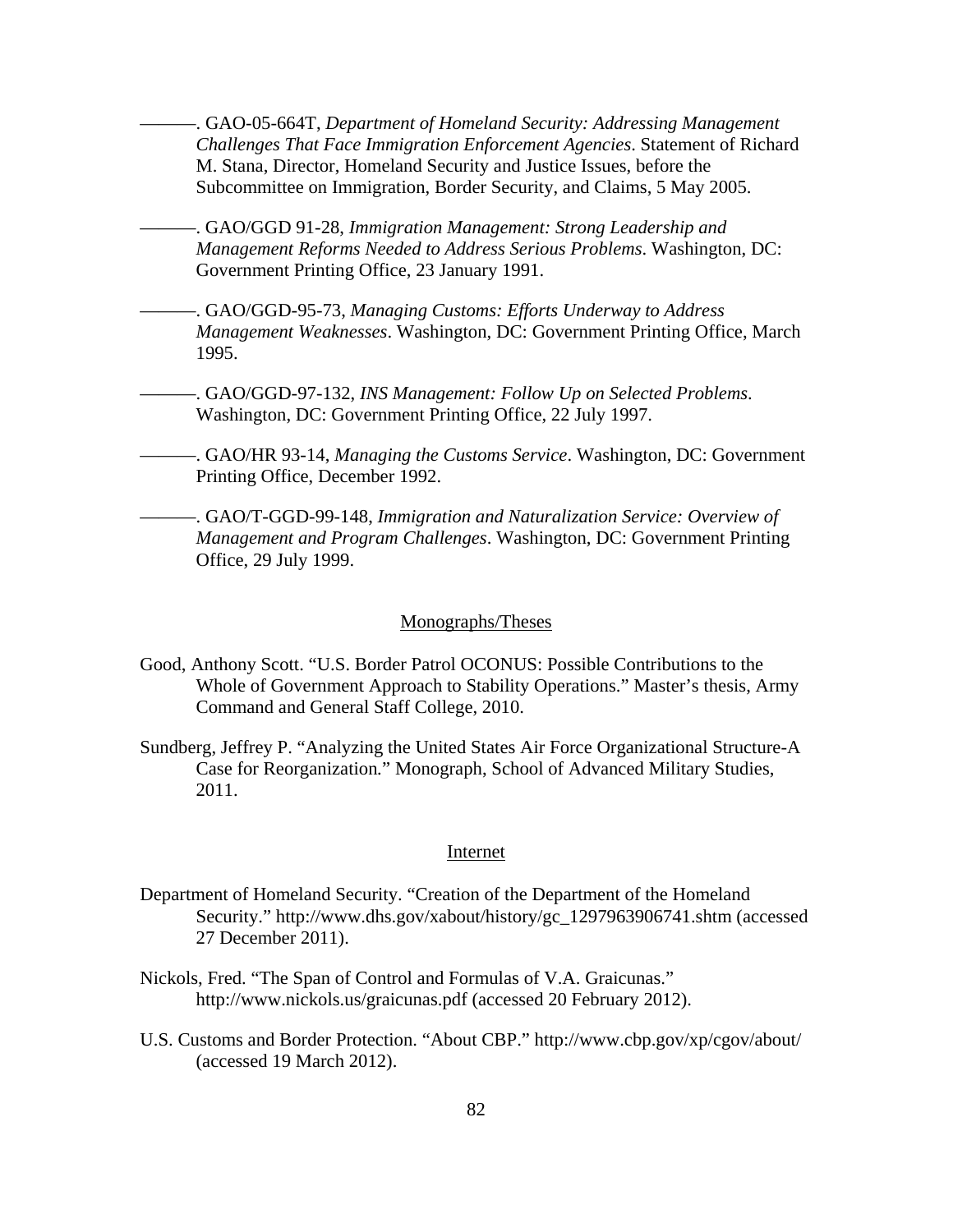———. "Assistant Commissioners' Offices." http://www.cbp.gov/xp/cgov/about/ organization/assist\_comm\_off/ (accessed 15 January 2012).

———. "Careers." http://www.cbp.gov/xp/cgov/careers/ (accessed 21 March 2012).

———. "CBP Organization Chart." http://www.cbp.gov/linkhandler/cgov/ about/organization/orgcha1.ctt/orgcha1.pdf (accessed 20 March 2012).

———. "Commissioner's Staff Offices." http://www.cbp.gov/xp/cgov/about/ organization/comm\_staff\_off/ (accessed 12 March 2012).

———. "Contacts." http://www.cbp.gov/xp/cgov/toolbox/contacts/ (accessed 19 March 2012).

———. "Joint Field Command Arizona." http://www.cbp.gov/xp/cgov/ border\_security/arizona/ (accessed 22 March 2012).

———. "Office of Technology Innovation and Acquisition." http://www.cbp.gov/xp/ cgov/border\_security/otia/ (accessed 16 January 2012).

———. "Snapshot: A Summary of CBP Facts and Figures." http://www.cbp.gov/link handler/cgov/about/accomplish/cbp\_snapshot.ctt/snapshot.pdf (accessed 19 March 2012).

———. "The History of CBP." http://nemo.customs.gov/opa/timeLine\_04212011.swf (accessed 30 December 2011).

——. "This is CBP." http://www.cbp.gov/xp/cgov/about/mission/cbp.xml (accessed 27 December 2011).

———. "We are CBP!" http://www.cbp.gov/xp/cgov/careers/customs\_careers/ we\_are\_cbp.xml (accessed 19 March 2012).

### Work Consulted But Not Cited

Department of Homeland Security. "Border Security." http://www.dhs.gov/files/border security.shtm (accessed 20 September 2011).

———. "Department Of Homeland Security Reorganization Plan." 25 November 2002. http://www.dhs.gov/xlibrary/assets/reorganization\_plan.pdf (accessed 27 December 2011).

———. "Department Six-point Agenda." http://www.dhs.gov/xabout/history/ editorial\_0646.shtm (accessed 27 December 2011).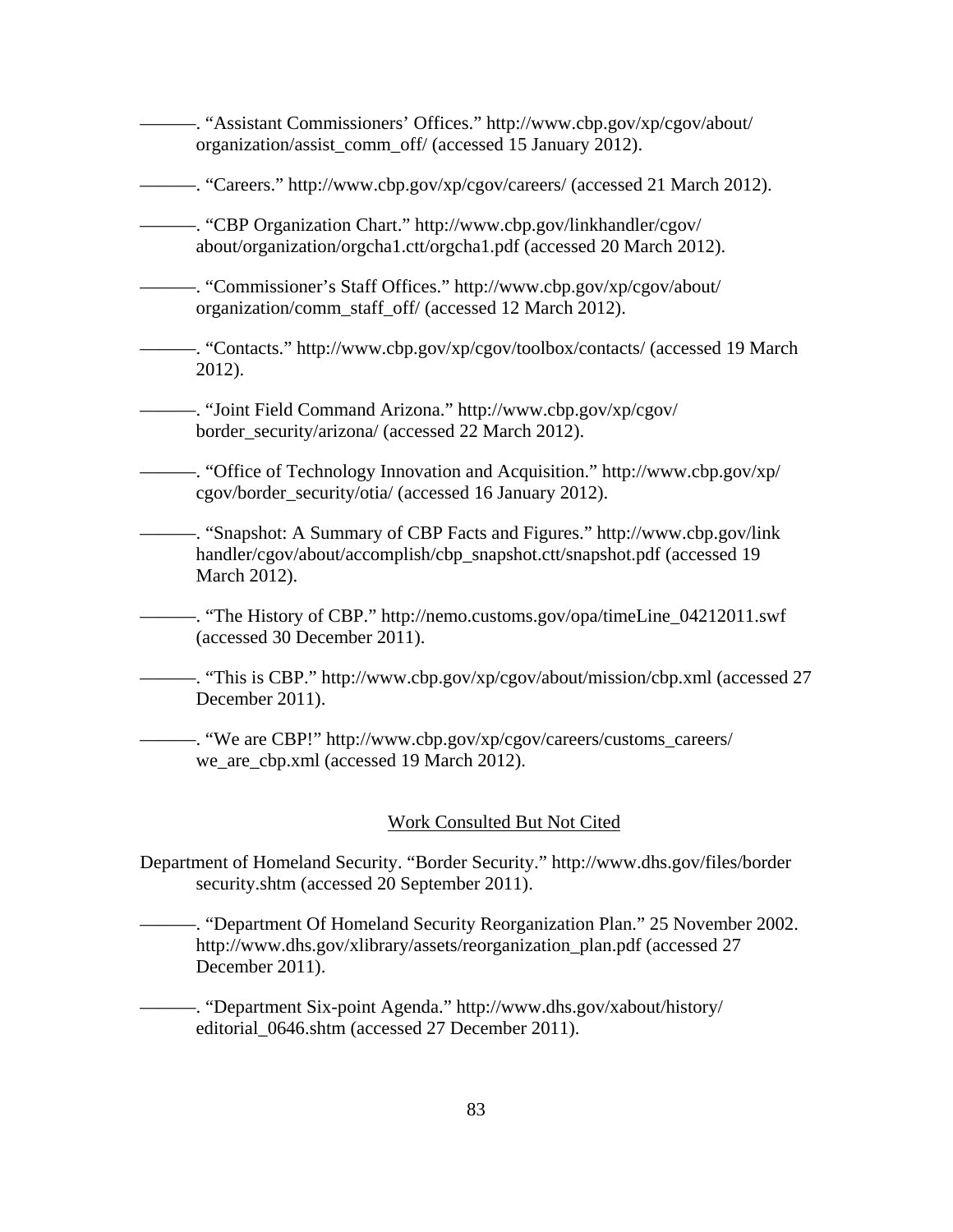- Headquarters, Department of the Army. Field Manual (FM) 6-22, *Army Leadership: Competent, Confident, and Agile.* Washington, DC: Government Printing Office, October 2006.
- Leavitt, Harold J., William R. Dill, and Henry B. Eyring. *The Organizational World*. New York: Harcourt Brace Jovanovich Inc., 1973.
- Mitchell, David. *Control without Bureaucracy*. Maidenhead-Berkshire, England: McGraw-Hill Book Company Limited, 1979.
- Practical Management. "Organization's Size and Span of Control." http://www.practicalmanagement.com/Organization-Development/Organization-s-size-and-span-ofcontrol.html (accessed 2 February 2012).
- Snider, Don M. *The Future of the Army Profession*. Edited by Lloyd J. Matthews. Boston, MA: McGraw-Hill Custom Publishing, 2005.
- Spray, S. Lee. *Organizational Effectiveness: Theory-Research-Utilization*. The Comparative Administration Research Institute, Graduate School of Business Administration: Kent State University Press, 1976.
- Turabian, Kate L. *A Manual for Writers of Term Papers, Theses, and Dissertations.* 7th ed., Rev. Ed. Wayne C. Booth, Gregory G. Colomb, Joseph M. Williams, and the University of Chicago Press Editorial Staff. Chicago: University of Chicago Press, 2007.
- Weber, Max. *On Charisma and Institution Building.* Edited and with an Introduction by S. N. Eisenstadt. Chicago: University of Chicago Press, 1968.